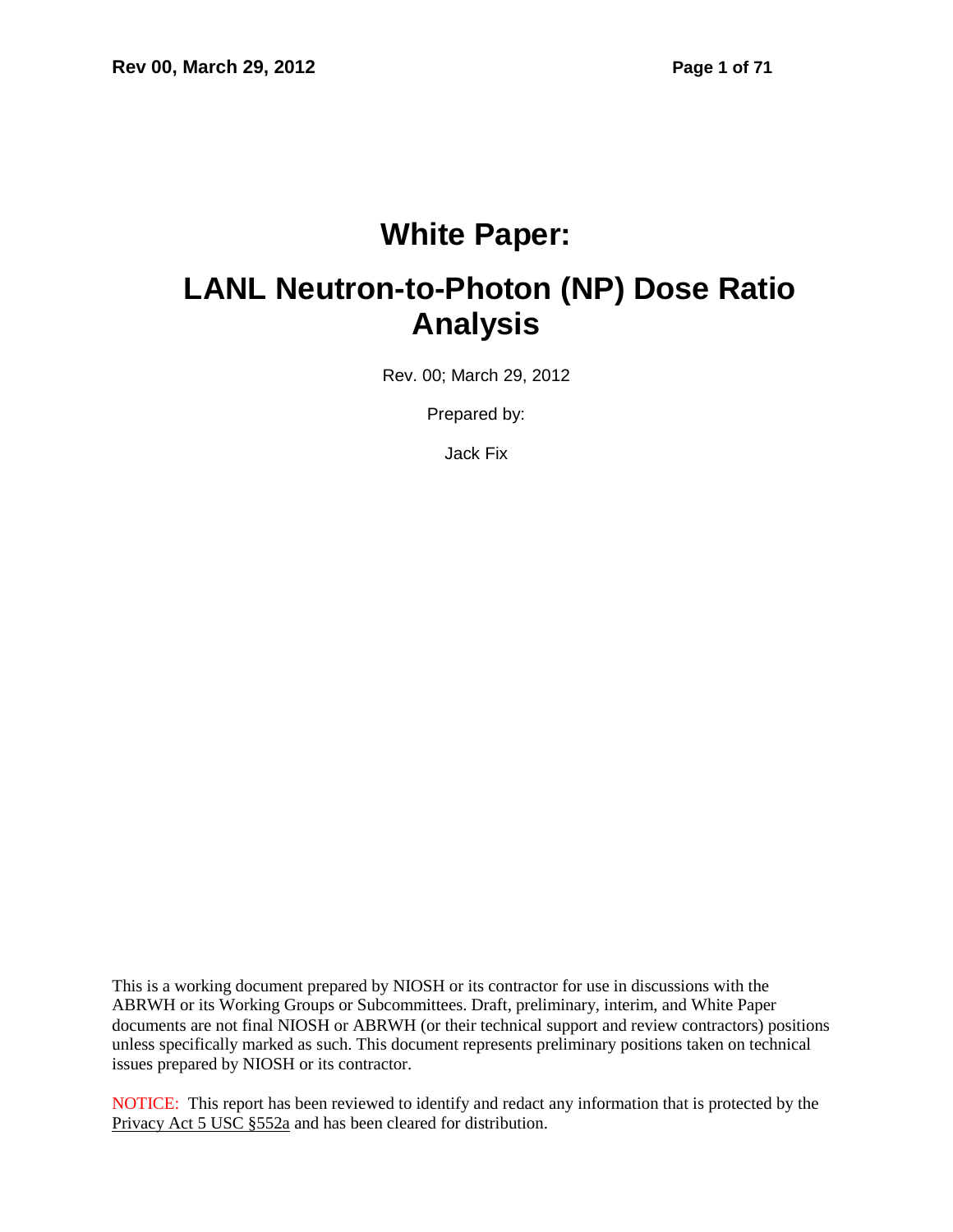# **Introduction:**

This White Paper describes analyses performed to calculate the statistical parameters of lognormal distributions of neutron-to-photon (NP) dose ratios using LANL provided recorded doses for LANL workers (SRDB reference 27261) during the period of 1944 through November 2008. This information extends information contained in ORAUT-TKBS-0010-6 (2009), "Los Alamos National Laboratory – Occupational External Dose.

# **Purpose:**

The purpose of this white paper is to document the method of analysis, and to present the calculated statistical lognormal distribution parameters [i.e., Geometric Mean (GM), Geometric Standard Deviation (GSD) and the 95<sup>th</sup> Percentile] for each year and selected multi-year periods.

# **Method:**

The analysis of neutron to photon (NP) dose ratios for LANL workers used the LANL recorded dose data contained in SRDB 27261. Only annual neutron and photon doses, respectively, that equal or exceed 50 mrem were used. The analysis results are presented in SRDB 104692.

# **Summary:**

The calculated NP dose ratio parameters for each year from 1950 through 2008 are presented in Table A-1, Attachment A (SRDB 104692). The pattern in the GM and 95<sup>th</sup> Percentile parameters are shown in Figure 1 with inclusion of significant events obtained from the history of LANL dosimetry presented in Attachment B. A documented personal communication with a LANL external dosimetry site and subject expert, who performed many workplace dose measurements and evaluations, was also done (SRDB reference 107058). The statistical parameters, presented in Table A-1, are based on 412,000 (1950-2008) measured annual dose results. Significant events noted in Figure 1 include:

- Implementation of the use of Kodak Nuclear track emulsion type A (NTA) in 1951 (Littlejohn 1960). LANL had earlier used a very similar nuclear track emulsion glass plate for routine dosimetry. The use of NTA to measure neutron dose continued until 1995 when the routine use of track-etch dosimetry (TED) was implemented.
- LANL had available an instrument capability to measure the neutron dose equivalent in rem which was used in 1963 (Hankins 1963). This capability provides a means to assess the performance of dosimeter measured workplace doses with an accurate instrument measurement.
- LANL introduced thermoluminescent dosimetry (TLD) capabilities over a period of many years. The earliest noted studies occurred in 1970 (Hankins 1969) whereas regular assignment of TLDs to all workers was occurring in 1978 (Lawrence 1978).
- LANL participated in performance testing of the standard that eventually was issued as ANSI/HPS N13.11 in 1983. This standard formed the basis of the DOE Laboratory Accreditation Program (DOELAP) for personnel dosimetry. LANL was DOELAP accredited in 1985 for requested DOELAP categories.

This is a working document prepared by NIOSH or its contractor for use in discussions with the ABRWH or its Working Groups or Subcommittees. Draft, preliminary, interim, and White Paper documents are not final NIOSH or ABRWH (or their technical support and review contractors) positions unless specifically marked as such. This document represents preliminary positions taken on technical issues prepared by NIOSH or its contractor.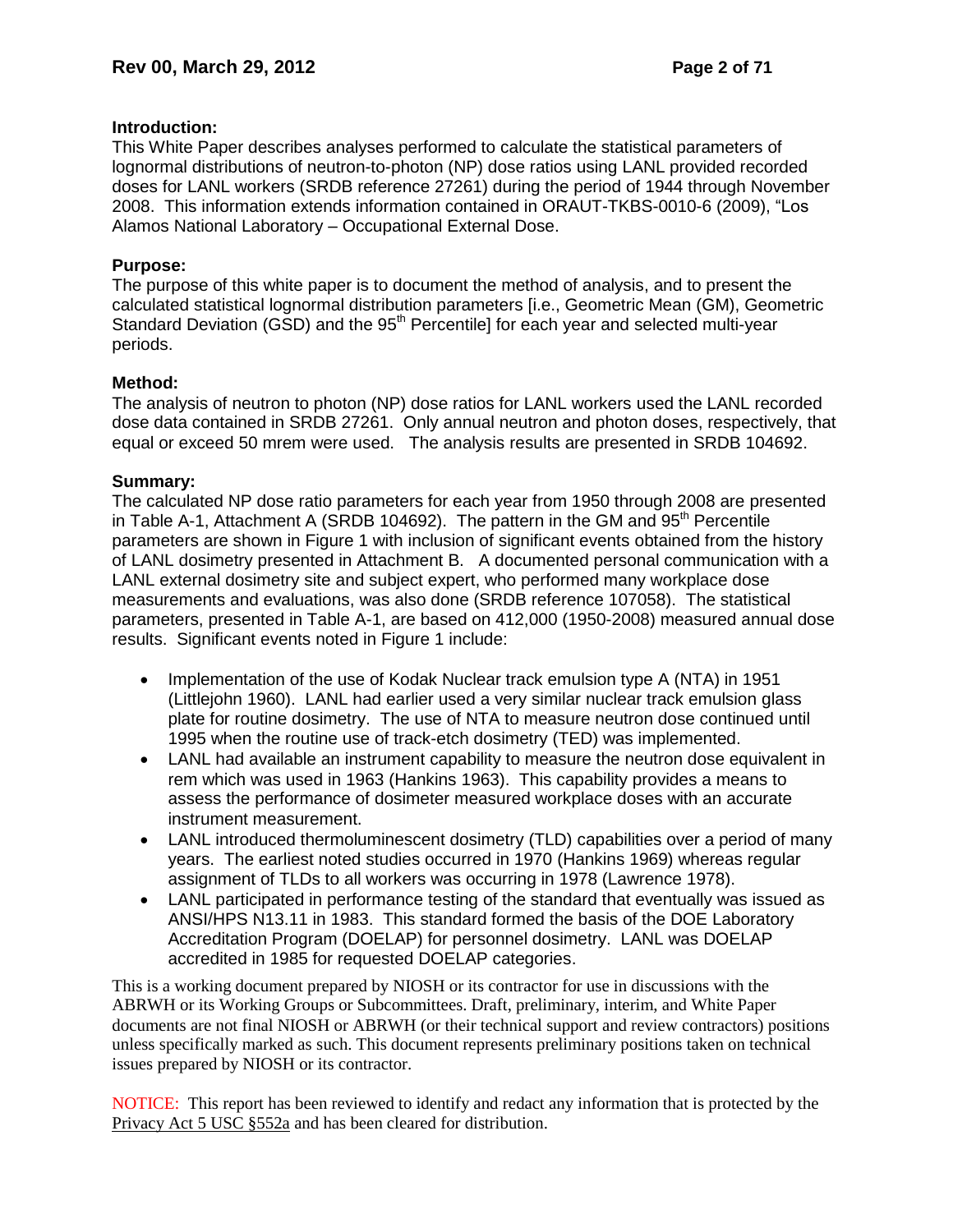LANL implemented updated TLD capabilities with the Bicron/Harshaw 8823 system in 1998 which also utilizes TED capabilities for selected workers (Hoffman and Mallett 1999).





The data illustrated in Figure 1 can be summarized over selected time periods based on the foregoing dosimetry operational considerations. Several options are shown in Table 1.

|           |                                         | <b>Neutron-to-Photon Dose Ratio</b> |            |                           |  |
|-----------|-----------------------------------------|-------------------------------------|------------|---------------------------|--|
| Period    | <b>Description</b>                      | <b>GM</b>                           | <b>GSD</b> | 95th<br><b>Percentile</b> |  |
| 1950-2008 | All years of NTA, TLD or TED dose data  | 1.04                                | 3.06       | 6.43                      |  |
| 1979-2004 | ORAUT-TKBS-0010-6 (2009) time period    | 1.55                                | 2.73       | 8.27                      |  |
| 1979-2008 | ORAUT-TKBS-0010-6 (2009) plus 2005-2008 | 1.50                                | 2.68       | $\overline{7.77}$         |  |
| 1980-2008 | Era of dosimeter performance testing    | 1.53                                | 2.66       | 7.90                      |  |
| 1985-2008 | DOELAP accredited dosimetry systems     | 1.60                                | 2.61       | 8.15                      |  |

Table 1. Statistical parameters for selected periods of LANL recorded doses

It is evident that neutron dose reconstruction using a distribution with a GM of 1.6 and a GSD of 2.7 could reasonably be done.

### **ORAUT-TKBS-0010-6, Rev 02 (2009):**

This is a working document prepared by NIOSH or its contractor for use in discussions with the ABRWH or its Working Groups or Subcommittees. Draft, preliminary, interim, and White Paper documents are not final NIOSH or ABRWH (or their technical support and review contractors) positions unless specifically marked as such. This document represents preliminary positions taken on technical issues prepared by NIOSH or its contractor.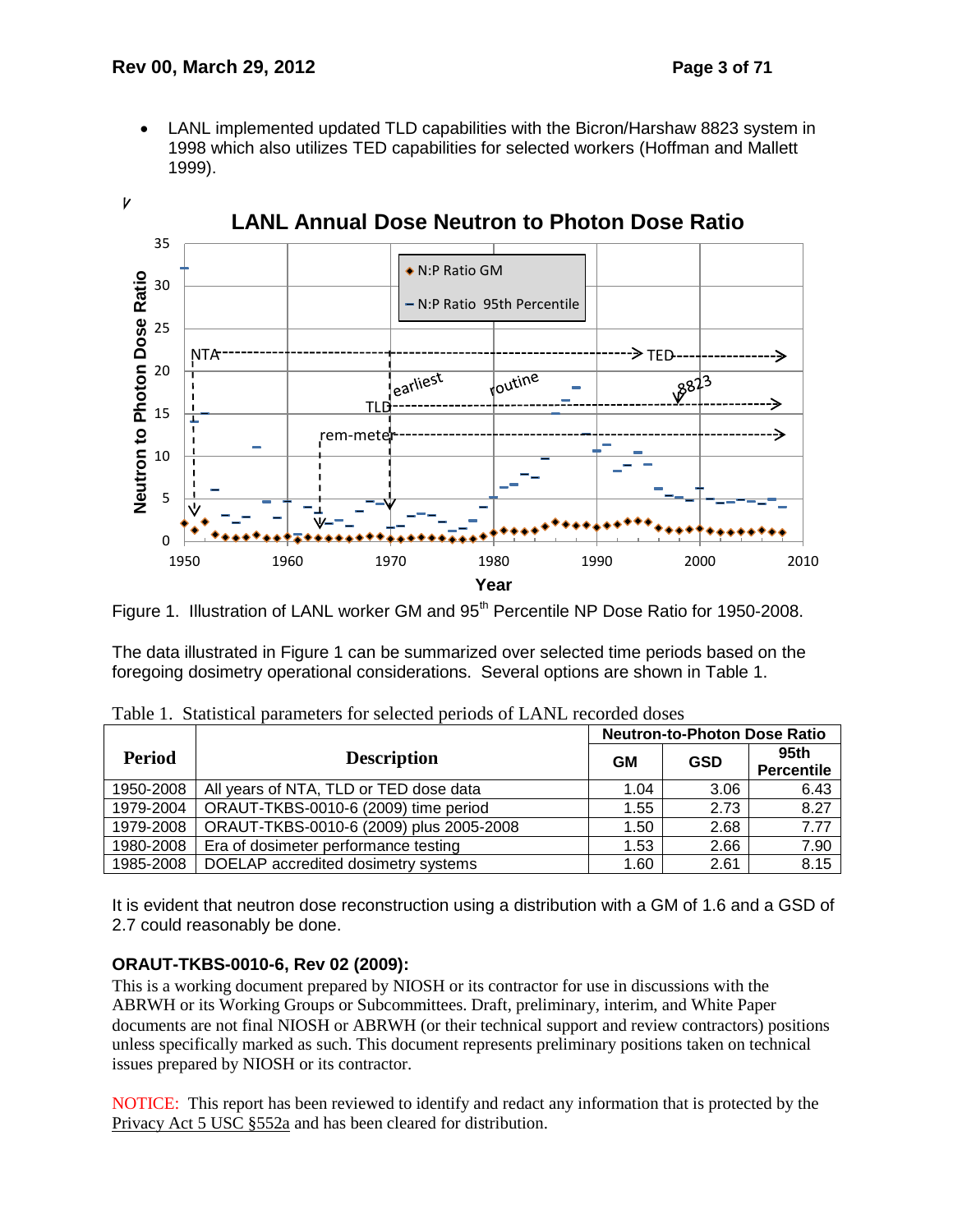ORAUT-TKBS-0010-6 (2009), "Los Alamos National Laboratory – Occupational External Dose," Table 6-22, contains a summary of recommended NP dose ratios for identified sources of neutron radiation. The analyses in this White Paper primarily pertain to Neutron Source Types A and D in Table 6-22. Table 6-22 does not present the GSD values which are used as input IREP. It is evident from the GM and  $95<sup>th</sup>$  Percentile values that the results of the current analysis and those used in the development of ORAUT-TKBS-0010-6 (2009) recommendations are equivalent.

|                                                                  | Neutron-to-photon dose ratio |                 |  |
|------------------------------------------------------------------|------------------------------|-----------------|--|
| <b>Neutron source type</b>                                       | <b>Median</b>                | 95th percentile |  |
| A. Plutonium facilities (predominantly Pu-239)                   | 0.7                          | 2.8             |  |
| B. Plutonium facilities (documented involvement with Pu-238      | 3.9                          | 5.5             |  |
| operations; applies only to 1969 or later; most likely at TA-21, |                              |                 |  |
| TA-3-29 [CMR Building], or TA-55)                                |                              |                 |  |
| C. Criticality experiments (>50 m distant)                       | 2.3                          | 2.5             |  |
| D. Other operations (1979 to 2004)                               | 1.6                          | 6.4             |  |

### **References:**

Hankins, D. E., 1963, *Monitoring Intermediate Energy Neutrons,* Health Phys., Vol. 9, pp. 31-39.

- Hankins, D. E., 1969, "Los Alamos Scientific Laboratory Neutron Dosimetry," Presented at AEC Workshop on Personnel Neutron Dosimetry, September 23-24, 1969, BNWL-1340, Pacific Northwest Laboratory, Richland, WA [SRDB Ref ID: 11096]
- Hoffman, J. M., and M.W. Mallett, 1999, The LANL Model 8823 Whole-Body TLD and Associated Dose Algorithm, Health Physics, Vol. 77, No. 5, Supplement, pp. S96-S103.
- Lawrence, J. N. P., Letter to Photodosimetry Evaluation Book, dated September 28, 1978, entitled "Reportable TLD Exposures," Los Alamos National Laboratory, Los Alamos, NM [SRDB Ref ID: 8206]
- Littlejohn, 1960, *Photodosimetry Procedures at Los Alamos*, LA-2494, Los Alamos National Laboratory, Los Alamos, NM, August, [SRDB Ref ID: 951]

This is a working document prepared by NIOSH or its contractor for use in discussions with the ABRWH or its Working Groups or Subcommittees. Draft, preliminary, interim, and White Paper documents are not final NIOSH or ABRWH (or their technical support and review contractors) positions unless specifically marked as such. This document represents preliminary positions taken on technical issues prepared by NIOSH or its contractor.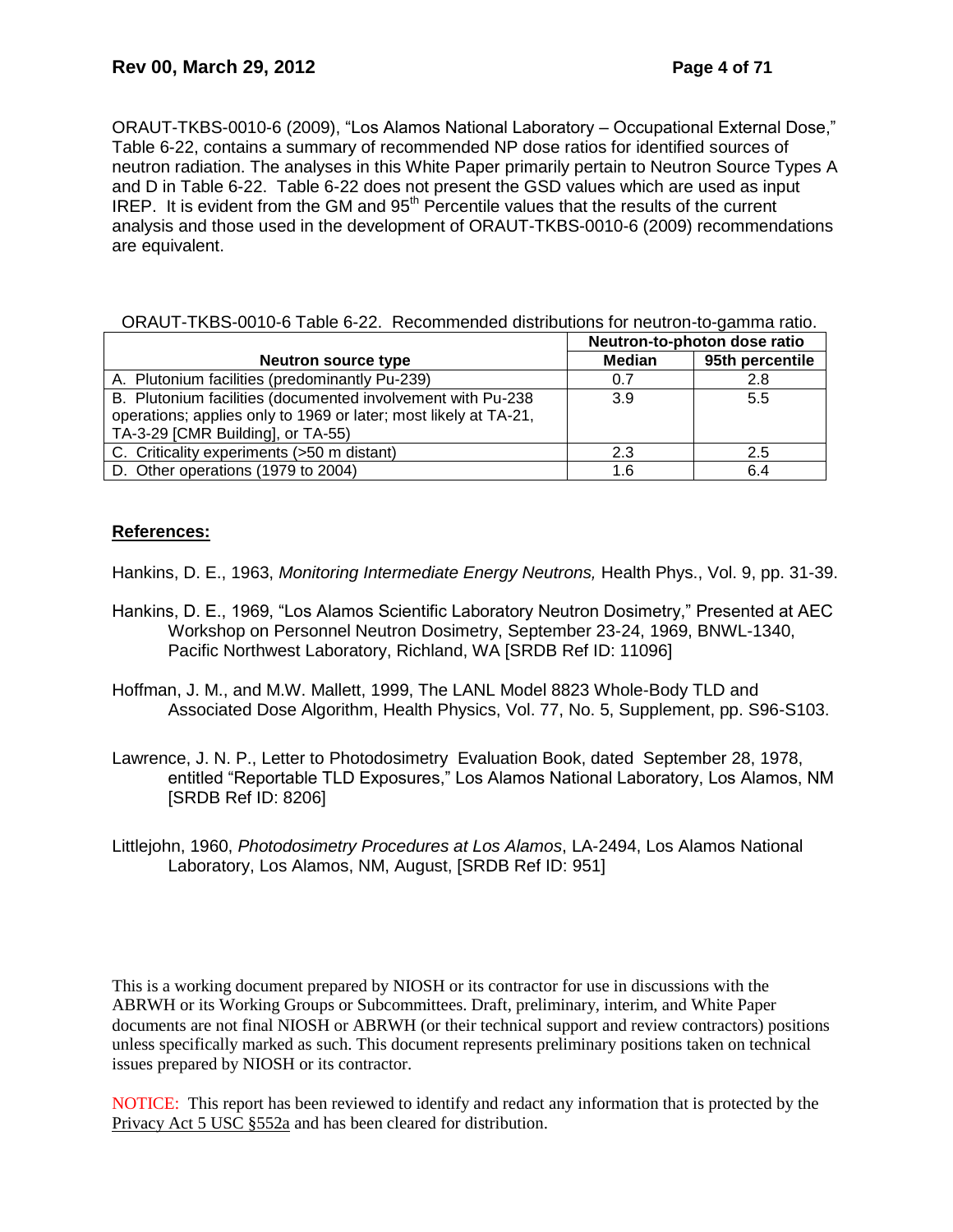### **ATTACHMENT A Calculated NP Dose Ratio Statistical Parameters, 1944-2008**

|              | <b>Number of Workers</b>         |                                            |                                                   | <b>Neutron-to-Photon Dose Ratio</b> |        |           |            |                           |
|--------------|----------------------------------|--------------------------------------------|---------------------------------------------------|-------------------------------------|--------|-----------|------------|---------------------------|
| Year         | <b>Total</b><br><b>Monitored</b> | <b>Positive</b><br>Recorded<br><b>Dose</b> | Photon,<br><b>Neutron</b><br>Dose $\geq 50^{(a)}$ | <b>Mean</b>                         | Max.   | <b>GM</b> | <b>GSD</b> | 95th<br><b>Percentile</b> |
| 1944         | 9                                | $\overline{7}$                             | 0                                                 |                                     |        |           |            |                           |
| $1945^{(b)}$ | 812                              | 413                                        | $\overline{2}$                                    | 139.32                              | 275.00 | 31.62     | 1.47       | 261.43                    |
| $1946^{(b)}$ | 508                              | 391                                        | $\overline{7}$                                    | 14.02                               | 16.94  | 13.93     | 1.12       | 16.53                     |
| 1947         | 1,237                            | 1004                                       | $\mathbf 0$                                       |                                     |        |           |            |                           |
| 1948         | 2,080                            | 1383                                       | $\mathbf 0$                                       |                                     |        |           |            |                           |
| 1949         | 3,177                            | 1817                                       | 21                                                | 3.32                                | 10.88  | 2.25      | 2.32       | 10.63                     |
| 1950         | 3,895                            | 1981                                       | 75                                                | 4.86                                | 24.00  | 2.12      | 2.64       | 14.78                     |
| 1951         | 4,257                            | 2538                                       | 142                                               | 3.01                                | 25.75  | 1.32      | 3.37       | 11.52                     |
| 1952         | 2,366                            | 1262                                       | 97                                                | 3.81                                | 39.94  | 2.31      | 2.08       | 9.40                      |
| 1953         | 1,878                            | 1151                                       | 131                                               | 1.53                                | 9.18   | 0.80      | 3.04       | 5.45                      |
| 1954         | 2,068                            | 1166                                       | 99                                                | 0.85                                | 5.14   | 0.48      | 2.77       | 2.92                      |
| 1955         | 1,984                            | 956                                        | 100                                               | 0.63                                | 4.80   | 0.39      | 2.11       | 1.62                      |
| 1956         | 2,287                            | 1189                                       | 112                                               | 0.84                                | 8.75   | 0.49      | 2.60       | 2.28                      |
| 1957         | 2,539                            | 1054                                       | 78                                                | 2.66                                | 31.17  | 0.77      | 4.87       | 10.53                     |
| 1958         | 3,032                            | 1378                                       | 133                                               | 1.01                                | 8.27   | 0.36      | 4.43       | 4.29                      |
| 1959         | 2,930                            | 1552                                       | 186                                               | 0.75                                | 11.57  | 0.37      | 3.16       | 2.30                      |
| 1960         | 3,622                            | 1718                                       | 179                                               | 1.04                                | 6.80   | 0.58      | 2.44       | 2.88                      |
| 1961         | 3,973                            | 1395                                       | 24                                                | 0.24                                | 0.83   | 0.16      | 2.10       | 0.63                      |
| 1962         | 4,119                            | 2101                                       | 45                                                | 1.02                                | 4.42   | 0.49      | 3.63       | 3.93                      |
| 1963         | 4,176                            | 1702                                       | 71                                                | 1.01                                | 8.40   | 0.40      | 5.36       | 5.46                      |
| 1964         | 4,103                            | 1580                                       | 89                                                | 0.60                                | 3.38   | 0.35      | 2.90       | 2.02                      |
| 1965         | 4,222                            | 1352                                       | 101                                               | 0.75                                | 10.00  | 0.40      | 2.71       | 2.14                      |
| 1966         | 4,446                            | 1514                                       | 98                                                | 0.53                                | 4.14   | 0.29      | 3.41       | 1.89                      |
| 1967         | 4,072                            | 1493                                       | 84                                                | 0.95                                | 9.60   | 0.44      | 3.22       | 3.42                      |
| 1968         | 3,861                            | 2044                                       | 114                                               | 1.26                                | 9.00   | 0.62      | 3.59       | 4.79                      |
| 1969         | 3,980                            | 2679                                       | 159                                               | 1.18                                | 9.29   | 0.59      | 3.17       | 3.87                      |
| 1970         | 4,031                            | 1018                                       | 150                                               | 0.49                                | 6.80   | 0.28      | 2.59       | 1.48                      |
| 1971         | 3,775                            | 806                                        | 85                                                | 0.48                                | 2.45   | 0.25      | 3.24       | 1.69                      |
| 1972         | 3,877                            | 938                                        | 127                                               | 0.78                                | 5.40   | 0.39      | 3.48       | 2.86                      |
| 1973         | 3,866                            | 924                                        | 202                                               | 0.91                                | 10.20  | 0.48      | 2.71       | 2.67                      |
| 1974         | 4,337                            | 1392                                       | 250                                               | 0.92                                | 18.07  | 0.42      | 3.46       | 3.17                      |
| 1975         | 4,716                            | 1874                                       | 229                                               | 0.67                                | 10.20  | 0.38      | 2.91       | 2.23                      |
| 1976         | 5,254                            | 2165                                       | 136                                               | 0.37                                | 2.80   | 0.20      | 3.39       | 1.42                      |
| 1977         | 5,624                            | 1851                                       | 130                                               | 0.47                                | 8.67   | 0.22      | 3.47       | 1.69                      |

Table A-1. Summary of statistical analysis of LANL recorded doses (SRDB 104692)

This is a working document prepared by NIOSH or its contractor for use in discussions with the ABRWH or its Working Groups or Subcommittees. Draft, preliminary, interim, and White Paper documents are not final NIOSH or ABRWH (or their technical support and review contractors) positions unless specifically marked as such. This document represents preliminary positions taken on technical issues prepared by NIOSH or its contractor.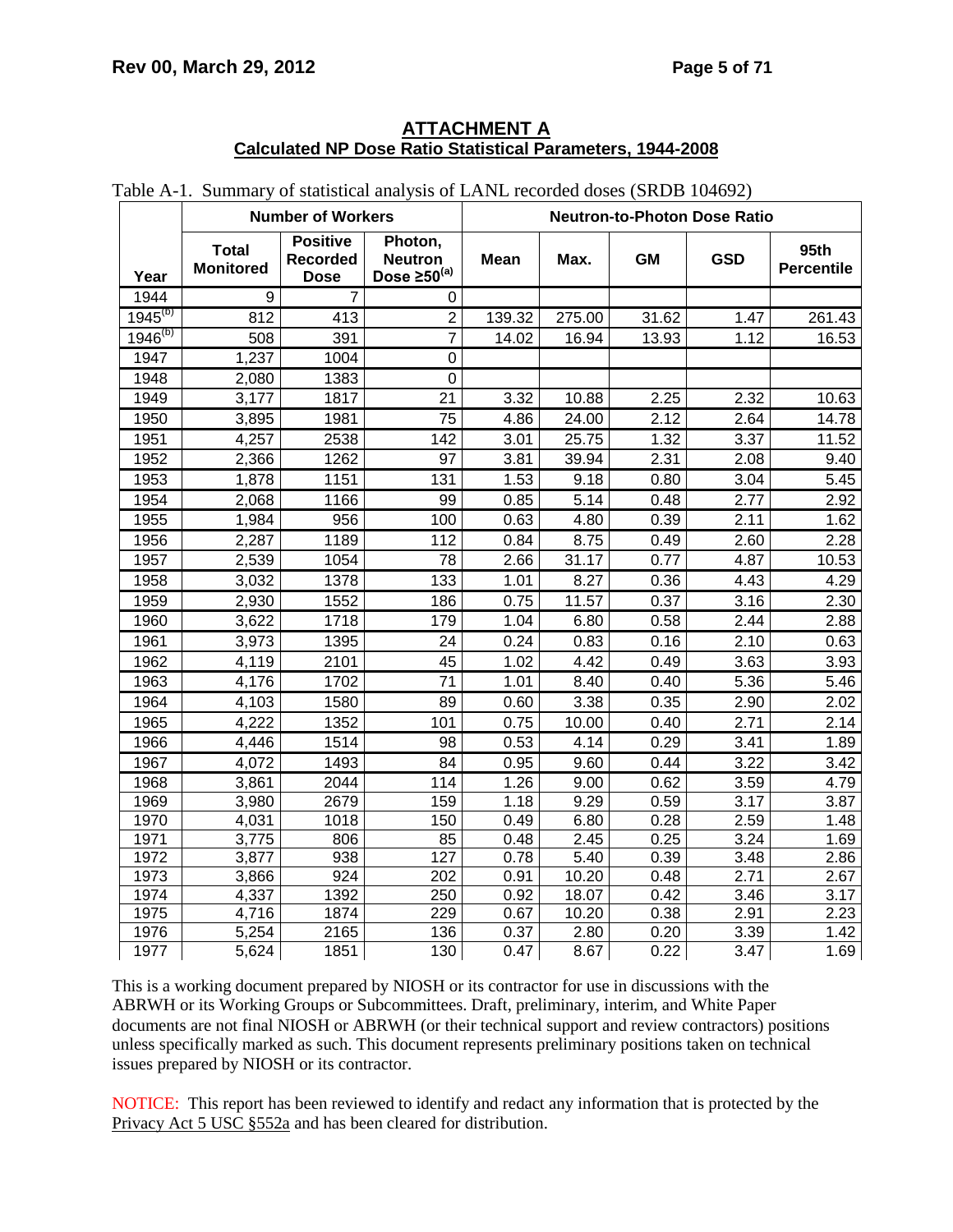|                   |                                                                                          | <b>Number of Workers</b>                          | <b>Neutron-to-Photon Dose Ratio</b>                                                          |             |       |      |            |                           |  |  |
|-------------------|------------------------------------------------------------------------------------------|---------------------------------------------------|----------------------------------------------------------------------------------------------|-------------|-------|------|------------|---------------------------|--|--|
| Year              | <b>Total</b><br><b>Monitored</b>                                                         | <b>Positive</b><br><b>Recorded</b><br><b>Dose</b> | Photon,<br><b>Neutron</b><br>Dose $\geq 50^{(a)}$                                            | <b>Mean</b> | Max.  | GM   | <b>GSD</b> | 95th<br><b>Percentile</b> |  |  |
| 1978              | 7,045                                                                                    | 2070                                              | 135                                                                                          | 0.64        | 6.50  | 0.29 | 3.92       | 2.44                      |  |  |
| 1979              | 7,549                                                                                    | 2511                                              | 288                                                                                          | 1.14        | 11.33 | 0.59 | 3.33       | 4.15                      |  |  |
| 1980              | 7,638                                                                                    | 3443                                              | 340                                                                                          | 1.63        | 12.80 | 1.00 | 2.82       | 5.51                      |  |  |
| 1981              | 7,966                                                                                    | 5034                                              | 463                                                                                          | 1.96        | 14.50 | 1.30 | 2.14       | 5.35                      |  |  |
| 1982              | 7,997                                                                                    | 4297                                              | 456                                                                                          | 1.89        | 15.30 | 1.21 | 2.19       | 5.07                      |  |  |
| 1983              | 8,144                                                                                    | 4419                                              | 445                                                                                          | 1.85        | 11.57 | 1.13 | 2.08       | 5.00                      |  |  |
| 1984              | 8,622                                                                                    | 6069                                              | 535                                                                                          | 1.94        | 11.57 | 1.26 | 2.05       | 5.29                      |  |  |
| 1985              | 9,487                                                                                    | 4921                                              | 434                                                                                          | 2.63        | 21.40 | 1.76 | 1.94       | 6.36                      |  |  |
| 1986              | 9,612                                                                                    | 2262                                              | 324                                                                                          | 3.72        | 21.40 | 2.27 | 2.24       | 11.59                     |  |  |
| 1987              | 9,202                                                                                    | 1621                                              | 253                                                                                          | 3.54        | 17.71 | 1.99 | 2.27       | 10.75                     |  |  |
| 1988              | 9,469                                                                                    | 1548                                              | 271                                                                                          | 3.68        | 25.80 | 1.85 | 2.58       | 12.59                     |  |  |
| 1989              | 10,605                                                                                   | 1616                                              | 244                                                                                          | 3.24        | 14.33 | 1.93 | 2.43       | 9.58                      |  |  |
| 1990              | 10,796                                                                                   | 1538                                              | 207                                                                                          | 2.69        | 14.71 | 1.64 | 2.40       | 8.80                      |  |  |
| 1991              | 11,284                                                                                   | 2356                                              | 156                                                                                          | 3.05        | 19.90 | 1.85 | 2.28       | 8.73                      |  |  |
| 1992              | 11,560                                                                                   | 1687                                              | 131                                                                                          | 2.85        | 17.24 | 2.00 | 2.11       | 7.29                      |  |  |
| 1993              | 11,772                                                                                   | 1948                                              | 132                                                                                          | 3.23        | 15.03 | 2.34 | 2.29       | 9.18                      |  |  |
| 1994              | 11,783                                                                                   | 3145                                              | 170                                                                                          | 3.38        | 15.88 | 2.41 | 2.19       | 9.37                      |  |  |
| 1995              | 12,448                                                                                   | 3219                                              | 188                                                                                          | 3.21        | 20.92 | 2.27 | 2.18       | 8.21                      |  |  |
| 1996              | 10,959                                                                                   | 2358                                              | 197                                                                                          | 2.14        | 11.69 | 1.57 | 1.91       | 5.09                      |  |  |
| 1997              | 10,860                                                                                   | 2992                                              | 215                                                                                          | 1.86        | 10.78 | 1.31 | 2.50       | 5.61                      |  |  |
| 1998              | 11,168                                                                                   | 2201                                              | 171                                                                                          | 1.78        | 9.16  | 1.40 | 2.21       | 4.50                      |  |  |
| 1999              | 11,212                                                                                   | 1720                                              | 158                                                                                          | 1.85        | 8.34  | 1.40 | 2.25       | 4.94                      |  |  |
| 2000              | 10,456                                                                                   | 1485                                              | 122                                                                                          | 2.10        | 7.03  | 1.52 | 2.07       | 5.22                      |  |  |
| 2001              | 10,443                                                                                   | 1435                                              | 156                                                                                          | 1.74        | 6.91  | 1.22 | 2.61       | 5.39                      |  |  |
| 2002              | 10,931                                                                                   | 1760                                              | 199                                                                                          | 1.55        | 6.91  | 1.07 | 2.39       | 4.22                      |  |  |
| 2003              | 10,752                                                                                   | 2101                                              | 239                                                                                          | 1.57        | 7.91  | 1.25 | 2.66       | 4.77                      |  |  |
| 2004              | 10,192                                                                                   | 1731                                              | 156                                                                                          | 1.64        | 9.86  | 1.13 | 2.52       | 4.79                      |  |  |
| 2005              | 10,826                                                                                   | 2176                                              | 193                                                                                          | 1.71        | 7.47  | 1.29 | 2.24       | 4.42                      |  |  |
| 2006              | 10,104                                                                                   | 2021                                              | 215                                                                                          | 1.93        | 9.24  | 1.51 | 2.21       | 4.70                      |  |  |
| $200\overline{7}$ | 9,745                                                                                    | 1525                                              | 203                                                                                          | 1.79        | 8.01  | 1.34 | 2.36       | 4.73                      |  |  |
| $2008^{(c)}$      | 8,148                                                                                    | 941                                               | 106                                                                                          | 1.48        | 5.91  | 1.05 | 2.52       | 4.42                      |  |  |
| a.                |                                                                                          |                                                   | Number of workers with recorded neutron and deep photon doses, respectively, $\geq 50$ mrem. |             |       |      |            |                           |  |  |
| b.                | Doses anticipated to have been estimated following accidents and not routinely measured. |                                                   |                                                                                              |             |       |      |            |                           |  |  |

c. Anticipated to represent <1 year of dose data (i.e., November 2008 last noted dose entry).

This is a working document prepared by NIOSH or its contractor for use in discussions with the ABRWH or its Working Groups or Subcommittees. Draft, preliminary, interim, and White Paper documents are not final NIOSH or ABRWH (or their technical support and review contractors) positions unless specifically marked as such. This document represents preliminary positions taken on technical issues prepared by NIOSH or its contractor.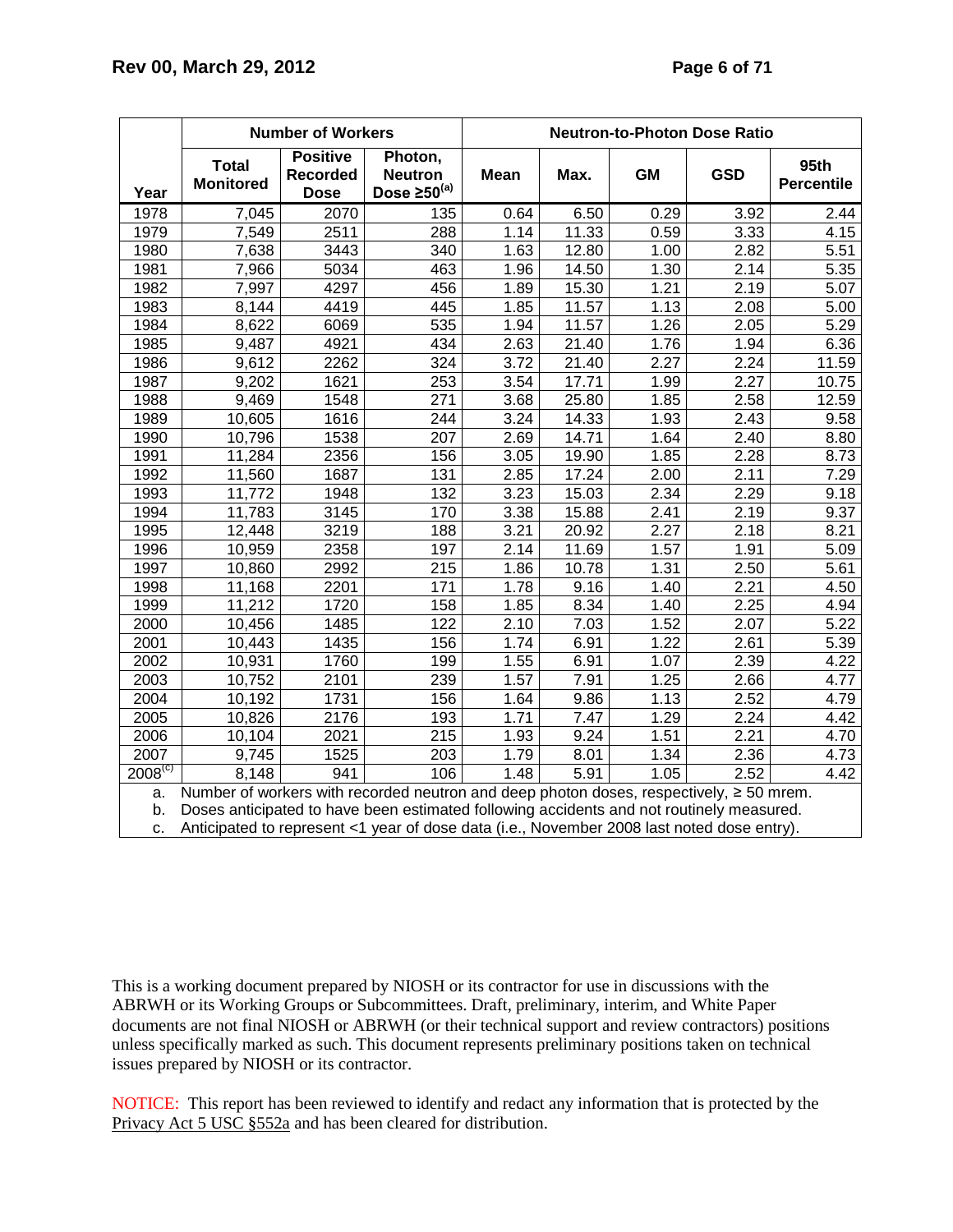# **ATTACHMENT B History of LANL Radiation Associated Events**

### **1944**

U.S. Department of Energy, 1997, Linking Legacies, Office of Environmental Management, US Department of Energy, Washington, D.C., [SRDB Ref ID: 11930]

Construction of Los Alamos as a centralized laboratory for atomic bomb research and production began in November 1942. In March 1943, technicians and scientist began arriving at the Laboratory. The laboratory's mission was the design and manufacture of the first nuclear weapons. DP-Site (also known as TA-21), and its successor, TA-55, was built in 1945 as a production plant for plutonium bomb cores and polonium-beryllium initiators. DP-Site also handled tritium. The DP-Site housed a variety of plutonium research, design, and fabrication activities for more than 30 yr until operation of TA-55. TA-55 began operations in 1978. TA-55 can perform a wide variety of small-scale component fabrication operations, including all of the operations that were conducted at Rocky Flats on a large scale.

Maraman, W. J., W. D. McNeese and R. G. Stafford, 1975, "Confinement Facilities for Handling Plutonium," Health Physics, Vol. 29, pp 469-480.

This paper includes an historical overview of plutonium handling practices at LANL. The earliest work with plutonium began in D Building in the old Main Technical Area in the mid-1943 on a microgram scale. Multi-gram quantities became available in early 1944. In 1944 and 1945 a facility was built at DP Site specifically for chemical and metallurgical work on kilogram quantities of plutonium. This facility has been in continuous operation since 1945 until the date of this paper in 1975. The program at DP Site in 1975 included metallurgical and chemical research and development with 239Pu for the weapons program and the advanced fuels (e.g., mixed uranium-plutonium carbides and nitrides) for the Liquid Metal Fast Breeder Reactor Program; and recovery of 239Pu from all scrap generated at the LANL; the preparation and characterization of 238Pu fuels for the Artificial Heart Program and advanced fuels for Space Nuclear Systems; for the recovery of certain reactor-grad plutonium in scrap; and for certain studies on the characterization of transuranium waste.

LANL Medical Group, Health Report, August 9, 1943, Manhattan Engineer District, Los Alamos, NM [SRDB Ref ID: 29302)

The program of the Medical Group is concerned not only with the specific health problems, i.e., the toxic effects of radiation and uranium, but also with the elimination of industrial hazards and with the administration of first aid in the technical areas. With regard to the specific health problems, the most important deals with the protection of personnel from exposure to dangerous amounts of radiation. Our plan is to follow the suggestions of the Chicago Health Group, namely, frequent surveys of laboratories to determine radiation intensities, daily record

This is a working document prepared by NIOSH or its contractor for use in discussions with the ABRWH or its Working Groups or Subcommittees. Draft, preliminary, interim, and White Paper documents are not final NIOSH or ABRWH (or their technical support and review contractors) positions unless specifically marked as such. This document represents preliminary positions taken on technical issues prepared by NIOSH or its contractor.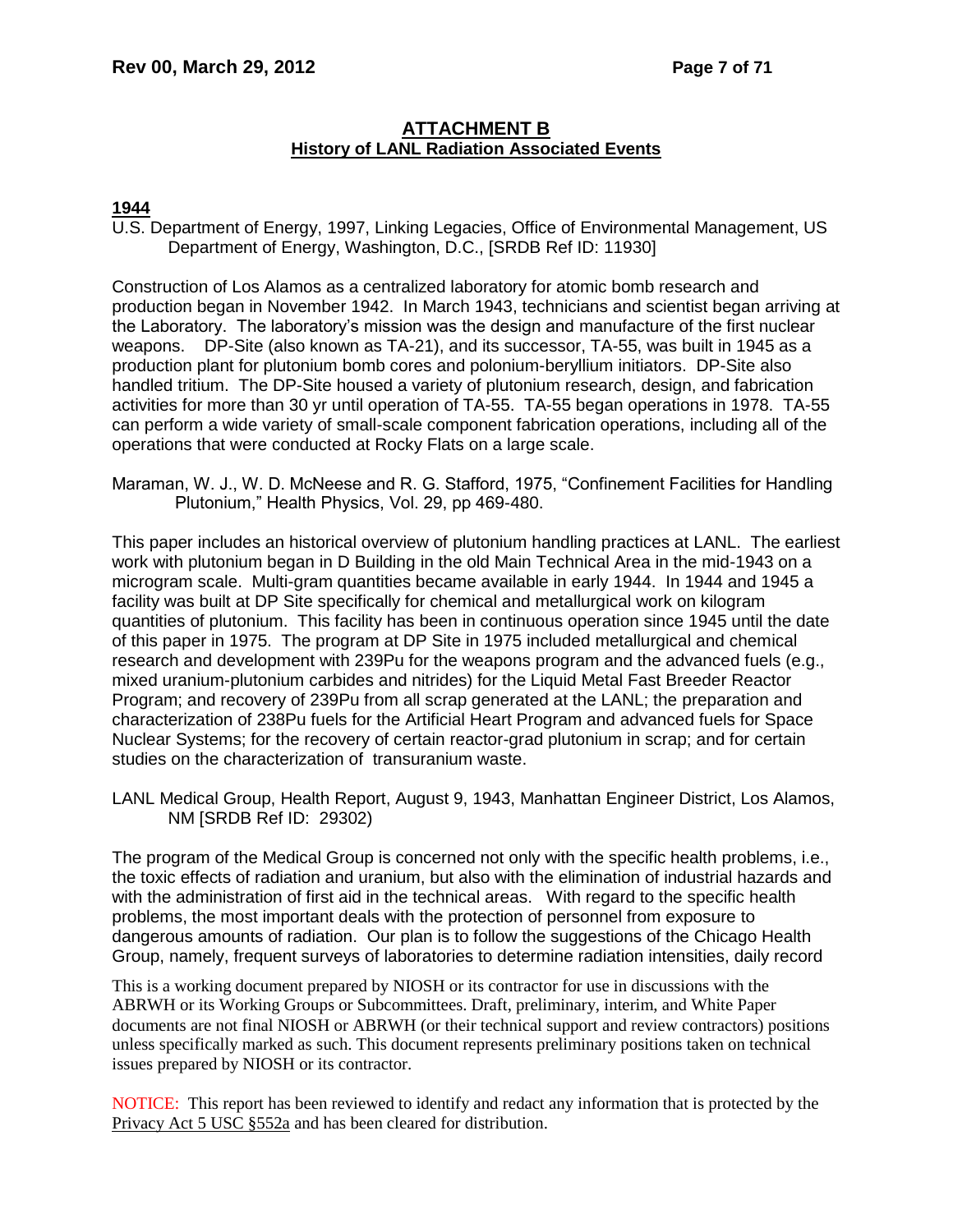of exposure to each person, monthly blood counts (oftener when safe daily dose is exceeded) , and semi-annual physical examinations. The problem of preventing poisoning by uranium has not been as urgent as above, but routine urinalysis on all persons who will work with this metal or radiation will be instituted within the next week.

#### **1944**

Los Alamos Dosimetry, "Photodosimetry Evaluation Book "Bible" Volume 1a Procedures 1944- 1959," Los Alamos National Laboratory, Los Alamos, NM, [SRDB Ref ID: 8181]

This document provides a tabulation of letters, memorandum, studies, etc., for the LANL dosimetry program during the period of 1944 through 1959. The earliest memorandum is dated January 19, 1944 from L. H. Hemplemann to S. L. Warren regarding use of film to check radiation exposure.

Hemplemann, L. H., Letter dated May 18, 1944 to S. L. Warren concerning film badge dosimeter distribution, "Photodosimetry Evaluation Book "Bible" Volume IA Procedures 1944-1959," Los Alamos National Laboratory, Los Alamos, NM, [SRDB Ref ID: 8181]

This letter states that film monitors have begun to be distributed among the various personnel however this has been limited by the fact that only one set of standard exposures arrived in the initial shipment. A request is made for more sets of the standard exposures so the film monitors could be used regularly.

Los Alamos Dosimetry, "Photodosimetry Evaluation Book "Bible" Volume 1a Procedures 1944- 1959," Los Alamos National Laboratory, Los Alamos, NM, [SRDB Ref ID: 8181]

There are several reports describing various aspects of Los Alamos film dosimetry methods. It appears from this documentation that capabilities of dosimeters are selected depending upon the workplace as follows: 1) a selection of filters (i.e., brass, cadmium, lead, etc., 2) an open window for beta radiation (also finger rings and film placed inside gloves), 3) film is processed at the University of Rochester, 4) film is exchanged weekly, and 5) recognition of the importance of calibrated film and control dosimeters from the same film batch.

Farwall, G., Memorandum entitled "Neutron Yields of Initiator Assemblies Fired to 7/4/1944," Los Alamos National Laboratory, Los Alamos, NM [SRDB Ref ID: 69427]

Eleven active gun assemblies designed by Ayers have been fired by the E-4 20 mm testing crew. The neutron emission of each assembly has been measured, after hand assembly where possible and after gun assembly in every case. Determination of absolute neutron yields is based upon comparison of the active assemblies with a calibrated Po-Be standard. Results are

This is a working document prepared by NIOSH or its contractor for use in discussions with the ABRWH or its Working Groups or Subcommittees. Draft, preliminary, interim, and White Paper documents are not final NIOSH or ABRWH (or their technical support and review contractors) positions unless specifically marked as such. This document represents preliminary positions taken on technical issues prepared by NIOSH or its contractor.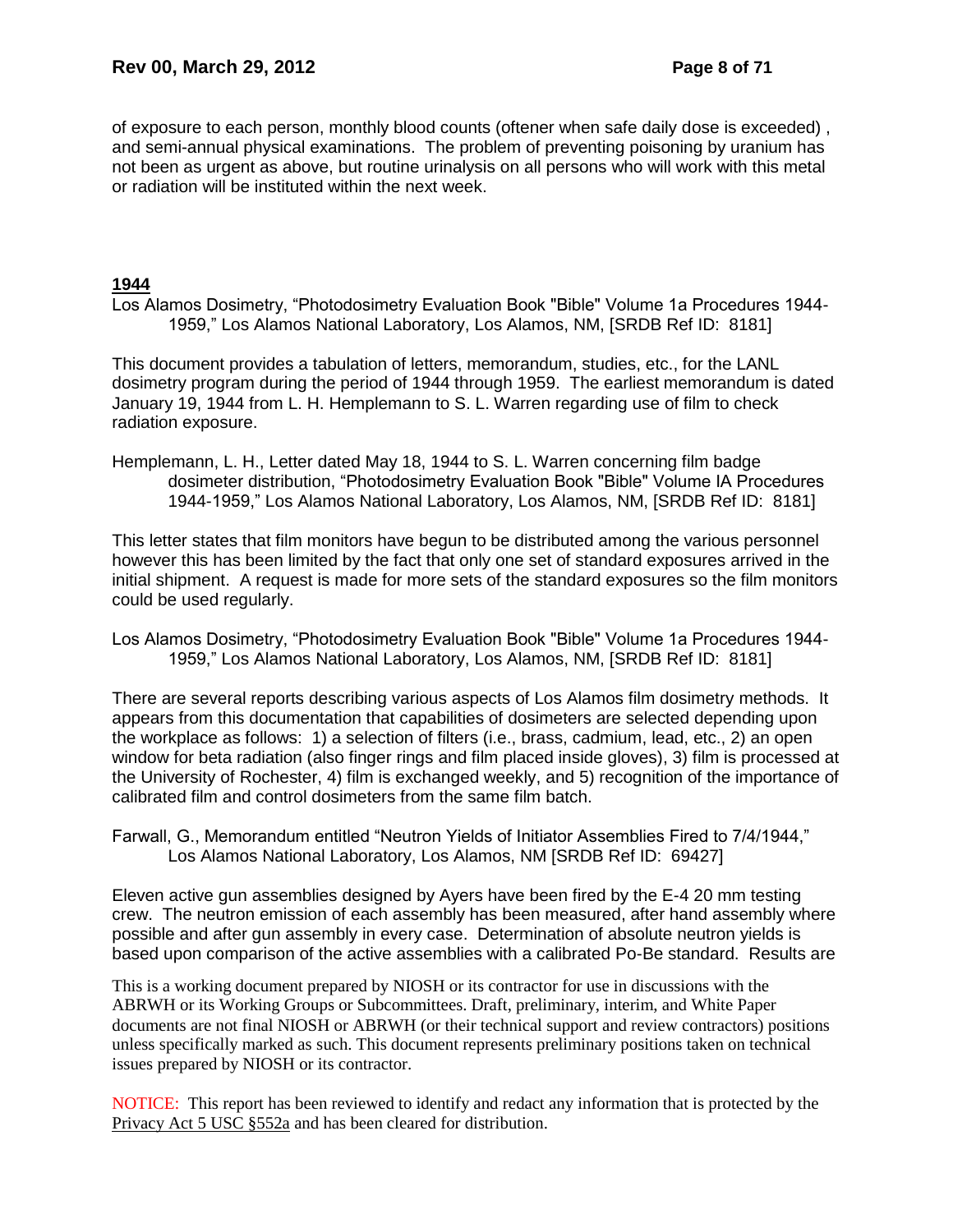estimated to be accurate within  $\pm 5\%$ . Comparisons are made with a BF<sub>3</sub> detector. An 8% correction is made for absorption by the walls of the target assemblies. This correction has been determined by comparing the count of the Po-Be standard in the standard paraffin geometry to the count of the Po-Be standard placed in a steel target dummy in the position occupied by the polonium and beryllium in an active assembly. Differences in target design have no measurable effect on the magnitude of the correction.

Breslow, B. A., Memorandum to Distribution, dated June 28, 1944 entitled "Safe Operation of the 20 MM Gun Progress Report," Los Alamos National Laboratory, Los Alamos, NM [SRDB Ref ID: 69427]

All workers working with dirty material will wear coveralls, respirator, skull caps and rubber gloves. The maintenance of clean clothes and servicing the dirty has been assured.

Los Alamos Dosimetry, "Photodosimetry Evaluation Book "Bible" Volume IB Procedures 1944- 1959," Los Alamos National Laboratory, Los Alamos, NM, [SRDB Ref ID: 8266]

This document provides a tabulation of dose algorithms used with LANL dosimeters and operating facilities during the period of 1951 through 1959 to evaluate beta and gamma doses. The earliest algorithm appears to be Method 1 with starting dates during the period of December 24-27, 1944 depending on the facility. The algorithm and processing instruction allows a determination of the dosimeter design. Multi-element film dosimeters appear to have been used for all facilities.

Lawrence, J. N. P., Letter to File, dated October 6, 1978, entitled "Los Alamos Criticality Accidents 1945-19461 Personnel Exposures," Los Alamos National Laboratory, Los Alamos, NM, [SRDB Ref ID: 8206]

The purpose of this memo is to document the exposures to be entered in the H-l Dosimetry Computer Record for persons involved in the three criticality accidents occurring at Los Alamos in 1945-1946. None of the personnel involved wore film badges or other personnel dosimetry detectors. Calculations of the personnel exposures exist in several source documents (referred to herein), but a simple reference to this material is inadequate because of differences in the calculated results. This memo will designate the exposures to be entered in the computer record, identify the source documents, point out the differences in the exposure estimates, and provide an explanation of why the particular exposure estimates were chosen.

# **1945**

Anonymous, 1956, Film Badge Techniques Prior to 1/1/1952," Los Alamos National Laboratory, Los Alamos, NM, February 16, [SRDB Ref ID: 882]

The information in this reference is dated February 16, 1956, and apparently extracted from document that describes the history of LANL dosimetry methods. This reference is specifically

This is a working document prepared by NIOSH or its contractor for use in discussions with the ABRWH or its Working Groups or Subcommittees. Draft, preliminary, interim, and White Paper documents are not final NIOSH or ABRWH (or their technical support and review contractors) positions unless specifically marked as such. This document represents preliminary positions taken on technical issues prepared by NIOSH or its contractor.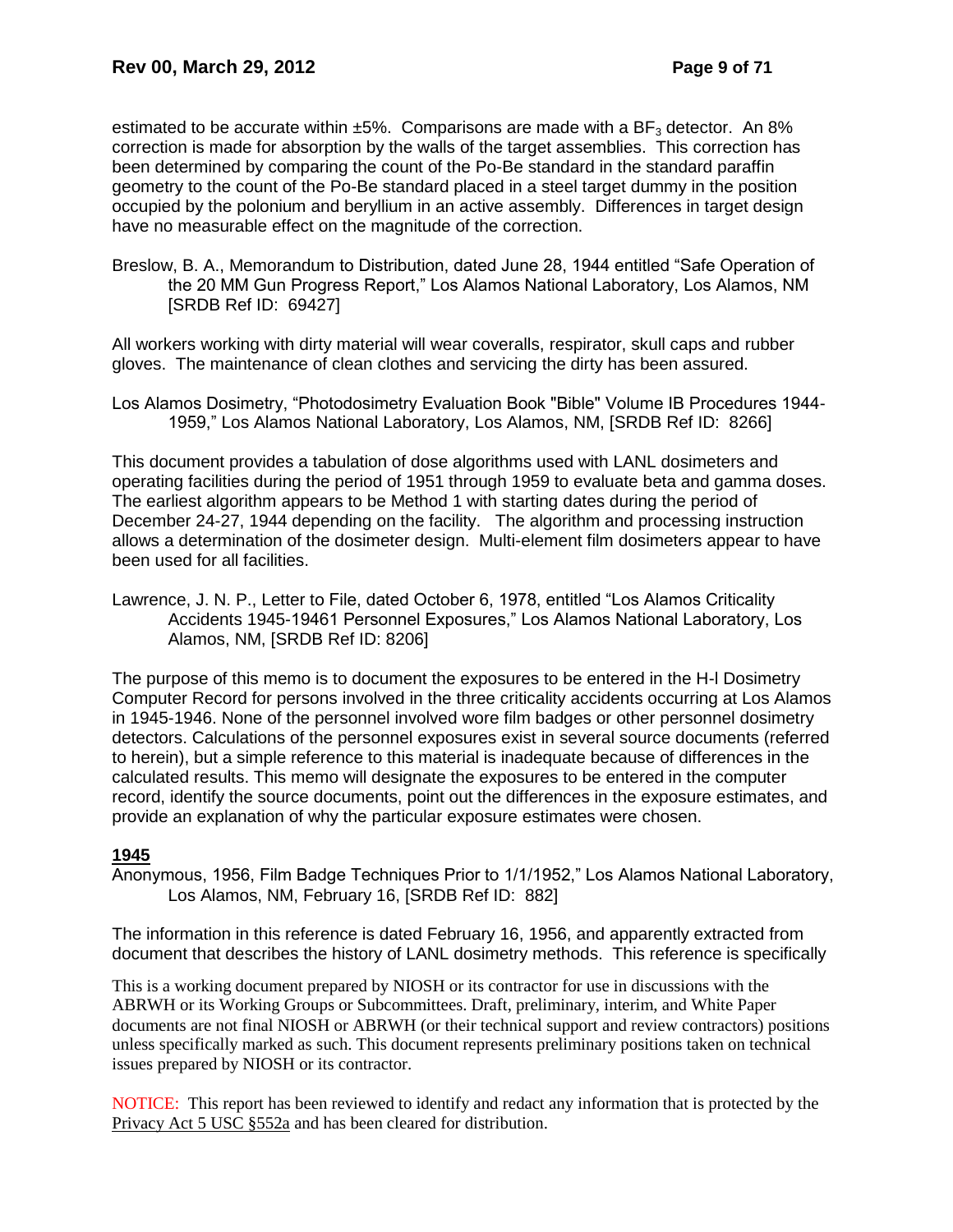for the time period prior to 1/1/1952 stating that the various film badge techniques and special evaluation methods are provided. Only a few methods were used prior to 1/1/1952. This judgment was apparently based on examination of the Accession Books used for film records from ?/17/1945 to 2/17/1951 and also by contacting persons who worked at LASL beginning in 1945. According to summary data, film badges were started at LANL as early as 1943 using Eastman Kodak film and a badge with a lead filter. In 1944, a brass filter was being used. During the period of 9/10/1948 through 3/11/1949, a new type of film badge was introduced with a brass filter and also an unfiltered (open window) region that was regularly used until 4/20/1950. Calibrations were made using radium and uranium for gamma and beta radiation, respectively. Around 8/29/1949, the first nuclear track plates (NTP) were issued for the monitoring of fast neutron exposures. The first written reports on fast neutron exposures occurred during May 1950. In April 1951, the brass and cadmium filter type of dosimeter holder was implemented.

As stated in this reference, "Attached hereto are 66 sheets, consecutively numbered, representing the statements of group leaders or room occupants as to the nature of their work and toxic materials used. I have prepared a room-by-room index which in all instances refers to the proper sheet number. The monitoring procedure, in accordance with the terms in your letter dated October 10, 1945, are designated as follows:

| Color   | Material                                                                   | <b>Monitoring Procedure</b> |
|---------|----------------------------------------------------------------------------|-----------------------------|
| Red -   | 49, Po, or 25                                                              | Pluto and swipes daily      |
| Blue -  | Tuballoy                                                                   | Pluto and swipes daily      |
| White - | offices and labs in which<br>contamination is possible but not<br>probable | swipe monthly               |

Materials other than Alpha type are so indicated. Inasmuch as many of the rooms indicated by red, handle only minute quantities, and these infrequently, or in some instances merely receive the material in double bottles, it seems wise that yon and I re-discuss the monitoring procedures as it is a rather severe strain to have to monitor these substantially clean rooms by our most thorough and time consuming procedure."

# **1946**

Aebersold, P. C., W. H. Hinch, J. C. Hoffman, and F. W. Molley, 1946, "Radiation Health Monitoring," Los Alamos Technical Series, Los Alamos National Laboratory, Los Alamos, NM, January 24, [SRDB Ref ID: 69522]

This is a working document prepared by NIOSH or its contractor for use in discussions with the ABRWH or its Working Groups or Subcommittees. Draft, preliminary, interim, and White Paper documents are not final NIOSH or ABRWH (or their technical support and review contractors) positions unless specifically marked as such. This document represents preliminary positions taken on technical issues prepared by NIOSH or its contractor.

Dunlap, R. H., Memorandum to Dr. Hemplemann, dated January 1, 1945, entitled "Report on room surveys," Los Alamos National Laboratory, Los Alamos, NM [SRDB Ref ID: 40103]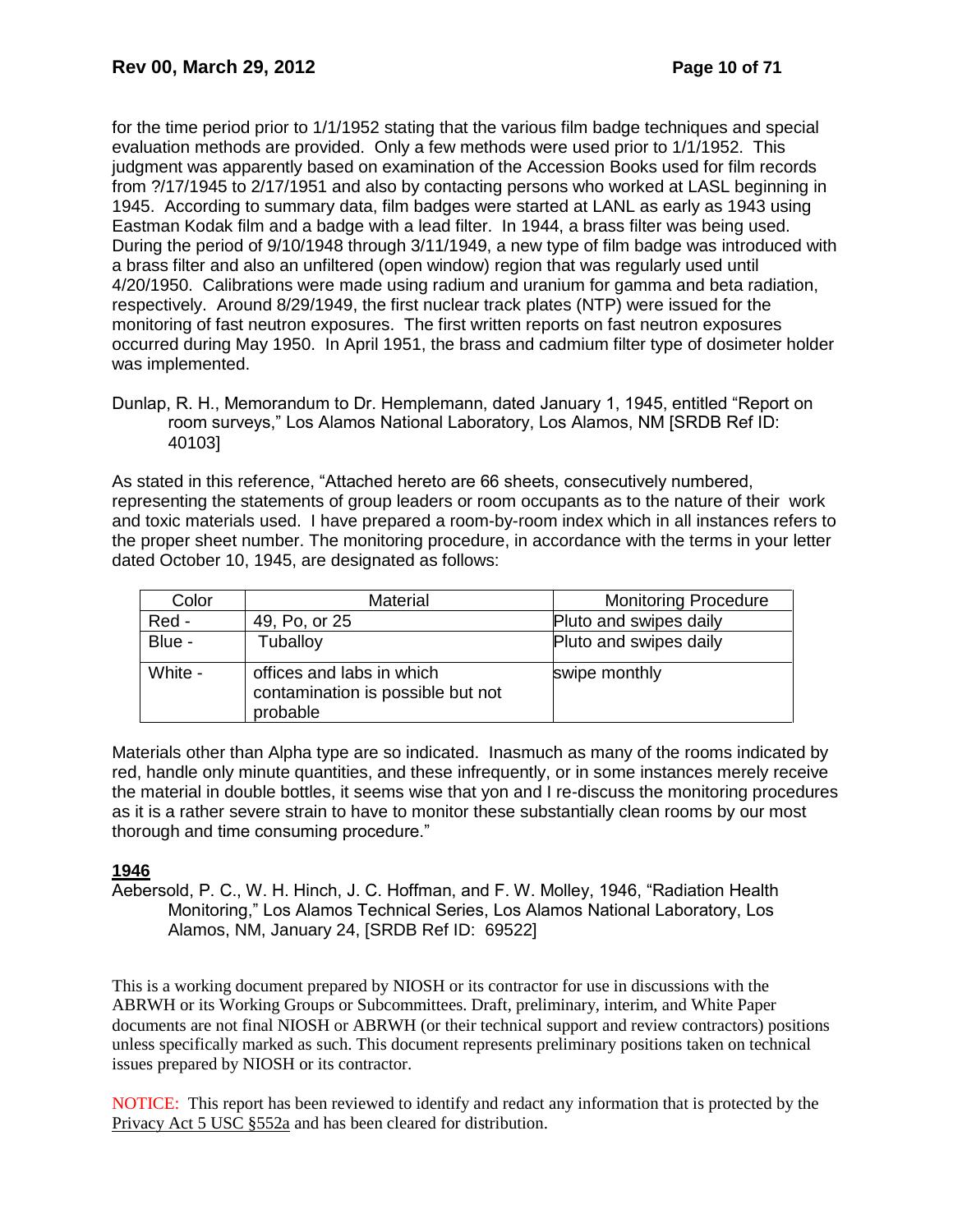This is a radiation protection styled document with discussion of radiation, radiation types, tolerances, etc. Much of the document provides information and operating instructions for several types of portable radiation instruments. Electrical schematics are included for several instruments.

# **1947**

Evans, C.E., Letter dated August 4, 1947, to J. W. Newland, University of Rochester, concerning description and use of film dosimeters to monitor exposure to workers, Los Alamos National Laboratory, Los Alamos, NM [SRDB Ref Id: 8181]

This letter describes the use of LANL constructed brass film holders with varying thickness between 4 and 8 (difficult to read) mm with no window or any other metal into which film is placed to measure gamma exposure to workers. The film is apparently exchanged monthly. As many as three types of film have been used in each badge. One is the Eastman Industrial Type K X-ray Safety Film. The second is the DuPont D-C Special Type X-Ray Film which has sensitive and insensitive sides and the third is the Adlux Film made also by DuPont which is extremely insensitive. Recently only the Eastman film has been used because of good experience with this film however for highly hazardous work all three films are used. Generally, the tone of this letter is that the method is comparatively successful and more accurate than pocket ionization chambers which apparently are also used. The concern was stated that exposure could be missed if the dosimeters were not worn by workers and also that too much radiation exposure is calculated for contaminated dosimeters.

Smith, F. S., 1947, Procedure for Pick Up and Disposition of HCT Trash from Bayo Canyon, Los Alamos National Laboratory, Los Alamos, NM August 14, [SRDB Ref Id: 37969]

This reference concerns procedures for providing protection to avoid overexposure to beta/gamma radiation to the personnel hauling trash and waste from Bayo Canyon to the Contaminated Dump. Personnel are to be prepared by the supervisor or Health Instrument Escort as follows:

- a) Each man will be provided with a film badge containing at least two packets of film of different sensitivity.
- b) Each man will be provided with two (2) gamma-ray dosimeters.
- c) A film badge will be planted in the cab of the contaminated truck.
- d) A film badge will be planted in the sedan that makes the trip to the Site.
- e) Two red flags are to be mounted on the front of the contaminated truck, two on the rear of the contaminated truck, one on the left front of the sedan and one on the left rear of the sedan
- f) The H. I. Escort for the contaminated truck will carry with him one Watt Meter and the respective conversion chart, one Victoreen Gamma Survey Meter and a Radium shielded standard. The Watt meter is to be adjusted to a zero reading in any convenient non-active area and carefully calibrated with the shielded radium source.

This is a working document prepared by NIOSH or its contractor for use in discussions with the ABRWH or its Working Groups or Subcommittees. Draft, preliminary, interim, and White Paper documents are not final NIOSH or ABRWH (or their technical support and review contractors) positions unless specifically marked as such. This document represents preliminary positions taken on technical issues prepared by NIOSH or its contractor.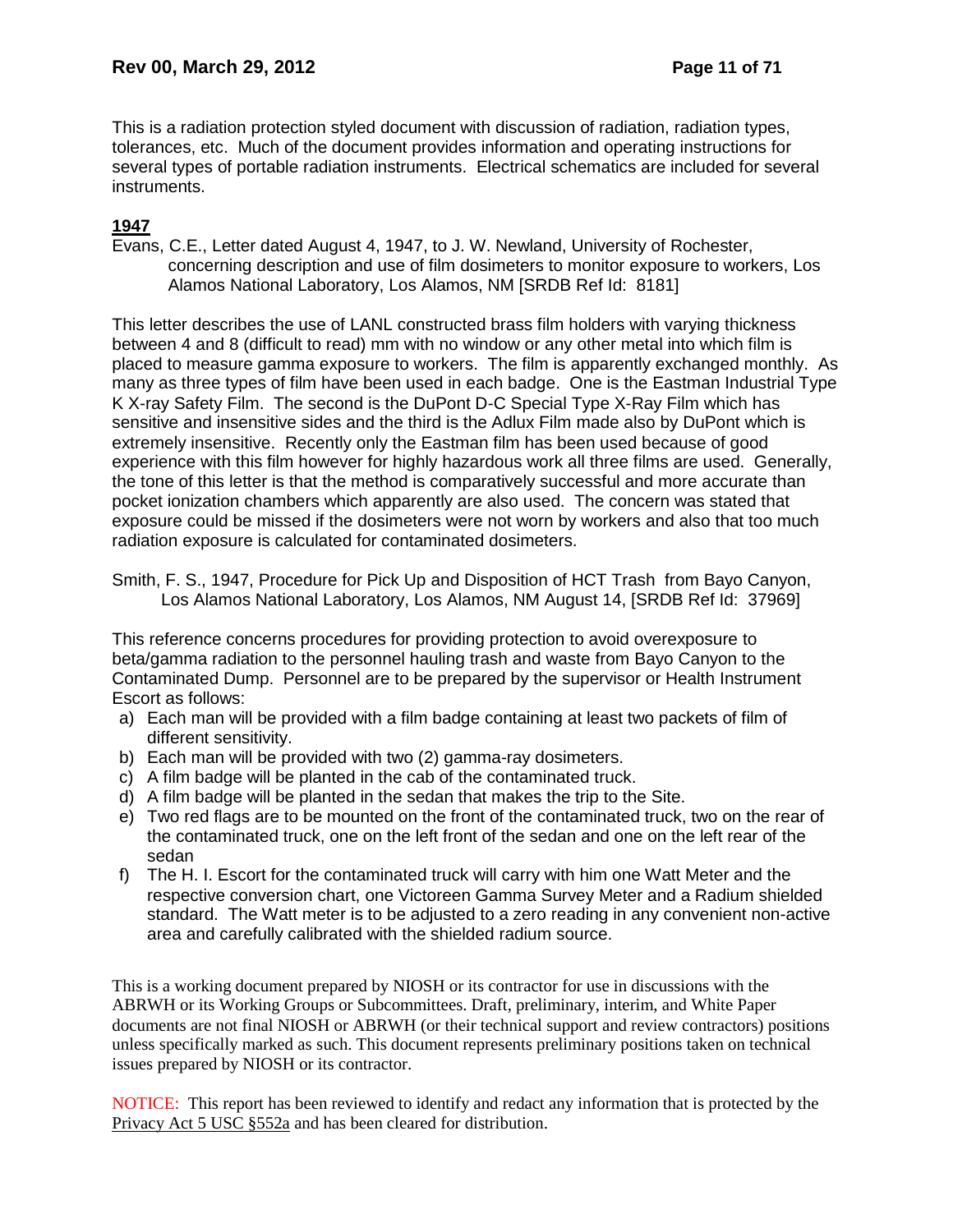#### **1948**

Kenney, W. K., Memorandum dated February 28, 1948 to J. F. Tribby, entitled "Analysis of Beta, Gamma Radiation Exposure of Sigma Building Personnel," Los Alamos National Laboratory, Los Alamos, NM, [SRDB Ref ID: 8181, p 43]

Brass film badges were issue to all Sigma and RT personnel October 20, 1947 in order to maintain a complete record of the exposure of the people in that area to beta, and gamma radiation. They have been changed and reissued every two weeks since that time. The following persons have received at least one exposure reading of over 0.290 roentgen for a two week period (over one quarter of an average tolerance dose, 0.1 r/day – gamma, 0.1 rep/day – beta, or beta, gamma). *[List of workers follows*]

Hardy, H. L., Memorandum dated June 7, 1948 to H. Whipple, entitled "Film Badges – DP East," Los Alamos National Laboratory, Los Alamos, NM, [SRDB Ref ID: 8181, p 51]

This memorandum provides an explanation as to why DP East workers were not wearing their film badges. It was stated that the workers stopped wearing the film badges in the spring of 1947 after a trial period of three months which showed no measureable exposure whatsoever. Plastic wrist badges are worn at times. The question is posed as to the merit to persuade the DP East personnel to wear film badges routinely regardless of past negative dose results.

Whipple, H. O., Memorandum dated June 8, 1948 to H. L. Hardy, entitled "Film Badges – DP East," Los Alamos National Laboratory, Los Alamos, NM, [SRDB Ref ID: 8181, p 52]

The memorandum contains an analysis of DP east exposures. A three month study of exposure to workers at DP East working with polonium sources showed very low exposure from gamma radiation in comparison to their alpha activity. Expected doses would actually be lessthan natural background exposures. The worst workplace exposure occurs in the vault. It would require Po of about 2,000 Ci to result in an 8-hour day tolerance dose. It was suggested that if this much Po was in the vault then consideration should be given to requiring badges to be worn.

Anonymous, 1948, Group CMR-12 Progress Report, Health and Contamination, July 20 - August 20, 1948, Los Alamos National Laboratory, Los Alamos, NM August 14, [SRDB Ref Id: 13465]

Photographic Dosimetry. During the month, 694 films were developed servicing 627 brass badges. Results were read on the Weston Photographic Analyzer and recorded. It was necessary to read the DuPont film in only two cases. One was the high reading mentioned below; the other was due to a lost film. In addition to the brass badges worn on the body, 67 plastic wrist badges were processed. Each film emulsion in both plastic and brass holders was calibrated using gamma radiation from a 0.5 mm platinum shielded, radium source in

This is a working document prepared by NIOSH or its contractor for use in discussions with the ABRWH or its Working Groups or Subcommittees. Draft, preliminary, interim, and White Paper documents are not final NIOSH or ABRWH (or their technical support and review contractors) positions unless specifically marked as such. This document represents preliminary positions taken on technical issues prepared by NIOSH or its contractor.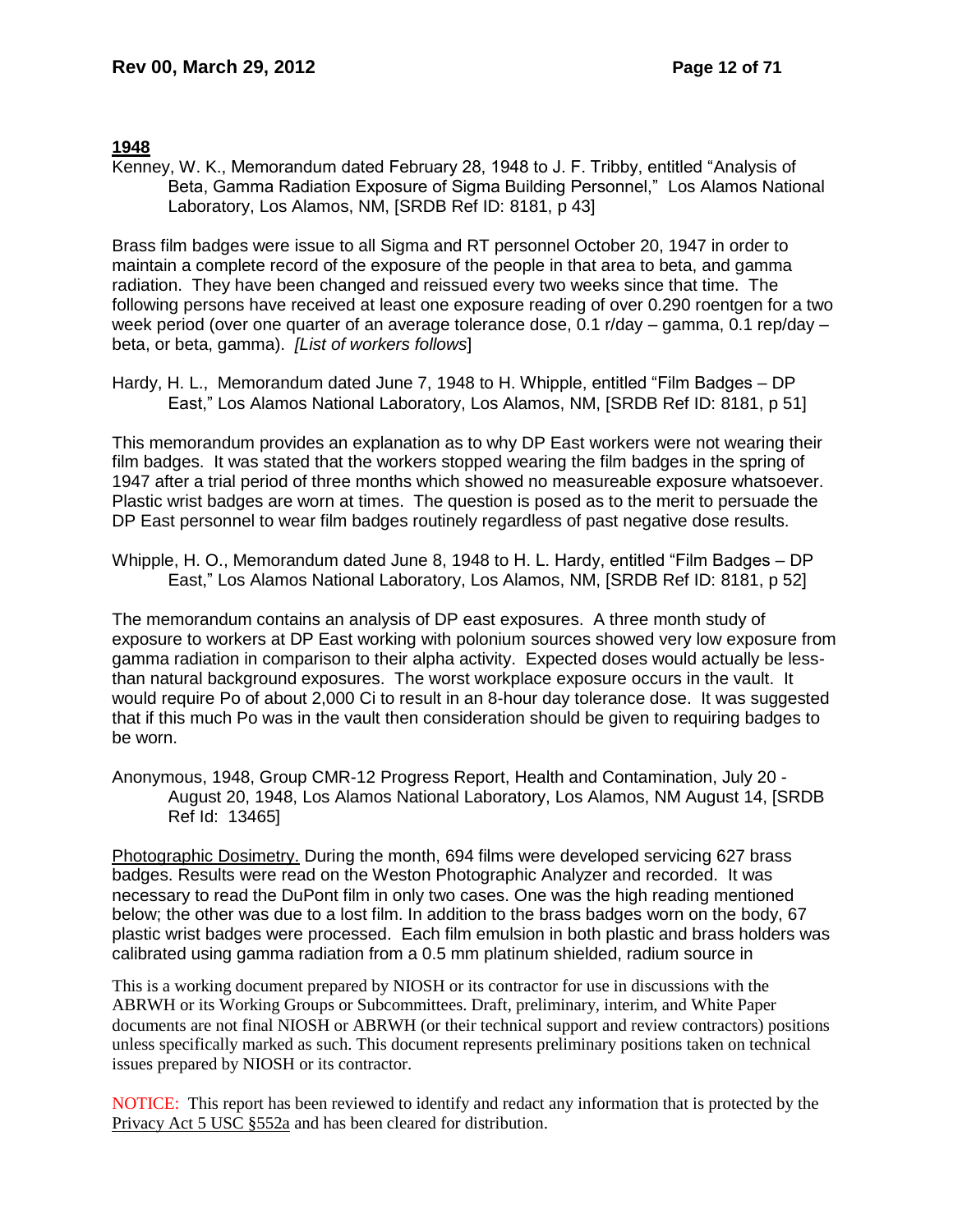equilibrium with its decay products. A 100 millicurie source is used for the Eastman Type K film (accurate to approximately 3 Roentgens) and a 500, millicurie source was used for the DuPont type D-2 film (covering from 2 to 30 roentgens). For the exposures reported, 576 were worn by personnel and 43 were planted in various locations. Twelve badges, including wristlets, were planted in the various badge storage racks as blanks. The average personnel exposure, neglecting one high reading, was 0.004 roentgens per week; the average exposure for the planted badges was 0.185 roentgen per week. The maximum rack blank reading for a two week period was 0.003 roentgen.

# **1949**

U.S. Department of Energy, 1997, Linking Legacies, Office of Environmental Management, US Department of Energy, Washington, D.C., [SRDB Ref ID: 11930]

LANL was the lead site for U.S. nuclear component fabrication until 1949, when the Hanford Plutonium Finishing Plant in Washington began making *pits*, the central cores of the primary stages of nuclear devices.

Littlejohn, 1949, Memorandum dated January 10, 1949 to staff entitled "Method of Reporting Beta Exposures on Personnel Exposure Reports," Los Alamos National Laboratory, Los Alamos, NM, [SRDB Ref ID: 8181, p 57]

Changes in the LANL film dosimeter were recently made which allow separate determination of the beta and gamma dose. The change consists of a film packet inserted in a brass clip that provides only partial shielding of the film surface. The brass thickness used is sufficient to absorb almost all beta radiation present while having negligible effect on the gamma intensities. By a comparison of the film densities under brass with those not under brass, a separate evaluation of the beta exposure received can be made.

# **1951**

Littlejohn, 1960, *Photodosimetry Procedures at Los Alamos*, LA-2494, Los Alamos National Laboratory, Los Alamos, NM, August, [SRDB Ref ID: 951]

This reference provides some historical information as follows: "The Los Alamos Scientific Laboratory film badge in use today (i.e., 1962) has remained unmodified since its inception and adoption in 1951." The dosimeter included a body film-badge dosimeter using Du Pont 502 dental film and utilizing a 20 mil cadmium filter, a 20 mil brass filter, and an unshielded area.

Storm, E.,, 1951, *The Response of Film to X-Radiation of Energy up to 10 MeV*, LA-1220, Los Alamos Scientific Laboratory, Los Alamos, NM, March 22, [SRDB Ref ID: 978]

This is a working document prepared by NIOSH or its contractor for use in discussions with the ABRWH or its Working Groups or Subcommittees. Draft, preliminary, interim, and White Paper documents are not final NIOSH or ABRWH (or their technical support and review contractors) positions unless specifically marked as such. This document represents preliminary positions taken on technical issues prepared by NIOSH or its contractor. The response of Eastman Kodak type K and DuPont 552 film to high energy x-rays was investigated. The densities on the unfiltered portion of the DuPont film and those under the brass and cadmium filters are very nearly identical from 0.3 to 2.0 MeV, beyond which point the brass and cadmium densities become slightly greater. For a given roentgen (R) value, a greater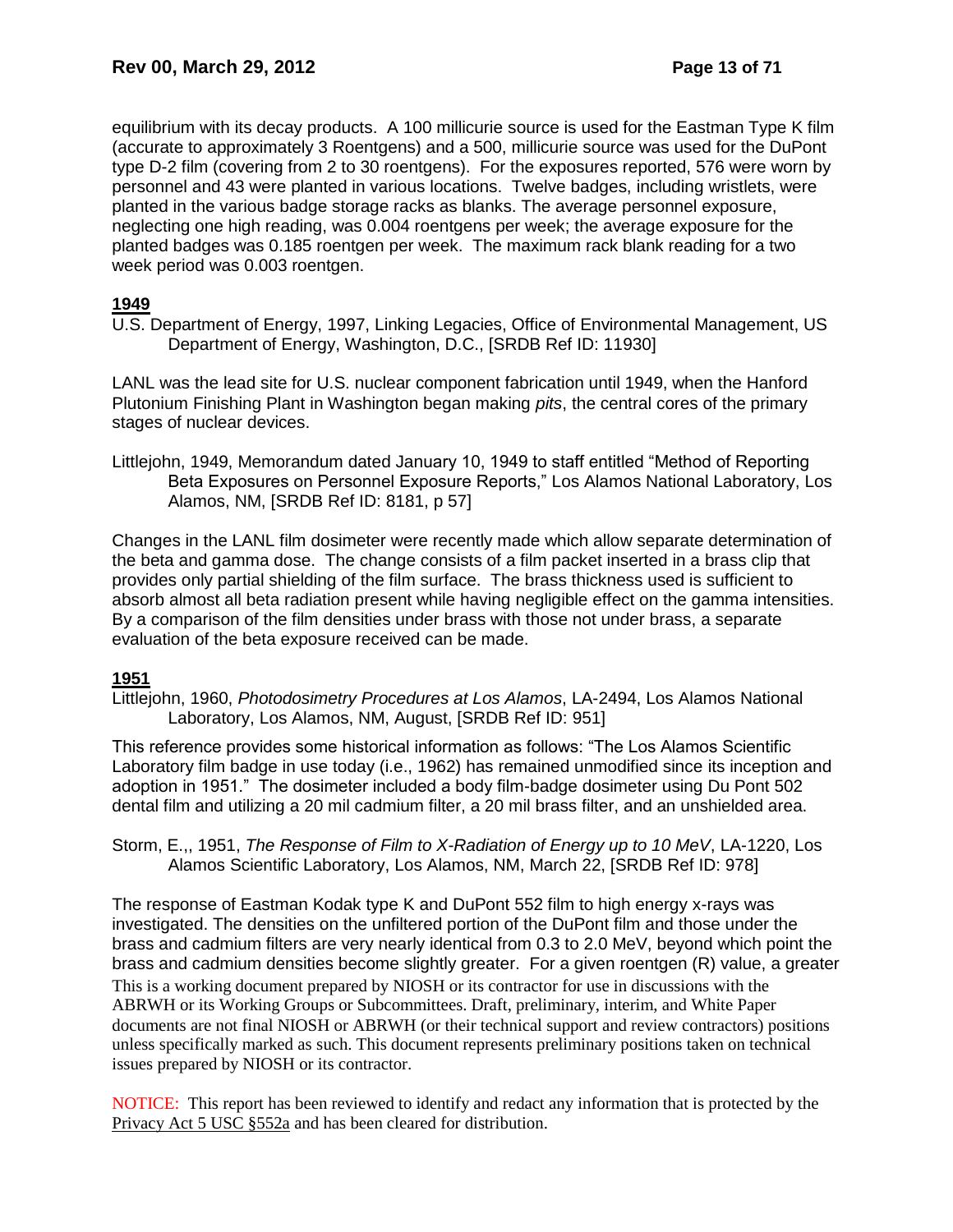response in terms of density is obtained on the film as the effective energy is increased beyond 2.0 MeV. A method of determining the effective energy by means of an additional lead filter on the film is described. When a film is exposed to beta radiation in addition to photon radiation, the probit density under the brass minus the probit density under the lead can be used to determine the effective energy due to the photon radiation. The exposure is then found from the calibration curve made with this energy. Any increment in density on the unfiltered film above that due to the photon radiation is attributed to beta radiation.

Storm, E., G. M. Angleton, and G. H. Pettengill, 1951, *The Response of Sensitive 552 DuPont Film to Beta Radiation*, LA-1284, Los Alamos Scientific Laboratory, Los Alamos, NM, August 13, [SRDB Ref ID: 976]

This reference is a technical report concerning the response to beta radiation of sensitive 552 DuPont film, enclosed in the usual manufacturer's packet, was measured in terms of rep. Seven beta emitting isotopes covering a maximum energy range from 0.26 to 3.50 MeV were used. The exposures were measured in rep by means of an air ionization extrapolation chamber. For each source, thirteen different exposures were made covering a range from 0.1 to 5.0 rep, three separate films being run for each specific exposure. A 30 me/em2 cellulose acetate filter was placed over the end of each film, and the calibration curves obtained under the filtered and unfiltered portions of

the film. The film response was found to diminish sharply below 0.8 MeV, and become nearly energy independent beyond 2.5 MeV. A method for determining both the energy and the exposure of a film exposed to gamma and beta radiation is described in the report.

# **1952**

The first edition of the LANL "General Handbook for Radiation Monitoring" was prepared in 1952 by Robert F. Barker (Healy 1970, SRDB 943)

# **1953**

### **1954**

Barker, R. F., 1954, "General Handbook for Radiation Monitoring," LA-1835, Los Alamos National Laboratory, Los Alamos, NM, [SRDB Ref ID: 968]

This document was written specifically for use at Los Alamos. Each individual at the Los Alamos National Laboratory who has contact with radioactive materials or radiation is responsible for:

1. Keeping his own exposure to radiation as well as that of others as low as possible and specifically below the maximum permissible levels of 300 mr for gamma or 500 mrep for beta plus gamma radiation per week except in case of extreme emergency or exposure incurred during medical examinations and treatments. Health Division approval should

This is a working document prepared by NIOSH or its contractor for use in discussions with the ABRWH or its Working Groups or Subcommittees. Draft, preliminary, interim, and White Paper documents are not final NIOSH or ABRWH (or their technical support and review contractors) positions unless specifically marked as such. This document represents preliminary positions taken on technical issues prepared by NIOSH or its contractor.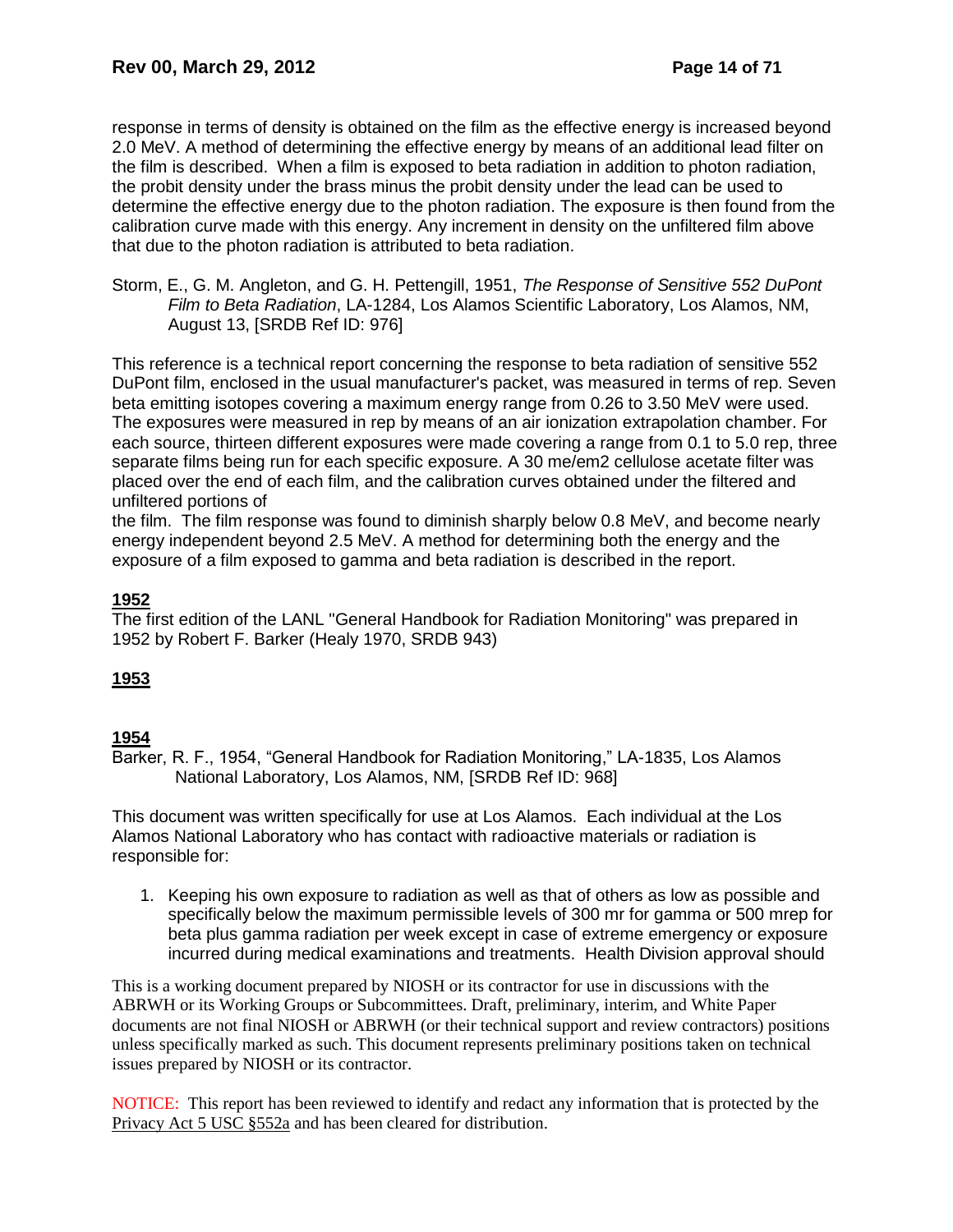be sought in advance for other urgent situations requiring exposures in excess of the above values.

- 2. Wearing the prescribed monitoring equipment (pocket dosimeters, film badges) in gamma, beta, and neutron radiation areas. Requesting neutron film badges where significant neutron exposures are anticipated. Surveying hands, shoes and body for radioactivity and removing loose contamination to the tolerance levels before leaving the Laboratory, in accordance with the recommended decontamination procedures.
- 3. Wearing appropriate protective clothing whenever clothing contamination is possible, and not wearing such clothing outside of the Laboratory area. Using gloves, hoods, and respiratory protection (respirators or supplied air masks as recommended by the Health Division) where necessary. Using proper techniques and facilities in operations involving radioactive or toxic materials.

| iai Douy Lipoouio            |                   |
|------------------------------|-------------------|
| Xrays and gamma rays         | 300 mr per week   |
| Beta                         | 500 mrep per week |
| Beta and Gamma               | 500 mrep per week |
| Xray (below 15- key average) | 500 mr per week   |

#### Total Body Exposure

The maximum permissible exposure for neutrons, as adopted at the Tripartite Conference in Harriman, New York, April 1953, (NBS Handbook 55) varies with energy.

# **1955**

Kalil, F., 1955, *A Film-Badge Method of Differential Measurement of Combined Thermal-Neutron and Gamma-Radiation Exposures*, LA-1923, Los Alamos National Laboratory, Los Alamos, NM, [SRDB Ref ID: 964]

A body film-badge dosimeter using Du Pont 502 dental film and utilizing a 20 mil cadmium filter, a 20 mil brass filter, and an unshielded area was calibrated by exposure to combinations of thermal neutrons and gamma radiations from the thermal column of a homogeneous reactor and a radium source. A method was devised whereby combined thermal neutron and gammaradiation exposures can be differentiated and evaluated. The method of differentiating and evaluating the thermal-neutron exposure is accurate, provided the gamma ray energy spectrum lies between 0.15 and 10 MeV. The gamma radiation exposure can be accurately evaluated, provided the gamma-ray energy lies between 0.3 and 3 MeV, a range over which the film-badge response is independent of the gamma ray energy. Beta-ray exposures, under restricted conditions, can also be roughly evaluated by previously established techniques.

### **1956**

This is a working document prepared by NIOSH or its contractor for use in discussions with the ABRWH or its Working Groups or Subcommittees. Draft, preliminary, interim, and White Paper documents are not final NIOSH or ABRWH (or their technical support and review contractors) positions unless specifically marked as such. This document represents preliminary positions taken on technical issues prepared by NIOSH or its contractor.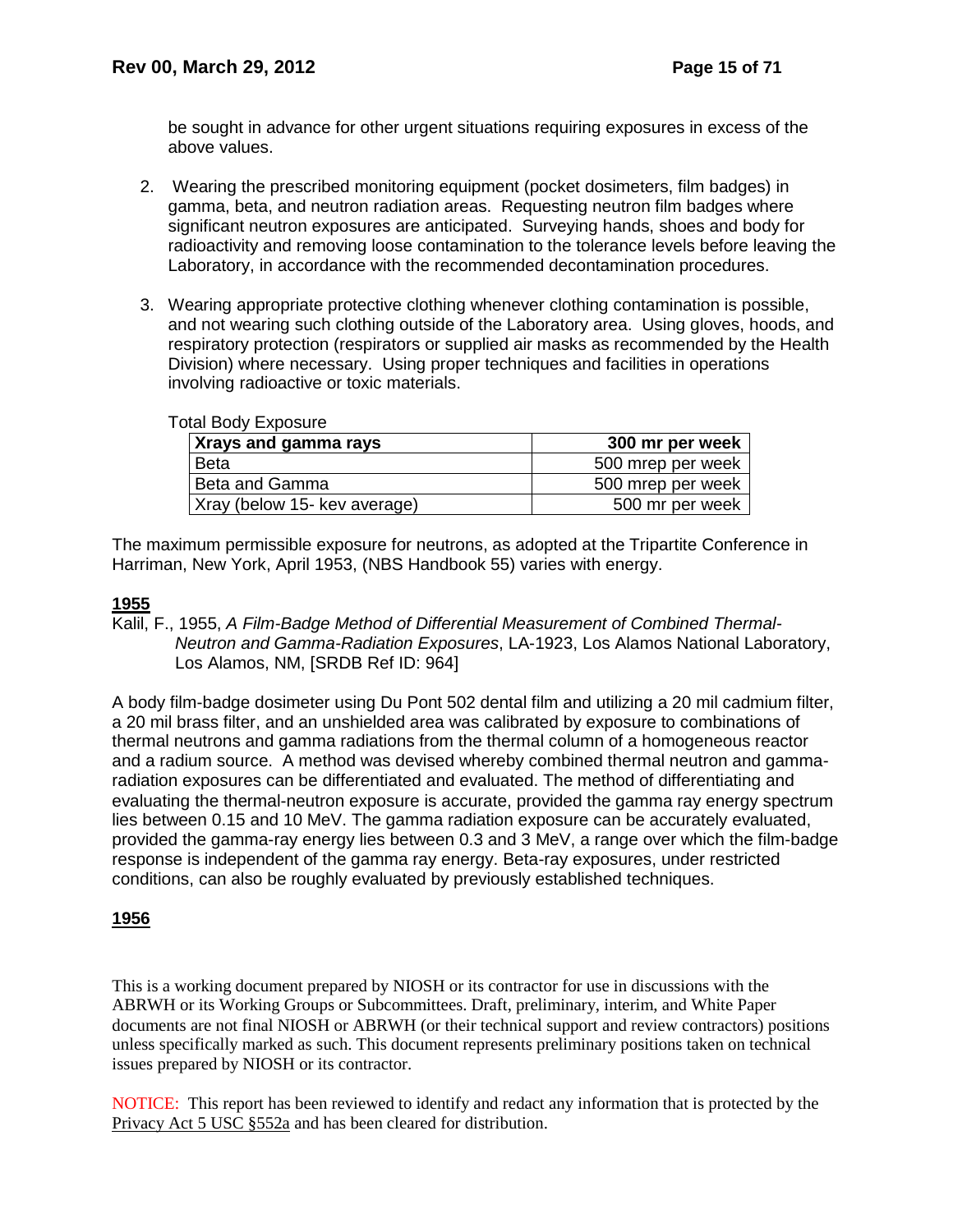Anonymous, 1956, Procedure entitled "Modification of Nuclear Track Plate Evaluation Procedure,", Los Alamos National Laboratory, Los Alamos, NM., November 1, [SRDB Ref ID: 8181, p 231]

This reference describes changes in the nuclear track plat evaluation procedures that went into effect shortly after 11/1/1956. The fact of recording exposures of less than 10% as zero exposure was started with the third quarter of 1956 (i.e., NTPs pertaining to the month of July and thereafter). The step by step NTP evaluation procedure follows.

# **1957**

Anonymous, 1957, Procedure entitled "Changes in Certain Portions of Permanent Personnel Exposure Record of LASL Personnel,", Los Alamos National Laboratory, Los Alamos, NM., April 3, [SRDB Ref ID: 8181, p 233]

Plans are underway to transcribe all permanent radiation exposure records of LASL personnel to an IBM system which requires certain changes prior to the changeover.

Meyer, D. D.., LANL, Letter to A. R. Keene, Hanford, dated March 12, 1957 concerning policies for personnel with plutonium intakes, Los Alamos Scientific Laboratory, Los Alamos, NM, [SRDB Ref ID: 37969]

Current plutonium in urine assay capabilities are such that establishing body burdens les-than the maximum permissible limit (0.04 µC) cannot be done with any degree of accuracy. For situations where personnel have intakes of 100% or more of the maximum permissible limit, personnel work assignments are restricted from intimately working with plutonium solutions, powders, or metal though sealed-hood gloves or in ventilated laboratory hoods. These persons are assigned to further plutonium work in operating locations where the risk of further exposure to plutonium would require a major plant accident.

### **1958**

Dummer, J. E. Jr., 1958, "General Handbook for Radiation Monitoring." LA-1835 3<sup>rd</sup> Edition. Los Alamos National Laboratory, Los Alamos, NM, [SRDB Ref ID: 967]

### **1959**

### **1960**

Los Alamos Dosimetry, "Photodosimetry Evaluation Book "Bible" Volume II Procedures 1960- 69," Los Alamos National Laboratory, Los Alamos, NM, [SRDB Ref ID: 8173]

This is a working document prepared by NIOSH or its contractor for use in discussions with the ABRWH or its Working Groups or Subcommittees. Draft, preliminary, interim, and White Paper documents are not final NIOSH or ABRWH (or their technical support and review contractors) positions unless specifically marked as such. This document represents preliminary positions taken on technical issues prepared by NIOSH or its contractor.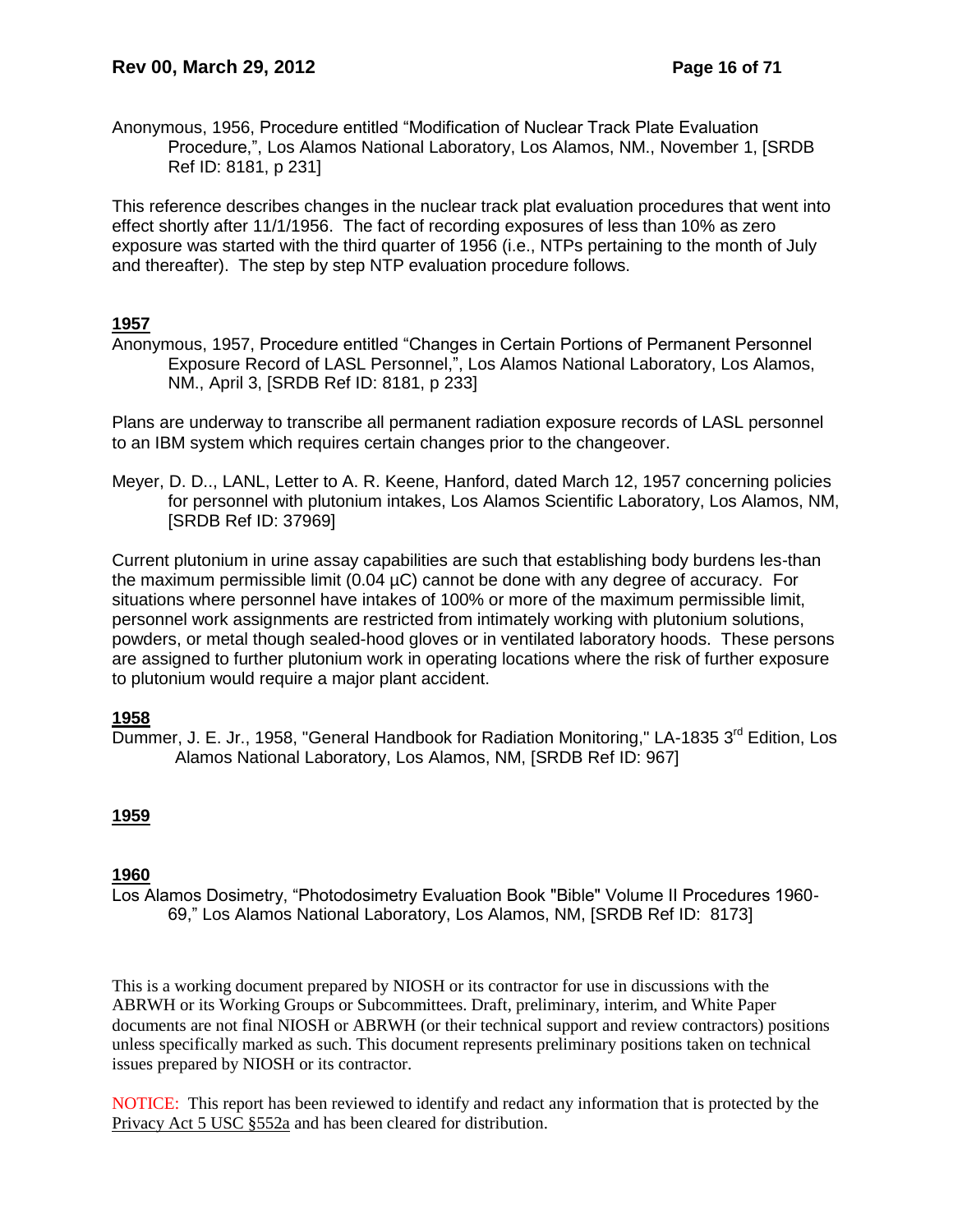This reference contains many documents describing the Los Alamos dosimetry system, calibration, and dose assessment.

# (LASL 1969)

As of April 1960, the brass-cadmium film badge was being worn by about half of University of California employees, all of the Security Force, and 75% of Zia employees. At most sites, film badges were reportedly issued "only to personnel who need them." The stated plan was to combine the film badge with the site security badge to increase compliance with the requirement to wear dosimeter badges, and it was proposed that badges be issued to all LANL and AEC personnel on a regular basis. As of 1960, the following external radiation dose data were recorded (Littlejohn 1961):

- Gamma dose (rem)
- Beta dose (rad)
- Thermal neutron dose (from cadmium optical density minus brass optical density, rem)
- Fast neutron dose (from NTA film, rem)

Littlejohn, 1960, *Photodosimetry Procedures at Los Alamos*, LA-2494, Los Alamos National Laboratory, Los Alamos, NM, August, [SRDB Ref ID: 951]

The Los Alamos Scientific Laboratory film badge in use today has remained unmodified since its inception and adoption in 1951. It has, however, become more versatile than its original counterpart by the inclusion of a high-range-gamma, fast-neutron film packet. Subsequent experimentation has also enabled the badge to be used in the detection and measurement of thermal neutrons. For routine personnel monitoring, the LASL badge utilizes two film packets: the DuPont 543 and the Eastman Experimental Personnel Neutron Monitoring Film Type B.

# **1961**

Storm, E., and S. Shlaer, 1961, The Development of Film Badges Containing Multi-element Filters to Reduce the X-ray Energy Dependence of Photographic Film, LA-3001, Los Alamos National Laboratory, Los Alamos, NM, July [SRDB Ref ID: 947]

This report describes the experimental work leading to the development of flat roentgen response film badges containing multi-element filters. The films were exposed to fluorescent x rays from 30 to 100 keV, heavily filtered direct x-ray beams from 100 to 250 keV, and isotope gamma rays from 250 to 1250 keV. Measurements showed that the unfiltered response of personnel films was 15 to 30 times greater to 40 keV x rays than to 1250 keV gamma rays. Calculations indicated that a filter consisting of several elements with K-edges evenly spaced from 40 to 90 key could reduce the energy dependence of the film to within acceptable limits. Such multi-element filters were placed in cycolac plastic film badges. It was necessary to place copper between the multi-element filter and the film to reduce the effects of fluorescent radiation produced in the filter. Measurements made with low energy radiation showed that the film blackening behind the filter was due primarily to radiation scattering in the plastic and not to

This is a working document prepared by NIOSH or its contractor for use in discussions with the ABRWH or its Working Groups or Subcommittees. Draft, preliminary, interim, and White Paper documents are not final NIOSH or ABRWH (or their technical support and review contractors) positions unless specifically marked as such. This document represents preliminary positions taken on technical issues prepared by NIOSH or its contractor.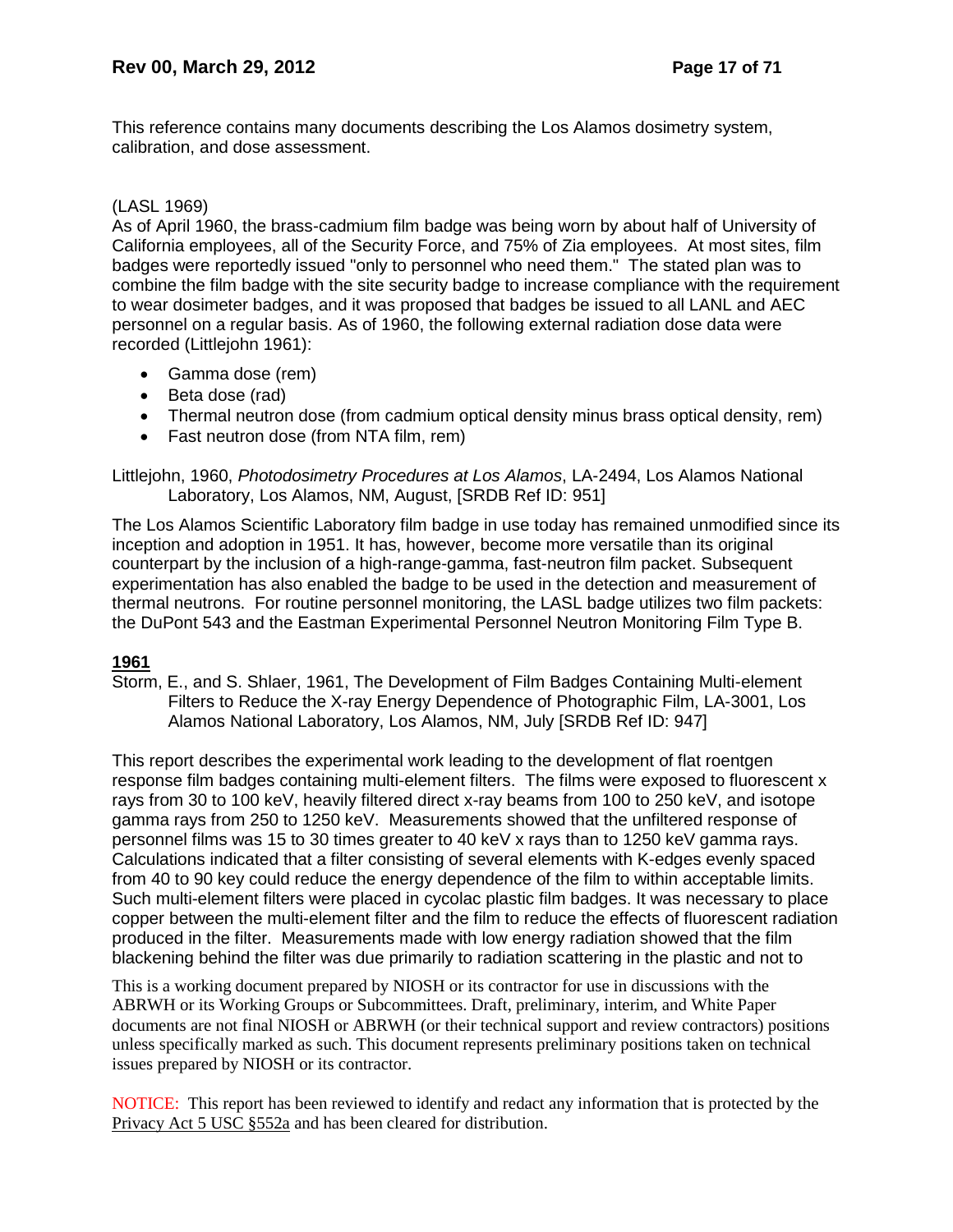radiation passing directly through the filter. Two plastic film badges were developed with either lead frames or lead lattices placed around the filters to reduce the amount of radiation scattering into the filtered area.

The lead-frame badge contains a multi-element filter (gadolinium, erbium, tantalum, gold, and bismuth) and a 0.02 in. thick copper filter; the response of DuPont 502, DuPont 508, DuPont 555, Eastman Type II, and Ilford PM-l film in this badge is flat within 30 per cent from 40 to 1250 keV; the badge is directionally independent within 30 per cent over this energy region, but the density under the filtered area at low energies is non-uniform, the edges being darker than the central region. The lead-lattice badge contains a multi-element filter (Same elements as in the frame badge, but in different proportions) and a copper filter whose thickness varies with the film type; the response

of the same films listed above is flat within 30 per cent from 50 to 1250 keV; it is directionally dependent at low energies, and the density under the filtered area is uniform

The badges were modified to permit the evaluation of thermal neutron and beta radiation; these modifications did not affect the photon film response of the lattice badge, but the frame badge was now directionally dependent by as much as a factor of 3 because of the reduced size of the filters. A method of measuring thermal neutrons was devised using two multi-element filters having similar photon responses; one filter containing gadolinium gave a Co-60 gamma ray to thermal neutron exposure ratio of 1.43 R/rem, and a second filter containing molybdenum instead of gadolinium gave a ratio of 0.70 rem. The film badge response on a phantom was higher than in air by a factor of 1.56. An estimate was made of the accuracy of the gamma exposure evaluation when the film is exposed to both gamma and fast neutron radiation; film badges exposed to the Godiva critical assembly read 70 per cent higher than glass dosimeter rods exposed at the same time and in the same location.

# **1962**

### **1963**

Dummer, J. E., Memorandum to D. D. Meyer dated March 3, 1963 entitled "Correlation between Brass-Cadmium and Cycolac Film Badges," Los Alamos National Laboratory, Los Alamos, NM, [SRDB Ref ID: 8173, p 63]

Beginning in October 1962, the new multi-element filter film badge (hereafter referred to as the cycolac badge) was issued to about 100 persons who had a history of appreciable or out of the ordinary radiation exposure. After a month's use, one user at the DP West plutonium facility appeared to be receiving considerably more exposure than had been measured with the old badge (hereafter referred to as the brass-cadmium badge). An investigation was initiated to examine the cause.

This is a working document prepared by NIOSH or its contractor for use in discussions with the ABRWH or its Working Groups or Subcommittees. Draft, preliminary, interim, and White Paper documents are not final NIOSH or ABRWH (or their technical support and review contractors) positions unless specifically marked as such. This document represents preliminary positions taken on technical issues prepared by NIOSH or its contractor.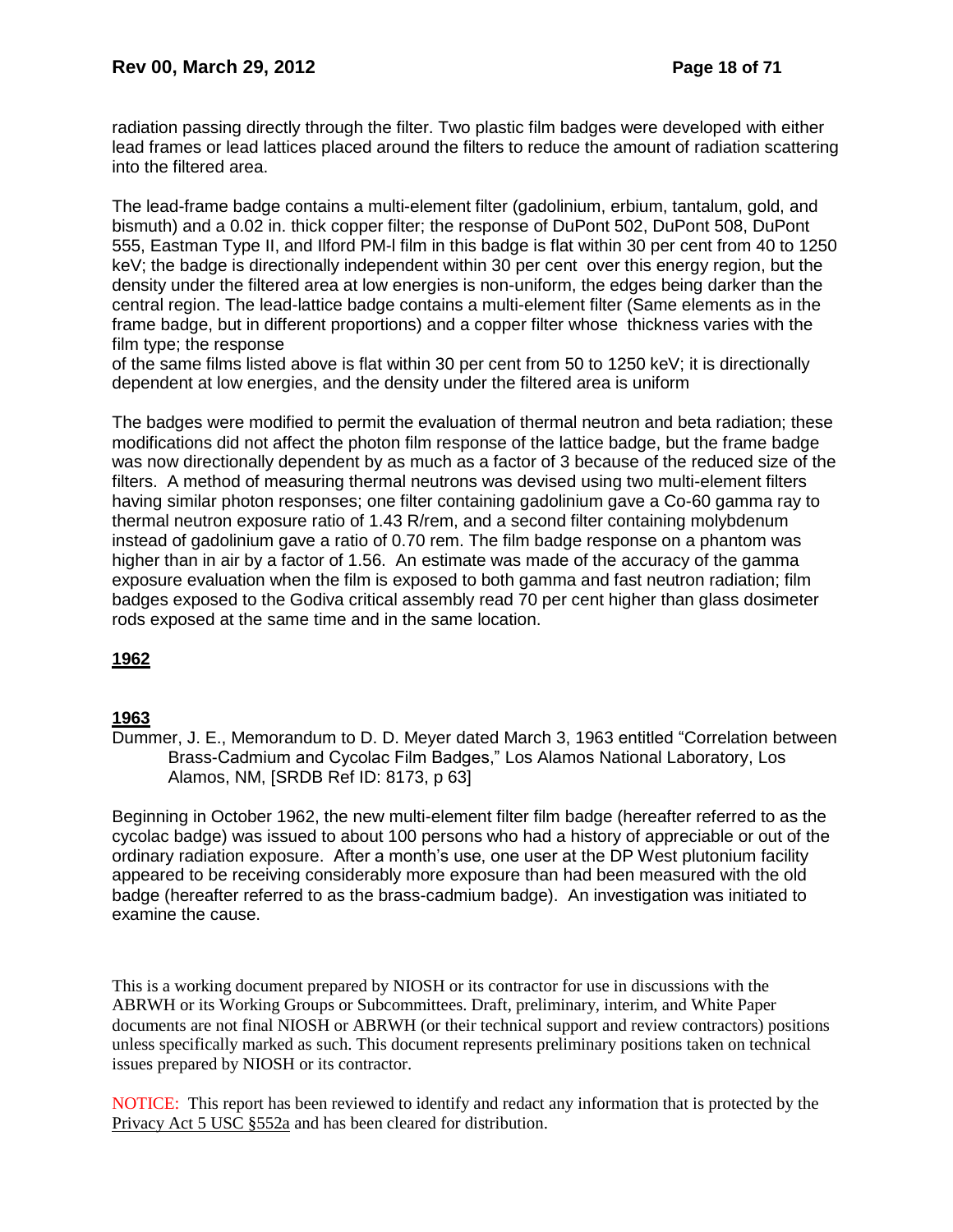The radiation in the workplace is stated to be:

| Percentage   | <b>Photon Energy, keV</b>         |
|--------------|-----------------------------------|
| $65 - 70$    | L X-rays $(-17 \text{ keV}) + 26$ |
| $10 - 20$    | 60                                |
| $1 - 10$     | 100                               |
| $\sim$ 0 - 7 | >200                              |

The investigation showed that the cycolac badge measures the dose correctly within  $±10\%$ when the source is unfiltered. When filtered by glass or steel, the hard component is measured correctly but the soft component is overestimated, making the total dose in error by as much as 60%. The brass-cadmium badge underestimates the dose by a factor of 2 in the unfiltered cases and a factor of 3 in the filtered cases. Considering there is no way to know whether badges worn at DP are exposed to a "filtered" or "unfiltered" source, the badges must be interpreted as if "unfiltered" when potential sources of soft radiation exist.

Hankins, D. E., 1963, *Monitoring Intermediate Energy Neutrons,* Health Phys., Vol. 9, pp. 31-39.

This paper describes intermediate-energy neutron monitoring techniques studied at the Los Alamos National Laboratory. A recently developed instrument for simultaneously monitoring neutrons with energies from thermal to 7 MeV is discussed. Experimental data obtained using several instruments and techniques with various neutron spectra are compared. The relative dose rates of thermal, intermediate, and fast neutrons under various shielding conditions are presented, and the techniques for monitoring intermediate energy neutrons are evaluated.

Hankins, D. E., Letter to distribution dated August 28, 1963, entitled "NTA Film Badge Response to PuF<sup>4</sup> Neutrons," Los Alamos National Laboratory, Los Alamos, NM, [SRDB Ref ID: 22660]

This reference contains the dose results for an eva1uation of the NTA neutron film response to PuF<sup>4</sup> neutrons at Building 501, DP West. The results of ten film badge exposures are provided in the letter. An area of ten (10) mm was used to read the number of tracks for each film instead of the one (1) mm normally read for personnel exposures. As noted in the reference a deviation of about a factor of 2 was observed in the number of tracks/film. The neutron source strength was measured with one of the 10" portable units and is probably accurate to ±20%. The average mrem/track value of about 16 is considerably less than the 80 mrem/track found in a previous study. As a result of the above, it is recommended in this reference that 15 or 16 mrem/track be used in the future to evaluate personnel films.

### **1964**

AEC, Immediate Action Directive, dated February 17, 1964, entitled "Posting Requirement for Contractors – Radiation Protection Standards," [SRDB Ref ID: 1287]

This is a working document prepared by NIOSH or its contractor for use in discussions with the ABRWH or its Working Groups or Subcommittees. Draft, preliminary, interim, and White Paper documents are not final NIOSH or ABRWH (or their technical support and review contractors) positions unless specifically marked as such. This document represents preliminary positions taken on technical issues prepared by NIOSH or its contractor.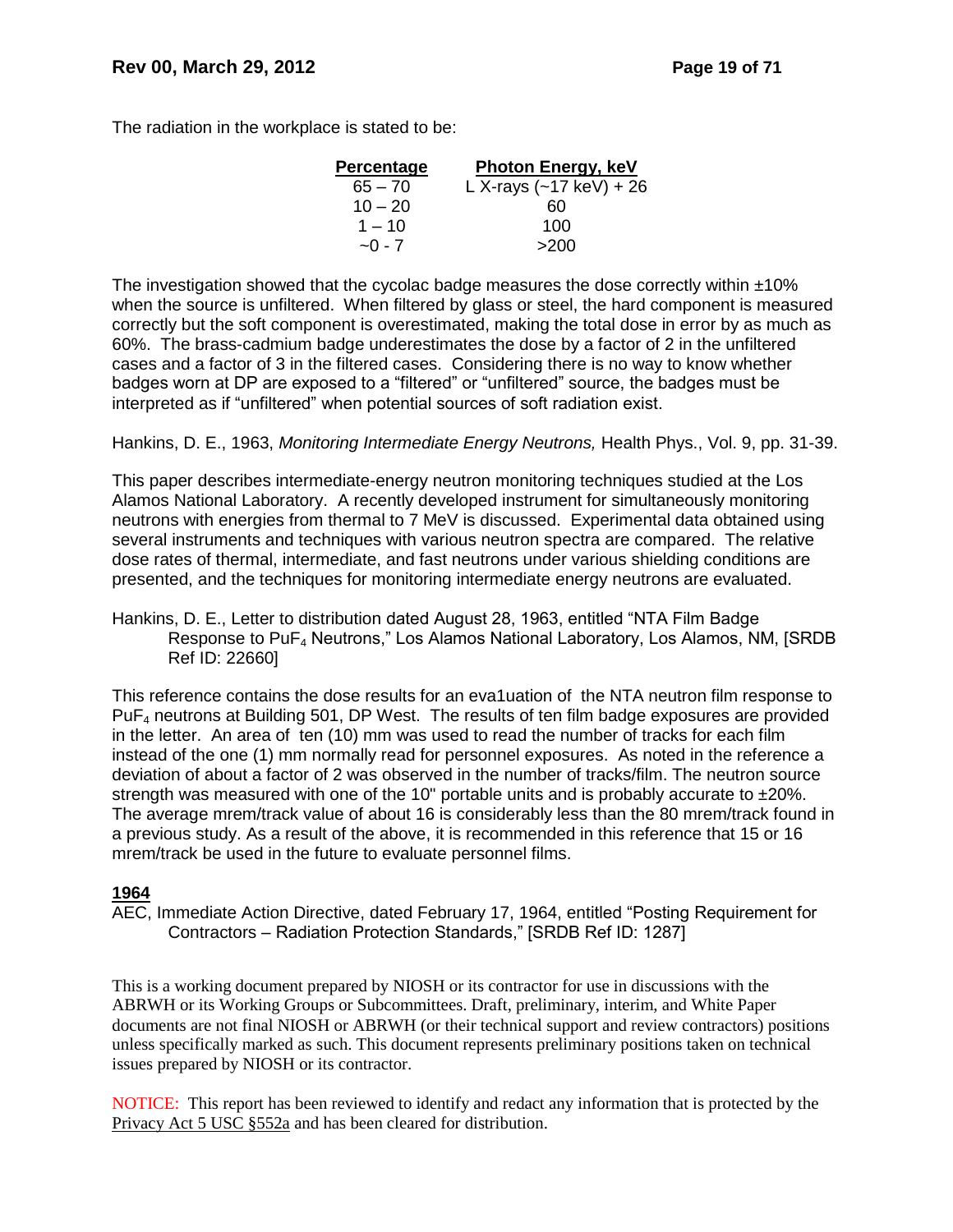Effective upon receipt of this directive, AEC contractors are required to post copies of the following notice at a location or locations in such plants or facilities where it can be readily viewed by the contractor's employees.



This is a working document prepared by NIOSH or its contractor for use in discussions with the ABRWH or its Working Groups or Subcommittees. Draft, preliminary, interim, and White Paper documents are not final NIOSH or ABRWH (or their technical support and review contractors) positions unless specifically marked as such. This document represents preliminary positions taken on technical issues prepared by NIOSH or its contractor.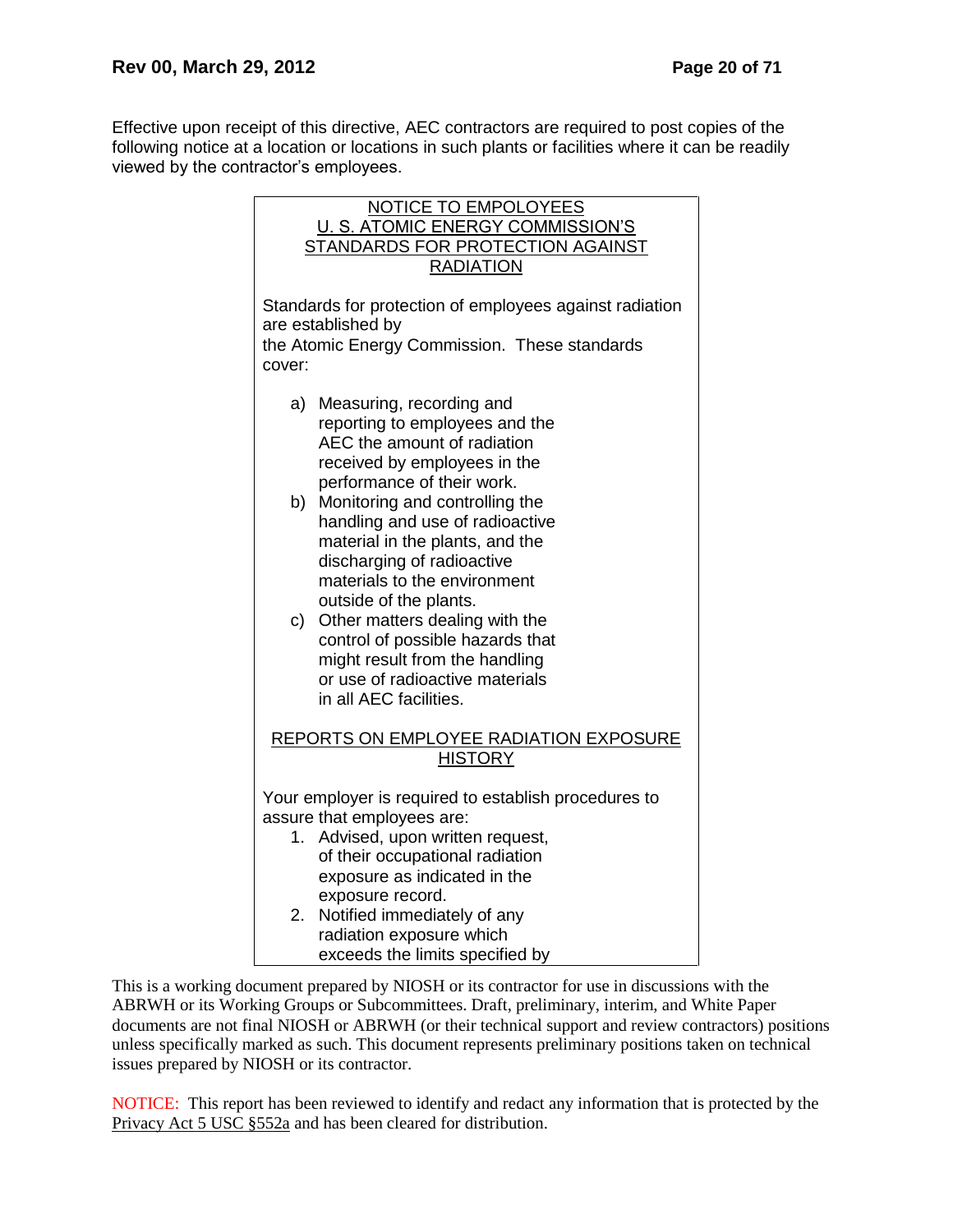| the AEC's standards.<br>3. Provided, at the time of or after<br>their terminations, upon<br>request and within forty-five<br>days after the request, with a<br>written summary of their<br>cumulative recorded<br>occupational radiation<br>exposures received during the<br>period of employment. |
|----------------------------------------------------------------------------------------------------------------------------------------------------------------------------------------------------------------------------------------------------------------------------------------------------|
| <b>POSTING</b>                                                                                                                                                                                                                                                                                     |
| Your employer is required to post, or otherwise make<br>available to you, a copy of AEC radiation protection<br>standards, and the approved operating procedures<br>relating to radiation protection applicable to the work in<br>which you are engaged.                                           |
| YOUR RESPONSIBILITY AS A WORKER                                                                                                                                                                                                                                                                    |
| You should familiarize yourself with those provisions of<br>the AEC standards for radiation protection and the<br>operating procedures applicable to your work. You<br>should observe their provisions for your own protection<br>and that of your fellow workers.                                 |

AEC, Immediate Action Directive, dated March 3, 1964, entitled "Notice to Employees," [SRDB Ref ID: 1287]

Further information similar to the forgoing posting but to include a section as follows; Reports on Employee Radiation Exposure History

Your employer is required to establish procedures to assure that employees are:

- 1. Advised, upon written request, of their occupational radiation exposure as indicated in the exposure record.
- 2. Notified immediately of any radiation exposure which exceeds the limits specified by the AEC's standards.
- 3. Provided, at the time of or after their terminations, upon request and within forty-five days after the request, with a written summary of their cumulative recorded occupational radiation exposures received during the period of employment.

This is a working document prepared by NIOSH or its contractor for use in discussions with the ABRWH or its Working Groups or Subcommittees. Draft, preliminary, interim, and White Paper documents are not final NIOSH or ABRWH (or their technical support and review contractors) positions unless specifically marked as such. This document represents preliminary positions taken on technical issues prepared by NIOSH or its contractor.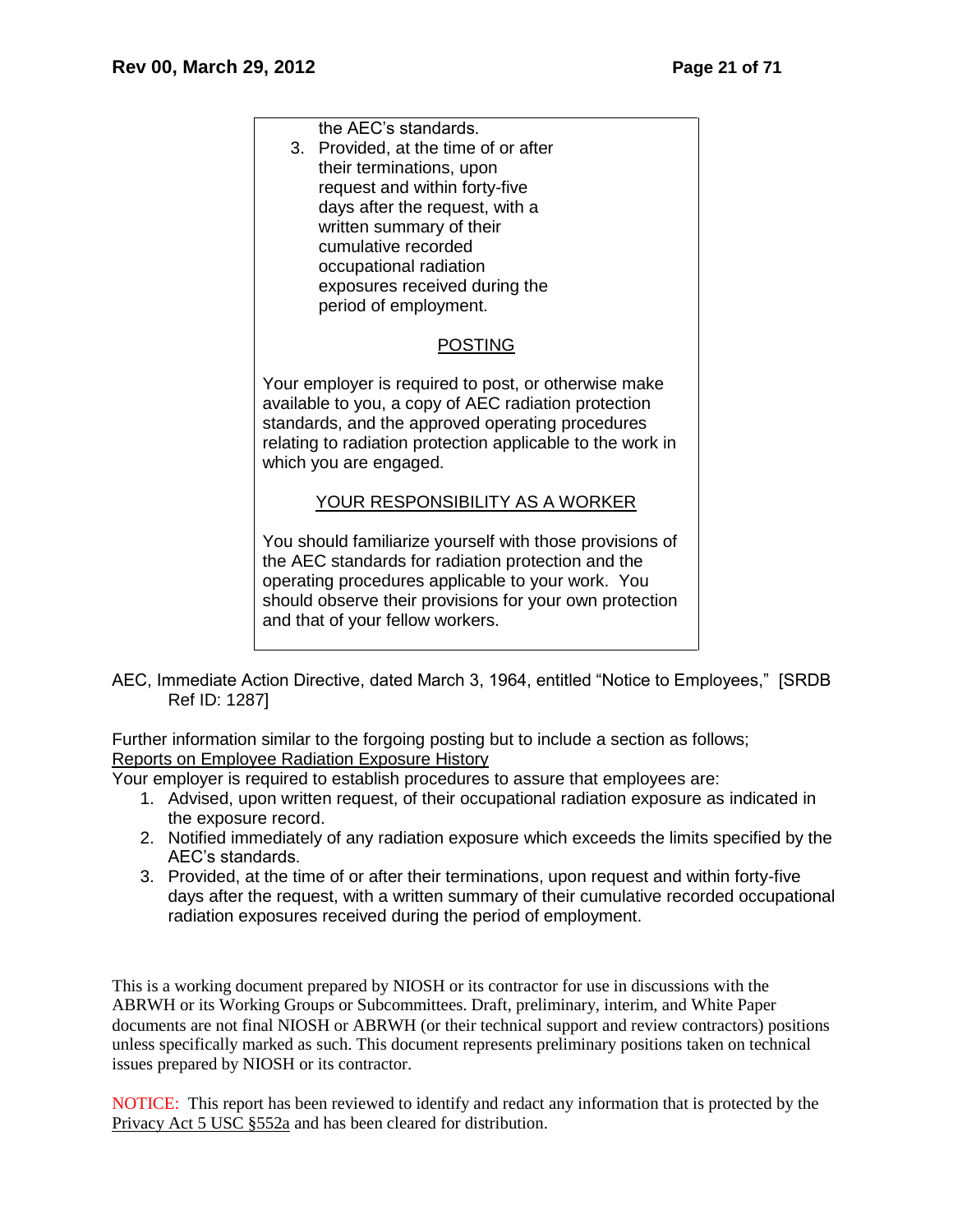AEC (Atomic Energy Commission), 1964, Radiation Protection Standards, Form AEC-9 with Note No. 1 and Note. No. 2. Atomic Energy Commission, [SRDB Ref ID: 1287].

| Type of Exposure            | Period of Time          | Dose       |
|-----------------------------|-------------------------|------------|
|                             |                         | (rem)      |
| Whole body, head and        | Accumulated             | $5 (N-18)$ |
| trunk, active blood forming | dose                    |            |
| organs, gonads, or lens of  | <b>Calendar Quarter</b> |            |
| eye                         |                         |            |
| Skin of whole body and      | Year                    | 30         |
| thyroid                     | <b>Calendar Quarter</b> | 10         |
| Hands, and forearms, feet   | Year                    | 75         |
| and ankles                  | <b>Calendar Quarter</b> | 25         |

A. Radiation from sources external to the body.

AEC assigned weapon surveillance and repair mission to Pantex, while both Pantex and Burlington shared the retrofits and modifications mission.

### **1965**

# **1966**

# **1967**

Hankins, D. E., 1969, *The Response of Selected Neutron Monitoring Instruments to Several Types of Neutron Sources,* Health Phys., Vol. 13, pp. 587-592.

This paper compares the response of several neutron-monitoring instruments in use at Los Alamos to nine neutron sources and concludes that differences in the neutron spectra of the sources and differences in the energy dependence of the instruments significantly affect calibration results. Neutron sources of <sup>238</sup>PuBe, <sup>239</sup>PuBe, AmBe, PoBe, RaBe and spontaneous fissioning <sup>244</sup>Cm were used. The sources were calibrated in the Los Alamos Scientific Laboratory's standard pile with a probable error of  $\pm 5$  per cent for the reported absolute source strength, and a probable error of  $\pm 3$  per cent for the comparison made in this study. The instruments used were the Hurst absolute fast-neutron dosimeter, the Ludlum Model 11 neutron detector, the Eberline Portable Neutron Counter (PNC), The Eberline Fast-Neutron Detector (FNIA) (Scintillator), the 10-inch, single sphere neutron-monitoring instrument, and the 8-, 3 and 2-inch spheres of the multisphere technique. The results indicate that all the instruments have essentially the same response to the <sup>238</sup>PuBe, AmBe, and PoBe neutron sources. The moderated BF<sub>3</sub> instruments have a high response ( $\sim$ 14 per cent) to the <sup>239</sup>PuBe and RaBe sources, and a high response ( $-38$  per cent) to the <sup>244</sup>Cm. The fast-neutron scintillator had a response 58 per cent low to the <sup>244</sup>Cm. More results are shown in the paper.

# **1968**

This is a working document prepared by NIOSH or its contractor for use in discussions with the ABRWH or its Working Groups or Subcommittees. Draft, preliminary, interim, and White Paper documents are not final NIOSH or ABRWH (or their technical support and review contractors) positions unless specifically marked as such. This document represents preliminary positions taken on technical issues prepared by NIOSH or its contractor.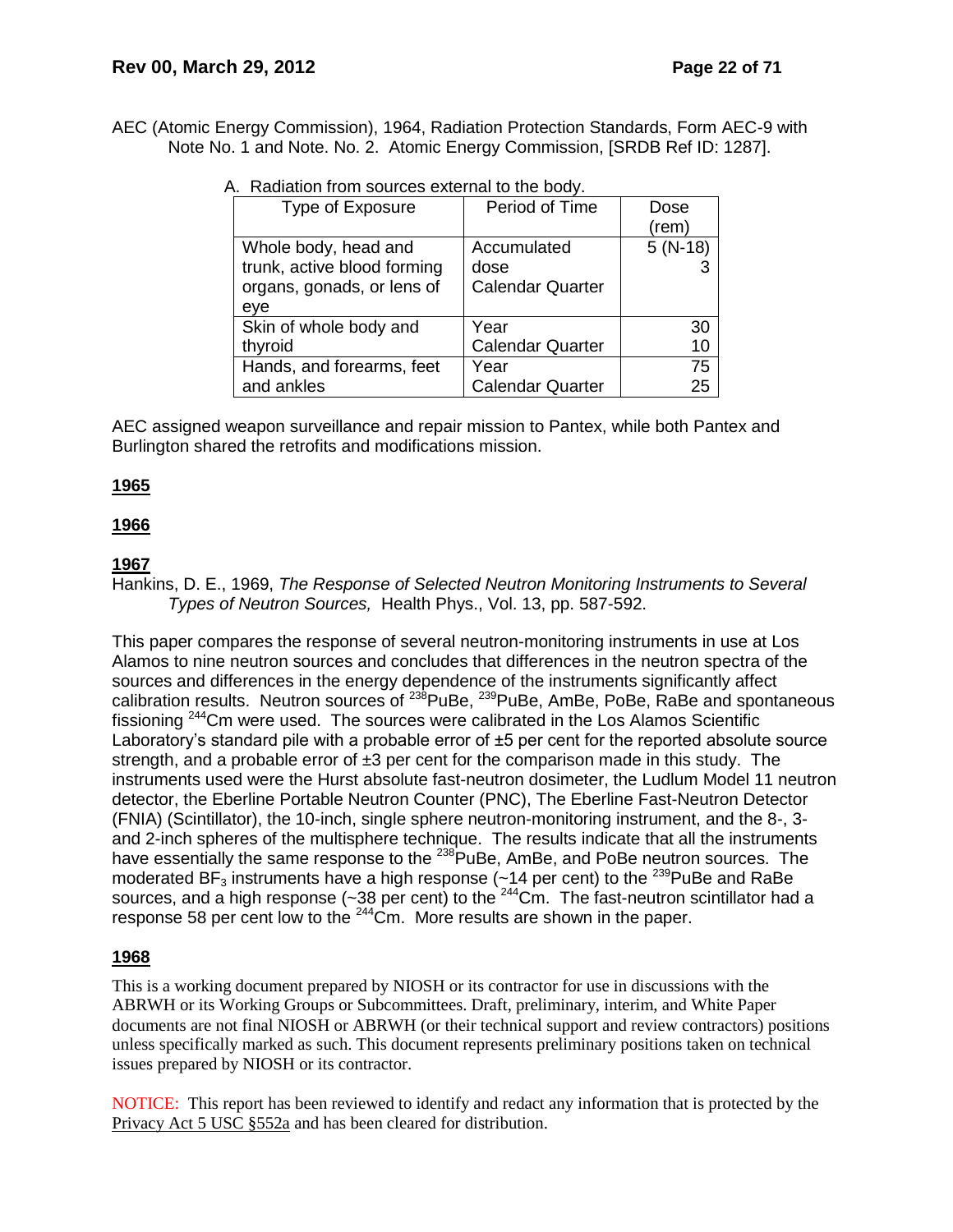Group HS-1, 1968, *The New LASL Film Badge and Neutron Dosimetry Packet*, LA-3889, Los Alamos National Laboratory, Los Alamos, NM, January [SRDB Ref ID: 35008]

This is a basic document apparently provided to all employees at LASL (see Jalbert 1974 letter) describing the implementation of the new Cycolac plastic dosimeter which contains multielement filters, two film packets, and identification plates. The two film packets used with the LASL film badge are the DuPont Type 545 Dosimeter Film pack and the Kodak Personal Neutron Monitoring Film Type B pack. The DuPont pack contains a single gamma-sensitive film of type 555 emulsion in a light-tight wrapping. This film is used to measure the monthly exposures to x rays or beta, gamma, and thermal neutron radiation. The useful range is approximately 0.03 to 10 rem. The Kodak film packet contains gamma-insensitive film, a nuclear track film, and two thin aluminum absorbers in a light-tight wrapping. The gamma insensitive film has a useful range from about 10 to 1,000 rem. The nuclear track film (Kodak NTA) is used in conjunction with aluminum absorbers to measure fast neutron exposures from about 0.03 to 10 rem. Processing NTA film is a time-consuming activity, requiring a minimum of six minutes per film as compared with a half minute for determining the density in the three filter areas of the DuPont film. Neither personnel nor facilities permit the H-1 Photodosimetry Section to analyze all the NTA films which are issued; however, all issued NTA films are developed and stored. In many laboratory areas a detectable number of fast neutrons does not exist, and the NTA films worn in these areas are not evaluated. In general, only those NTA films worn by persons suspected of having received significant fast neutron exposure are evaluated; these are approximately 10% of all NTA films issued.

The PND neutron packet consists of a bare indium foil, a cadmium-covered indium foil, a cadmium-covered copper foil, and a sulfur pellet, all encased in a clear plastic wafer. When these packets are exposed to a spectrum of neutrons, several activities are induced in the foils. Upon counting the foils and pellet, the rad dose of the neutron exposure may be estimated in several neutron–energy bands.

#### Hankins, D. E., *A Study of Selected Criticality-Dosimetry Methods,* LA-3910, Los Alamos National Laboratory, Los Alamos, NM {SRDB Ref ID: 27248]

This reference describes several methods for determining the dose received by persons accidentally exposed to a criticality excursion. The dosimetry methods included use of film badges, thermoluminescent dosimeters, threshold detector units, Hurst proportional neutron counters, 10-in.-sphere neutron detectors, the multisphere technique, blood sodium activation, and Geiger counter readings at the abdomen. Five critical assemblies with leakage spectra varying from a fast neutron spectrum to a highly moderated spectrum were studied. The effects of distance from the assembly, room scatter, shielding, and assembly height above the floor were investigated. The results indicate that considerable information must be available before an accurate assessment of a person's dose can be made. If no information about the accident is available, dosimetry using a ratio of the hair and blood-sodium activation will give the dose to within  $\pm 20$  to 30% except where massive uranium or iron shielding occurs.

This is a working document prepared by NIOSH or its contractor for use in discussions with the ABRWH or its Working Groups or Subcommittees. Draft, preliminary, interim, and White Paper documents are not final NIOSH or ABRWH (or their technical support and review contractors) positions unless specifically marked as such. This document represents preliminary positions taken on technical issues prepared by NIOSH or its contractor.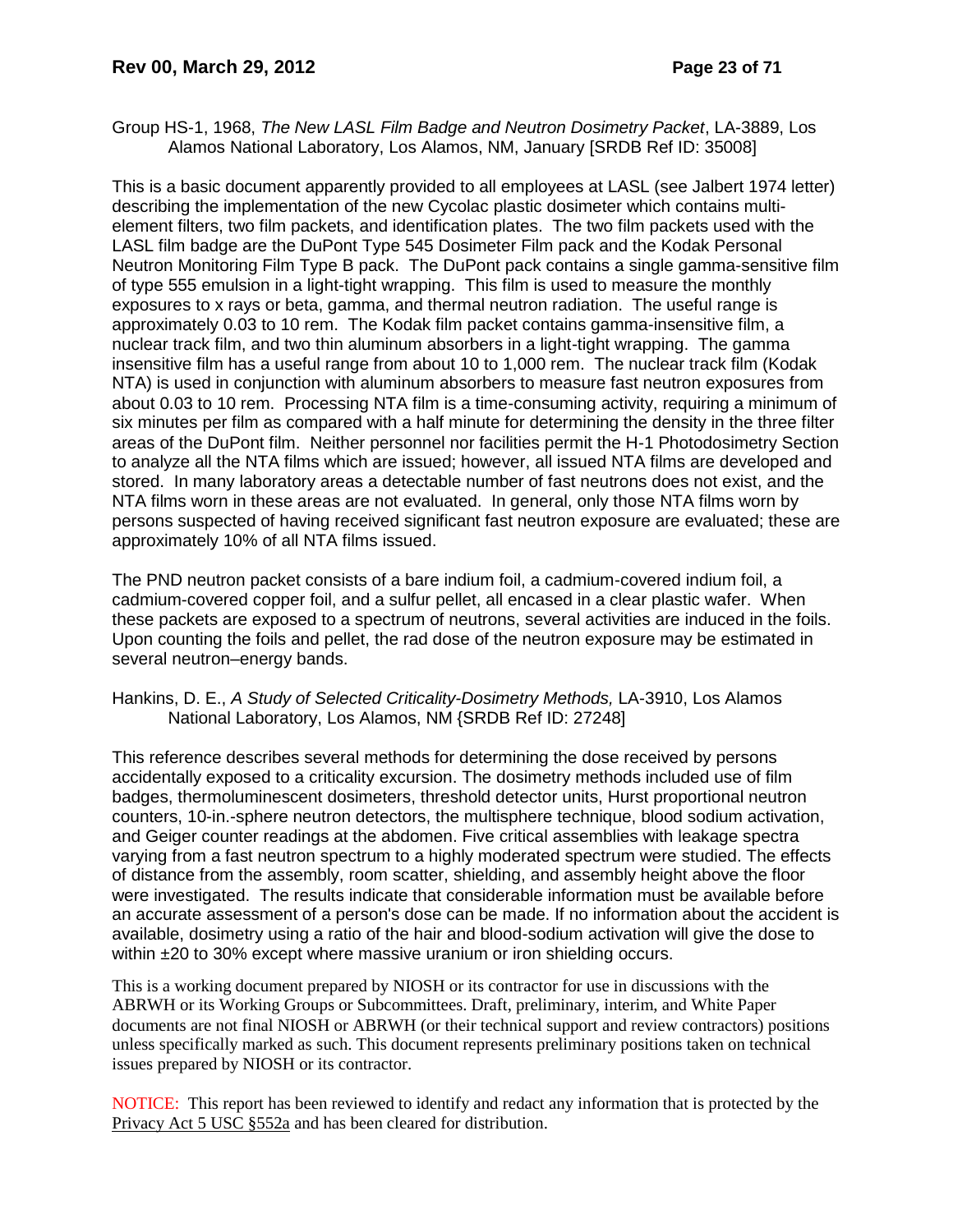#### **1969**

Vallario, E. J., D. E. Hankins, and C. M. Unruh, "AEC Workshop on Personnel Neutron Dosimetry, September 23-24, 1969," BNWL-1340, Pacific Northwest Laboratory, Richland, WA [SRDB Ref ID: 11096]

This was the first of a series of AEC/DOE workshops that focused on methods of personnel neutron dosimetry. AEC laboratory and contractor representatives from ten sites presented summary reports of personnel neutron dosimetry methods at their respective sites. Since there is no personnel neutron monitoring system for all neutron energies, a summary description of several techniques is provided such as neutron to gamma ration, rem dose meter, etc. Most sites have relied upon nuclear track emulsion type A (NTA) film to measure fast neutron dose which under adequately controlled conditions and appropriate calibration may be entirely satisfactory. The document summary states that "There are several acceptable thermal neutron monitoring dosimeters available and in general use. Under proper conditions the NTA film can provide reliable and satisfactory fast neutron dose equivalent monitoring. Several laboratories are using NTA film to good advantage for fast neutron dosimetry. For the intermediate neutron exposure around reactor facilities and for the moderated fast energy neutron sources NTA personnel neutron dosimeters cannot be effectively used. This leaves a major gap in the personnel dosimetry program which at many installations may be quite serious. New approaches, methods, and equipment to improve monitoring for intermediate energy neutrons are need and constituted the bulk of discussions at the workshop.

Hankins, D. E., 1969, "Los Alamos Scientific Laboratory Neutron Dosimetry," Presented at AEC Workshop on Personnel Neutron Dosimetry, September 23-24, 1969, BNWL-1340, Pacific Northwest Laboratory, Richland, WA [SRDB Ref ID: 11096]

Four methods of personnel neutron dosimeter development have been investigated at Los Alamos as follows:

- 1. Direct response of TLD detectors to fast neutrons
- 2. Fission fragment tracks in solid state devices
- 3. Use of albedo (reflected) neutrons
- 4. Activation of metallic foils as described in LA-3910.

Several graphs and tables are contained in this reference.

DS Myers and CT Prevo, 1969, Personnel Dosimetry Associated with the Handling of a Large Numbers of 3 Kg<sup>239</sup>Pu Billets, Lawrence Livermore National Laboratory, Livermore, CA [SRDB Ref ID: 53745]

Paper describes process for measuring whole-body neutron doses using a neutron-to-gamma dose rate ratio. Since the neutron-to-gamma dose rate ratio is dependent upon the size,

This is a working document prepared by NIOSH or its contractor for use in discussions with the ABRWH or its Working Groups or Subcommittees. Draft, preliminary, interim, and White Paper documents are not final NIOSH or ABRWH (or their technical support and review contractors) positions unless specifically marked as such. This document represents preliminary positions taken on technical issues prepared by NIOSH or its contractor.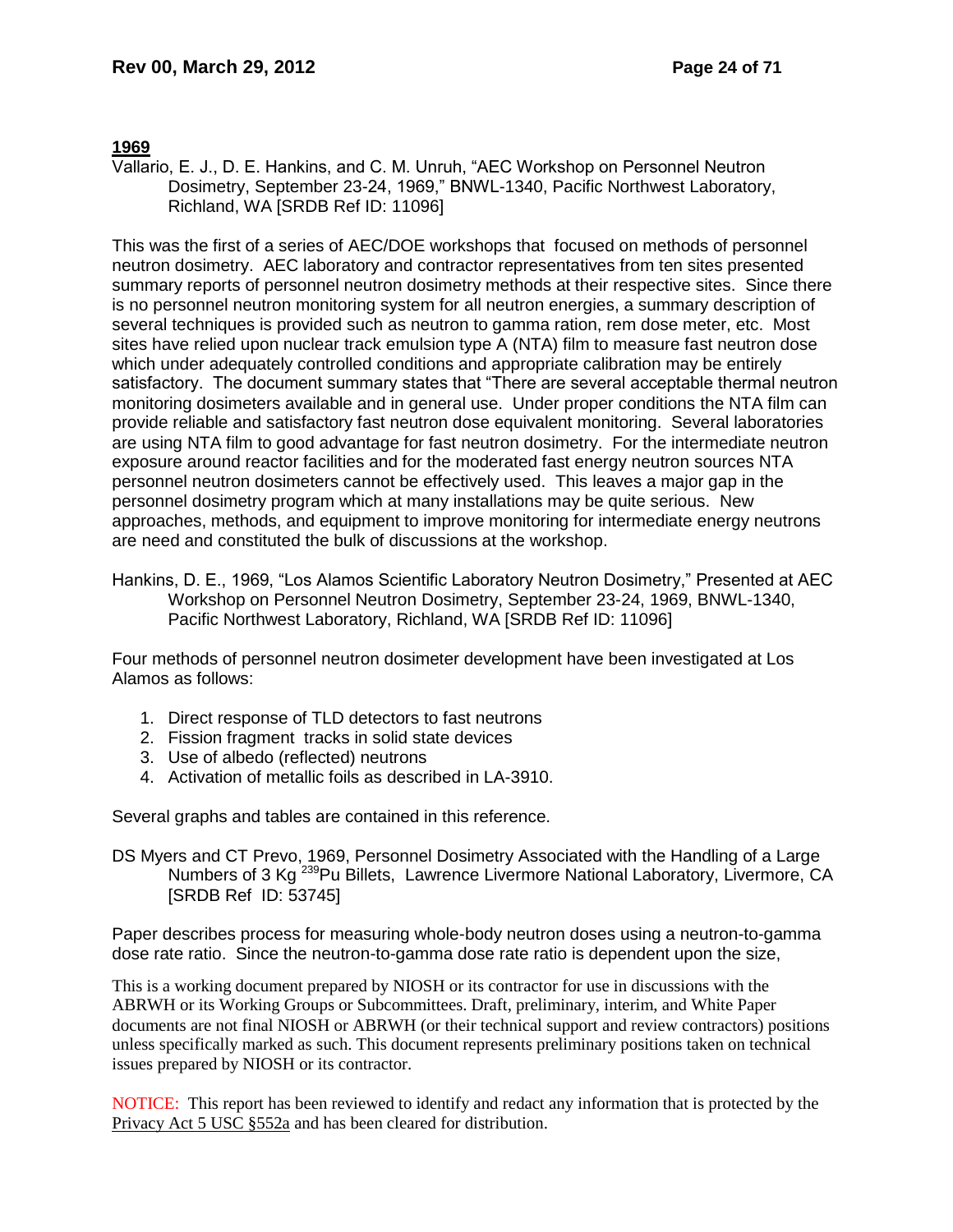spacing, and moderation of the array, a new ratio is determined for each array. A neutron-togamma dose ratio was also established for billet surface radiation using computer techniques. The neutron dose is then established by applying the measured neutron-to-gamma ratio to the whole-body gamma dose as measured by the film badge, and to the gamma hand dose as measured by thermoluminescent dosimeters. The monthly neutron-to-gamma dose ratio ranged from 2 to 5 and the hand dose was about a factor of 2 greater than the whole body dose.

# **1970**

Healy, J. W., 1970, Los Alamos Handbook of Radiation Monitoring, LA-4400, Los Alamos National Laboratory, Los Alamos, NM, [SRDB Ref ID: 943]

The first edition of the LANL "General Handbook for Radiation Monitoring" was prepared in 1952 by Robert F. Barker to provide basic information for members of the Monitoring Group at the Los Alamos National Laboratory. A second edition was prepared by Barker in 1954 for updating and to remove a few local terms that were cryptic to the large audience the book had attracted. A third edition, compiled by Jerome E. Dummer, Jr., was issued in 1958. This handbook contains substantial information regarding radiation safety regulations, workplace monitoring, instruments, etc. It is stated that "the policy of the LANL is that exposure of individuals to radiation shall be kept to a minimum commensurate with the needs of the work and should not exceed the maximum permissible values recommended by the National Council on Radiation Protection and Measurements and prescribed by AEC Manual Chapters 0524 and 0502 and appendices." The specific assignments of the Health Physics Group (H-1) within the Health Division include:

- Consult on all aspects of radiation protection.
- Maintain routine surveillance of all radiation or contamination areas.
- Issue and maintain reports on personnel monitoring.
- Review and monitor all shipments of radioactive materials.
- Provide limited decontamination service for large or expensive items.
- Routinely test all encapsulated sources and provide a facility for storage of unused encapsulated sources.
- Review and approve all operating procedures involving use of radioactive materials.
- Collect and interpret data from supplementary programs such as bioassay, whole-body counting, or wound counting.
- Supervise disposal of solid wastes.

This document contains substantial information such as methods for monitoring for beta/gamma and neutron radiation; and capabilities of instruments in use at LANL.

US Atomic Energy Commission, Albuquerque Office, 1970, "Annual Summary of Whole Body Radiation Exposures to External Penetrating Radiation Accumulated During 1969," Los Alamos National Laboratory, Los Alamos, NM, February 9, [SRDB Ref ID: 13800]

This is a working document prepared by NIOSH or its contractor for use in discussions with the ABRWH or its Working Groups or Subcommittees. Draft, preliminary, interim, and White Paper documents are not final NIOSH or ABRWH (or their technical support and review contractors) positions unless specifically marked as such. This document represents preliminary positions taken on technical issues prepared by NIOSH or its contractor.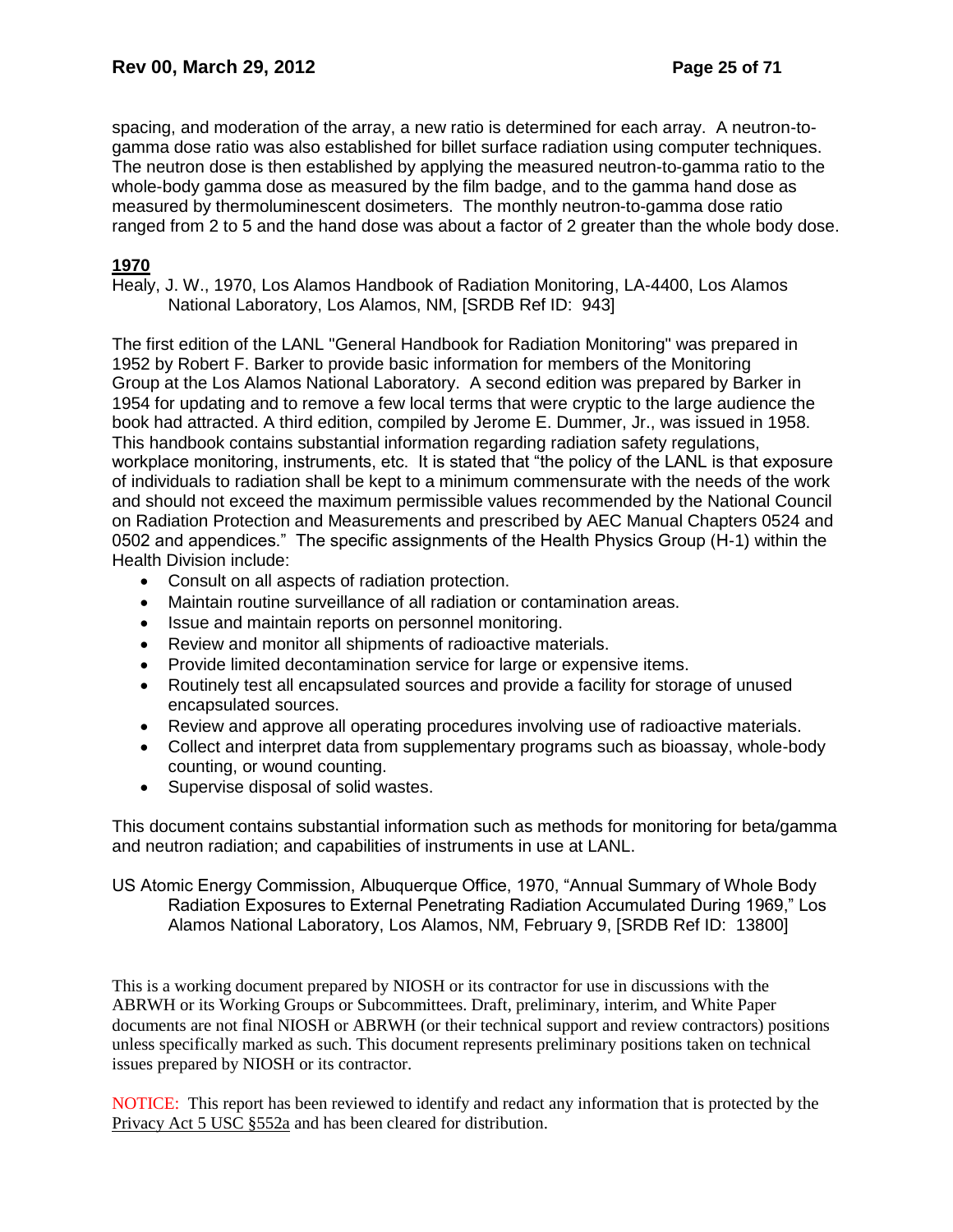| <b>Total not</b><br>No. of annual doses (rem) in each<br>monitored<br>Organization<br>category |       |         |     |         | Total<br><b>Monitored</b> |     |       |       |
|------------------------------------------------------------------------------------------------|-------|---------|-----|---------|---------------------------|-----|-------|-------|
|                                                                                                |       | $0 - 7$ | 1-2 | $2 - 3$ | 3-4                       | 4-5 | $5-6$ |       |
| LANL                                                                                           | 1,897 | 2,624   | 43  | 27      |                           |     |       | 2,711 |
| Zia Company                                                                                    | 219   | 840     |     |         |                           |     |       | 841   |
| AEC/AL                                                                                         | 29    | 306     | ົ   | ົ       |                           |     |       | 312   |
| Visitors                                                                                       | 6,397 | 559     |     |         |                           |     |       | 559   |

This document concerns annual statistical dose data reported to the AEC REIRS system for calendar year 1969. The data for LANL organizations are shown in the following:

# **1971**

US Atomic Energy Commission, Albuquerque Office, 1971, "Annual Summary of Whole Body Radiation Exposures to External Penetrating Radiation Accumulated During 1970," Los Alamos National Laboratory, Los Alamos, NM, February 9, [SRDB Ref ID: 13801]

This document concerns annual statistical dose data reported to the AEC REIRS system for calendar year 1970. The data for LANL organizations are shown in the following:

| <b>Total not</b><br>No. of annual doses (rem) in each |                       |         |         |         | <b>Total</b>     |         |    |       |
|-------------------------------------------------------|-----------------------|---------|---------|---------|------------------|---------|----|-------|
| Organization                                          | monitored<br>category |         |         |         | <b>Monitored</b> |         |    |       |
|                                                       |                       | $0 - 1$ | $1 - 2$ | $2 - 3$ | $3 - 4$          | $4 - 5$ | >5 |       |
| LANL                                                  | 1,736                 | 2,507   | 57      | 17      | 18               | 16      | 6  | 2,621 |
|                                                       | 6,630                 | 663     |         |         |                  |         |    | 663   |
| Zia Company                                           | 140                   | 907     |         |         |                  |         |    | 907   |
|                                                       | 2,250                 |         |         |         |                  |         |    |       |

Johnson, L., Memorandum to JNP Lawrence, dated July 1, 1971, entitled "NTA Fading at DP," Los Alamos National Laboratory, Los Alamos, NM, [SRDB Ref ID: 8176]

This reference describes three studies of NTA fading in the workplace. Radiation survey results at DP for both gamma and neutron radiation indicate a higher proportion of neutron radiation than shown in the measured film doses. The results were interpreted as indicating possible significant NTA fading at both two and four weeks development delay times (i.e., Table III, Time of NTA development following exposure, mean NTA response at: 6 hrs – 1.62, 2 weeks – 1.42, 4 weeks – 0.97) . No significant gamma film fading was observed. The neutron energy spectrum was measured in the  $3^{\overline{r}d}$  workplace study during June 1971 using the multisphere technique. The average neutron energy was in the range of 1.0 to 1.25 MeV. There is a handwritten note on the memo to the effect that the calibration factor for NTA film to be used for DP only would be changed to 0.024 rem/track effective July 1971.

This is a working document prepared by NIOSH or its contractor for use in discussions with the ABRWH or its Working Groups or Subcommittees. Draft, preliminary, interim, and White Paper documents are not final NIOSH or ABRWH (or their technical support and review contractors) positions unless specifically marked as such. This document represents preliminary positions taken on technical issues prepared by NIOSH or its contractor.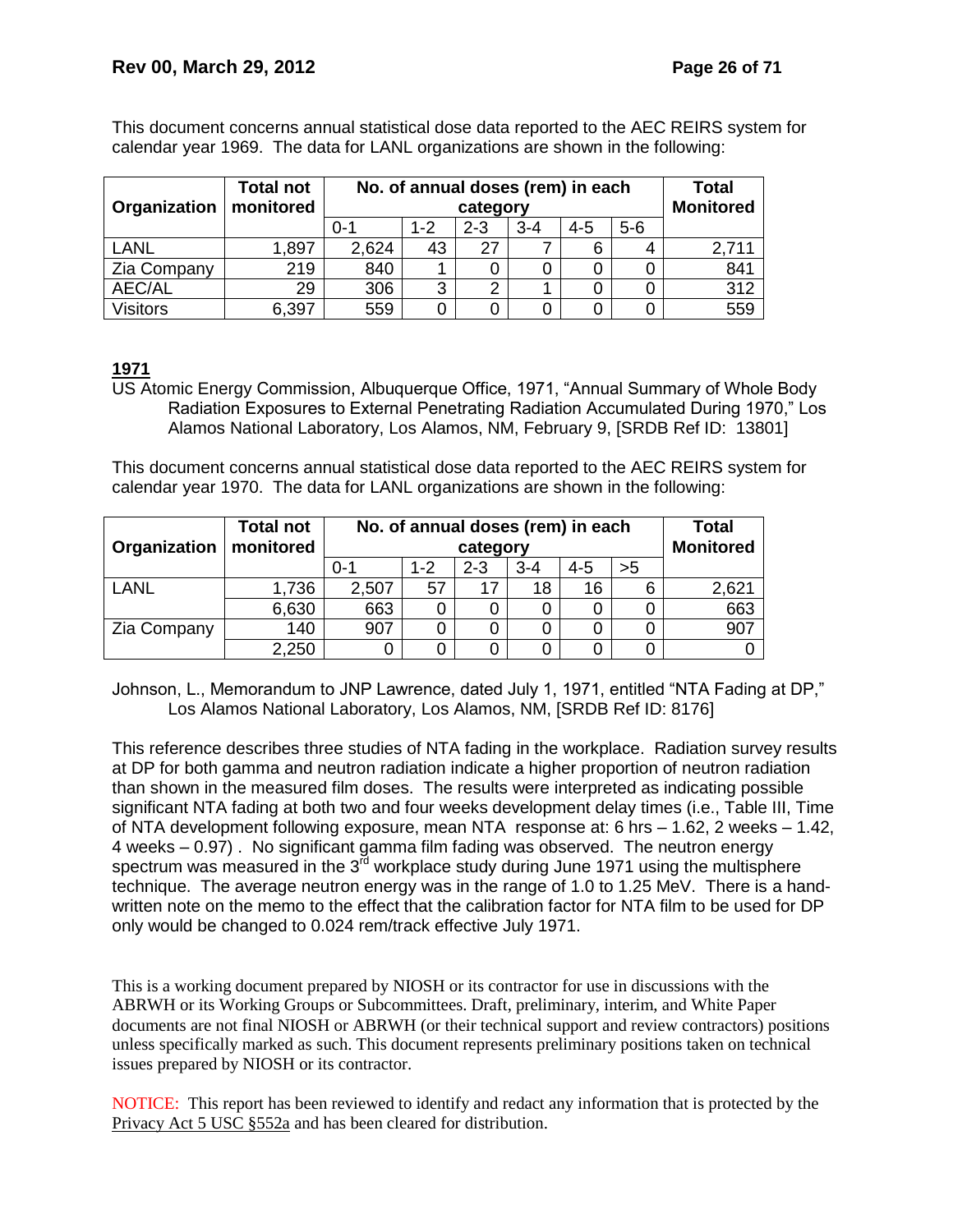Vallario, E. J., D. E. Hankins, and C. M. Unruh, "Second AEC Workshop on Personnel Neutron Dosimetry, July 8-9, 1971," BNWL-1616, Pacific Northwest Laboratory, Richland, WA [SRDB Ref ID: 78604]

This was the second AEC workshop to focus on methods of personnel neutron dosimetry following the first workshop help approximately two-years previously. Neutron dosimeters utilizing the Albedo neutrons were described by representatives from several facilities within the reference. The albedo systems require a fixed or generally well known spacing between the dosimeter and the body of the individual. Usually direct contact is recommended. Energy dependence is still an important problem, but the dosimeters can give good results when properly worn and when calibrated with neutron spectra approximating those to which they will be exposed.

Littlejohn, G. J., Memorandum to Personnel Dosimetry Staff, dated July 8, 1971, entitled "NTA Fading at DP," Los Alamos National Laboratory, Los Alamos, NM, [SRDB Ref ID: 8176]

This memorandum notes the L. Johnson (1971) study findings and documents the change in NTA calibration from 0.016 rem/track to 0.024 rem/track for DP West personnel beginning with the July 1971 dosimeter issue.

Johnson, L., Memorandum to File, dated July 9, 1971, entitled "NTA Fading at DP," Los Alamos National Laboratory, Los Alamos, NM, [SRDB Ref ID: 8176]

This memorandum describes at study of film versus thermoluminescent dosimeter (TLD) components in that beginning in September 1970 selected individuals at DP were issued film badges modified to receive a TLD ribbon-containing plastic insert. Each badge insert had one TLD-600 and one TLD-700 ribbon placed in it. The primary purpose for the modified badges was to estimate individual exposures during the period between film development and evaluation. As noted in this memorandum and attached tables, the TLD component showed significant values for persons working in <sup>238</sup>Pu areas due, as noted in the memo, to intermediate energy neutrons. The varying amounts of neutron shielding materials in the <sup>238</sup>Pu areas provides a larger proportion of intermediate energy neutrons than in the <sup>239</sup>Pu handling areas. The results of this study are stated to illustrate the complexity of neutron dosimetry with TLDs under circumstances where the neutron-energy spectrum is variable and greater or lesser amounts of gamma ray component are present.

Johnson, L. J., Memorandum to J. N. P. Lawrence, dated November 11, 1971, entitled "Recommendations for assignment of Neutron Exposure Dose to Extremities," Los Alamos National Laboratory, Los Alamos, NM, [SRDB Ref ID: 8176]

This reference describes an evaluation of neutron dose to the extremities using TLDs and NTA. As noted in the memorandum, there was no reasonable means available to routinely measure neutron dose to the extremities. In the past, no neutron exposure dose to the hands was taken

This is a working document prepared by NIOSH or its contractor for use in discussions with the ABRWH or its Working Groups or Subcommittees. Draft, preliminary, interim, and White Paper documents are not final NIOSH or ABRWH (or their technical support and review contractors) positions unless specifically marked as such. This document represents preliminary positions taken on technical issues prepared by NIOSH or its contractor.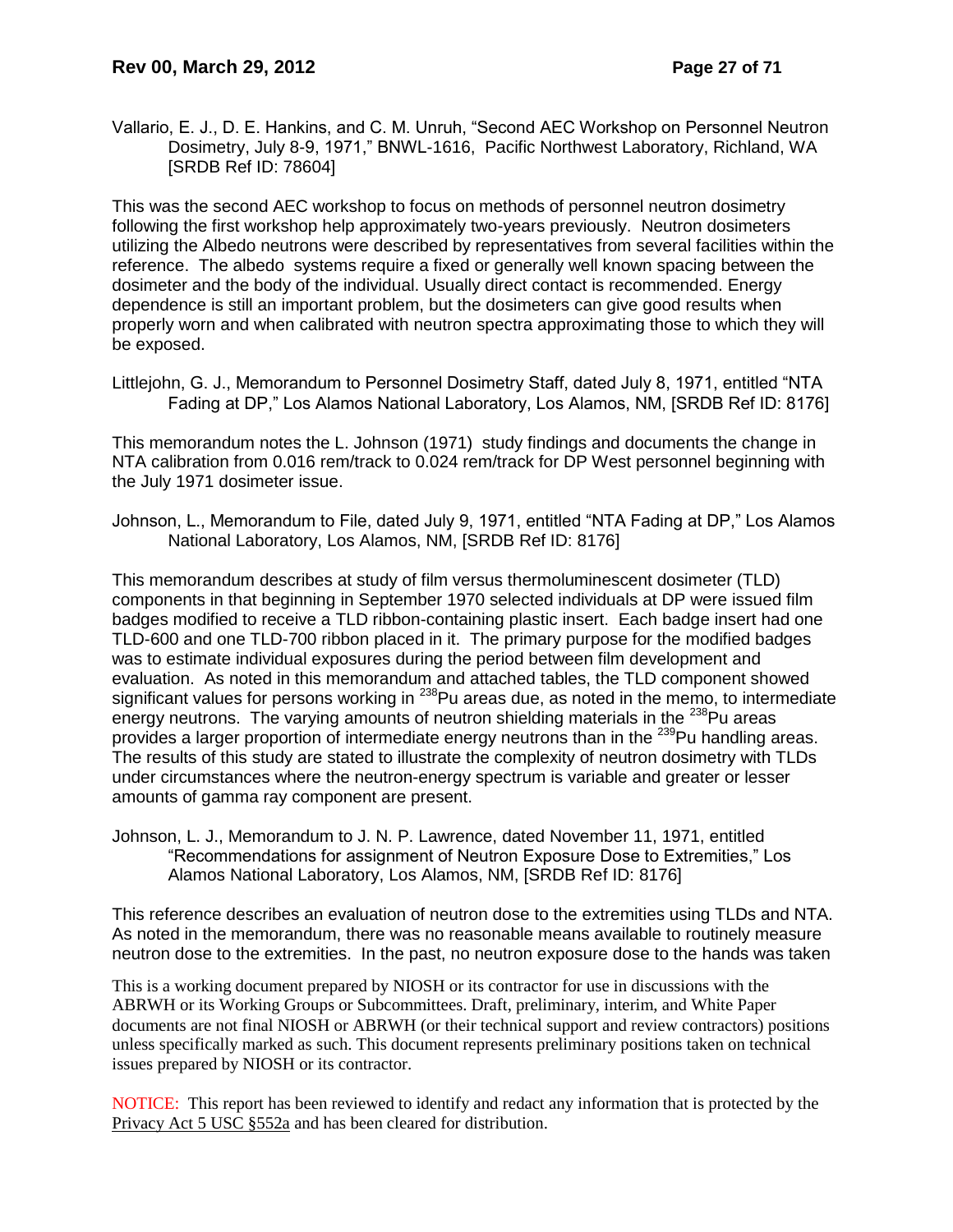into account. This memorandum recommends that a neutron exposure dose equal to the gamma exposure dose as measured by TLD be assigned to those individuals working with <sup>238</sup>Pu, or any high specific alpha activity radionuclide in a low Z compound form. Although there is variability inherent to estimating each individual's extremity neutron dose in this manner, the associated uncertainty may be minimized or averaged over the long term. Individuals presently working with <sup>239</sup>Pu at DP receive a small neutron exposure to the hands compared to the gamma exposure and therefore do not need special extremity neutron dose assignment.

Johnson, L. J., Memorandum to W. J. Maraman, dated December 3, 1971, entitled "Neutron Hand Exposure Dose Assignment," Los Alamos National Laboratory, Los Alamos, NM, [SRDB Ref ID: 8176]

This memorandum formalizes implementation of assignment of a neutron exposure dose equal to the TLD-measured gamma exposure dose beginning January 1, 1972. This only applies to individuals handling  $^{238}$ Pu. A review of past hand exposure records indicates that doubling the measured gamma dose will significantly effect only 3 or 4 individuals with respect to AEC exposure guidelines. The present extremity exposure guidelines, as listed in AECM Appendix 0524, are 75 rem/yr and 25 rem/calendar quarter. Based on past records, only a few cases would have accumulated a total hand exposure approaching these guidelines had a gammaequivalent neutron dose been assigned. This method of assigning neutron exposure doses to the hands will not be made retroactive and will be under continuing review to assure proper extremity dosimetry.

# **1972**

Hankins, D. E., 1972, "Factors Affecting the Design of Albedo-Neutron Dosimeters Containing Lithium Fluoride Thermoluminescent Dosimeters," LA-4832, Los Alamos National Laboratory, Los Alamos, NM, January, {SRDB Ref ID: 76956]

The neutron film packet used in film badges has often proved unsatisfactory for measurement of the fast neutron dose. Two of the major reasons are that the latent-image track fades rapidly where the humidity is high, and the lowest-energy neutrons detectable in routine evaluations are ~0.8 to 1.0 MeV. These and several other undesirable features have led many organizations to stop using the neutron film. One technique that has been considered to replace the neutron film and to measure the dose from lower-energy neutrons is through use of albedoneutron dosimeters.

When the human body is exposed to neutrons, some of the incident neutrons are backscattered to create a flux of neutrons of various energies leaving the body. These neutrons are called albedo neutrons, and a dosimeter placed on the body to measure this flux of backscattered neutrons is called an albedo-neutron dosimeter. Such dosimeters are usually designed to detect thermal neutrons, and when cadmium is used to eliminate incident thermal neutrons, the dosimeter response is largely from the thermal neutrons that return from the body.

This is a working document prepared by NIOSH or its contractor for use in discussions with the ABRWH or its Working Groups or Subcommittees. Draft, preliminary, interim, and White Paper documents are not final NIOSH or ABRWH (or their technical support and review contractors) positions unless specifically marked as such. This document represents preliminary positions taken on technical issues prepared by NIOSH or its contractor.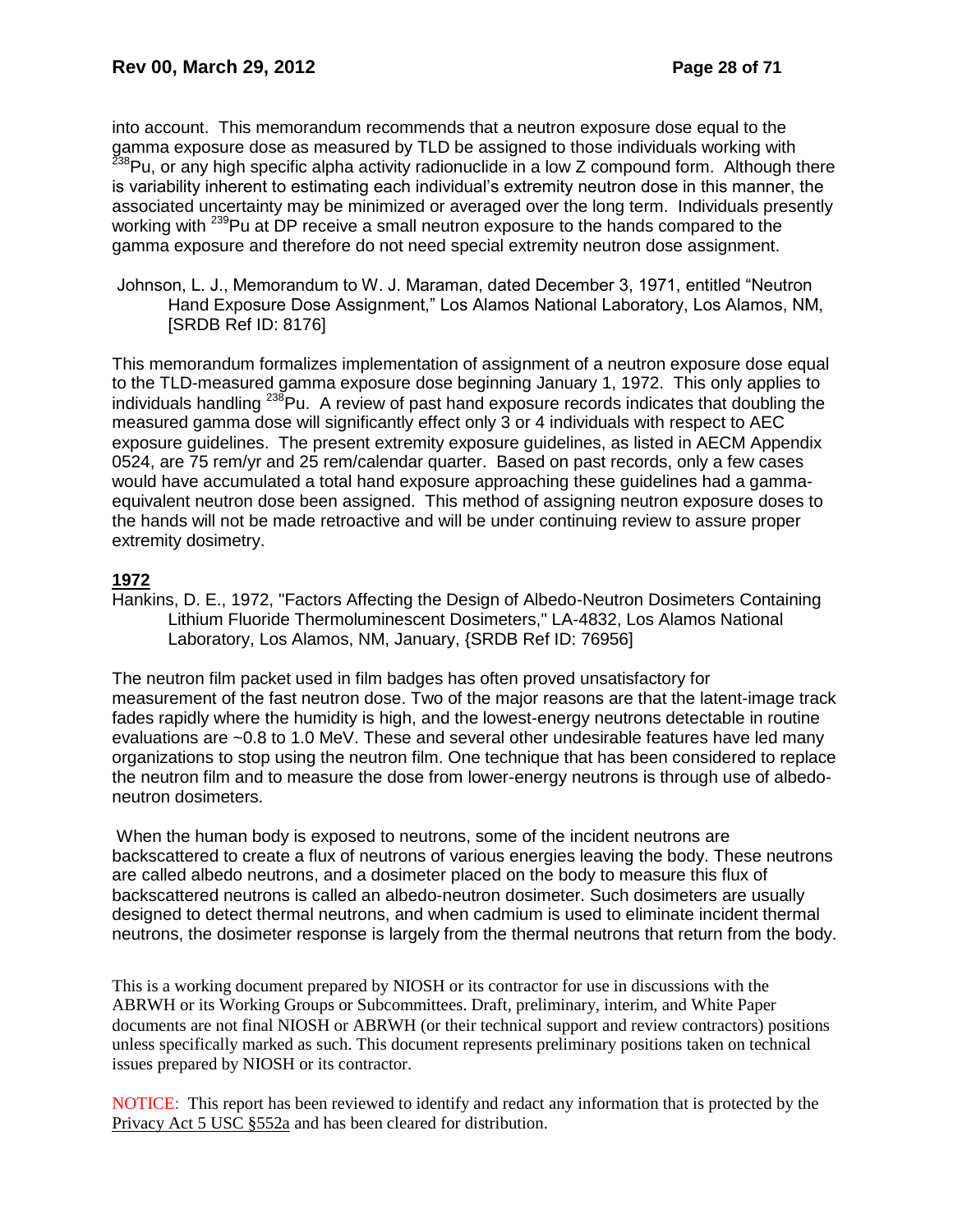Hankins, D. E., and G. W. Neely, 1972, *Correction Factors for 9- and 10-in. Sphere Neutron Instruments and 1-in.-dia. Bare BF<sup>3</sup> Tubes Used to Monitor Small Beams and Slits*, Health Phys., Vol. 22, pp. 65-71.

LANL developed 9- and 10-inch sphere neutron survey instruments (remmeters) for use in measuring work area neutron doses. Routine practices at LASL showed that these instruments were also being used to measure dose rates from small beams and slits in which the sensitive volume of the instrument was not uniformly irradiated. This paper provides measured correction factors obtained with thermal neutron fields. These factors can be used in many cases to adjust the observed reading to a reasonably accurate dose rate.

Voelz, G. L., 1972, "H-Division Progress Report April through June 1972," Los Alamos National Laboratory, Los Alamos, NM, January, {SRDB Ref ID: 75433]

This reference appears to be a routine progress report. The content of the report includes evaluation of health physics issues from throughout LANL facilities. The report describes the status of implementation of the LANL thermoluminescent personnel dosimeter and the use of 9 inch and 3-inch spheres to measure the neutron dose and spectra.

Oak Ridge Associated Universities Team (ORAUT), 2004, "Technical Basis Document for the Los Alamos National Laboratory – Site Description," ORAUT-TKBS-0010-2, National Institute for Occupational Safety and Health (NIOSH), Division of Compensation Analysis and Support (DCAS), Cincinnati, OH

Los Alamos Meson Physics Facility (LAMPF) becomes operation during the summer of 1972 as the world's most powerful linear accelerator reaching at full energy generated pulses of 800 million-volt protons at a repetition rate of up to 120 per second, and an average current of 1 milliampere. Weapons Neutron Research (WNR) facility, an adjunct to the LAMPF, was built in the early 1970s to provide an intense neutron source that could be used to obtain nuclear data needed for weapons design. The present day Manuel Lujan, Jr. Neutron Scattering Center grew out of the WNR facility. These facilities are key elements of Los Alamos Neutron Science Center (LANSCE) research program.

Hankins, D. and J. N. P. Lawrence, Memorandum dated November 9, 1972 to J. Combs, AEC OS, Washington, concerning neutron exposure," Los Alamos National Laboratory, Los Alamos, NM, [SRDB Ref ID: 8176]

This reference contains a few notes pertaining to <sup>239</sup>Pu and <sup>238</sup>Pu workers and apparently the accuracy of the recorded total (gamma plus neutron) dose.

- For  $239$ Pu workers, not in fluoride area, none had high neutron/gamma ratio. The observed ratio was 0.7 with a spread from 0.3 to 1.7.
- For  $239P$ U fluoride, data on only one person with a ratio of 2.8 but this person was a monitor and not a chemical operator.

This is a working document prepared by NIOSH or its contractor for use in discussions with the ABRWH or its Working Groups or Subcommittees. Draft, preliminary, interim, and White Paper documents are not final NIOSH or ABRWH (or their technical support and review contractors) positions unless specifically marked as such. This document represents preliminary positions taken on technical issues prepared by NIOSH or its contractor.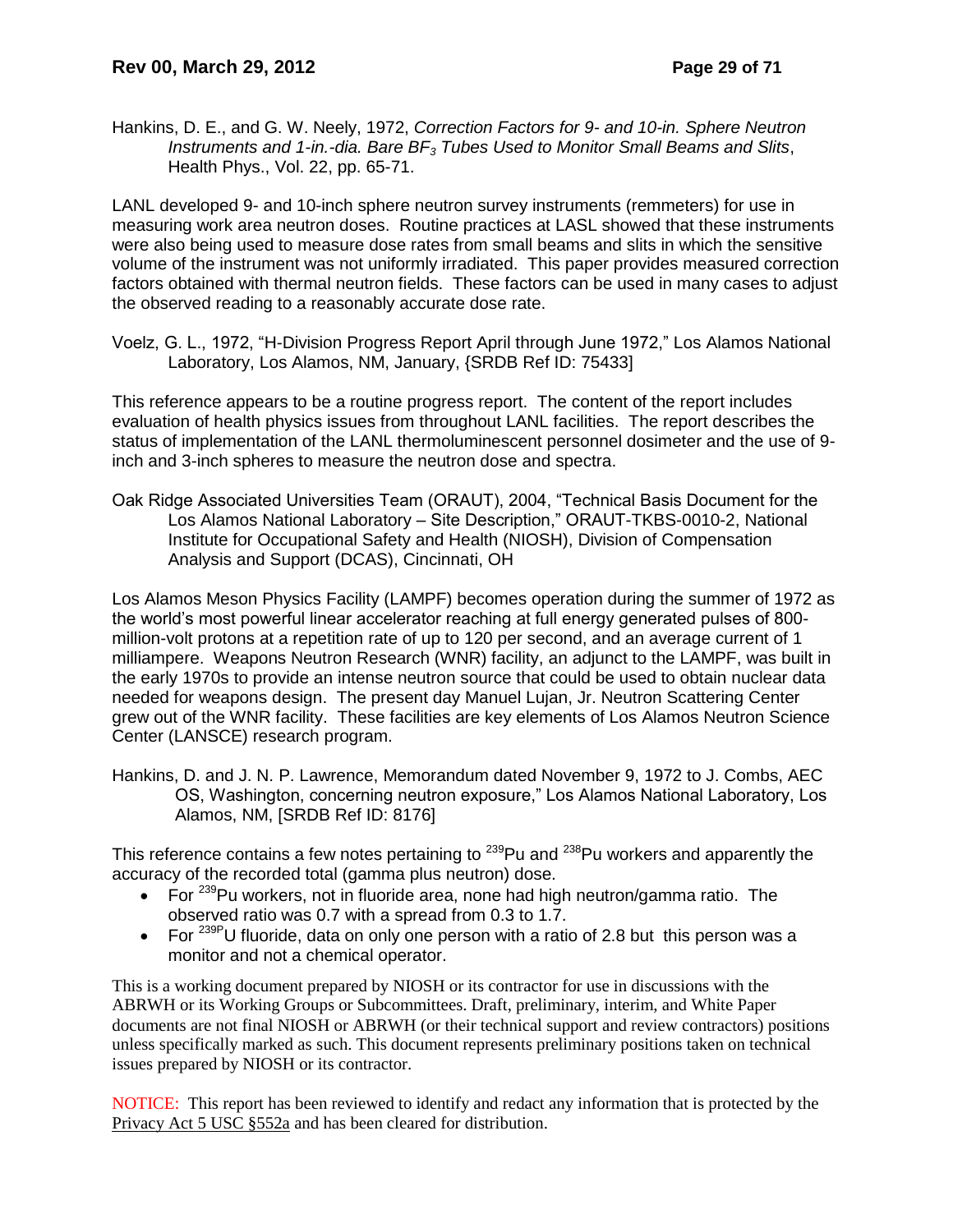The conclusion was stated: "LANL has at most 3 persons with high neutron to gamma ratio for persons working with <sup>239</sup>Pu. Appropriate amount of neutron exposure in records already.

- For  $^{238}$ Pu workers, all types, average ratio is 3.9 neutrons/gamma with a range from 2.7 to 5.5.
- For  $^{238}$ Pu monitors, average ratio is 3.3 neutron/gamma with a range of 1.9 to 4.6."

The conclusion was stated: "<sup>238</sup>Pu exposures began three years ago and appropriate amount of neutron exposure in records already."

# **1973**

H-1 Personnel Dosimetry Section, Memorandum dated January 16, 1973 to H-1 Section Leaders, concerning "Evaluation Method Changes," Los Alamos National Laboratory, Los Alamos, NM, [SRDB Ref ID: 8176]

This reference describes the practice for determining the assigned dose. It states "On numerous occasions, film badges have not been evaluated correctly. You may or may not be aware that a correct evaluation depends on knowing the radiation environment in which the badge was worn. That is, was the film badge and wearer exposed to plutonium, x-rays, betas, gammas, etc. Quite often, usually through group changes, a person has changed radiation environment and the H-1 Personnel Dosimetry Section has not been informed.

In the future, this information should be supplied to the Personnel Dosimetry Section Office in memorandum form for each person requiring a film badge. We are also to be informed as to the status of an individual who transfers from one group to another or who works as a casual. This information is requested in writing since verbal communication can and has resulted in a considerable amount of confusion."

Maraman, W. J., W. D. McNeese and R. G. Stafford, 1975, "Confinement Facilities for Handling Plutonium," Health Physics, Vol. 29, pp 469-480.

Reference under "Radiation Instrumentation" section states that "neutron survey meters capable of detecting fast neutrons were developed in the early 1950s… The first was a modified PeeWee for use with a boron-lines probe, 2.5-cm-thick polyethylene moderator and 0.5-mmthick cadmium absorber. This instrument measured in neutron flux (in n/cm2-sec), was extremely energy dependent, and correction factors had to be applied for magnitude of flux reading and neutron energies. Modified versions of this instrument have been used at DP Site up to 1973 when all neutron surveys were performed with a polyethylene sphere rem meter which was first developed in the early 1960s at Los Alamos.

Lawrence, J. N. P., Letter to File, dated May 1, 1973, entitled "Eastman Type II, Open Window Factors," Los Alamos National Laboratory, Los Alamos, NM, [SRDB Ref ID: 8176]

This is a working document prepared by NIOSH or its contractor for use in discussions with the ABRWH or its Working Groups or Subcommittees. Draft, preliminary, interim, and White Paper documents are not final NIOSH or ABRWH (or their technical support and review contractors) positions unless specifically marked as such. This document represents preliminary positions taken on technical issues prepared by NIOSH or its contractor.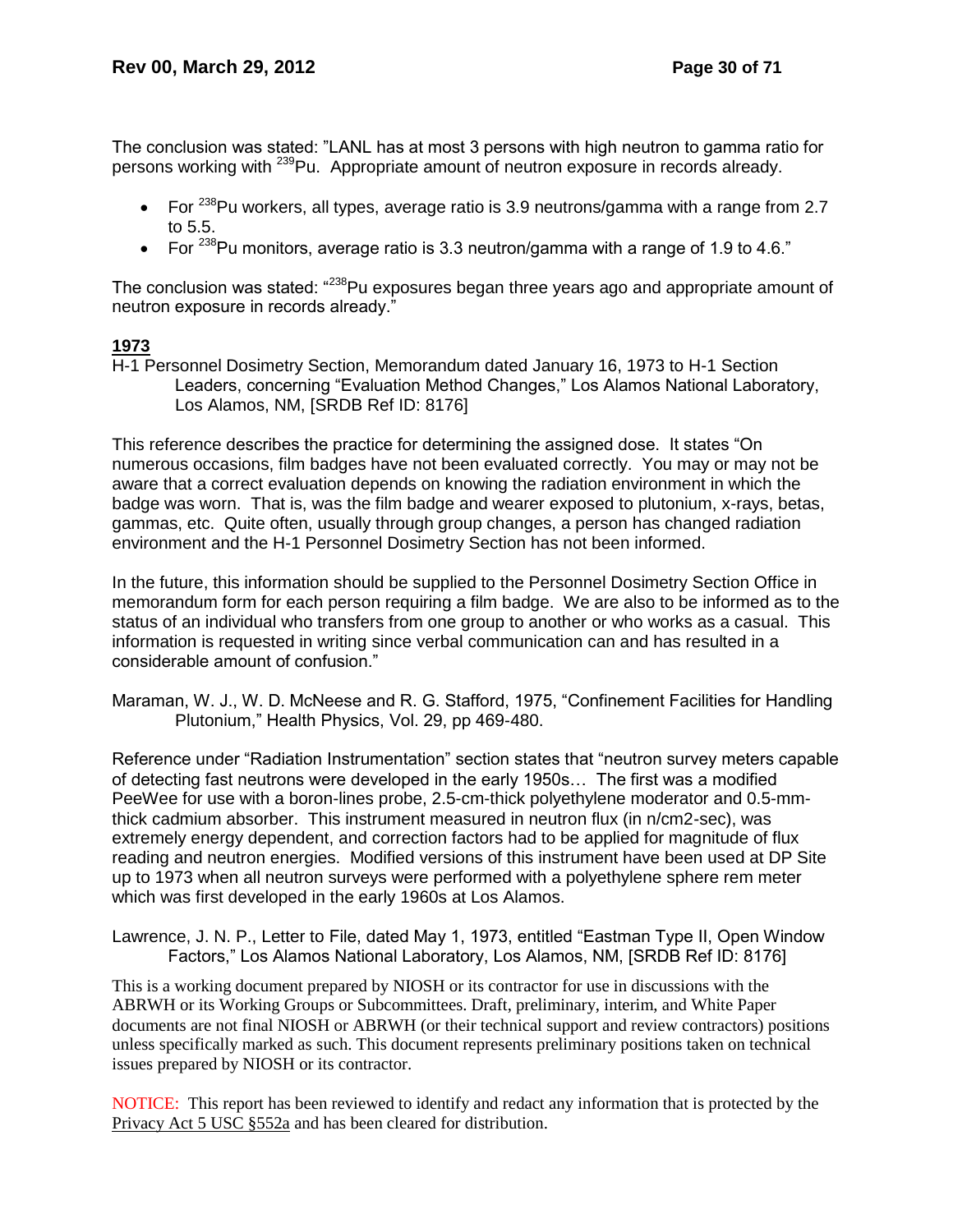In evaluating the Cycolac film badge, two constants are required. One is the excessive exposure indicated in the open window due to the penetrating exposure recorded under the filter and the other is the factor to correct the net exposure under the open window to the delivered  $90$ Sr/ $90$ Y beta exposure. Using  $60$ Co exposures, the ratio of the open window response to the filtered area response was determined to be 1.14 with a range from 1.09 to 1.23. Since this was not significantly different from the factor (1.17) used for many years, this factor was not changed. Badges were exposed to a series of  $^{90}Sr/^{90}Y$  beta exposures from the front and rear of the badge. The response of the window was evaluated using a  ${}^{60}$ Co calibration. The ratio of the actual exposure to the evaluation of the open-window area averaged 1.88 for exposures from the front and 2.50 for exposures from the rear. The factor used since 1964 is 2.0. Since the new factor of 1.88 differs so little from 2.0, and since the film badge has been observed to be worn with the rear side forward a significant amount of the time, the old value of 2.0 will be retained as the beta calibration factor.

Lawrence, J. N. P., Letter to File, dated May 1, 1973, entitled "Evaluation Procedure for Cycolac Film Badges," Los Alamos National Laboratory, Los Alamos, NM, [SRDB Ref ID: 8176]

The last memo on this subject to the photodosimetry historical book, dated November 27, 1963, did not discuss two procedures which have been in use since about 1968. One procedure was the evaluation method which evaluated only the penetrating x- or gamma-ray exposure, but did not evaluate beta or soft x-ray exposure. This method has been used in areas where the primary source of exposure was x-ray machines with an effective energy of 40 keV or higher. The second procedure was to use the F21 density for the evaluation of gamma exposure, where there was no significant thermal-neutron exposure. (The November 27, 1963 memo called for the use of F20 density to be used.) Another change which has been incorporated in the late sixties was the use of blank fields when no exposure was calculated for that particular type of radiation, i.e., when beta was not evaluated, the field was left blank (zeros were not inserted)..

The present computer program used to evaluate Cycolac film badge response uses three methods (EVM) designated 1, 4 and 7 as follows:

- EVM-7 is used to evaluate thermal neutrons and penetrating gamma exposures only. The same exposure is recorded in the gamma-R and gamma-rem fields, and the beta field is left blank (no zeroes).
- EVM-4 is used to evaluate thermal-neutron, hard-gamma and beta exposures. The same exposure is recorded in the gamma-R and gamma-rem fields.
- EVM-1 is used to evaluate exposures to radiations originating from plutonium. In this case there is no beta component (and the beta field is left blank), and part of the very soft x-radiation does not penetrate to the gonads (and the gamma-R field is larger than the gamma-rem field). For EVM-1, the film badge is calibrated against the simulatedplutonium x-ray spectra, described in J. E. Dummer's memo "Correlation between Brass-Cadmium and Cycolac Film Badges," dated March 5, 1963.

This is a working document prepared by NIOSH or its contractor for use in discussions with the ABRWH or its Working Groups or Subcommittees. Draft, preliminary, interim, and White Paper documents are not final NIOSH or ABRWH (or their technical support and review contractors) positions unless specifically marked as such. This document represents preliminary positions taken on technical issues prepared by NIOSH or its contractor.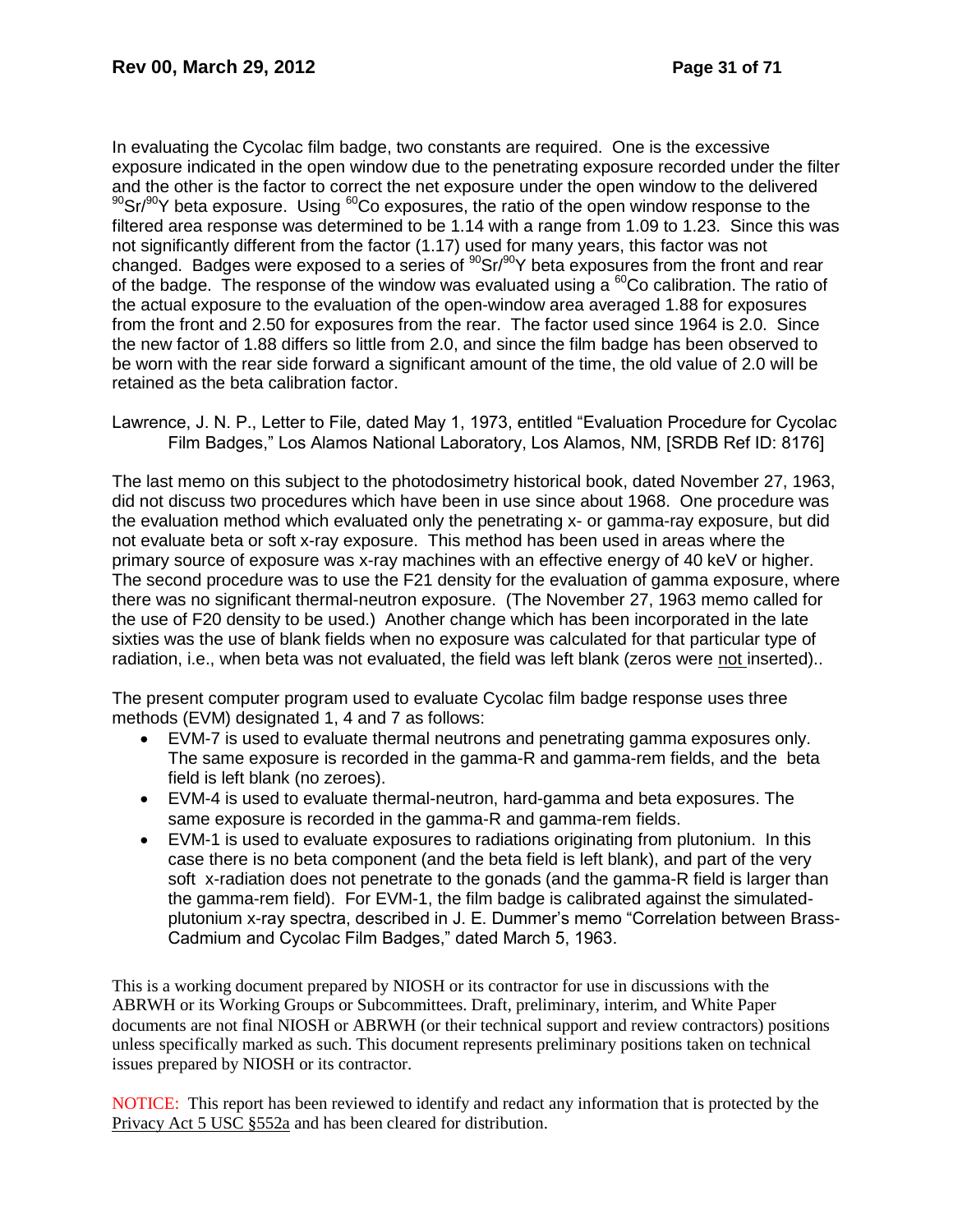Since the March 1963 simulated-plutonium calibration work, an unexpected phenomenon was the observation that 60 keV x-rays backscattered from the body to a very significant extent. This is particularly important because 1) film has its maximum over-response at about 60 keV and 2) 60 keV photons are a significant component of the simulated-plutonium spectra.

Hankins, D. E., 1973, "Neutron Dosimetry Studies at LASL," Article in AEC 4<sup>th</sup> Personnel Neutron Dosimetry Workshop, Los Alamos National Laboratory, Los Alamos, NM, June, [SRDB Ref ID: 18245]

This article describes a LASL conducted a 6-month comparison study using a simulated TLD system and the film badge. The albedo-neutron dosimeters were taped to the bottom of the film badges to assure us that both were similarly exposed. In the actual dosimeter one pair of TLD's would be used but in this study, eight TLD's were placed in the albedo-neutron dosimeter and the average reading of the four <sup>8</sup>Li and four <sup>7</sup>Li TLD's was used. Additional TLO's (four compared to two that one would normally use) were placed inside the film-badge holder to measure the gamma exposure and thermal-neutrons. The extra TLD's were used to study statistical variation one would obtain from the use of fewer TLDs.

The results of the study were rather complex but generally indicated that for the neutron component of the dose, reasonable agreement was found in the  $^{238}$ Pu areas. In areas where the dose rates were low, <1 mrem/h) the film reported only a small part of the total neutron dose. For the total neutron and gamma exposures, we found that an overresponse of the film to lowenergy gamma rays gave a net reported penetrating whole body dose that was approximately correct except for one area of the plant where it was high.

Hankins, D. E. 1973, *A Small Inexpensive Albedo-Neutron Dosimeter*, LA-5261, Los Alamos National Laboratory, Los Alamos, NM, July, {SRDB Ref ID: 8081]

This reference describes a small albedo-neutron dosimeter that can be worn by attaching it to an existing film badge. The badge is designed to use  $6$ Li and  $7$ Li chips. The dosimeter is very energy dependent, having the same energy dependence for fast neutrons as other albedoneutron dosimeters. Workplace calibrations can be determined using the ratio between 9-inch rem-meter and a cadmium covered 3-inch sphere. A maximum of eight chips can be placed into the dosimeter.

Lawrence, J. N. P., Letter to File, dated December 15, 1973, entitled "Rem/Track Neutron Conversion for LAMPF Film Badges," Los Alamos National Laboratory, Los Alamos, NM, [SRDB Ref ID: 8176]

For all laboratory areas except those where plutonium is processed, the standard fast neutron dose equivalent for each proton recoil track per square millimeter on a developed NTA film has been 8 mrem. This corresponds to a neutron energy of about  $4 - 5$  MeV. For areas where

This is a working document prepared by NIOSH or its contractor for use in discussions with the ABRWH or its Working Groups or Subcommittees. Draft, preliminary, interim, and White Paper documents are not final NIOSH or ABRWH (or their technical support and review contractors) positions unless specifically marked as such. This document represents preliminary positions taken on technical issues prepared by NIOSH or its contractor.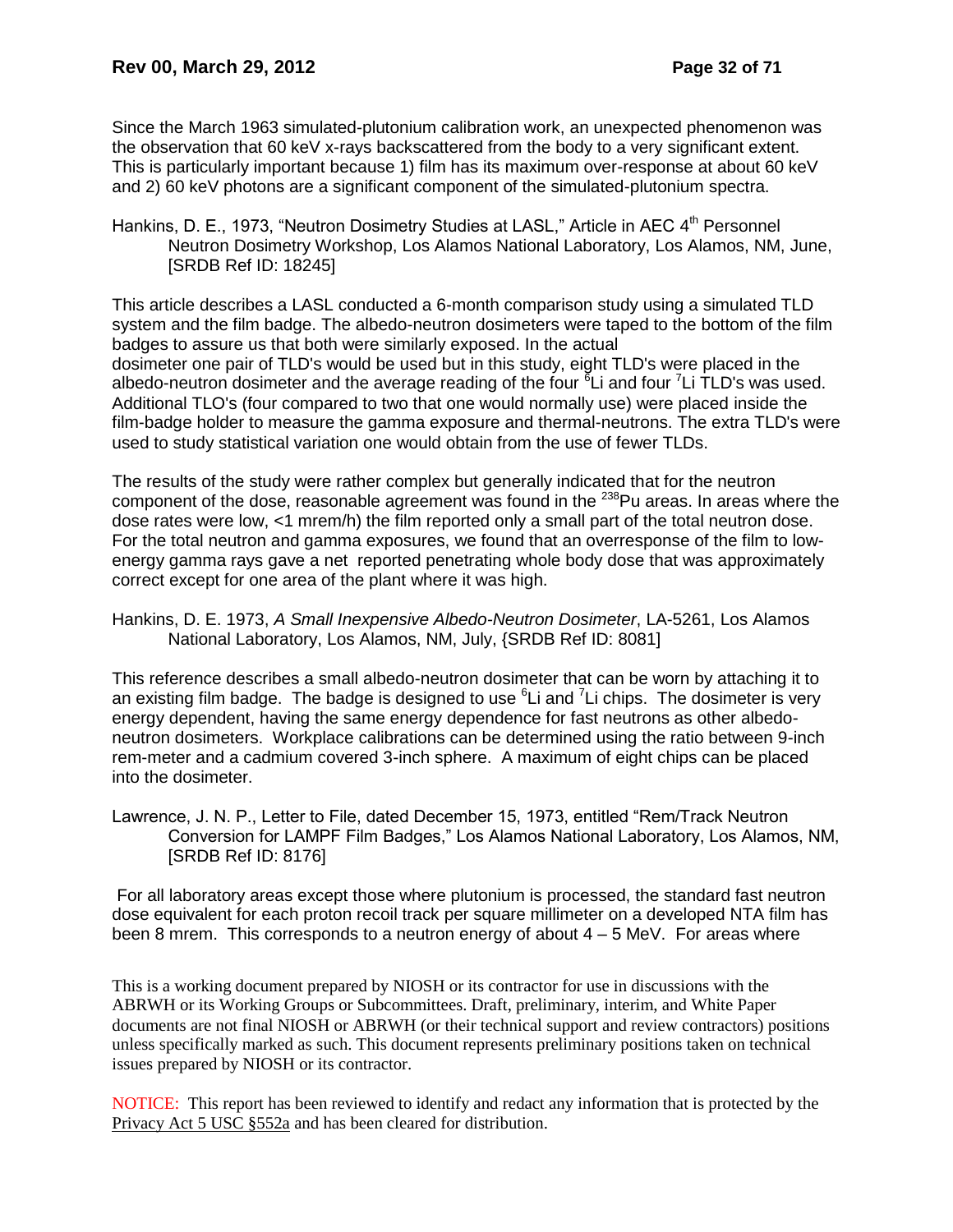plutonium is processed, it has been determined that the average neutron energy is about 1 MeV, and the appropriate dose equivalent per track (per square millimeter) is 24 mrem/track.

Using the multisphere technique the neutron energy outside the biological shield at LAMPF, it was found that the average neutron energy was 50-100 keV. Since this is closer to the energy at DP West than the standard  $4 - 5$  MeV, it was decided that the 24 mrem/track per square millimeter conversion would be used in evaluating LAMPF NTA films. This use of this factor became effective for the December 1973 badge issue.

When LAMPF operations resume on a continuous, predictable basis, a comparison of albedo-TLD vs. NTA film exposure study will be conducted to establish experimentally the appropriate dose equivalent per track factor.

# **1974**

Lawrence, J. N. P., Letter to PhotoDosimetry Evaluation Book, dated January 23, 1974, entitled "Albedo-TLD Versus Film Badge Study for Plutonium-239 Recovery Workers at DP West," Los Alamos National Laboratory, Los Alamos, NM, [SRDB Ref ID: 22627]

During the six-month study of the prototype albedo-neutron-TLD versus film badge exposures of the DP West in the last half of 1972, the following observations were made:

- 1. The film badge gamma exceeded that measured by the TLDs. The excess was by a factor of 2 for most of the classes of workers at DP West, but was by a factor of 4 for the <sup>239</sup>Pu recovery workers.
- 2. In general, the film badge fast neutron exposure was only a small (inconsistent) fraction of the albedo-neutron-TLD measured exposure.
- 3. For all of the DP West workers, except the  $^{239}$ Pu recovery workers, the sum of the film badge gamma plus neutron exposure was approximately equal to the albedo-neutron-TLD gamma plus neutron exposure. However, for the  $^{239}$ Pu recovery worker the film badge neutron plus gamma exposure exceeded the albedo-neutron-TLD measurement by 1.5

A special X-ray exposure study of the film badge was conducted to determine why the film badge would indicate larger exposures than the TLDs.

Lawrence, J. N. P., Letter to J. E. Dummer, dated March 15, 1974, entitled "Personnel Neutron Dosimetry for LAMPF Personnel" Los Alamos National Laboratory, Los Alamos, NM, [SRDB Ref ID: 8176]

Description of H-1 Personnel Dosimetry practices at LAMPF as follows:

This is a working document prepared by NIOSH or its contractor for use in discussions with the ABRWH or its Working Groups or Subcommittees. Draft, preliminary, interim, and White Paper documents are not final NIOSH or ABRWH (or their technical support and review contractors) positions unless specifically marked as such. This document represents preliminary positions taken on technical issues prepared by NIOSH or its contractor.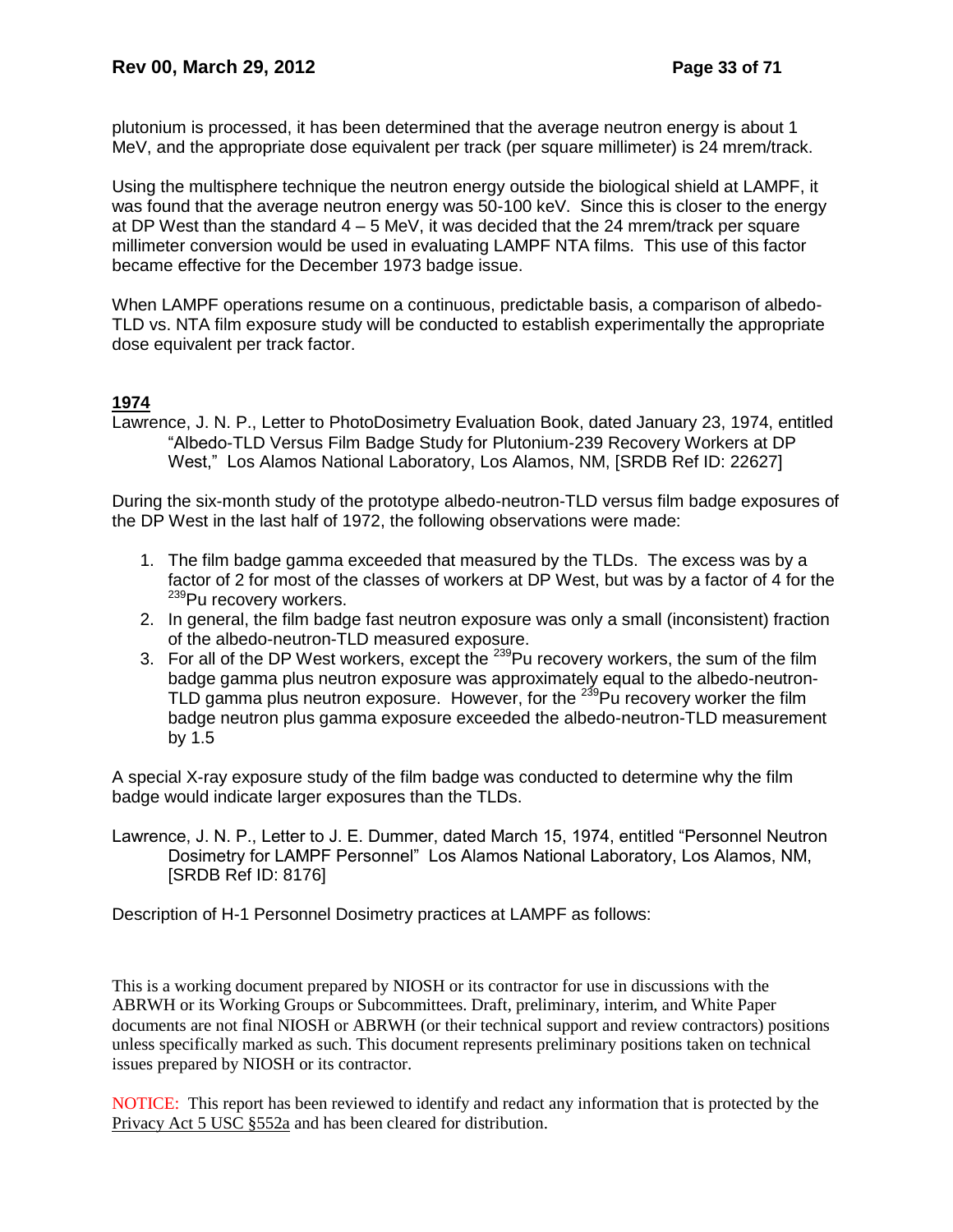- A. For the month of February (January 19 to February 19), H-1 read only one-third of the nuclear track (NTA) films issued to MP Division personnel, all films issued to MP Division and LAMPF visitor personnel were photographically processed. All films are examined for gamma exposure. All films, including the developed nuclear track films, are retained permanently. The one-third of the nuclear track films which were read for February are those used by personnel whose Group Leaders believe were the most likely to receive a detectable exposure.
- B. In the event of an eventual lawsuit by a person whose nuclear track films had not been read, the nuclear track films for that person would, at that time, be recalled from permanent storage and read then.
- C. It is readily agreed that neutron exposure is most probable at LAMPF. However, we also note that the average energy of the neutrons measured at this time is 200 keV or less. Nuclear track films are not capable of measuring neutrons in this energy range. The few neutrons which nuclear track films do detect are the high energy tailing of the observed average spectrum. To compensate for this lack of sensitivity to neutrons below 800 keV, the dose conversion of 0.024 rem per proton recoil track (counted in a one square millimeter area) is used. This particular dose conversion is three times larger that that used for neutron exposures to 5000 keV neutrons.
- D. Nuclear track films are "read" by counting the proton recoil tracks over an area of one square millimeter. Using our oil immersion microscopy procedures, the one square millimeter area reading is accomplished by counting all tracks within a swath (0.19 millimeter wide) for a distance of 5.15 millimeters long. This is equivalent to counting the tracks in 26.5 microscope fields. Using our TV microscope-pickup procedure, the swath is 0.16 millimeters wide and 6.25 millimeters long, which is equivalent to 39 microscope fields.

This reference continues further to describe other features of LANL NTA counting procedures.

Lawrence, N. P., Memorandum dated March 15, 1974 to J. E. Dummer, entitled "Personnel Neutron Dosimetry for LAMPF Personnel," Los Alamos National Laboratory, Los Alamos, NM [SRDB Ref. ID: 110072]

This reference concerns a response to the comment by L. Rosen, LANL, that it was his understanding that only one badge in three is read for MP Division and LAMPF visitor personnel whereas he thought it prudent to process all badges. The reference contains a description of many elements of the routine LANL personnel dosimetry program for LAMPF. It is stated that all beta/photon films issued to MP division and LAMPF visitors are processed, and read whereas all NTA neutron films are photographically processed but only one-third are read to determine neutron tracks. This occurs apparently because during this time period (January-February 1974) the average energy of measured neutrons is about 200 keV or less, and thus below the energy threshold for NTA film. To compensate for the unmeasured fluence of neutrons less-than the NTA energy threshold, LANL dosimetry applies a dose conversion factor of 0.024 rem per proton recoil track which is three times larger than the factor used for 5 MeV

This is a working document prepared by NIOSH or its contractor for use in discussions with the ABRWH or its Working Groups or Subcommittees. Draft, preliminary, interim, and White Paper documents are not final NIOSH or ABRWH (or their technical support and review contractors) positions unless specifically marked as such. This document represents preliminary positions taken on technical issues prepared by NIOSH or its contractor.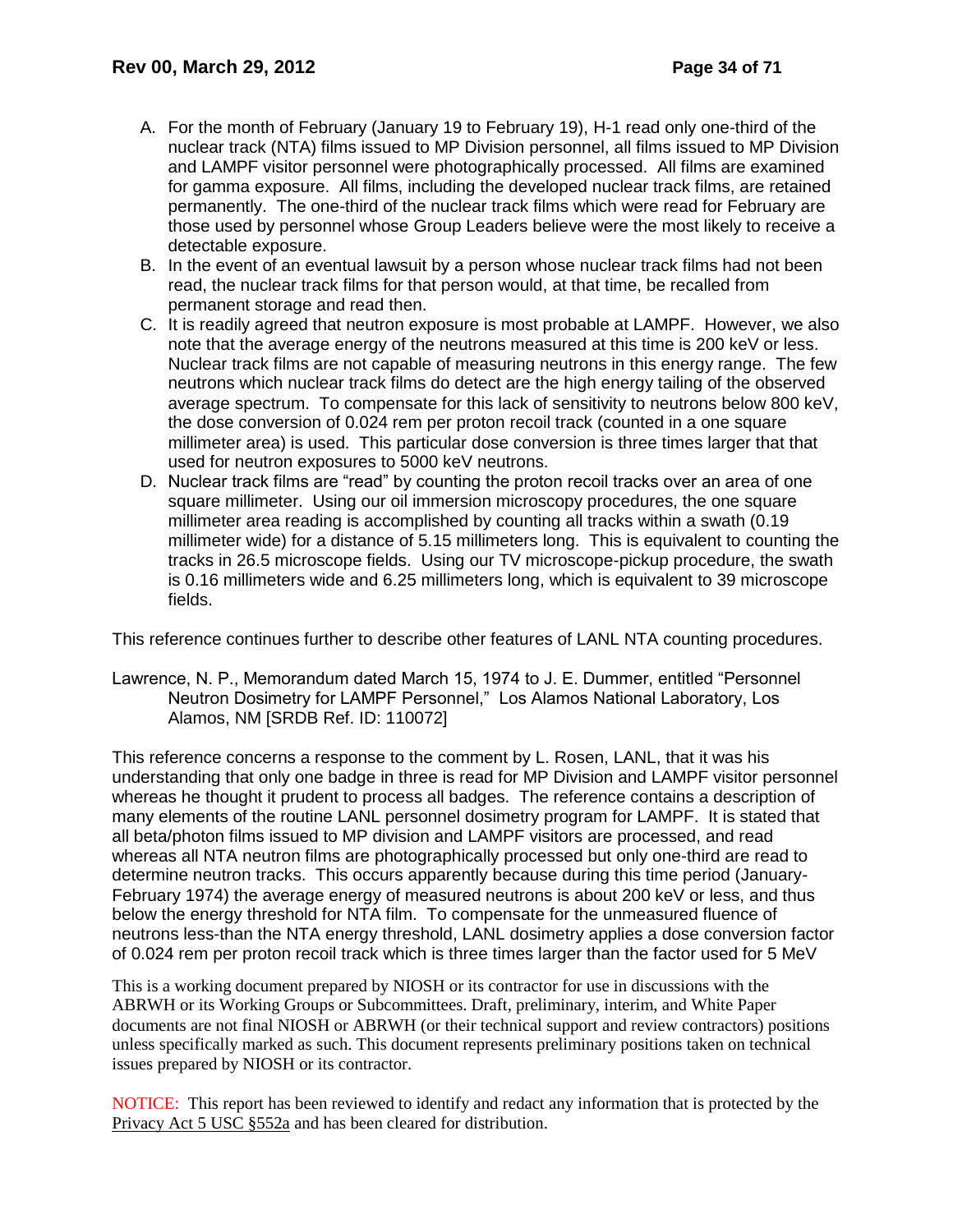neutrons. The memorandum does describe a method to allow processing and screening more NTA films which will be evaluated and also the effort underway to develop an albedo neutron TLD system to be implemented sometime during FY1976 depending on funding.

Lawrence, J. N. P., Office Memorandum, dated March 22, 1974, entitled "Regular Versus Visitor Film Badges" Los Alamos National Laboratory, Los Alamos, NM, [SRDB Ref ID: 8176]

Apparently memo sent to LANL staff with a record of using visitor film badges. The memo states: "Visitor film badges are processed the same as regularly issued film badges. However, if the film from the visitor film badge indicates no significant exposure, no entry is made in the radiation exposure file of the person who wore the visitor film badge. The film and identification card for the visitor film badge is retained permanently but no radiation exposure record is generated for the person's file. In the case of regularly issued film badges, the identification information for each person is already on file, and non-significant or zero exposures are entered in the person's file.

The lower detection limit for the film badge is about 20 mrem for gamma exposures. If a person actually received 20 mrem, but 10 mrem was received by each of 2 visitor film badges, it is most probable that neither film badge would record a significant exposure. Had a single film badge been worn for this exposure (whether a visitor badge or a regularly issued film badge), the 20 mrem exposure would be detected and would appear on that person's radiation exposure record.

To secure a regularly issued film badge, please complete the attached form and return to me.

Littlejohn, G. J., Letter to Photodosimetry Evaluation Book, dated April 4, 1974, entitled "Kodak Type 2 Audit Program," Los Alamos National Laboratory, Los Alamos, NM, [SRDB Ref ID: 8176]

In September 1973, an audit program was initiated by H-1 Personnel Dosimetry in accordance with a suggestion from AEC Albuquerque. The program monitors the accuracy of reported personnel exposures as derived from film badges. Audit films receive known dosages from <sup>60</sup>Co ranging from 0.10 R to 2.0 R. The films receive no preferential treatment and are processed along with the personnel and calibration films. The processing technician is not informed as to the exposures given the audit films.

Audit procedures are as follows:

- 1. On or about the  $15<sup>th</sup>$  of each month, 8 audit badges receive exposures ranging from 0.10 R to 2.0 R: ( ${}^{60}$ Co @ 40 cm – dose rate on 3/20/74, 67.64 mR/min)
- 2. Two audit films are selected at random and placed with each set of calibration films which will subsequently be developed with the personnel film.

This is a working document prepared by NIOSH or its contractor for use in discussions with the ABRWH or its Working Groups or Subcommittees. Draft, preliminary, interim, and White Paper documents are not final NIOSH or ABRWH (or their technical support and review contractors) positions unless specifically marked as such. This document represents preliminary positions taken on technical issues prepared by NIOSH or its contractor.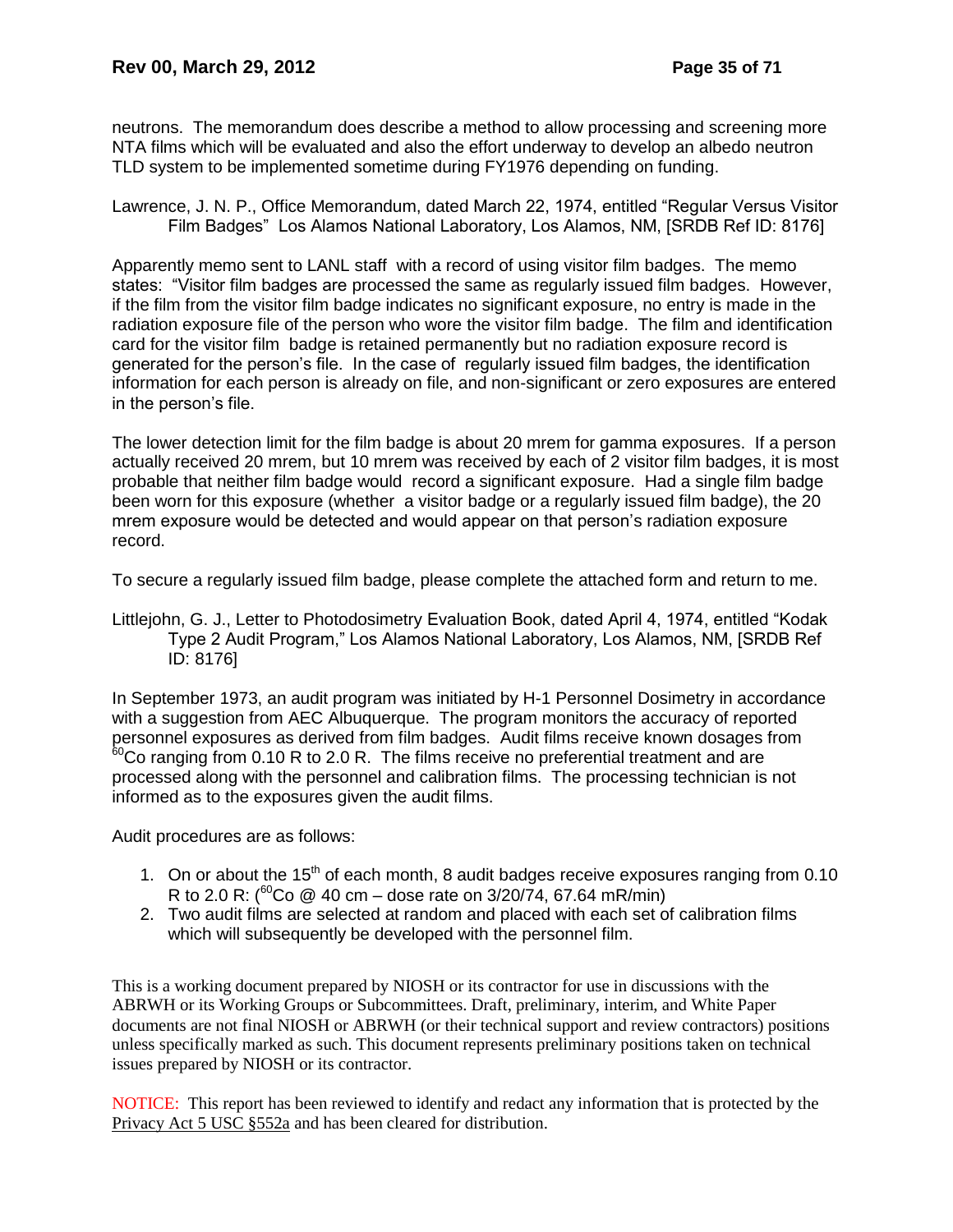- 3. Positive densities are normally measured on the FD-11 densitometer. The Ansco is used when densities extend into the filter areas or when unusual filter patterns occur. Since the two densitometers differ in response, calibration films must be read on one or both densitometers when necessary.
- Littlejohn, G. J., Letter to Photodosimetry Evaluation Book, dated April 4, 1974, entitled "Change in the reading of DP West NTA Films," Los Alamos National Laboratory, Los Alamos, NM, [SRDB Ref ID: 8176]

In April 1973, certain procedures were employed in the reading of fast neutron films issued to persons employed at D. P. West. In an attempt to increase the accuracy of the evaluated exposures, NTA films were read at least twice – each time by a different technician. The procedures followed are outline in greater detail in a memorandum dated 1/23/1974 entitled "Albedo-TLD versus Film Badge Study for Plutonium-239 Recovery Workers at D.P. West" by J.N.P. Lawrence.

The multiple reading technique was discontinued in January 1974. Demands placed on H-1 by LAMPF for increased fast neutron coverage, combined with a shortage of trained technicians, made it necessary to return to the 1 mm<sup>2</sup> scan by one technician. The evaluation factor of 24 mrem/track about background (3 tracks) remains in effect.

Littlejohn, G. J., Letter to Photodosimetry Evaluation Book, dated June 4, 1974, entitled "Reading of NTA Film Issued to LAMPF Connected Personnel," Los Alamos National Laboratory, Los Alamos, NM, [SRDB Ref ID: 8176]

Starting with the May 1974 film issue, all NTA films contained within the black and white cycolac badges are to be read in the following manner:

- 1. Scan four random fields in the F20 composite filter area. If no tracks are found, the reading is completed. Do not record a zero on the work sheet – leave blank. Enter 225 as the remark code.
- 2. When one or more tracks are observed in any or all of the four random fields, proceed with a full 1 mm<sup>d</sup> scan. Enter fast rem dose (zeroes included) on a work sheet, using an evaluation factor of 0.024 rem/track. Do not use 225 as a remark code.
- 3. A full 1 mm<sup>2</sup> scan must be made on films which were worn with attached albedo neutron dosimeters.
- 4. To aid in the compiling of statistics on the four field method, certain information is to be maintained by each technician.
	- a. Total number of NTA films read
	- b. Number of films not requiring full 1 mm<sup>2</sup> scan.
	- c. Number of films requiring full 1 mm<sup>2</sup> scan.
	- d. The rem dose for each film which required a 1 mm<sup>2</sup> scan.

This is a working document prepared by NIOSH or its contractor for use in discussions with the ABRWH or its Working Groups or Subcommittees. Draft, preliminary, interim, and White Paper documents are not final NIOSH or ABRWH (or their technical support and review contractors) positions unless specifically marked as such. This document represents preliminary positions taken on technical issues prepared by NIOSH or its contractor.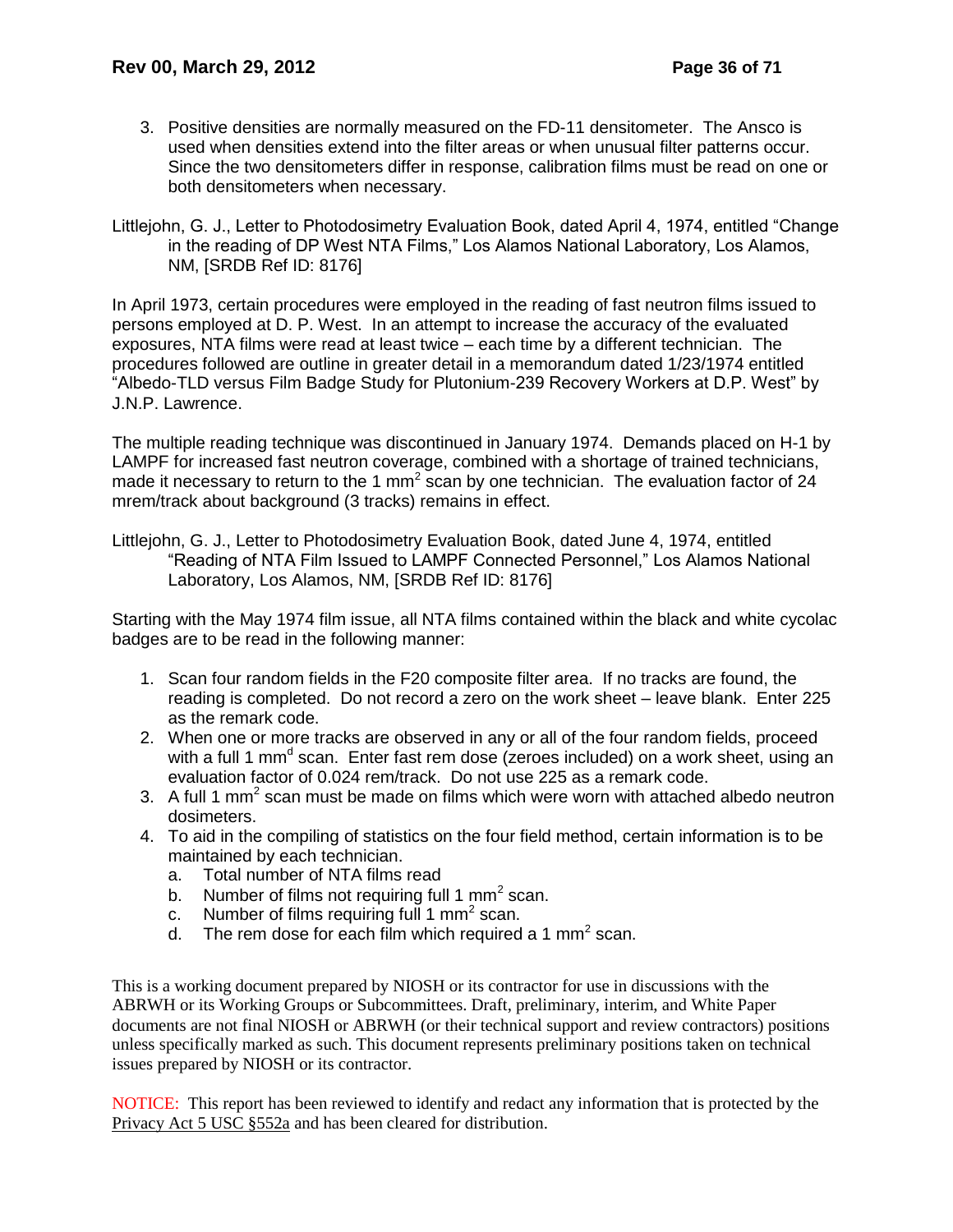Reference is made to the above reading technique in a memorandum to J. E. Dummer "Personnel Neutron Dosimetry for LAMPF Personnel," dated March 15, 1974, written by J.N.P. Lawrence.

Littlejohn, G. J., Letter to Photodosimetry Evaluation Book, dated June 4, 1974, entitled "New Practice in the Reading of NTA Films,," Los Alamos National Laboratory, Los Alamos, NM, [SRDB Ref ID: 8176]

In the past, most NTA film track counting on a given film has been performed by a single technician. Experience has shown that variations can and do occur when the same film is counted by two or more technicians. To minimize track counting error and also to serve as a verification procedure (beginning with the August 1974 issue), all films which indicate a dose of 200 mrem or more will be examined by a second technician. The average of the two readings will be fast neutron dose assigned to the badge wearer.

Engelke, M. J., Memorandum to G. Littlejohn, dated October 11, 1974, entitled "Neutron Film Badge Evaluation," Los Alamos National Laboratory, Los Alamos, NM, [SRDB Ref ID: 8176]

Average neutron energy measurements made on October 10, 1974 show a harder neutron energy than previously encountered at LAMPF. These measurements were made in the P-DOR Trailer and immediate environs.

As a result of these measurements and the fact that the people listed herein spend 90% of their working time in the P-DOR area, their neutron film badge should be evaluated for 7.0 MeV neutron average energy.

Littlejohn, G. J., Letter to Photodosimetry Evaluation Book, dated October 24, 1974, entitled "Recording of NTA Film Counting Results," Los Alamos National Laboratory, Los Alamos, NM, [SRDB Ref ID: 8176]

A computer program has been devised to directly convert the gross number of tracks counted in 1 mm2 of film area to the fast neutron rem dose. Effective with the October 1974 issue period, the following information is to be entered on the NTA work sheets:

- 1. Gross number of tracks under page headings 44 to 47. (Do not subtract 3 track background)
- 2. When the film has been read by two or more persons, record initialed gross count under headings 44 to 47. Record the single averaged count under headings 48 to 51.
- 3. Between headings 56 to 59, record either an 8 or a 24. This determines whether 8 mrem/track or 24 mrem/track is to be used in the evaluations.
- 4. Use remark codes when applicable as in the past.

This is a working document prepared by NIOSH or its contractor for use in discussions with the ABRWH or its Working Groups or Subcommittees. Draft, preliminary, interim, and White Paper documents are not final NIOSH or ABRWH (or their technical support and review contractors) positions unless specifically marked as such. This document represents preliminary positions taken on technical issues prepared by NIOSH or its contractor.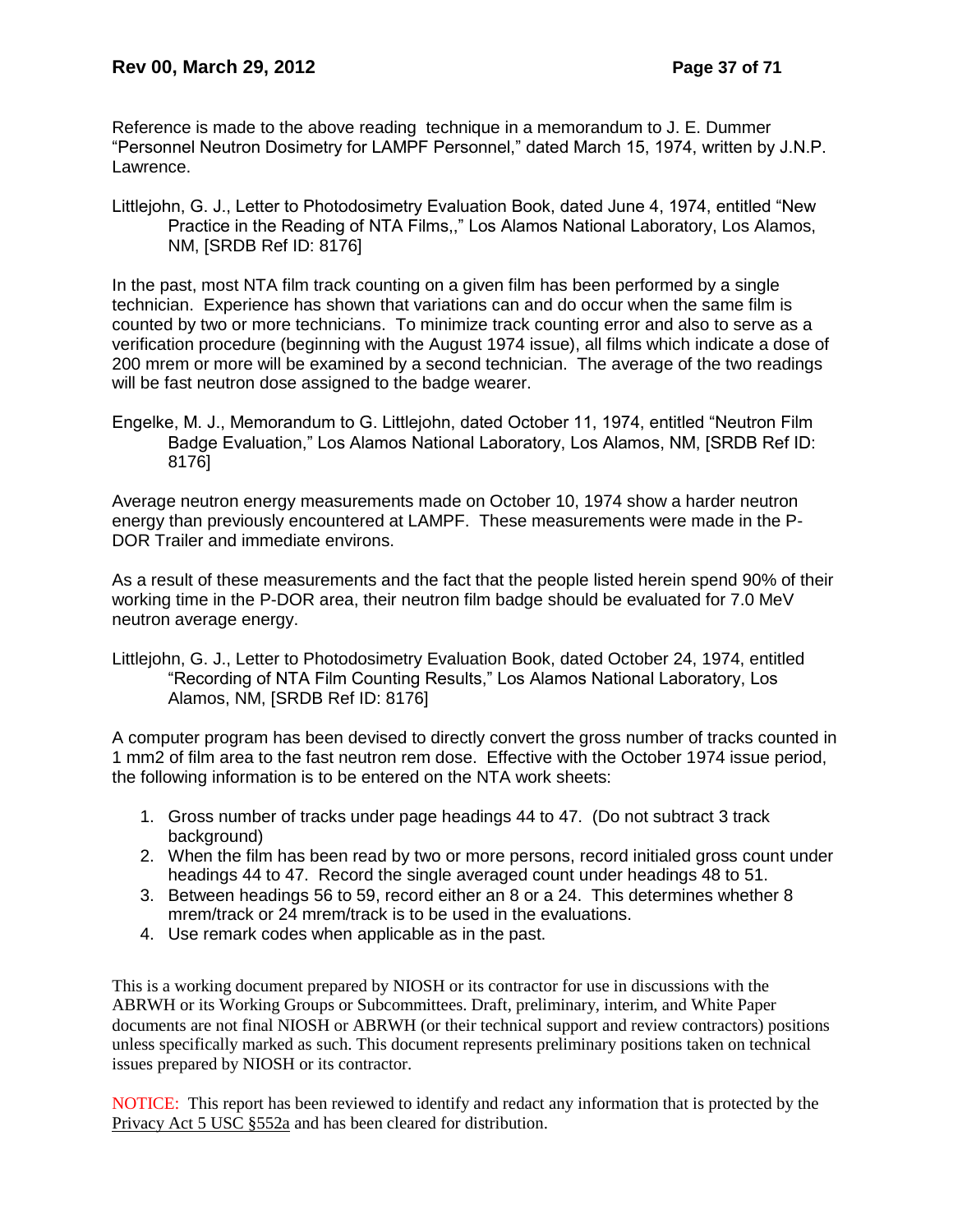5. The new criteria for the reading of a film by a second person (replacing the old 200 mrem or more) is 28 or more gross tracks when the track evaluation number is 8; 11 or more gross tracks when the evaluation number is 24.

Littlejohn, G. J., Letter to Photodosimetry Evaluation Book, dated October 24, 1974, entitled "NTA Film Rem/Track Conversion for LAMPF P-DOR Trailer Area Personnel," Los Alamos National Laboratory, Los Alamos, NM, [SRDB Ref ID: 8176] In December 1973, an investigation of the fast neutron energies present outside of the biological shield at LAMPF indicated energies between 50-100 keV. See memorandum dated 12/15/1973 to the Evaluation Book by J. N. P. Lawrence, "Rem/Track Neutron Conversion for LAMPF Film Badges." As a result of this study, a dose of 24 mrem/track was applied as the evaluation factor.

During routine track-counting of films issued to P-DOR Trailer Area Personnel, it was noted that track lengths (about 4-5 MeV) appeared to be produced by energies higher than originally measured. This was confirmed in a survey by A. J. Miller, H-1, "Neutron Energy Levels at P-DOR Trailer Area." The confirmation of higher neutron energy levels made it necessary to correct, for certain individuals, reported neutron exposures for January through September 1974. The correction was made by applying the 8 mrem/track factor, thereby reducing the earlier reported exposures by one-third.

The memorandum from M. J. Engelke (October 11, 1974) presents the names of persons whose records were changed. Since the workers occupying the trailer are primarily off-site users, the list may vary from one month to the next. A list of the appropriate users will be supplied by H-1 Personnel Dosimetry by the LAMPF Physics Section as changes occur.

Jalbert, R. A., Letter dated December 9, 1974 to J. N. P. Lawrence entitled "Neutron Dosimetry at HS-1," Los Alamos National Laboratory, Los Alamos, NM {SRDB Ref ID: 22666, 8176]

Each film badge contains three films, two for beta-gamma and thermal neutron exposures, and one, an NTA film for registering proton recoils from fast neutrons. Tracks of protons with energies less than about 1 MeV are difficult or impossible to see by routine scanning. The neutron DE at these intermediate neutron energies must usually be inferred from the tracks registered at the higher energies. Thus the NTA film must be calibrated for the different neutron spectra that may be encountered. It has been found that two calibration factors cover pretty well the different fast neutron spectra at LASL likely to be involved in fast neutron exposures. The areas covered by these factors are DP West and the Los Alamos Meson Physics Facility (LAMPF) (except the P-DOR trailer area - Jim Simmons' group) on the one hand and the rest of the Laboratory (including the P-DOR trailer area) on the other.

Because of the higher component of intermediate and low energy neutrons at most areas of LAMPF and DP West, a higher DE per proton recoil track is assigned (24 mrem/track/mm<sup>2</sup>) at

This is a working document prepared by NIOSH or its contractor for use in discussions with the ABRWH or its Working Groups or Subcommittees. Draft, preliminary, interim, and White Paper documents are not final NIOSH or ABRWH (or their technical support and review contractors) positions unless specifically marked as such. This document represents preliminary positions taken on technical issues prepared by NIOSH or its contractor.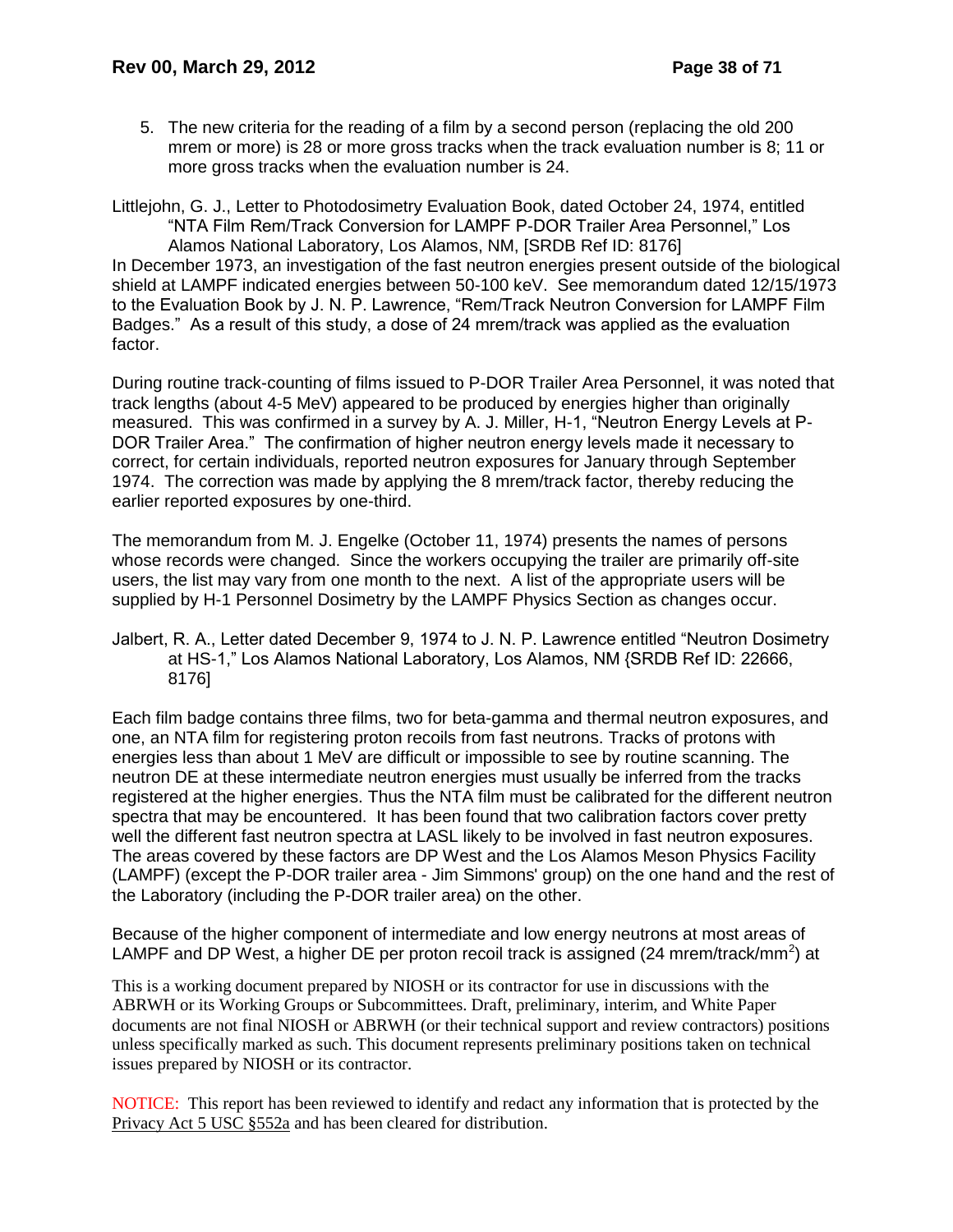these areas. A lower value (8 mrem/track/mm<sup>2</sup>) is assigned to the badges worn by personnel working in all other areas (including the P-DOR trailer area). Since reading each NTA film is a tedious process, normally only 1  $mm<sup>2</sup>$  of the film is read. In this film area background is 0 to 9 tracks with 3 tracks being the average which is subtracted. Thus a negative net reading is possible although a zero DE is reported and recorded in such cases. For the same reason it is possible that a small reported fast neutron DE of up to approximately 50 mrem (140 mrem at DP West or LAMPF) may not be real. Of course higher DE's or repeated "insignificant" DE's are likely to be, at least partly, significant. Administratively-high or significant DE's may be followed up by an investigation resulting in a more accurate determination of the DE.

LAMPF film badges (black or white) contain the same films as the others (blue or gray). Each LAMPF NTA film is checked monthly since all LAMPF exposures may include a fast neutron component. Since most people who wear the blue/gray badges never see fast neutrons, the NTA film of these badges is only read for the small minority who may be exposed to fast neutrons. Many of those belonging to this group are determined from the form sent each month to the secretaries of those groups having people who are issued film badges (G. Dvorak receives the form for P-DOR.) All processed personnel films, whether read or not, are placed into permanent storage and are available for evaluation or re-evaluation if necessary. It is possible for a person's badge to be exposed to fast neutrons of an unusual spectrum or of different spectra involving, therefore, the possible requirement of· a still different calibration factor. The solution is to let H-l know each month on the same form used for determining which NTA films are to be read where the neutron exposures were obtained for that month. If a significant fast neutron exposure is registered and a calibration problem is involved, H-l will contact the individual in question.

Much of the above information is contained in the booklet LA-3889 generally provided to LANL personnel containing information on the film badge or the Personnel Neutron Dosimetry Packet.

Hankins, DE, 1975, The Energy Response of TLD Badges Located on Personnel, *Health Physics*, Vol. 28, pp 80-81.

Article describes studies of various filter combinations to achieve a tissue-equivalent energy response with LiF dosimeter as would be worn by personnel.

# **1975**

Los Alamos Dosimetry, "Photodosimetry Evaluation Book "Bible" Volume IIIb Procedures 1975- 77," Los Alamos National Laboratory, Los Alamos, NM, [SRDB Ref ID: 8192]

This reference contains many letters, memorandum and reports regarding Los Alamos personnel dosimetry system design, calibration, use, and dose assessment.

This is a working document prepared by NIOSH or its contractor for use in discussions with the ABRWH or its Working Groups or Subcommittees. Draft, preliminary, interim, and White Paper documents are not final NIOSH or ABRWH (or their technical support and review contractors) positions unless specifically marked as such. This document represents preliminary positions taken on technical issues prepared by NIOSH or its contractor.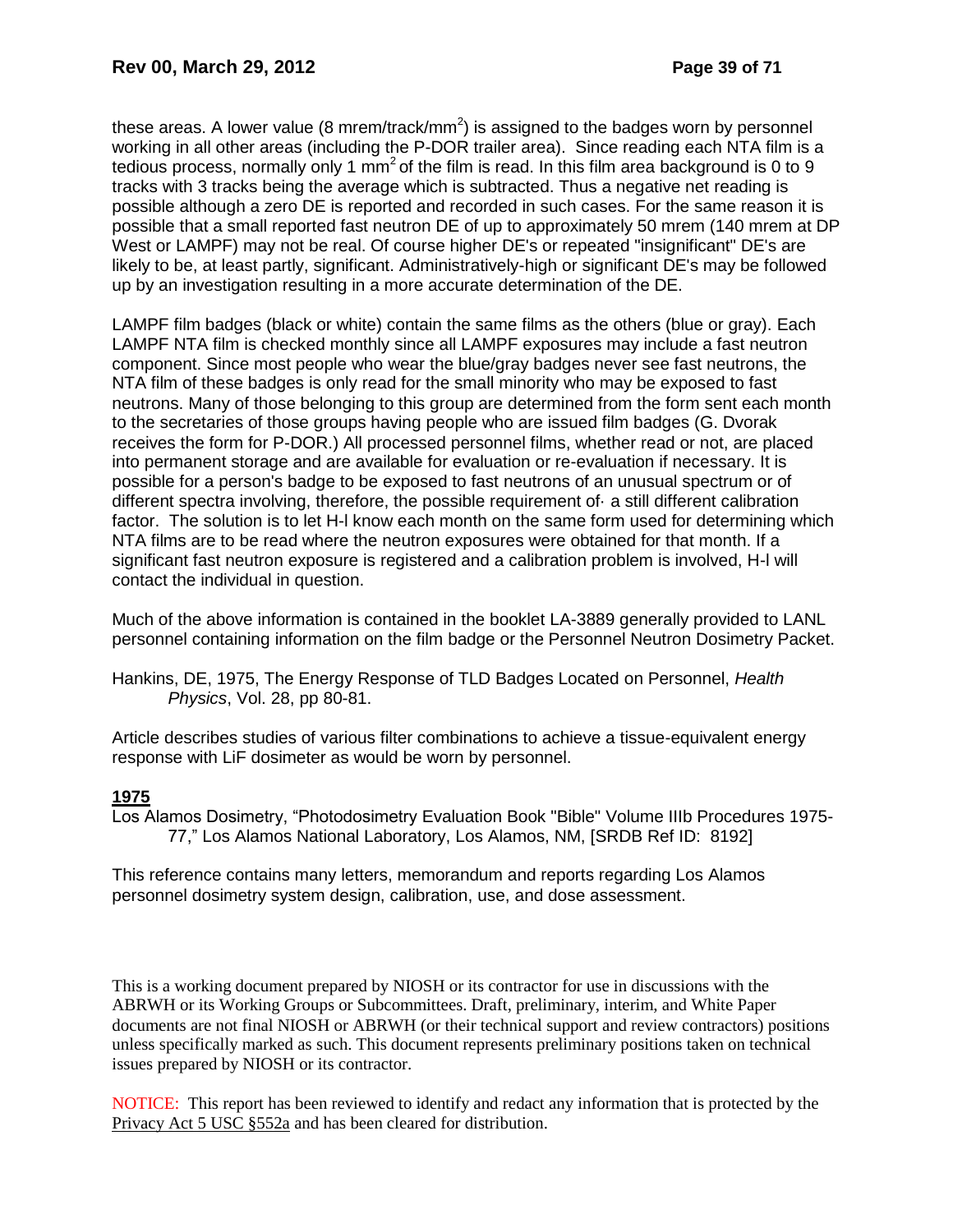Vallario, E. J., D. E. Hankins, and C. M. Unruh, "Fifth AEC Workshop on Personnel Neutron Dosimetry, May 6-7, 1975," BNWL-1934, Pacific Northwest Laboratory, Richland, WA [SRDB Ref ID: 18233]

The fifth AEC Personnel Dosimetry Workshop includes summary reports from several AEC Site contractors concerning their respective neutron dosimetry programs. A report by the National Bureau of Standards (NBS) is included describing the availability of new low energy monoenergetic neutron calibration facilities using funding provided by the AEC. Beams of 2 keV and 25 keV have been developed by the NBS.

Blackstock, A. W., 1975, "LASL Automated Personnel TLD System to be Supplied by Harshaw Chemical Company," Article in AEC 5<sup>th</sup> Personnel Neutron Dosimetry Workshop, Los Alamos National Laboratory, Los Alamos, NM, June, [SRDB Ref ID: 18233]

This article describes an automated LASL TLD system with a four chip dosimeter to be manufactured by Harshaw Chemical Company. The article describes several features of the planned automated system.

H-1 Dosimetry & Records Section Letter dated July 29, 1975 to H-1 Health Physics Personnel, Los Alamos National Laboratory, Los Alamos, NM, [SRDB Ref ID: 8192]

Evaluation Method (EVM) numbers are placed in the dose records to identify the algorithm used to calculate the dose. The EVM numbers used to evaluate the Kodak Type 2 Film contained within the cycolac badges are as follows:

- EVM 1: used to evaluate personnel exposures to plutonium or americium in significant quantities during chemical and metallurgical operations. During these operations, the material is usually contained in dryboxes, hoods or cells. Beta is not reported.
- EVM 4: used to evaluate thermal-neutrons, hard gamma and beta exposures.
- EVM 7: used to evaluate thermal-neutrons, x-rays and penetrating gamma exposures only.
- Hankins, D. E., 1975, *The Energy Response of TLD Badges Located on Personnel*, *Health Physics*, Vol. 28, No. 1, pp 80-81.

Publication concerns measured photon energy response characteristics of TLD material in-air and positioned in the open window position of a TLD placed on a phantom..

### **1976**

This is a working document prepared by NIOSH or its contractor for use in discussions with the ABRWH or its Working Groups or Subcommittees. Draft, preliminary, interim, and White Paper documents are not final NIOSH or ABRWH (or their technical support and review contractors) positions unless specifically marked as such. This document represents preliminary positions taken on technical issues prepared by NIOSH or its contractor.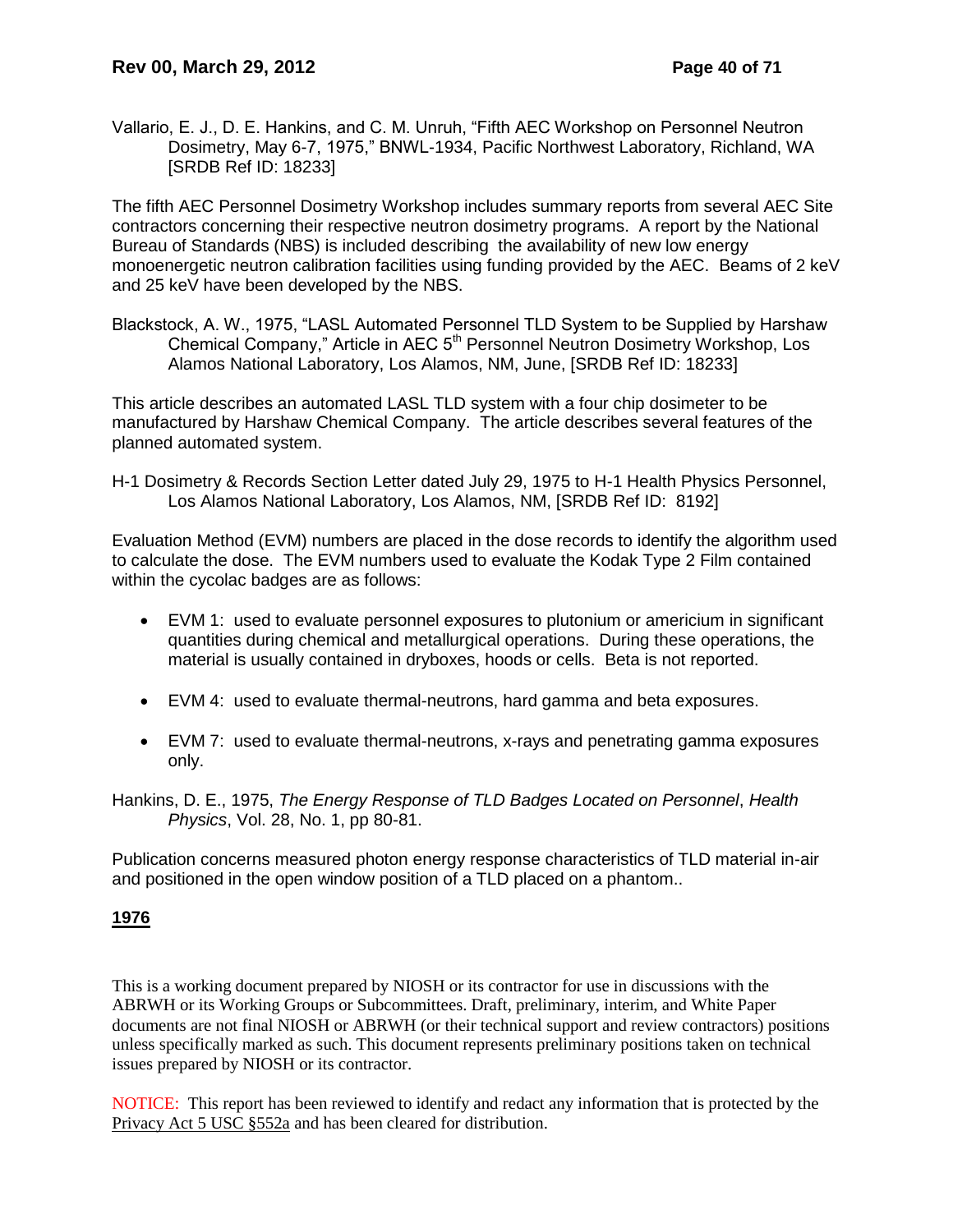Lawrence, J. N. P., Letter to A. E. Dummer and A. M. Valentine, Memorandum dated October 18, 1976, entitled "Personnel Neutron Dosimetry for LAMPF Personnel," Los Alamos National Laboratory, Los Alamos, NM, [SRDB Ref ID: 8192]

This reference describes ongoing evaluation neutron exposures of LAMPF personnel using NTA film and notes a March 15, 1974 memorandum in which LAMPF Management requested that all LAMPF workers be assigned film badges, and that all film badges be examined for neutron exposures. H-1 Personnel Dosimetry agreed to examine all LAMPF (black and white) film badges for neutrons on a trial basis. Presently (i.e. 10/18/1976) a large number of LAMPF film badges (~500) are issued each month. The time to read one square millimeter of the NTA fill requires extensive time for so many badges. Alternatively, it was decided to scan four microscope fields on each NTA film. If no proton recoil tracks were found, no neutron exposure would be recorded but a remark code would be attached to the record indicating that the film had been examined. If proton recoil tracks were found, the film would be read for the full one square millimeter area. For a total of 3 or less proton recoil tracks, zero exposure would be recorded (Cosmic ray background averages about 3 proton recoil tracks per square millimeter at LANL). Positive exposures would be recorded for film with more than 3 proton recoil tracks per square millimeter at the rate of 0.024 rem per track (in excess of 3). This procedure has been in effect since June 1974 for those months when LAMPF has been generating neutrons.

The March 15, 1974 memorandum stated plans to determine if gamma exposure could be used as a neutron exposure indicator and the work underway to develop an albedo neutron TLD system which was expected to have greater sensitivity than NTA film for the leakage neutron spectra anticipated from LAMPF operations. No correlation has been established between measured gamma and neutron exposures. The new albedo TLD system is planned for implementation during late 1976 or early 1977.

The conclusion of this letter states: "It is apparent that the four-field-scan technique should be abandoned for LAMPF NTA films. A list of about 60 names has been received and starting with the September 1976 film badge issue a full one square millimeter area will be read. It is expected that the H-1 LAMPF Section will be kept informed of changes to this list.

Los Alamos Dosimetry, "Photodosimetry Evaluation Book "Bible" Volume V Procedures 1976- 1980," Los Alamos National Laboratory, Los Alamos, NM, [SRDB Ref ID: 8192]

This reference contains many letters, memorandum and reports regarding Los Alamos personnel dosimetry system design, calibration, use, and dose assessment.

### **1977**

Hankins, D. E. 1977, Energy Dependence Measurements of Remmeters and Albedo Neutron Dosimeters at Neutron Energies of Thermal and Between 2 keV and 5.67 MeV, Lawrence Livermore National Laboratory, Livermore, CA, {SRDB Ref ID: 13994]

This is a working document prepared by NIOSH or its contractor for use in discussions with the ABRWH or its Working Groups or Subcommittees. Draft, preliminary, interim, and White Paper documents are not final NIOSH or ABRWH (or their technical support and review contractors) positions unless specifically marked as such. This document represents preliminary positions taken on technical issues prepared by NIOSH or its contractor.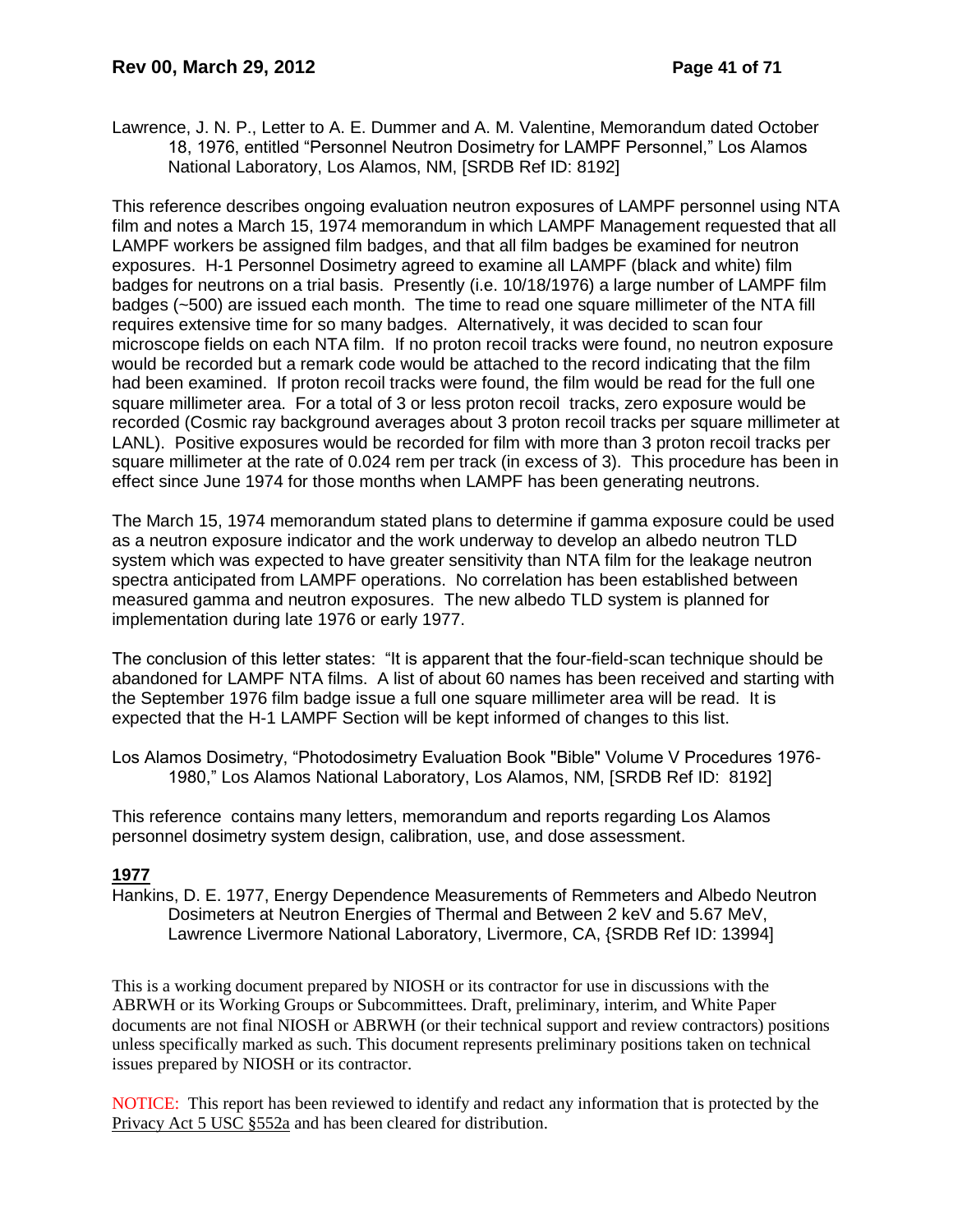This reference describes the use of improved NBS calibration facility capabilities that extend the measured response of remmeters and albedo neutron dosimeters about 1 decade lower in energy than has been possible previously. The NBS and cyclograph exposures were made with greatly differing experimental procedures. This is stated to give confidence in the accuracy of experimental procedures.

# **1978**

Los Alamos Dosimetry, "Photodosimetry Evaluation Book "Bible" Volume IVa Procedures 1978- 80," Los Alamos National Laboratory, Los Alamos, NM, [SRDB Ref ID: 8206]

This reference contains many letters, memorandum and reports regarding Los Alamos personnel dosimetry system design, calibration, use, and dose assessment.

Parrish, B, Memorandum to Health Physics Surveyors, dated July 17, 1978, entitled "Beta-Gamma and Neutron Surveys," Los Alamos National Laboratory, Los Alamos, NM [SRDB Ref ID: 55566]

Beta-gamma and neutron surveys shall be taken daily of all gloveboxes which are contaminated or contain radioactive materials. Readings shall be posted and dated on glovebox stickers. Stickers are available in the H-l storage area if needed. A written report and room map shall be submitted to the H-l Office along with your personal log book each Friday. This will include the PF-4 Basement Vault. Readings shall be posted and updated on each individual vault entrance door. H-l Health Physics Surveyors assigned to the 100, 200, 300, 400 and Pu shipments are responsible for conducting the surveys.

LANL Staff novice, August 18, 1978, entitled "Film Badges to be Replaced," Los Alamos National Laboratory, Los Alamos, NM, [SRDB Ref ID: 8206]

The LANL Film badge is being replaced by a thermoluminescent dosimeter (TLD) badge. The TLD badge records personnel exposures from the same radiations measured by the current film badge. The TLD component is reusable and requires less time to process than film. The TLD badge has been used for visitors since May 1978. Certain LANL groups will be issued the TLD badges instead of film badges starting with the September 1978 badge issue. The complete conversion to these badges is expected to take several months.

Dummer, J. E., Group H-1 Health Physics, "Quarterly Progress Report, Group H-1 Health Physics July-September 1978," Los Alamos National Laboratory, Los Alamos, NM [SRDB Ref ID: 13694]

On August 28, 1978 TLD badges were issued for the first time to regularly badged personnel. Only personnel issued badges by Maria Quintana received the TLD badges. These included the Fire department, Supply and Property, DOE, Pub, ISO, ENG, E, Q and H divisions. On September 26, 1978, personnel issued badges by Tish Peterson (WX, P, AT and J division) and

This is a working document prepared by NIOSH or its contractor for use in discussions with the ABRWH or its Working Groups or Subcommittees. Draft, preliminary, interim, and White Paper documents are not final NIOSH or ABRWH (or their technical support and review contractors) positions unless specifically marked as such. This document represents preliminary positions taken on technical issues prepared by NIOSH or its contractor.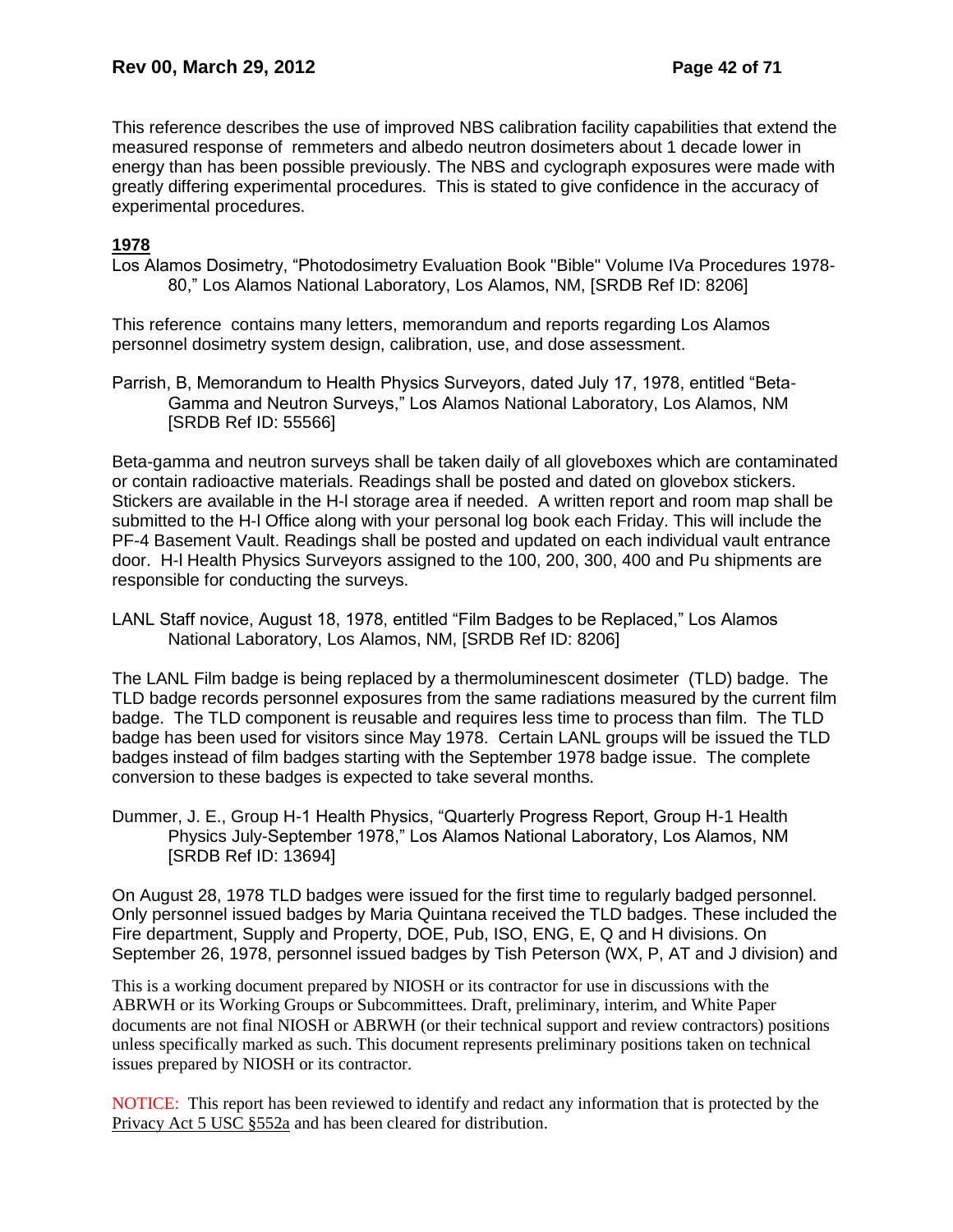Mary Garcia (MP, TA-55 OP, and CMB-5, 6, 11) will receive TLD badges. A handout, briefly describing the badge and how it should be worn, will accompany each badge. Due to the increased usage of TLD badges at LAMPF, 1000 black and white neutron badges are on order. TLD badges were calibrated to <sup>252</sup>Cf in order to obtain correction factors to evaluate the exposures given by the University of Michigan in the Pilot Study on Dosimetry Performance. A summary of the Dosimetry Performance Pilot study stated that it appears that both the gamma and neutron exposure can be estimated within an accuracy of 15% when the badge is exposed to a mixture of  $^{252}$ Cf and  $^{60}$ Co radiations.

Miller, A. J., Memorandum dated September 14, 1978 to E. Storm, entitled "Personnel Neutron Exposures," Los Alamos National Laboratory, Los Alamos, NM [SRDB Ref. ID: 110073]

This reference states that neutron energy measurements in the LAMPF experimental areas have shown that the average neutron energy is generally ~0.5 MeV in personnel occupied areas. Since NTA dosimetry film is insensitive to neutrons of energy <~0.7 MeV, the personnel dosimetry film has been calibrated to the track producing high energy neutron that are present in the neutron spectrum whose average energy is ~0.5 MeV. This calibration technique results in a "dose to track/mm<sup>2</sup>" conversion that is  $\sim$ 3 times that used for neutrons in the 1-14 MeV energy range, i.e., 24 mrem/track/mm<sup>2</sup> of film area, compared to 8 mrem/track/mm2 film area. The memorandum describes a review of assigned doses for two workers determined with the 24 mrem/track/mm<sup>2</sup> dose conversion factor which were too high because of work in areas with predominantly higher neutron energies. Based on this memorandum, the doses to these two workers were modified to lower assigned doses.

Blackstock, A. W., J. R. Cortez, G. J. Littlejohn, and E. Storm, 1978, Neutron Response of a New Albedo-Neutron Dosimeter, LA-UR-78-40, Los Alamos National Laboratory, Los Alamos, NM [SRDB Ref ID: 27246]

This reference describes the transition of the Los Alamos Scientific Laboratory (LASL) from a film badge to a badge containing thermoluminescent dosimeters (TLD's). This document describes the new LASL TLD badge, the response of the TLD badge to continuous spectra neutrons and to monoenergetic neutrons as a function of energy, a calibration method that does not require a detailed knowledge of the neutron energy spectrum, the accuracy to be expected from the dosimeter in neutron measurements and its limitations.

Field measurements were made to obtain 9- to 3-inch sphere ratios in two potential neutron exposure areas at LASL: a plutonium chemistry facility and the Los Alamos Meson Physics Facility (LAMPF). At LAMPF, the mean value of the ratio, measured in 18 different locations, was 0.17, with a standard deviation of 30%. At the plutonium facility, the average value of the ratio measured in 13 different locations was 0.57±35%. Assuming the relationship of the

This is a working document prepared by NIOSH or its contractor for use in discussions with the ABRWH or its Working Groups or Subcommittees. Draft, preliminary, interim, and White Paper documents are not final NIOSH or ABRWH (or their technical support and review contractors) positions unless specifically marked as such. This document represents preliminary positions taken on technical issues prepared by NIOSH or its contractor.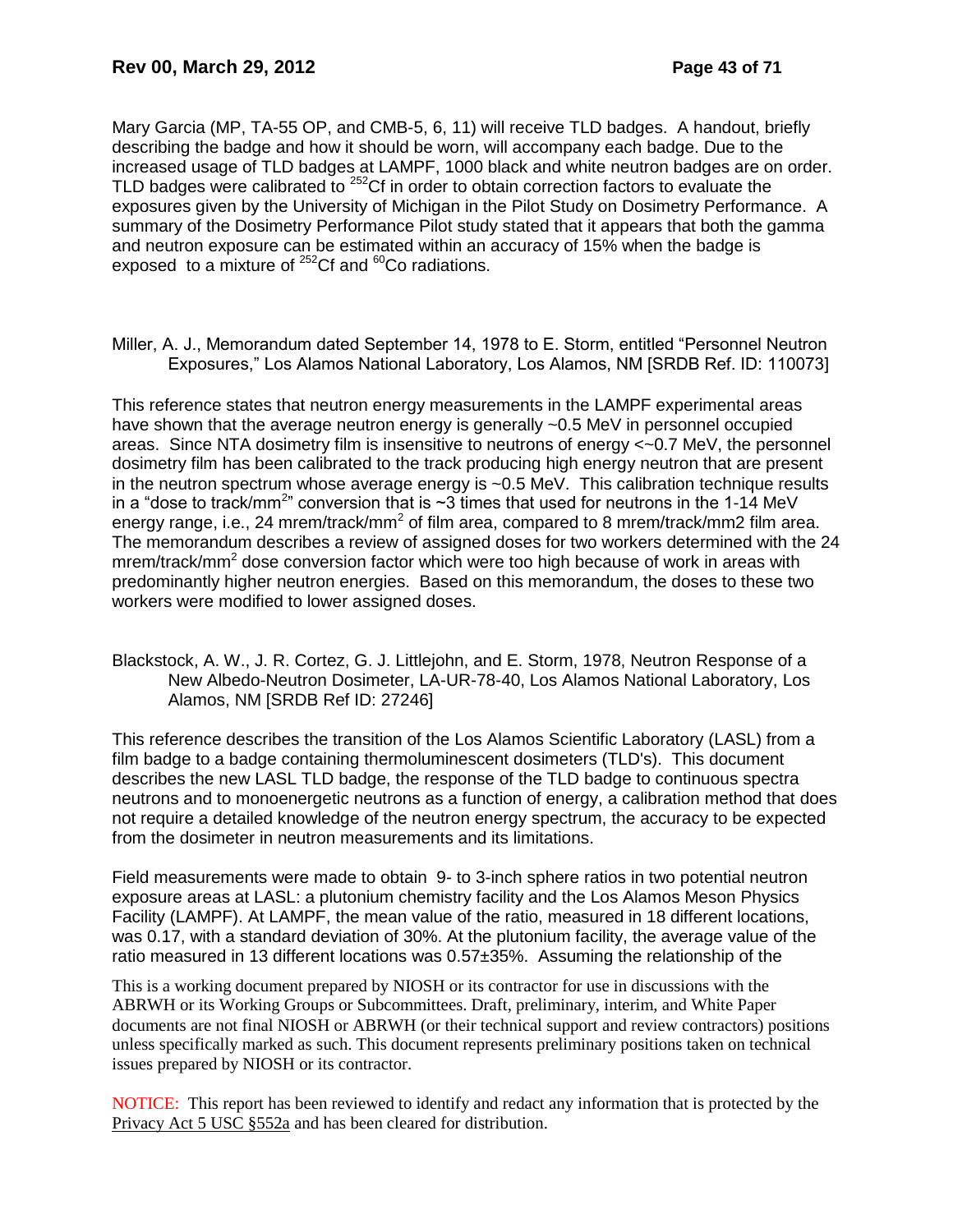measured ratio to the neutron energy is correct, these ratio values indicate an average neutron energy of <100 keV at LAMPF and of ~200 keV at the plutonium facility. This situation may explain why few neutron exposures have been observed at these facilities, since NTA film cannot detect neutrons with energies less than about 700 keV.

As described in this report, these measurements allow using measured calibration factors to increase the accuracy of neutron dose determinations providing (1) a person's exposure can be determined to have occurred in one, or a very few, workplaces, and (2) that the ratio at each location does not change very much with time. The report describes the relative advantages and disadvantages of the NTA film dosimeter and the LASL albedo-neutron dosimeter utilizing TLDs. Although the sensitivity of the NTA film increases with increasing neutron energy, the film cannot measure exposures due to neutrons with energies less than about 700 keV. The TLD albedo-neutron badge response varies rapidly with incident neutron energy, decreasing with increasing energy. However, it can measure exposures from neutrons with energies < 700 keV, since its response continues to increase down to the cadmium cutoff. The LASL albedoneutron badge is designed so that NTA film can be added to complement the TLD measurements for higher energy neutrons. The method was devised by Hankins (SRDB 8081) for calibrating the dosimeter in spite of the strong dependence of its response on neutron energy. Our measurements thus far indicate that the method gives reasonably accurate exposure measurements in two LASL facilities where neutron exposures may occur.

Lawrence, J. N. P., Letter to Photodosimetry Evaluation Book, dated September 28, 1978, entitled "Reportable TLD Exposures," Los Alamos National Laboratory, Los Alamos, NM [SRDB Ref ID: 8206]

For reporting purposes, in compliance with the DOE Manual Chapters, non-zero exposures as recorded by the LASL TLD Badge, are defined to be total-rem exposures of 0.04 rem or more. In the B-1 Dosimetry records system, all measured values from 0.00 rem upwards will be recorded and attributed to the appropriate individual. This procedure is not appreciably different from that followed with the LASL film badge for the past 10 years, except that for film badge exposures less than 0.04 rem, no entry was made for the individual in the computerized record system. (The developed film was filed along with the completed visitor card, and the card-film pairing were sent to permanent record storage.) The TLD procedure is justified because of the statistical uncertainties in evaluating low exposures. The procedure is desired to reduce the excessive man-effort required to obtain mailing addresses, if reporting 0.00, 0.01, 0.02, and 0.03 rem measurements were necessary.

The use of LASL TLD badges for visitors began in May 1978. The evaluated results for May and June were reported completely, demonstrating the enormity of the problem of ascertaining mailing address. The new reporting procedure becomes effective for the July 1978 visitor TLD issue. For regularly issued TLD badges (starting with the September 1978 issue), exposures will be reported as measured, until such time that a statistical study is completed which defines the minimum detectable level for the system.

This is a working document prepared by NIOSH or its contractor for use in discussions with the ABRWH or its Working Groups or Subcommittees. Draft, preliminary, interim, and White Paper documents are not final NIOSH or ABRWH (or their technical support and review contractors) positions unless specifically marked as such. This document represents preliminary positions taken on technical issues prepared by NIOSH or its contractor.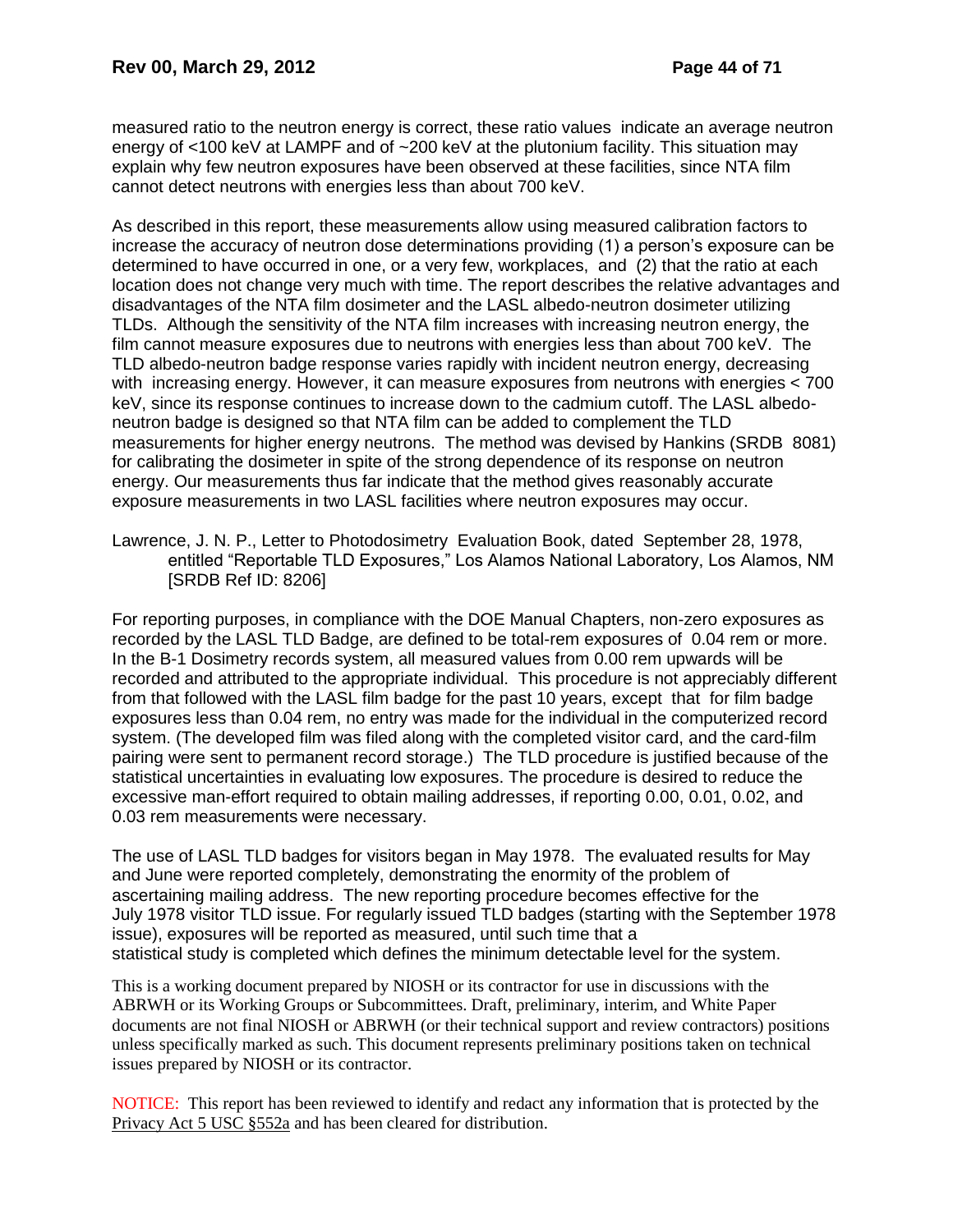Lawrence, J. N. P., Letter to File, dated October 6, 1978, entitled "Los Alamos Criticality Accidents 1945-19461 Personnel Exposures," Los Alamos National Laboratory, Los Alamos, NM, [SRDB Ref ID: 8206]

The purpose of this memo is to document the exposures to be entered in the H-l Dosimetry Computer Record for persons involved in the three criticality accidents occurring at Los Alamos in 1945-1946. None of the personnel involved wore film badges or other personnel dosimetry detectors. Calculations of the personnel exposures exist in several source documents (referred to herein), but a simple reference to this material is inadequate because of differences in the calculated results. This memo will designate the exposures to be entered in the computer record, identify the source documents, point out the differences in the exposure estimates, and provide an explanation of why the particular exposure estimates were chosen.

Vallario, E. J., D. E. Hankins, J. Harvey and P. E. Bramson, "Seventh DOE Workshop on Personnel Neutron Dosimetry, October 23-24, 1978," PNL-2807, Pacific Northwest Laboratory, Richland, WA [SRDB Ref ID: 26723]

This workshop was the seventh of a series and was held on October 23-24, 1978, at the Central Electricity Generating Board, HQ, London, England. This Workshop was held in London to permit greater involvement of the European experts than has been experienced at past workshops. It was hoped that work being performed in Europe might be leading to new dosimetry techniques for application within the DOE contractor organization. Generally, no new ideas, concepts or breakthroughs were identified during two days of informal discussions. The detection of intermediate energy-neutrons continues to be an unsolved problem.

# **1979**

Cortez, J., Letter to Photodosimetry Evaluation Book, dated May 10, 1979, entitled "TA-55 Vault Area Doubled Badge Experiment," Los Alamos National Laboratory, Los Alamos, NM [SRDB Ref ID: 8206]

On February 26, 1979, two non-cadmium TLD badges were requested for two employees working in the vault area of TA-55. These badges were issued and were worn along with their respective, regularly issued, TLD cadmium badges during the month of March, 1979. Badges for both employees were read and evaluated on April 3, 1979. The following table has the results.

|                 |                   | <b>Calculated dose, mrem</b> |             |                  |  |  |  |
|-----------------|-------------------|------------------------------|-------------|------------------|--|--|--|
| <b>Employee</b> | <b>Badge Type</b> | Nonpenetrating               | Penetrating | Neutron          |  |  |  |
|                 | Non-cadmium Badge | 82                           | 85          | 194              |  |  |  |
| Employee #1     | Cadmium Badge     | 63                           | 62          | 171              |  |  |  |
|                 | Non-cadmium Badge | 119                          | 117         | 230              |  |  |  |
| Employee #2     | Cadmium Badge     | 121                          | 117         | $\overline{210}$ |  |  |  |

This is a working document prepared by NIOSH or its contractor for use in discussions with the ABRWH or its Working Groups or Subcommittees. Draft, preliminary, interim, and White Paper documents are not final NIOSH or ABRWH (or their technical support and review contractors) positions unless specifically marked as such. This document represents preliminary positions taken on technical issues prepared by NIOSH or its contractor.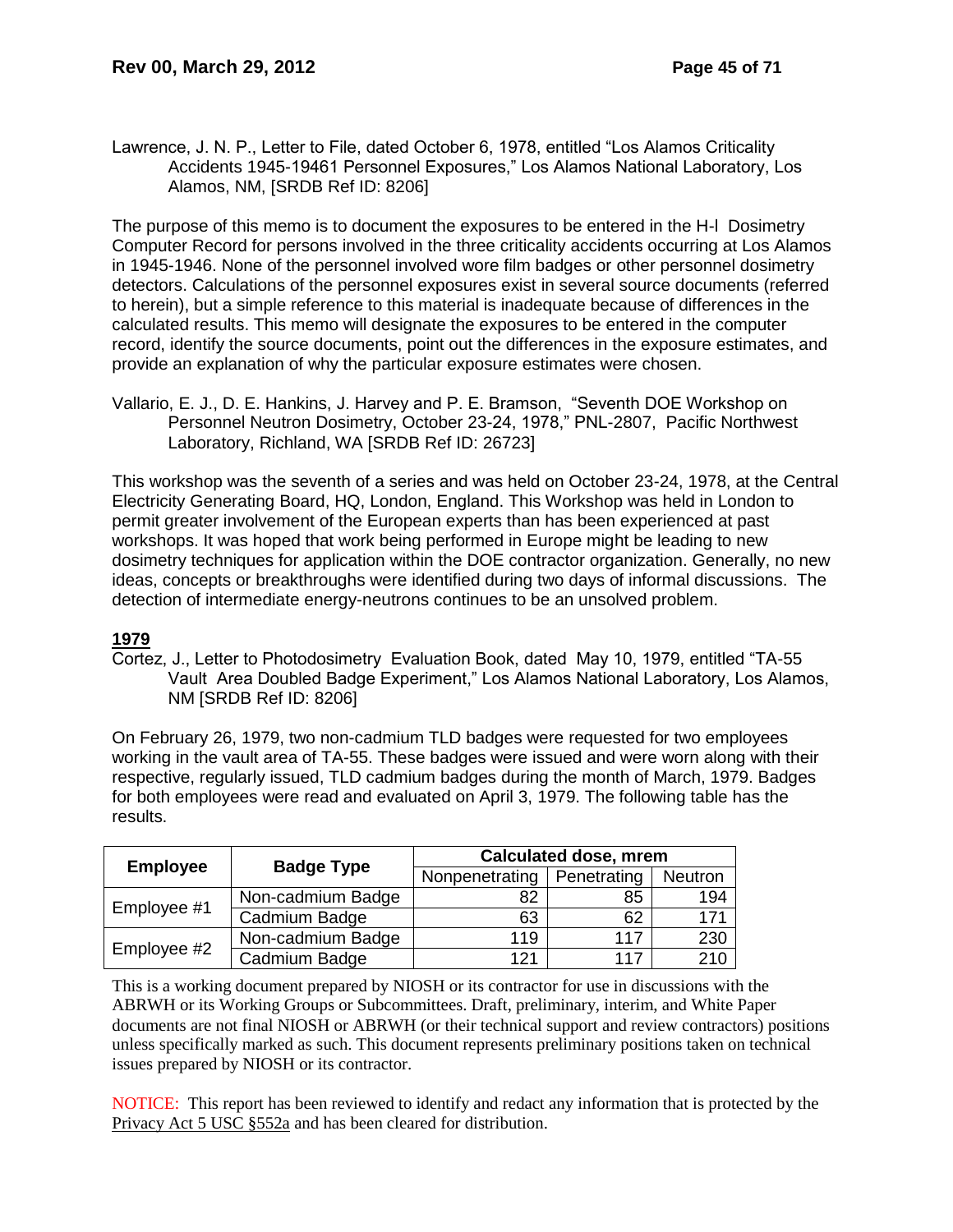Health Safety and Environment Technical Manual, Technical Bulletin, "Thermoluminescent Dosimeter Badge," Los Alamos National Laboratory, Los Alamos, NM [SRDB Ref ID: 8206]

This bulletin describes the components, operation, and limitations of the thermoluminescent dosimeter (TLD) badges used at LASL for personnel radiation exposure monitoring. It also describes the procedures for reading the badges, recording dose information, and distributing dose reports. A number of recommendations are included for those who wear TLD badges.

Lawrence, J.N.P., Letter to Distribution, dated October 26, 1979, entitled "Discontinue Use of Pancake Probe Instruments For Alpha Monitoring Until Further Notice," Los Alamos National Laboratory, Los Alamos, NM [SRDB Ref ID: 55566]

Effective immediately, the use of pancake probes on G-M instruments for alpha monitoring shall be discontinued, except as noted below. A preliminary investigation has indicated that the pancake probe is incapable of detecting less than about 1000 dpm of Pu alpha. This preliminary investigation has shown that the net cpm (gross cpm - bkg cpm) must be multiplied by a factor from 10 to 20 to convert to "dpm" for Pu alpha. No officially accepted value has been established for converting readings on Ludlum Model 14's with a mR/hr meter reading. Until further notice, use only alpha monitoring instruments (PeeWee's, PAC-7, PAC-1SAGA, Ludlum 139, Ludlum 11, Ludlum 12) for all alpha monitoring.

Littlejohn, G. J., Letter to Photodosimetry Evaluation Book, dated October 30, 1979, entitled "The Use of "Visitor" Dosimeter Badges at the Los Alamos Scientific Laboratory," Los Alamos National Laboratory, Los Alamos, NM [SRDB Ref ID: 8206]

This is an historical analysis of visitor badge use. At LASL, a "visitor" badge is a badge temporarily issued to an individual who does not have a "permanent" or regularly assigned badge.

Film badges, used as a means to measure personnel exposures to radiation, were first issued by the Health Group on 2/19/45. Prior to and after the Trinity Test on 7/16/45, it is not possible to classify a particular badge as being either a visitor badge or a permanent badge. At that time, badges .were given to various operating personnel for distribution and no attempt was made to record the person's employment status or parent organization. The first record of a visitor badge appears in LA Notebook 11304, where a badge was worn at Pajarito Site on 12/9/46. After that date, almost all of the Notebooks have separate entries for visitor, permanent, and planted badges. Information as to the wearer's name, film badge number, and dates worn, were recorded on "Visitor Register Forms", then given to the Health Group for entry in the LA Notebooks. After film processing and dosage evaluation, exposure reports were prepared in inter-office memorandum form. Reports were distributed to the leader of the Health Group, involved supervisory personnel, and the Hematology Lab.

This is a working document prepared by NIOSH or its contractor for use in discussions with the ABRWH or its Working Groups or Subcommittees. Draft, preliminary, interim, and White Paper documents are not final NIOSH or ABRWH (or their technical support and review contractors) positions unless specifically marked as such. This document represents preliminary positions taken on technical issues prepared by NIOSH or its contractor.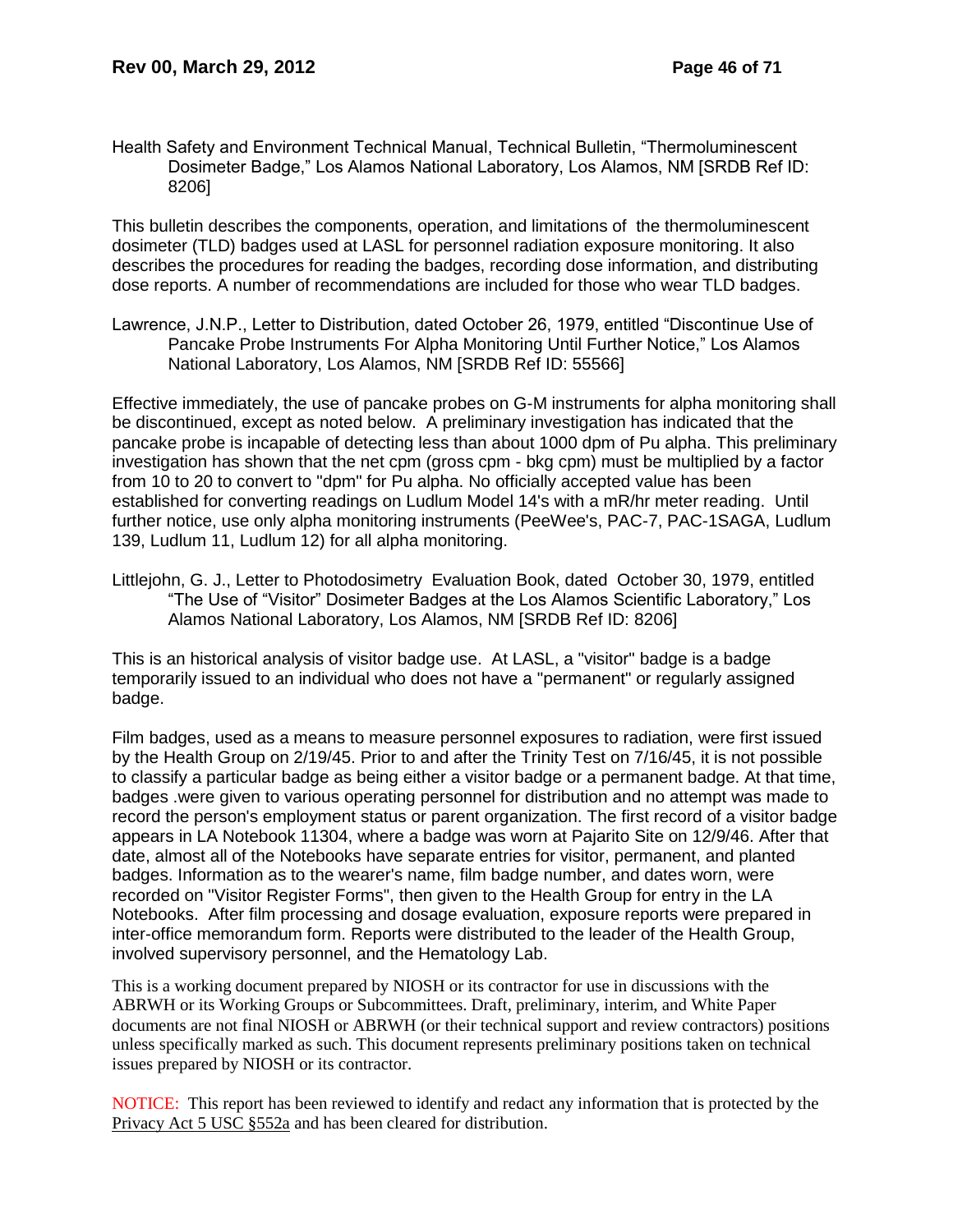This document is much longer with examples of various records.

# **1980**

Storm, E., Letter to Photodosimetry Evaluation Book, dated January 6, 1980, entitled "Error in Dose Evaluations (Neutron Evaluation Program)," Los Alamos National Laboratory, Los Alamos, NM [SRDB Ref ID: 8206]

In March 1979, an error was found in the computer program which resulted in the incorrect neutron evaluations of certain TLD badges. The badges affected were Types 5 (light yellow), and 6 (light blue), which were worn during the months of September 1978 through February 1979. For these months, neutron exposures were reported low by a factor of 6, since a correction factor of 0.5 had been used instead of a factor of 3.0. Except for the Form 630 exposure reports, which had already been circulated, corrections were made to all other dosimeter 1istings and computer entries. The computer program was also corrected.

Anonymous, LANL Record dated January 23, 1980, entitled "Employee Health Physics Checklist," Los Alamos National Laboratory, Los Alamos, NM [SRDB Ref. ID: 110058]

This reference contains numerous LANL forms of routine monitoring activities. One of the forms (HS&E 5-1A) is titled "Employee Health Physics Checklist" and involves a review of potential workplace exposure scenarios. The external section includes checklists as follows:

- Pu x-rays
- Machine x-rays
- Neutrons, less than 2 MeV
- Neutrons, over 2 MeV

This information is apparently used to determine which types of dosimeters to be assigned such as a Personal Neutron Dosimeter (PND) and finger rings.

Gutierrez, J., Memorandum dated February 6, 1980 to R. R. Showalter, entitled "TLD Survey, SM-316," Los Alamos National Laboratory, Los Alamos, NM [SRDB Ref. ID: 109556]

This reference appears to be a routine report of TLD measurements at selected locations. Three of the 34 TLD packets showed positive results described as follows:

- a) Target room, in line with the beam: total dose  $= 1.12$  rem, average dose per shot  $= 25$ mrem
- b) In the Maze: total dose =  $0.02$  rem, average dose per shot =  $0.4$  mrem.
- c) Perimeter fence, adjacent to SW corner of SM-316: total dose  $= 0.01$  rem, average dose per shot  $= 002$  mrem.

This is a working document prepared by NIOSH or its contractor for use in discussions with the ABRWH or its Working Groups or Subcommittees. Draft, preliminary, interim, and White Paper documents are not final NIOSH or ABRWH (or their technical support and review contractors) positions unless specifically marked as such. This document represents preliminary positions taken on technical issues prepared by NIOSH or its contractor.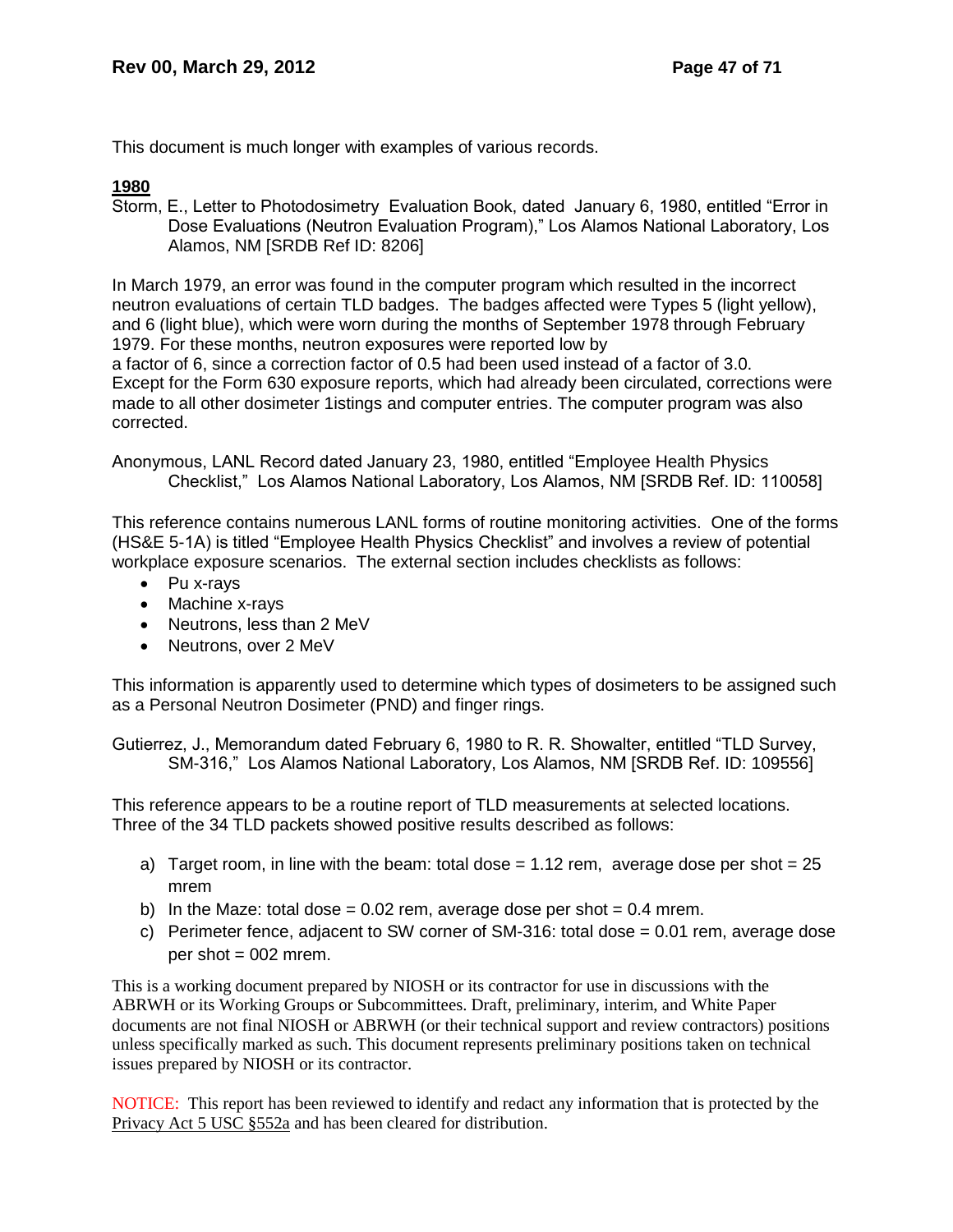There are 42 TLDs strategically placed within and throughout (sic without) SM-316. Special dosimeters (10 each) are in place around the facility for neutron dosimetry. For the December 1979 dosimetry records, no personnel in the group in question showed a positive recorded neutron dose.

Buchanan, R., Memorandum dated February 10, 1980 to File, entitled "Average neutron Energy and Dose Rate Measurements in Counting Houses in Area A," Los Alamos National Laboratory, Los Alamos, NM [SRDB Ref. ID: 109559]

This reference concerns results of a special radiation survey performed on February 12, 1980 of the counting houses in Area A to determine the average neutron energy. A moderated BF3 and a proton recoil counter were used. The beam parameters were: 800 MeV, 560 µA at A-1, 120 PPS, and 550 usec. The results are:

|                            |                        | $±2\sigma$ |                       |            | Dose Rate      |        |  |
|----------------------------|------------------------|------------|-----------------------|------------|----------------|--------|--|
| Location                   | Flux,<br>$(n/cm2-sec)$ |            | Average E,<br>(KeV/n) | $±2\sigma$ | <b>Neutron</b> | Gamma  |  |
|                            |                        |            |                       |            | (mrem/h)       | (mR/h) |  |
| Trlr. 433                  | 0.32                   | 2.7%       | 1030                  | 13%        | 0.04           | 0.05   |  |
| LEP ct. h.                 | 7.33                   | 1.7%       | 894                   | 8.8%       | 0.81           | 0.22   |  |
| SMC ct. h.                 | 9.50                   | 1.9%       | 342                   | 16%        | 0.53           | 0.19   |  |
| $P^3$ ct. h.               | 3.17                   | 3.3%       | 482                   | 24%        | 0.23           | 0.10   |  |
| EPICS ct. h.               | 6.89                   | 2.3%       | 453                   | 17%        | 0.46           | 0.16   |  |
| Area A floor*              | 7.44                   | 2.2%       | 191                   | 24%        | 0.25           | 0.5    |  |
| * by Remote Handling Trlr. |                        |            |                       |            |                |        |  |

Dosimetry and Records Section, Office Memorandum, dated March 21, 1980, entitled "New Personnel Monitoring (Body) Totals Form," Los Alamos National Laboratory, Los Alamos, NM [SRDB Ref ID: 8206]

The reporting form for personnel monitoring results has been redesigned 1) to conform to the current trend in dosimetry measurements of describing exposures in terms of penetrating and non-penetrating doses and 2) to more accurately express the measurements made with the new TLD badge system.

Except for the removal of birth year, the identification information on the old and new forms has been retained. Missing from the new forms are the columns entitled: beta-rad, gamma-r, gamma-rem, thermal neutron-rem and fast neutron-rem.

The new form heading "Non-penetrating Rad" is intended to indicate the total skin dose from external ionizing radiation. It is equivalent to the old beta-rad plus gamma-.rem, or the old gamma-r doses. The new form heading "Penetrating-rem" is intended to indicate the total whole body dose from external ionizing radiation. It is equivalent to the old gamma-rem dose.

This is a working document prepared by NIOSH or its contractor for use in discussions with the ABRWH or its Working Groups or Subcommittees. Draft, preliminary, interim, and White Paper documents are not final NIOSH or ABRWH (or their technical support and review contractors) positions unless specifically marked as such. This document represents preliminary positions taken on technical issues prepared by NIOSH or its contractor.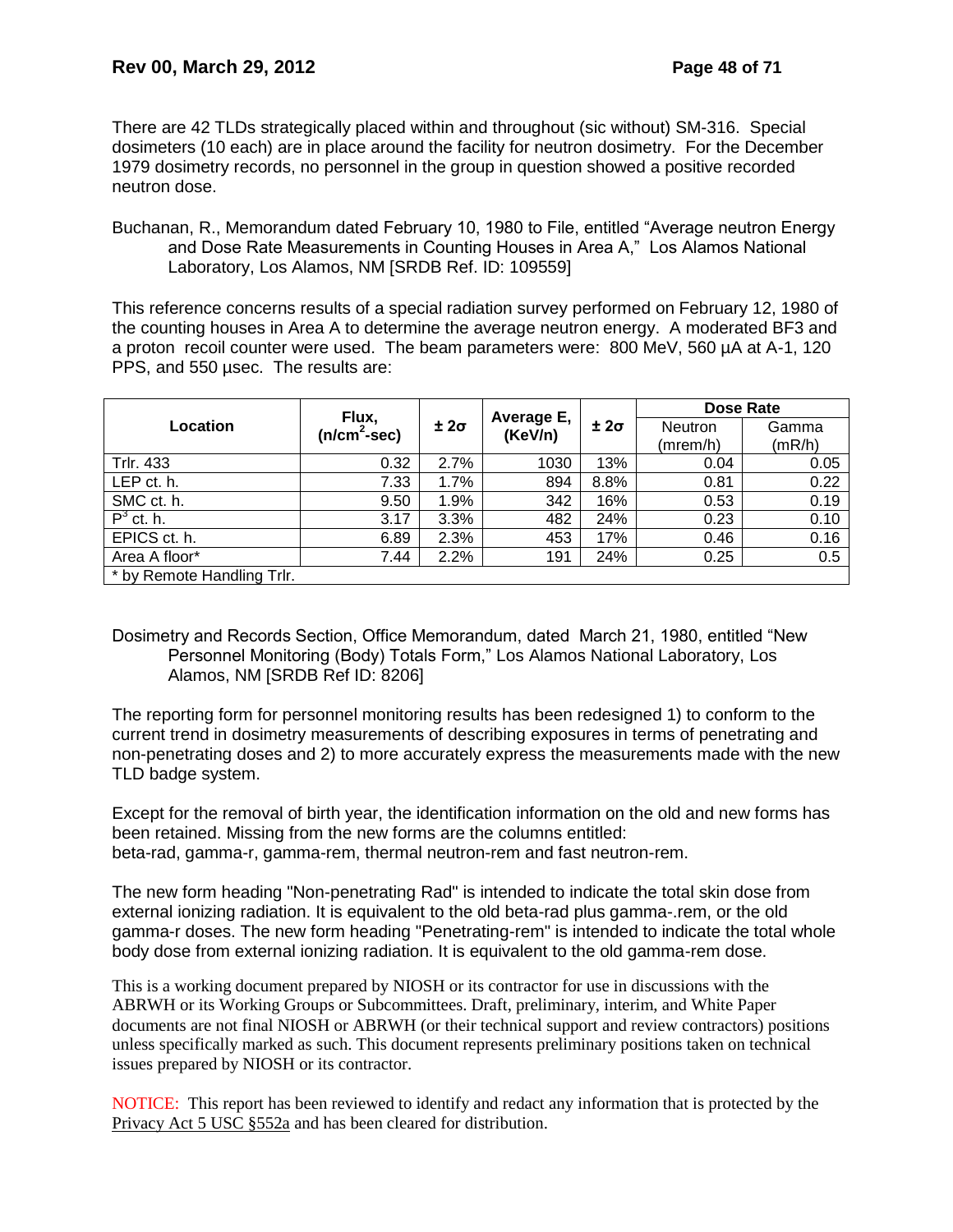The new form contains only a single "neutron-rem" heading. The exposures indicated in this column are primarily the albedo (body scattered) neutron dose as measured by the TLD badge. However, for those few cases where a "piggy-back" NTA film is part of the badge, the fast neutron dose recorded by the NTA film is added to the albedo neutron dose, and an entry "NTA" is included under the REMARKS column.

The exposures recorded under the heading "Tritium-rem" is the whole body dose due to tritium in the body. It is calculated from the tritium urine assay results. Under the heading "Totalrem" is tabulated the sum of the "penetrating-rem," "neutron-rem," and "tritium-rem," similar to the procedure used on the old forms.

Under "REMARKS," in addition to the "NTA" indication, are three other possible entries: "LATE" to indicate TLD badge results from badges issued prior to the month being reported; "NTS" to indicate exposures reported by the Nevada Test Site; and "AWAY" to indicate exposures reported from other installations visited by LASL staff. Also indicated is the latest date for which "NTS" and "AWAY" exposures apply.

The new forms are preprinted with the' Privacy Act marking "PERSONAL INFORMATION." PERSONAL INFORMATION designates information of a privileged nature, relating to the Federal Privacy Act of 1974.

Littlejohn, G. J., Letter to Dosimetry Personnel and Evaluation Book, dated June 6, 1980, entitled "TLD Audit Program," Los Alamos National Laboratory, Los Alamos, NM [SRDB Ref ID: 8206]

The audit program monitors the accuracy of reported personnel exposures as measured by the TLD dosimeter badges. This program is similar to the one used with film badges during the years 1973 through 1979.

#### Audit Procedures

Each month 12 badges are taken, at random, from the supply of temporary badges prepared for use in the field - these serve as audit badges. Ten of the badges are exposed to a  ${}^{60}$ Co source and receive exposures ranging from 10 mR to 1000 mR. Changes are made in the delivered exposures each month. The remaining 2 badges receive no exposure. Following exposure, the badges and identification cards are returned to the appropriate technician for processing. Audit badges are included with the personnel badges, and after processing the reported exposures are compared to the delivered exposures.

Blackstock, A. W., Letter to J. N. P. Lawrence dated November 25, 1980, entitled "TLD Badge Neutron Correction Factors at LAMPF," Los Alamos National Laboratory, Los Alamos, NM, [SRDB Ref ID: 8206]

This is a working document prepared by NIOSH or its contractor for use in discussions with the ABRWH or its Working Groups or Subcommittees. Draft, preliminary, interim, and White Paper documents are not final NIOSH or ABRWH (or their technical support and review contractors) positions unless specifically marked as such. This document represents preliminary positions taken on technical issues prepared by NIOSH or its contractor.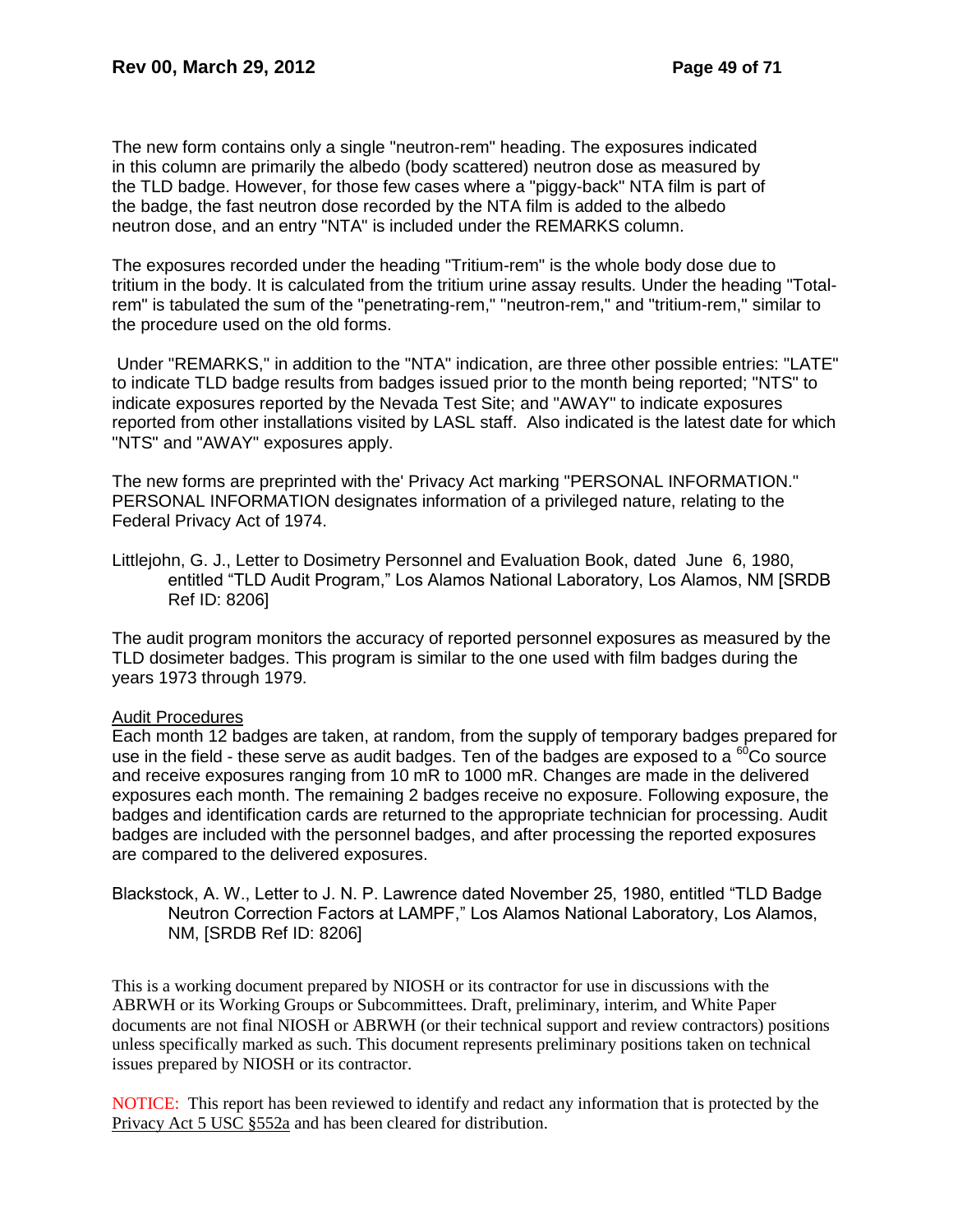The TLD albedo badge neutron response varies by three orders of magnitude over the energy range 50 keV to 14 MeV. Therefore, appropriate correction factors must be determined for each area where personnel neutron exposures can occur. Such factors have been measured in a number of locations at LAMPF and the results are summarized below for the noncadmium badge on a polyethylene slab.

| Area                             | <b>Neutron Correction</b><br><b>Factor</b><br>(N rem/60Co $R$ ) |
|----------------------------------|-----------------------------------------------------------------|
| <b>WNR Experimental Room #1</b>  | 0.27                                                            |
| Catwalk, near EPICS Pumphouse    | 0.082                                                           |
| Mezzanine, Top of South Stairs   | 0.087                                                           |
| <b>LEP Counting House</b>        | 0.13                                                            |
| South catwalk near Beam-on Light | 0.16                                                            |
| <b>Test Channel</b>              | 0.15                                                            |
| Test Channel Instr. Rack Area    | 0.29                                                            |

A. J. Miller stated that the WNR area is the only area at LAMPF where the personnel assigned work exclusively in that area. None of the other personnel work only in one area. Also, relatively few people work in the Test Channel Instrument Rack area at any time, and the crews change with changing experiments during an operating cycle.

We have been using a neutron correction factor of 1.0 for all TLD badges worn at LAMPF. which are the cadmium type. It is now recommended that the noncadmium badge be worn at LAMPF and that a neutron correction factor of 0.20 be used for all areas at LAMPF.

Lawrence, J. N. P., Letter to R. Stafford, dated December 1, 1980, entitled "Evaluation of TA-55 Neutron Exposures," Los Alamos National Laboratory, Los Alamos, NM, [SRDB Ref ID: 8206]

This reference concerns minutes of a Personnel Dosimetry staff meeting to discuss the Blackstock letter of 11/25/1980 containing measurements of the required neutron correction factors at TA-55. This data was examined, along with the September 1980 and the January through September 1980 exposure information for TA-55 workers. Conclusions of the meeting included:

- 1. To improve the accuracy of neutron exposures recorded for TA-55 workers, it was decided to use 3 pairs of TLD badges at TA-55, with 3 different neutron correction factors. Three different operational activities at TA-55 were defined:
	- a. Glove box workers using boxes with hydrogenous' shielding who spend 60% or more time working-,n-these glove boxes. Neutron correction factor 0.1. Light brown and dark brown badges to be issued.

This is a working document prepared by NIOSH or its contractor for use in discussions with the ABRWH or its Working Groups or Subcommittees. Draft, preliminary, interim, and White Paper documents are not final NIOSH or ABRWH (or their technical support and review contractors) positions unless specifically marked as such. This document represents preliminary positions taken on technical issues prepared by NIOSH or its contractor.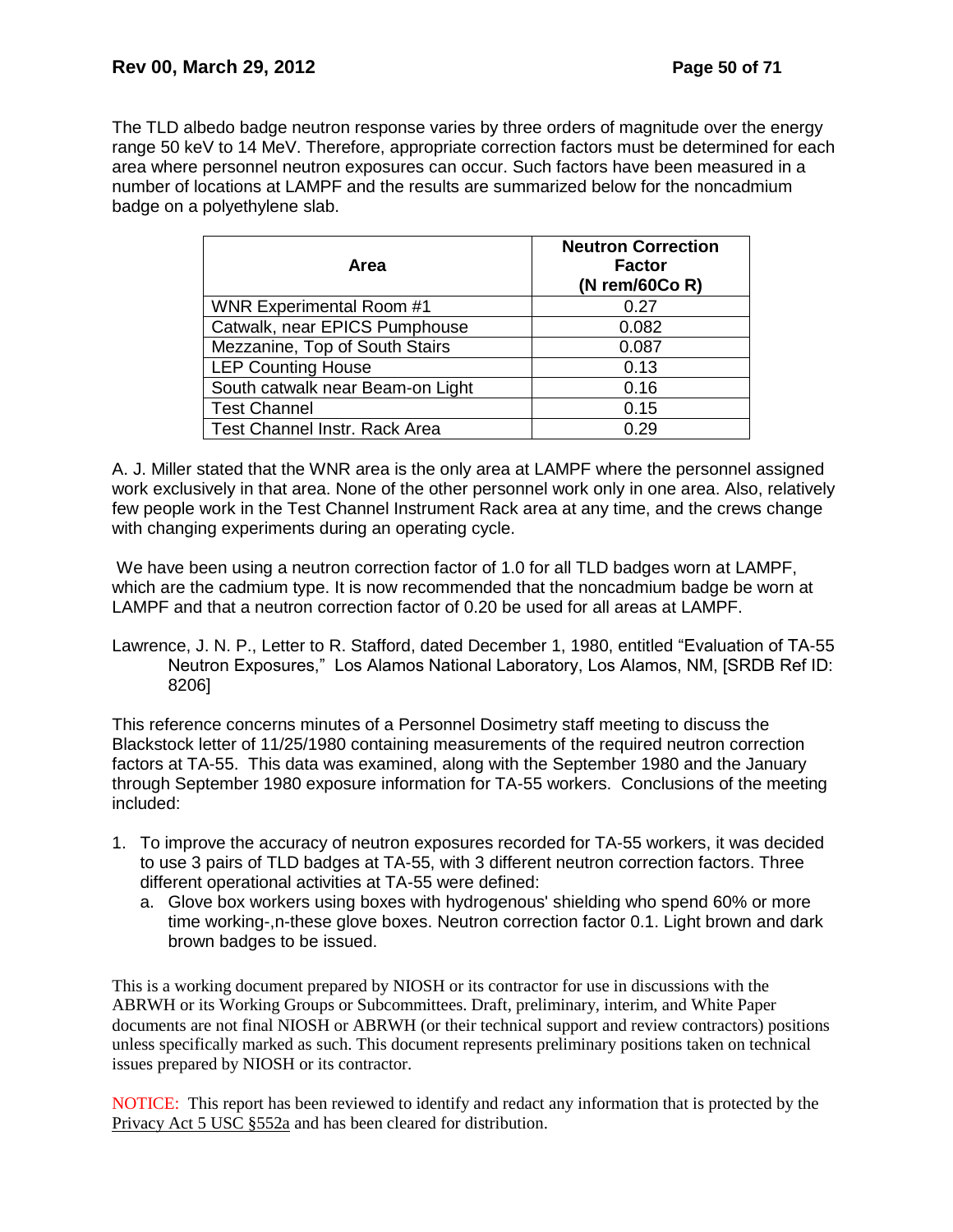- b. Glove box workers using boxes without hydrogenous shielding who spend 60% or more time working in these glove boxes. (Possible inclusion of persons working with PuBe sources in boxes with hydrogenous shielding; data being developed this week.) Neutron correction factor 1.0. Light purple and dark purple badges to be issued.
- c. All other TA-55 workers, including persons working in the general PF-4 area, supervisors, HP surveyors, vault workers, process coordinators, CMB-11 count room workers, and persons who divide their time approximately equally between glove boxes with and without hydrogenous shielding. Neutron correction factor 0.5 (this is the same as has been used throughout 1980 at TA-55 for all workers). Yellow and aqua badges to be issued.
- 2. For this system to work, the H-1 TA-55 Section must supply the Dosimetry Section with the names and Z-numbers of the persons in each of the 3 categories by the 15th of the month preceding the TLD badge issue. This time frame is necessary for the Dosimetry Section to prepare the next month's TLD badges in the proper color (and with the proper coding). I suggest that after the procedure is established, the changes from the previous month be identified by "\*"s.
- 3. In addition, the H-1 TA-55 Section must supply the Dosimetry Section with any corrections to the original color (and coding) when the TLD badges are returned for processing. Hopefully, these changes will not exceed 10 per month or the system will not be functionally operative from the Dosimetry Section's point of view (due to the necessity of correcting the computer data bank).
- 4. The Dosimetry Section will be ordering the new badges this week. Depending on the delivery time and the time to add the filters and labels to the badges, the system cannot be instituted before February 1981, or more probably March 1981. I suggest that the H-1 TA-55 Section initiate and operate their notification phase of the operation as soon as possible in order to discover and correct their difficulties before the system becomes effective.

Lawrence, J. N. P., Letter to E. Storm, dated December 3, 1980, entitled "TLD Badge Neutron Correction Factors at LAMPF," Los Alamos National Laboratory, Los Alamos, NM, [SRDB Ref ID: 8206]

I concur with A. W. Blackstock's recommendation that noncadmium TLD badges be issued at LAMPF, using a neutron correction factor of 0.2 for all LAMPF areas (see 12/1/80 Letter above). From our discussions, I understand that H-1 will prepare light green and dark green badges for LAMPF, starting by the February 1981 issue (since LAMPF does not anticipate any neutron exposure in January 1981). Using the noncadmium badge with the 0.2 neutron correction factor is approximately equivalent to using the cadmium badge with a correction factor of 1.0 and should not result in any significant change for large exposures (>100 mrem). However, the noncadmium badge will give a factor of 5 increase in sensitivity, enhancing the reliability of low exposures

This is a working document prepared by NIOSH or its contractor for use in discussions with the ABRWH or its Working Groups or Subcommittees. Draft, preliminary, interim, and White Paper documents are not final NIOSH or ABRWH (or their technical support and review contractors) positions unless specifically marked as such. This document represents preliminary positions taken on technical issues prepared by NIOSH or its contractor.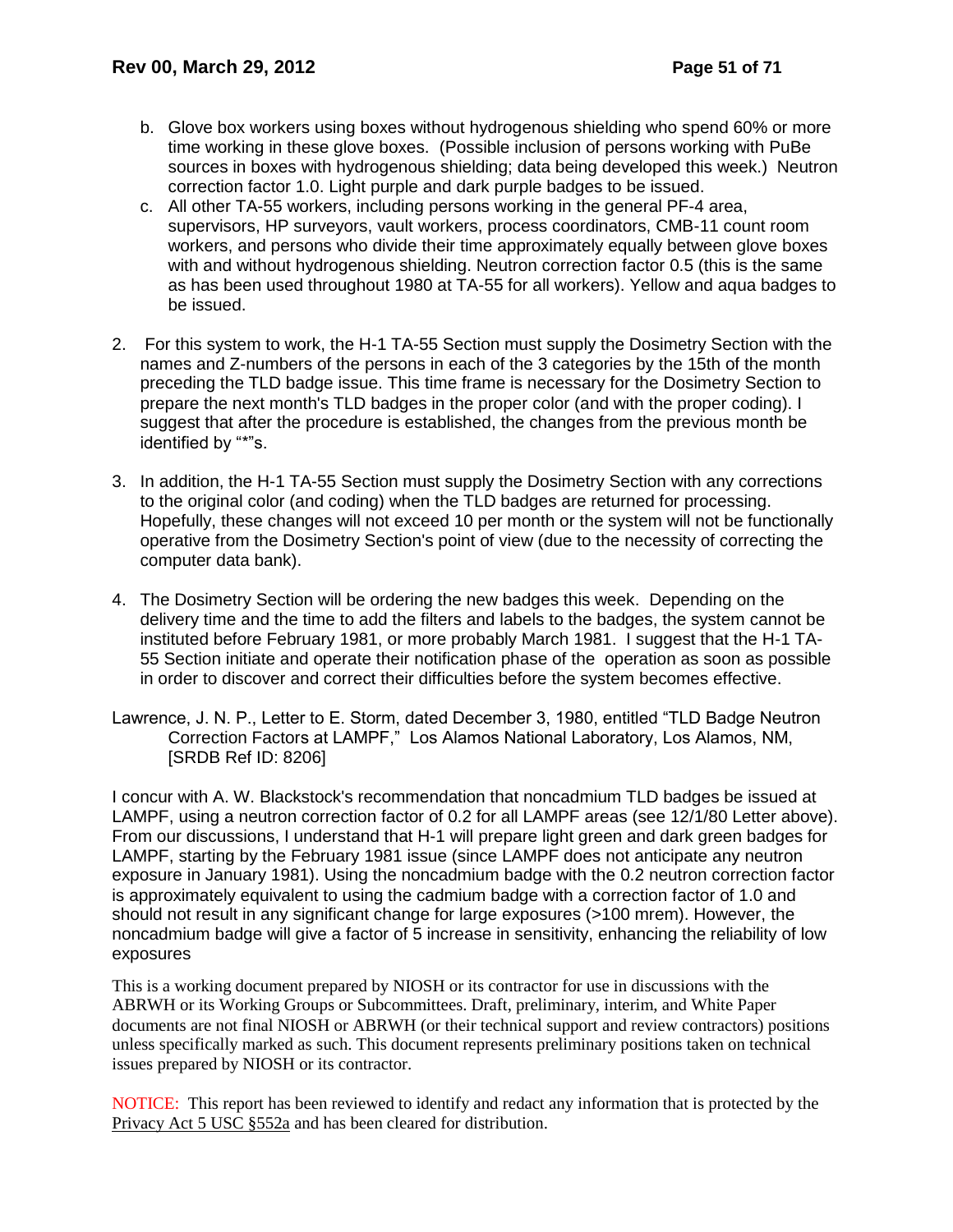### **1981**

Storm, E., P. L. Buslee, A. W. Blackstock, G. J. Littlejohn, J. R. Cortez, R. V. Fultyn and J. N. P. Lawrence, 1981, *The Los Alamos Thermoluminescence Dosemeter Badge*, *Rad Prot Dosi*, Vol. 1, No. 3 p 209-219, [SRDB Ref ID: 27290]

The Los Alamos thermoluminescence dosimeter (TL.D) provides an accurate and versatile instrument for the measurement of ionizing radiation and is capable of passing the Health Physics Society Standard, -Criteria for Testing Personnel Dosimetry Performance" For photons above 100 keV in energy, the badge can measure dose without the need of correction factors. However, below 100 keV correction factors are necessary but the badge can be used as a crude spectrometer to estimate the photon energy and thus the appropriate correction factors. For a mixture of low and high energy photons, an average energy is obtained that varies with the mixture. Low energy photons can be distinguished from beta rays. For a mixture of  $90$ Sr beta and  ${}^{60}$ Co gamma radiation, the fraction of each component can be determined and appropriate correction factors applied. To evaluate neutron doses, the badge reading must be supplemented with a knowledge of the source and moderating material, or on-site determination of correction factors.

Umbarger, J. Letter to J. N. P. Lawrence, dated June 4, 1981 entitled "Use of NTA Film for Personnel Neutron Dose Measurements at Los Alamos," Los Alamos National Laboratory, Los Alamos, NM, [SRDB Ref ID: 8209]

Until recently, the TLD cadmium badge has been issued to personnel at LAMPF. The response of the cadmium badge to neutrons, over a range of 0.05 to 14 MeV, decreases with increasing energy by three orders of magnitude and is relatively insensitive to fast neutrons. For example, assuming 10 mrem is the minimum detectable dose when the neutron correction factor equals unity, the minimum detectable doses at 1, 5 and 14 MeV are 100, 400 and 500 mrem, respectively. Because early measurements at LAMPF indicated the presence of fast neutrons in certain areas, the TLD badge is supplemented by the Kodak NTA film, which is placed in a Cycolac "piggy-back" holder attached to the TLD badge. The NTA film records proton recoil tracks over a range of approximately 0.7 to 14 MeV; below 0.7 MeV the tracks are too short to be distinguished. Three tracks are considered background and a dose of 24 mrem is assigned to each track above background. To obtain the total neutron dose, the TLD and NTA film doses are summed.

The number of gross tracks recorded each month on the NTA film during the period of June 1979 through March 1981 is shown below:

| <b>Gross</b>                                                         | 1979 |  |  |  |  | 1980 |  |  |  |  |
|----------------------------------------------------------------------|------|--|--|--|--|------|--|--|--|--|
| Tracks Jun Jul   Aug   Sep   Oct   Nov   Dec   Jan   Feb   Mar   Apr |      |  |  |  |  |      |  |  |  |  |

DISTRIBUTION OF GROSS TRACKS ON PERSONNEL NTA FILM

This is a working document prepared by NIOSH or its contractor for use in discussions with the ABRWH or its Working Groups or Subcommittees. Draft, preliminary, interim, and White Paper documents are not final NIOSH or ABRWH (or their technical support and review contractors) positions unless specifically marked as such. This document represents preliminary positions taken on technical issues prepared by NIOSH or its contractor.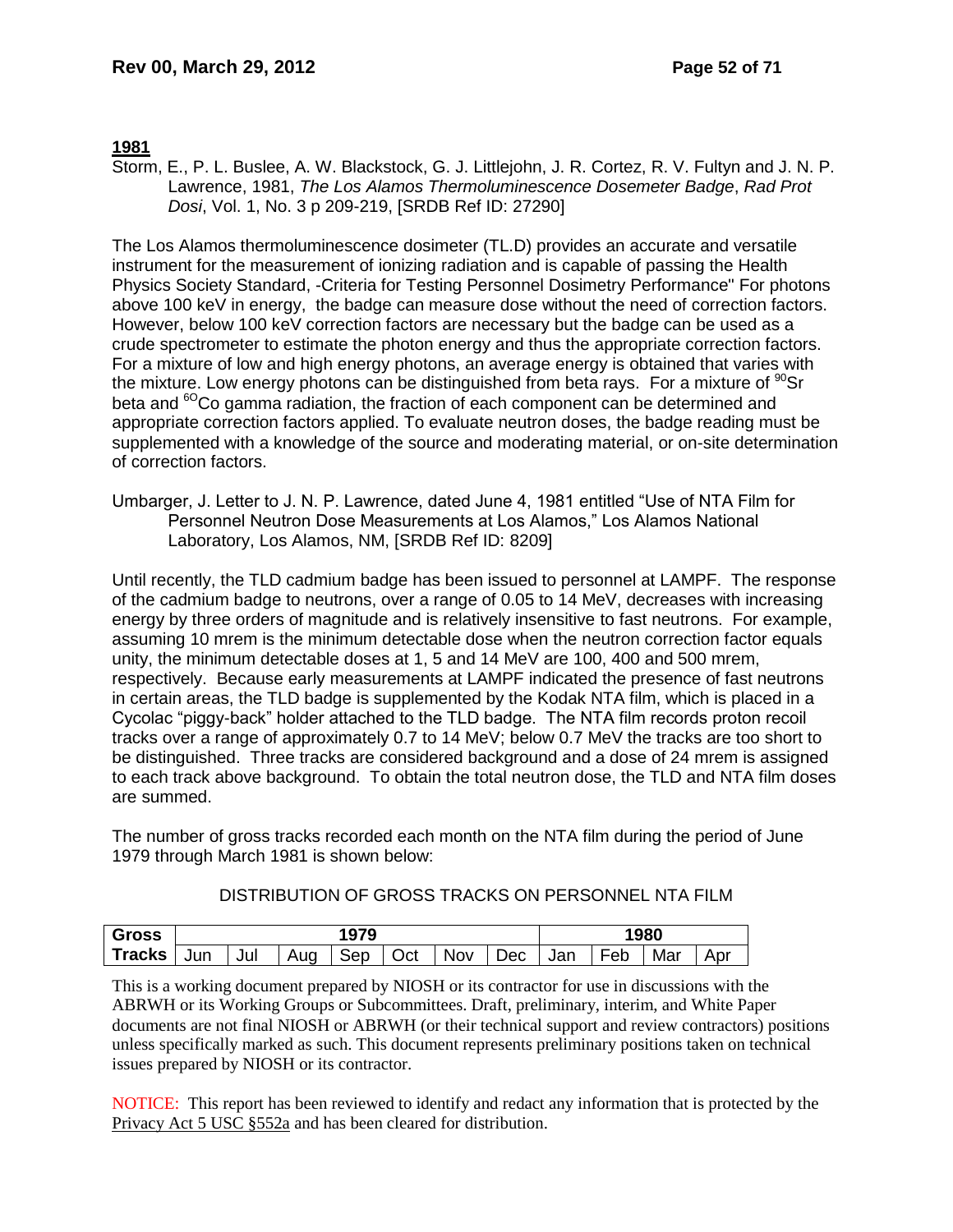| 65                                            | 63 | 59 | 54 | 24 |     | 14 | 36 |  | 23 | 28 |
|-----------------------------------------------|----|----|----|----|-----|----|----|--|----|----|
| 12                                            | -1 | 11 | 16 | 15 | 12  |    |    |  | C  |    |
|                                               |    | ົ  | 6  | 5  | ี่ค | 10 |    |  | 6  |    |
|                                               |    |    |    |    |     |    |    |  |    |    |
| **** Greater than background counts below**** |    |    |    |    |     |    |    |  |    |    |
|                                               |    |    |    |    |     |    |    |  |    |    |
|                                               |    |    |    |    |     |    |    |  |    |    |
|                                               |    |    |    |    |     |    |    |  |    |    |

| <b>Gross</b>  |                |      |          |                                  | 1980 |     |                                          |     |     | 1981 |     |
|---------------|----------------|------|----------|----------------------------------|------|-----|------------------------------------------|-----|-----|------|-----|
| <b>Tracks</b> | May            | Jun  | Jul      | Aug                              | Sep  | Oct | Nov                                      | Dec | Jan | Feb  | Mar |
|               | 33             | 31   | 31       | 34                               | 22   | 31  | 27                                       | ā   | ΄a, | 16   | 17  |
|               | 9              | 9    | 8        | 4                                | 9    | 8   | 10                                       |     |     | 9    | 13  |
| 2             | $\overline{2}$ | 1    | 3        | 3                                |      | 2   | 23                                       |     |     |      |     |
| 3             |                | и    |          | 0                                |      |     |                                          |     |     |      |     |
|               |                | **** |          |                                  |      |     | Greater than background counts below**** |     |     |      |     |
|               |                | 0    | 0        | 0                                | O    |     |                                          |     |     | O    |     |
| 5             |                | 0    | $\Omega$ | 0                                | 0    | ი   | 0                                        |     |     | ი    |     |
| 10            |                | 0    | 0        | 0                                | 0    | ი   |                                          |     |     | 0    |     |
| a.            |                |      |          | No film issued. LAMPF shut down. |      |     |                                          |     |     |      |     |

For the 964 films issued during this period, only 4 gave a positive reading. The positive NTA film readings, along with the net number of tracks, film dose, and corresponding TLD dose, are summarized in the following:

| Month         | <b>Net</b><br>tracks | NTA (rem) | TLD (rem) |
|---------------|----------------------|-----------|-----------|
| <b>Nov 79</b> |                      | 0.05      | 0.00      |
| Dec 79        |                      | 0.02      | 0.00      |
| Dec 79        |                      | 0.17      | 0.53      |
| Mar 80        |                      | በ በ2      | 0.36      |

### POSITIVE NTA FILM READINGS

Of the 4 positive readings, 3 recorded only 1 or 2 tracks above background. Although the film recording 7 net tracks appears to have received a valid fast neutron exposure, the TLD dose exceeds the film dose by a factor of 3, indicating lower energy neutrons predominate.

Of the 964 TLD badges containing film, 205 gave positive TLD readings, indicating the presence of low energy neutrons. The doses tend to be low, only 5 exceeding or equal to 0.1 rem as shown, along with the corresponding NTA film dose, in the following:

This is a working document prepared by NIOSH or its contractor for use in discussions with the ABRWH or its Working Groups or Subcommittees. Draft, preliminary, interim, and White Paper documents are not final NIOSH or ABRWH (or their technical support and review contractors) positions unless specifically marked as such. This document represents preliminary positions taken on technical issues prepared by NIOSH or its contractor.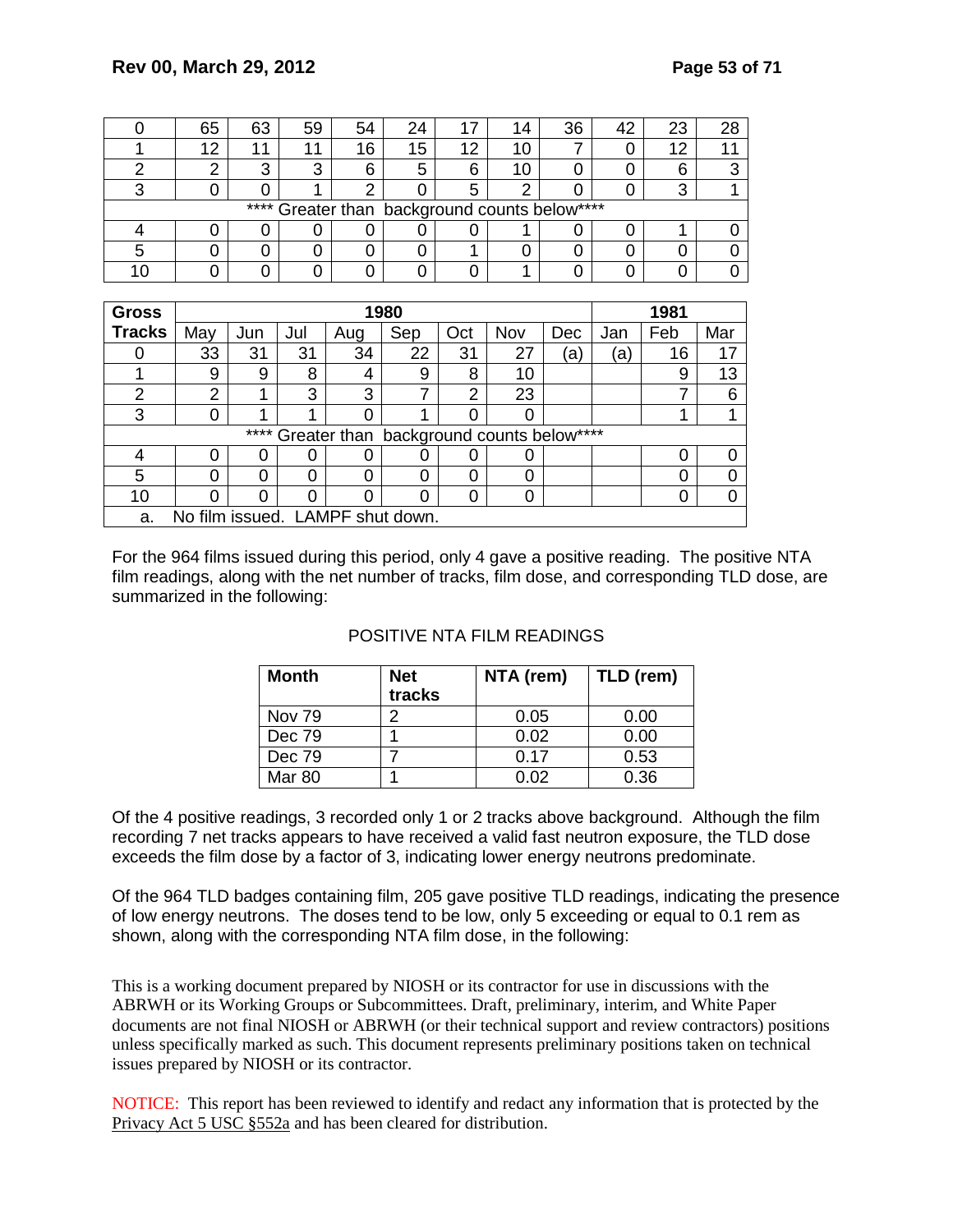| <b>Month</b>  | TLD (rem) | NTA (rem) |
|---------------|-----------|-----------|
| <b>Jun 79</b> | 0.13      | 0.00      |
| Dec 79        | 0.53      | 0.17      |
| <b>Mar 80</b> | 0.36      | 0.02      |
| Mar 81        | 0.10      |           |
| Mar 81        | 0.17      |           |

### TLD DOSES  $\geq$  0.1 rem

The NTA film readings indicate negligible dose even for the larger TLD doses with only one exception (Dec 79).

This reference expresses agreement with the previous letter from J. Umbarger (dated June 4, 1981). It does state that the regular issue of NTA film for LAMPF personnel should be discontinued as of the July 1981 dosimeter issue. It also suggests another possibility which is to assign NTA film to only a few selected workers based on trend in TLD measured doses rather than simply assigning 40 combination TLD/NTA film dosimeters each month.

Gutierrez, J., Memorandum dated July 9, 1981 to J. Gallimore, entitled "Radiation Survey Results," Los Alamos National Laboratory, Los Alamos, NM [SRDB Ref. ID: 109553]

This reference appears to be a report of special Li-6 TLD measurements at selected personnel desk locations. The Li-6 chips were used in a H2O moderator with the expressed purpose of the survey to monitor for neutrons which could possibly be generated from the east bay of SM-40, AT-1's, 20 MeV Linac Injector Gun. Maximum beam parameters during the period were specified in the report. Survey results for 4 personnel desk locations were presented ranging from 3.5 to 5 mrem during the 34 day period from June 4 through July 8, 1981.

Lawrence, J. N. P., 1981, "Dosimetry Records and Radiation Hazards Questionnaire," Los Alamos National Laboratory, Los Alamos, NM, September 19, [SRDB Ref ID: 8209]

The LANL input to this questionnaire identifies several reference documents as follows:

| <b>LAM-620</b> | Los Alamos Health Group Film Badge Techniques, C. Buckland, 1974        |
|----------------|-------------------------------------------------------------------------|
| LA-1107        | A Method for Monitoring X-rays Using Eastman Type K Film, E. Storm & E. |
|                | <b>Bemis, 1950</b>                                                      |
| LA-1220        | The Response of Film to X-Radiation of Energy Up to 10 MeV, E. Storm,   |
|                | 1951                                                                    |
| LA-1284        | The Response of Sensitive 552 DuPont Film to Beta Radiation, E. Storm,  |

This is a working document prepared by NIOSH or its contractor for use in discussions with the ABRWH or its Working Groups or Subcommittees. Draft, preliminary, interim, and White Paper documents are not final NIOSH or ABRWH (or their technical support and review contractors) positions unless specifically marked as such. This document represents preliminary positions taken on technical issues prepared by NIOSH or its contractor.

Lawrence, J. N. P., Letter to J. Umbarger, dated June 11, 1981, entitled "Discontinuation of NTA Film for Personnel Dosimetry," Los Alamos National Laboratory, Los Alamos, NM, [SRDB Ref ID: 8209]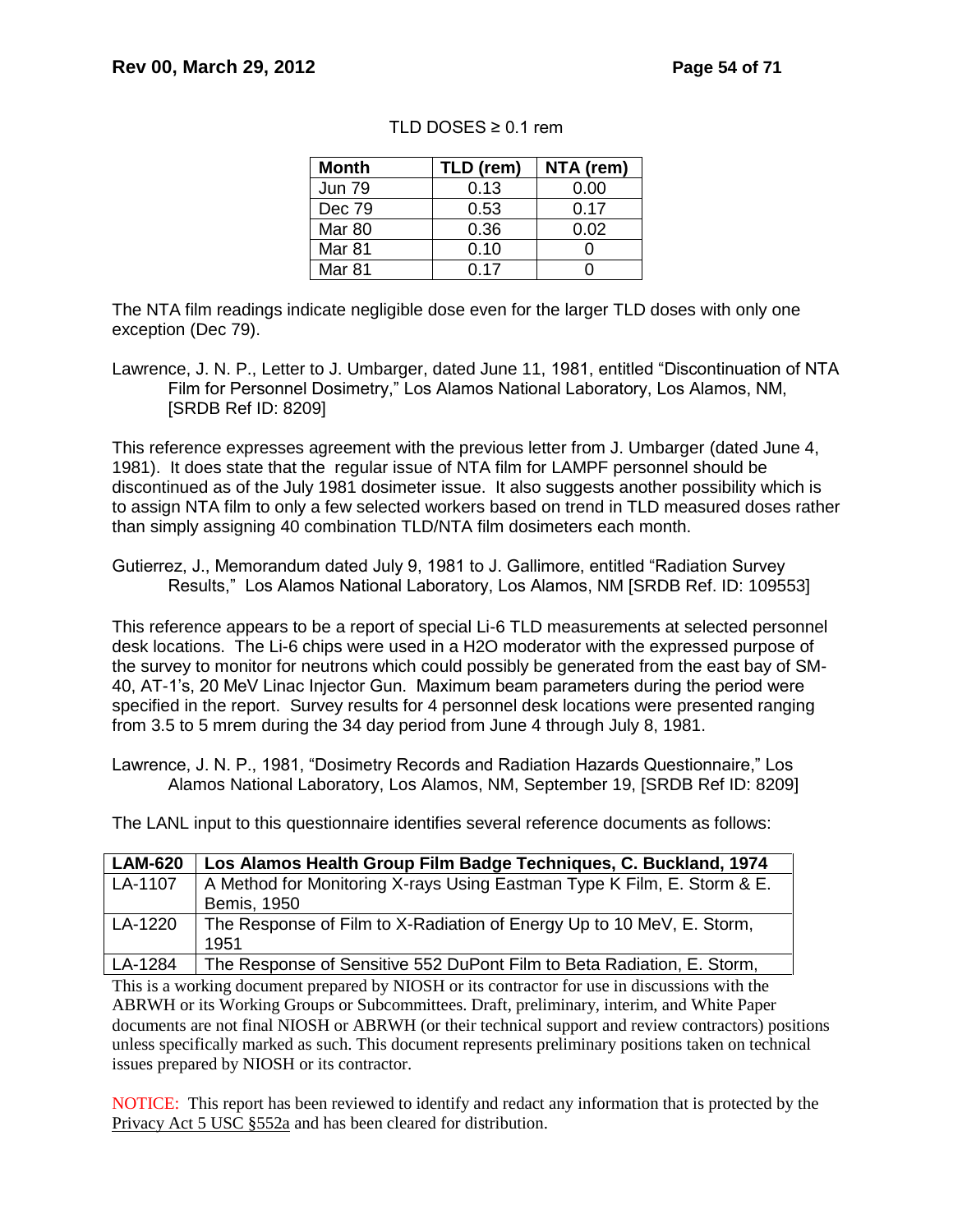|         | 1951.                                                                   |
|---------|-------------------------------------------------------------------------|
| LA-1923 | A Film-Badge Method of Differential Measurement of Combined Thermal-    |
|         | Neutron and Gamma-Radiation Exposures, F. Kalil, 1955                   |
| LA-2494 | Photodosimetry Procedures at Los Alamos, G. J. Littlejohn, 1960         |
| LA-3001 | The Development of Film Badges Containing Multi-element Filters to      |
|         | Reduce the X-Ray Energy Dependence of Photographic Film, E. Storm & S.  |
|         | Shlaer, 1961.                                                           |
| LAUR-   | The Los Alamos Thermoluminescent Dosimeter Badge, E. Storm, etc., to be |
| 81-1799 | published in 1982 in Radiation Protection Dosimetry.                    |

# **1982**

Littlejohn, G. J., Letter dated March 4, 1982, entitled "Change in Neutron Correction Factor for OWR Personnel," Los Alamos National Laboratory, Los Alamos, NM, [SRDB Ref ID: 8209]

A review of the neutron correction factor being used at the Omega West Reactor for CNC-5 personnel TLD badges was completed on 2/19/82. Neutron measurements were made with a 9" diameter polyethylene sphere, RM-16 rate meter, and an Ortec scaler. TLD badges, mounted on a 1.5" polyethylene slab, were exposed beside the sphere. Two exposures runs were made: 1) The first from 2/1/82 to 2/10/82, and the 2) from 2/11/82 to 2/19/82. The detectors, badges, and sphere were placed near the north face of the reactor. This is an area where significant personnel exposures are most likely to occur. The results are:

| <b>Detector</b>  | <b>Run #1</b> |      | <b>Run #2</b>                 |     |  |
|------------------|---------------|------|-------------------------------|-----|--|
|                  | Neutron, mrem |      | Ratio   Neutron, mrem   Ratio |     |  |
| 9" Sphere        | 73.1          | 10.7 | 44.4                          | 12. |  |
| <b>TLD Badge</b> | 761           |      | 564                           |     |  |

The results indicate that a correction factor of 0.1 should be applied to the neutron dose instead of the 0.5 in current use. It is recommended that this change be made in the evaluation procedures.

# **1983**

Littlejohn, G. J., Memorandum dated April 25, 1983 entitled "Dosimeter Badges," Los Alamos National Laboratory, Los Alamos, NM, [SRDB Ref ID: 8209]

This memorandum requests that the following message be placed in the NewBulletin.

# DOSIMETER BADGES

This is a working document prepared by NIOSH or its contractor for use in discussions with the Wear your dosimeter badge visibly exposed on the front of your person between the waist and the neck. It should be worn at all times when working or visiting in the Laboratory areas where badges are required. Since the purpose of the badge is to measure your occupational

ABRWH or its Working Groups or Subcommittees. Draft, preliminary, interim, and White Paper documents are not final NIOSH or ABRWH (or their technical support and review contractors) positions unless specifically marked as such. This document represents preliminary positions taken on technical issues prepared by NIOSH or its contractor.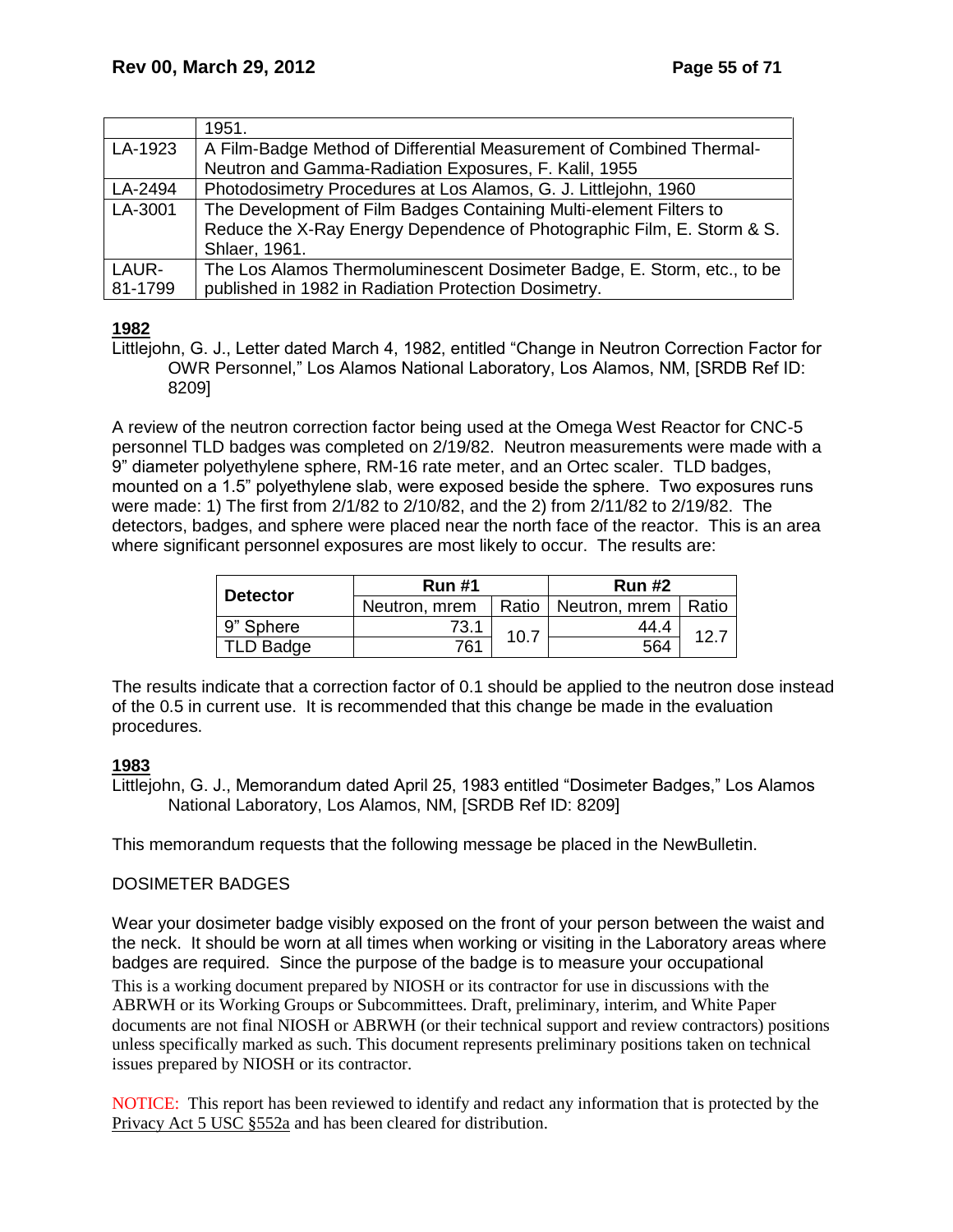exposures, the badge should not be worn when receiving dental x-rays or medical treatments involving the use of radiation.

Mundis, R., and Larkin, J. E., Memorandum dated April 26, 1983 to A. J. Miller, entitled "WNR Facility SOP," Los Alamos National Laboratory, Los Alamos, NM [SRDB Ref ID: 55688]

This memorandum concerns editorial changes to the Weapons Neutron Research (WNR) facility Standard Operating Procedure (SOP). This document describes facility-specific survey, control and response activities. For example, a survey is required to verify that all areas where the radiation level is greater than 10 mrem/h and all beam paths are identified with a proper barrier." Also, for personnel entry into an area with a >10 mR/h field, pocket dosimeters are required. Another section concerns notification of the WNR RSO and the LAMPF H-1 office of all shipments of sources and radioactive materials (such as research sources and experimental apparatus) to WNR.

Mundis, R., Memorandum dated September 12, 1983 to R. Ryder, entitled "Neutron Measurements in Line D and ER-1, August 30, 1983," Los Alamos National Laboratory, Los Alamos, NM [SRDB Ref ID: 55686]

Reference describes results of measurements of neutron intensity in Experimental Room 1 (ER-1) while the beam was striking a tungsten beam block with a known beam intensity. Moderated indium foils that have a fairly uniform response to neutrons in the energy range from 0.02 to 20 MeV were used as the primary measuring device. These measurements showed that substantial neutron doses could occur in ER-1 if beam shutdown capabilities do not work as designed.

Larkin, J. E., LAMPF HSE-1, Memorandum dated November 4, 1983 to A. J. Miller, entitled "October Area A Balcony TLD Dosimetry Plants," Los Alamos National Laboratory, Los Alamos, NM [SRDB Ref ID: 55689]

This memorandum concerns results of TLD measured photon and neutron radiation exposure levels detected on the Area A balcony during October.

- A. Badge 2136-on monitor stand gamma 1.36 mR/h, beta 0.26 mR/h, neutron 1.2 mrem/h, Total penetrating radiation - 2.56 mrem/h
- B. Badge 2137 on work table, gamma 0.94 ~R/h, beta 0.15 mR/h, neutron 1.02 mrem/h, Total penetrating radiation - 1.96 mrem/h

### **1984**

Mundis, R and J. Miller, Memorandum dated January 10, 1984 to R. Woods, entitled "WNR Blue Room High Current Run Radiation Surveys," Los Alamos National Laboratory, Los Alamos, NM [SRDB Ref. ID: 109441]

This is a working document prepared by NIOSH or its contractor for use in discussions with the ABRWH or its Working Groups or Subcommittees. Draft, preliminary, interim, and White Paper documents are not final NIOSH or ABRWH (or their technical support and review contractors) positions unless specifically marked as such. This document represents preliminary positions taken on technical issues prepared by NIOSH or its contractor.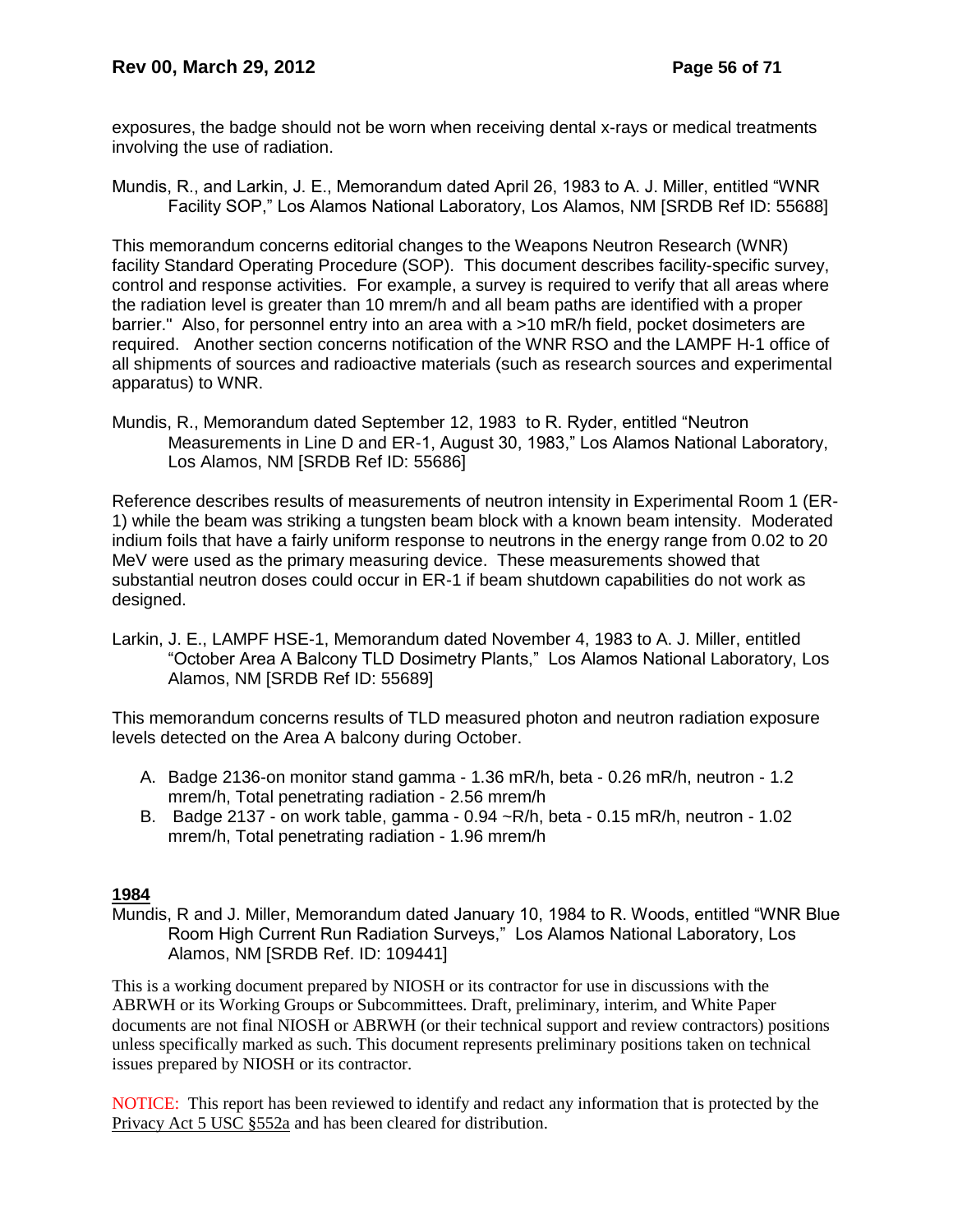Reference contains results of radiation surveys on and around the shielding berm over the Blue Room conducted on December 22, 1983 by members of the LAMPF Health Physics staff. Gamma and neutron dose rates were measured at several locations. The data also showed that significant neutron activation of the walls and structure of the Blue Room may occur at high beam currents.

McAtee J. L., Memorandum to R. Stafford, dated February 6, 1984, entitled "TA-55 Neutron Dosimetry Factor Re-Evaluation," "Photodosimetry Evaluation Book "Bible" Volume VI Procedures 1980-1989," Los Alamos National Laboratory, Los Alamos, NM, [SRDB Ref ID: 27288, 8209]

This reference contains the final report for the neutron dosimetry factor re-evaluation at TA-55. Correction factor measurements were made at numerous locations throughout PF-4 by comparing the time-integrated response of a 9 inch spherical neutron rem meter to the response of TLD badges mounted upon the face of a 40 x 40 x 15 centimeter Lucite phantom slab. The correction factor is the ratio of the rem meter reading to the response of the TLD badge. A summary of the measured neutron correction factors follows:

| <b>Work Area</b> | <b>Average Correction Factor</b> |
|------------------|----------------------------------|
| 100 Area         | 0.79                             |
| 206/207          | 0.29                             |
| 208              | 0.72                             |
| 209              | 0.85                             |
| 319              | 0.65                             |
| 327              | 0.52                             |
| 401              | 0.75                             |
| 409              | 0.71                             |
| 420              | 0.76                             |
| 429              | 0.56                             |
| Vault            | 0.63                             |

Miller, A. J., Memorandum dated April 9, 1984 to D. G. Vasilik, entitled "TLD Badge Neutron Correction Factor at LAMPF," Los Alamos National Laboratory, Los Alamos, NM [SRDB Ref. ID: 109565]

This reference concerns a meeting among health physics and operational staff regarding the appropriate correction factor to be used for LAMPF neutron personnel dosimetry evaluations. Based upon considerations of measured neutron spectral and dose equivalent data, it was agreed that the LANL noncadmium badge should remain in use at the LAMPF, and that a 0.2 neutron correction factor continue to be used. A table of neutron rem measurement

This is a working document prepared by NIOSH or its contractor for use in discussions with the ABRWH or its Working Groups or Subcommittees. Draft, preliminary, interim, and White Paper documents are not final NIOSH or ABRWH (or their technical support and review contractors) positions unless specifically marked as such. This document represents preliminary positions taken on technical issues prepared by NIOSH or its contractor.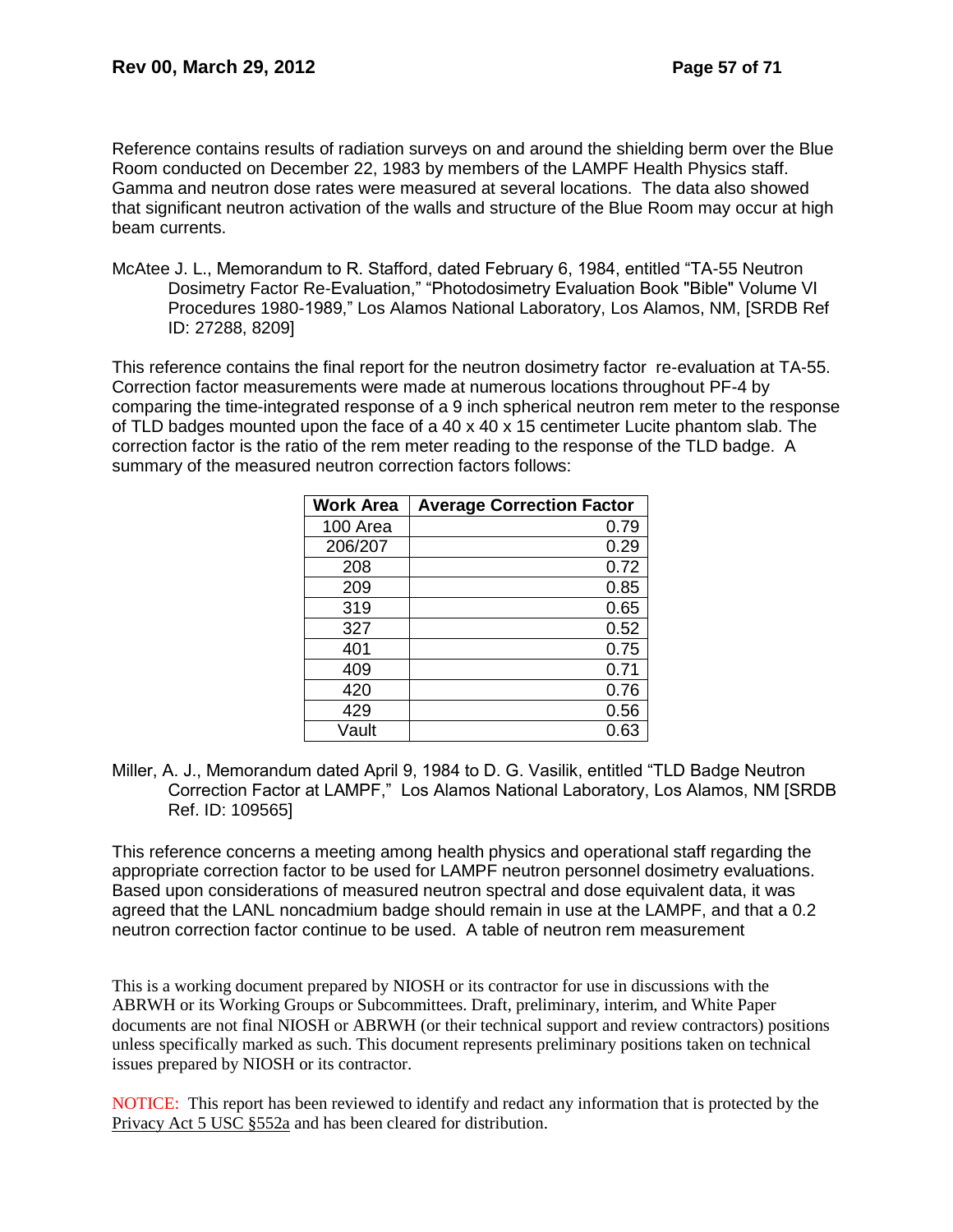comparisons is provided between TLD and 9" rem-meter measurements showing minimum and maximum correction factors of 0.02 and 0.4, respectively.

Hankins, D. E., 1984, *Beta- and Gamma-Dose Measurements of the Godiva IV Critical Assembly,* Health Physics Journal, Vol. 46, No. 3, pp 561-579, [SRDB Ref ID: 35110]

The beta and gamma dose rates from the los Alamos national Laboratory Godiva IV Critical Assembly were measured at numerous distances from the assembly four and twelve days following a burst. Information was obtained on the beta-particle spectra using absorption curve studies. The beta/gamma dose-rate ratio as a function of distance from the assembly was determined. Shielding provided by various metals, gloves and clothing was measured. The beta- and gamma-ray doses measured were compared with a film packet used in the past at the Nevada Test Site with two types of current TLD personnel badges. Measurements made with a commercial thin-window ion chamber instrument are compared with the dose rates obtained using other dosimeters.

LANL Bulletin, 1984, "Los Alamos Thermoluminescent Dosimeter Badge," Los Alamos National Laboratory, Los Alamos, NM, December, [SRDB Ref ID: 8209]

This bulletin describes the components, operation, and limitations of the thermoluminescent dosimeter (TLD) Los Alamos badges used for personnel radiation exposure monitoring. It also describes the procedures for reading the badges, recording dose information, and distributing dose reports. A number of recommendations are included for those who wear TLD badges.

Lawrence, J. N. P. Letter to T. F. Gesell, DOELAP Testing Administrator date December 14, 1984 concerning "Completed Questionnaire to Participate in DOELAP Pilot Performance Testing," Los Alamos National Laboratory, Los Alamos, NM, [SRDB Ref ID: 8209]

The completed DOELAP Pilot testing program application requires information regarding the categories selected for testing. The LANL application states that accreditation is not sought for Category VB (Beta, uranium), nor for the low energy component of Category VA (Beta). It is stated that while LANL testing indicates that routine evaluation procedures would evaluate beta doses from contact with uranium adequately, the calibration method is not consistent with the geometry under which most beta doses are received. No person is believed to be currently working with and receiving beta exposures from <sup>204</sup>Tl. If (and when) such work is undertaken, it will be necessary to modify our standard evaluation procedures for the identified TLD badges used for that work because LANL standard evaluation procedure can not identify  $^{204}$ TI betas...

### **1985**

McAtee, L, Memorandum to B. McKerley, dated April 16, 1985, entitled "Dose Rate Measurements," Los Alamos National Laboratory, Los Alamos, NM [SRDB Ref ID: 54539]

This is a working document prepared by NIOSH or its contractor for use in discussions with the ABRWH or its Working Groups or Subcommittees. Draft, preliminary, interim, and White Paper documents are not final NIOSH or ABRWH (or their technical support and review contractors) positions unless specifically marked as such. This document represents preliminary positions taken on technical issues prepared by NIOSH or its contractor.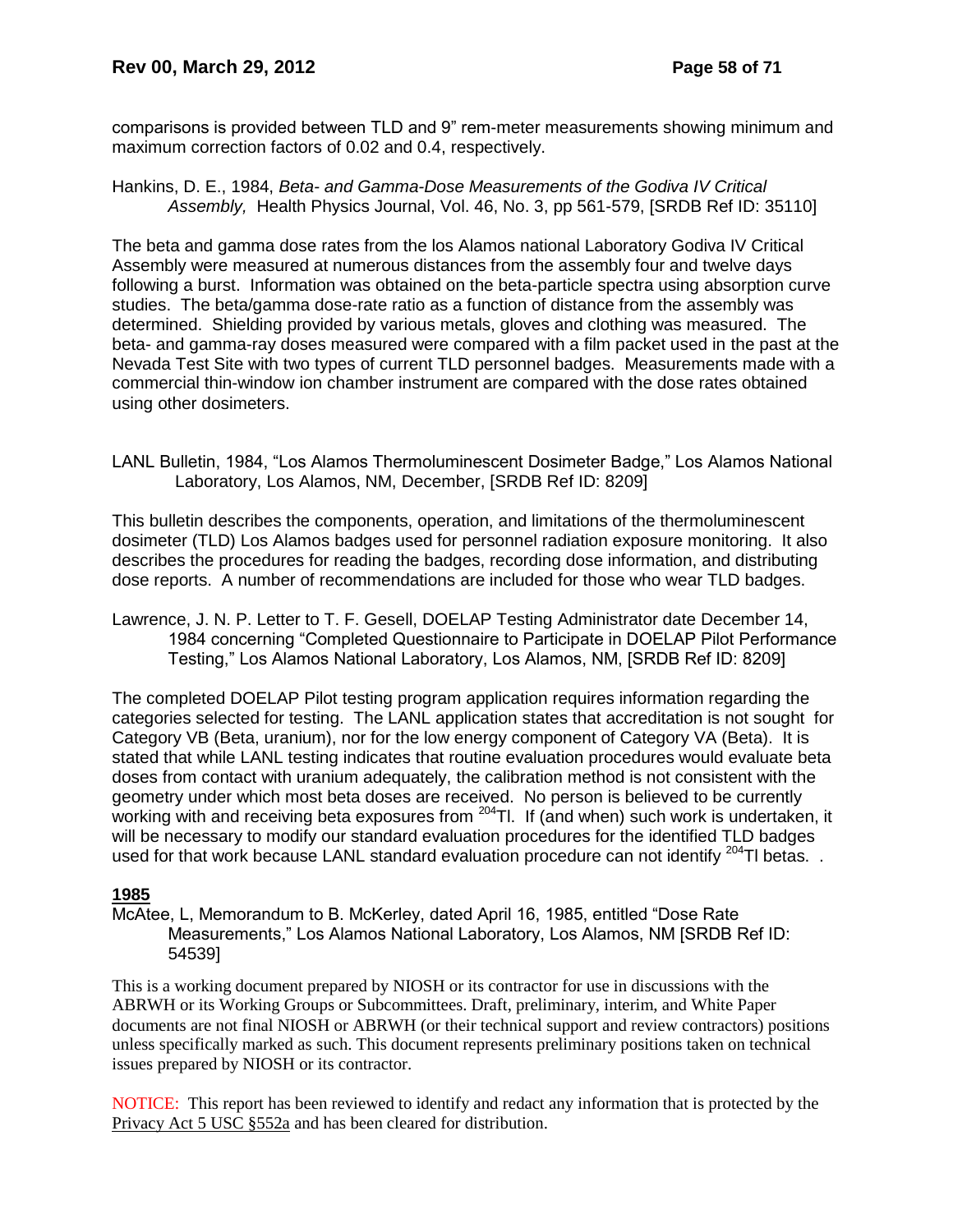Per your request, dose-rates were evaluated in Room 409 and in the Room 522 (the mezzanine above Room 409). Both gamma and neutron measurements were made at two locations in each area as shown in Attachments #1 and #2. Direct readings of gamma dose-rates were measured on the morning of March 25 using an Eberline RO-3C while neutron doses were integrated for several hours using an Eberline PRS-2/NRD instrument arrangement. Additionally, <sup>7</sup>Li thermoluminescent dosimeters were used to integrate gamma doses at the same locations for the time period of March 25 through April 1. Table 1 below shows the results of these measurements. As calculated from the tabled values, the total room average penetrating radiation dose-rates (gamma plus neutron) are 0.84 mrem/hr for Room 409 and 0.26 mrem/hr for Room 522.

| Location                                                                                                    | Description            | Gamma Dose Rate |      | <b>Neutron</b><br>Dose Rate | <b>Total Dose</b><br>Rate |
|-------------------------------------------------------------------------------------------------------------|------------------------|-----------------|------|-----------------------------|---------------------------|
|                                                                                                             |                        | mR/hr           |      | mrem/hr                     |                           |
|                                                                                                             |                        | 'a)             | (b)  | (c)                         | (b + c)                   |
| A                                                                                                           | Room 409<br>West Wall  | 0.3             | 0.34 | 0.23                        | 0.57                      |
| B                                                                                                           | Room 409<br>South Wall | 0.4             | 0.26 | 0.86                        | 1.12                      |
| C                                                                                                           | Room 522<br>South End  | 0.1             | 0.13 | 0.18                        | 0.31                      |
| D                                                                                                           | Room 522<br>North End  | 0.1             | 0.11 | 0.10                        | 0.20                      |
| (a) Direct readings with RO-3C ion chamber instrument.<br>(b) Average dose-rates 3/25 - 4/1 using Li TLD's. |                        |                 |      |                             |                           |
| (c) Average dose-rates at two hour intervals on 3/25.                                                       |                        |                 |      |                             |                           |

| `able |  |  |  |  |  |
|-------|--|--|--|--|--|
|-------|--|--|--|--|--|

Stafford, R. G., Memorandum to J. N. P, Lawrence, dated April 18, 1985, entitled "Extremity Exposures," Los Alamos National Laboratory, Los Alamos, NM [SRDB Ref ID: 54538]

This memorandum states "It has been brought to my attention that Group HSE-10 extremity reports since June, 1983 do not identify where neutron factors were applied to extremity dose. Please note that all individuals who are identified as working with Pu-238, Pu-242 and PuBe had neutron components added to their reported extremity exposure from June, 1983 to present. We will identify those who had neutrons added to their exposure in future reports."

McAtee, L, Memorandum to J. Cortez, dated May 8, 1985, entitled "Room 429 Neutron Factor Re-evaluation," Los Alamos National Laboratory, Los Alamos, NM [SRDB Ref ID: 8209]

This is a working document prepared by NIOSH or its contractor for use in discussions with the ABRWH or its Working Groups or Subcommittees. Draft, preliminary, interim, and White Paper documents are not final NIOSH or ABRWH (or their technical support and review contractors) positions unless specifically marked as such. This document represents preliminary positions taken on technical issues prepared by NIOSH or its contractor.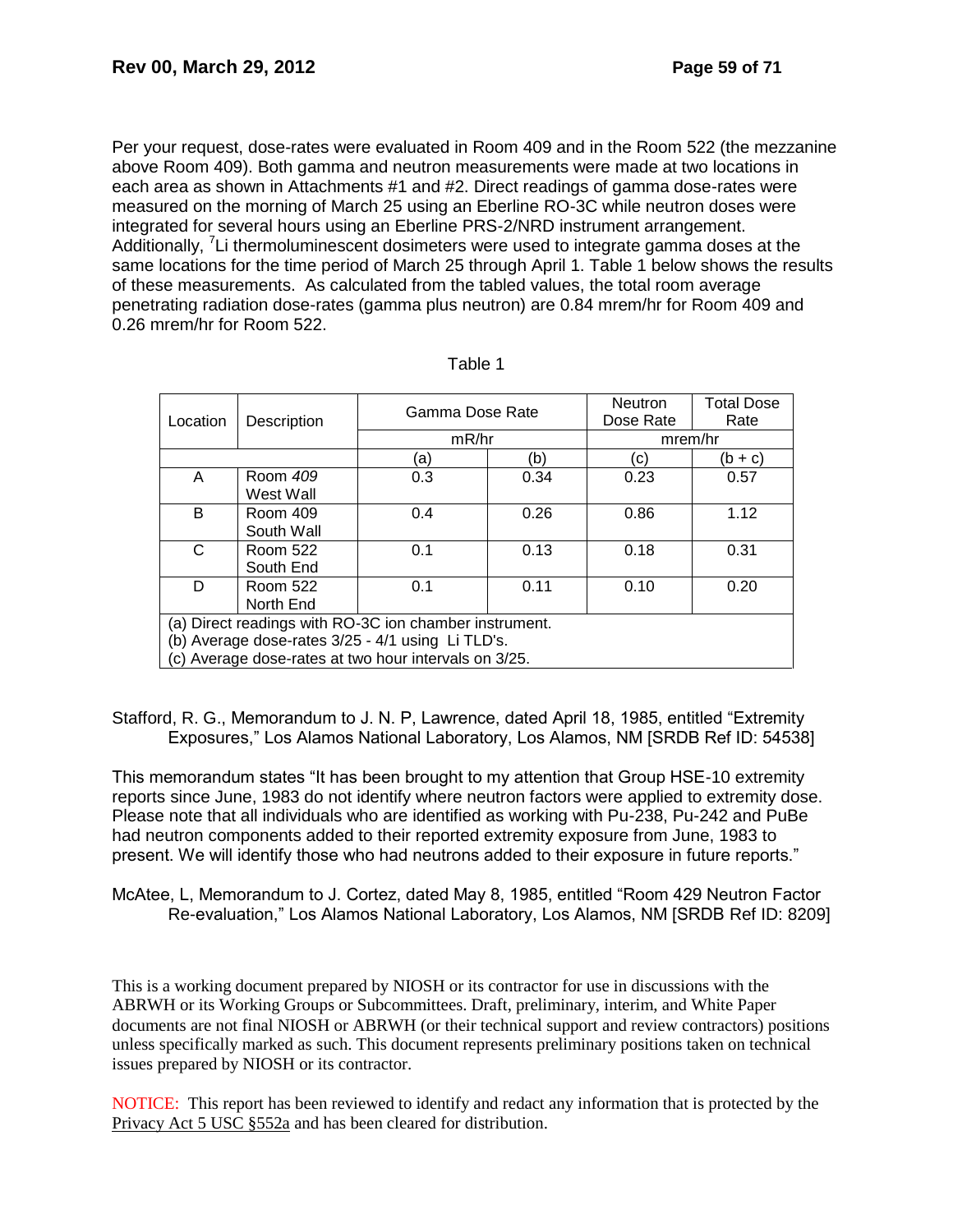During 1983, a complete re-evaluation of the TA-55 neutron dosimetry factor was made (ref: HSE-1-PF-84-13). Since that time, material processing, and thus radiation exposures, has steadily increased for the Metal Preparation Line (MPL) in Room 429. Consequently, in early 1985, substantial additions in neutron shielding in the form of both Lucite and borated water shields were made around the MPL. This, in turn, affected the neutron dosimetry factor and led to the decision to re-evaluate the Room 429 factor during March and April, 1985. The results of this study are included in this reference. A summary of the 1983 and 1985 Factors follows;

| <b>1985 Location</b><br>No. | 1983 | 1985 |
|-----------------------------|------|------|
|                             | 0.40 | 0.38 |
| 2                           | 0.56 | 0.65 |
| 5                           | 0.57 | 0.61 |
| 6                           | 0.83 | 0.49 |
| 9                           | 0.58 | 0.48 |
| 10                          | 0.69 | 0.62 |
| Average                     | 0.60 | 0.54 |

Aragon, J., Letter dated June 7, 1985 to A. Gallegos, concerning information requested by E. J. Vallario in his May 2, 1985 memorandum concerning "Radiation Exposures at Department of Energy (DOE) accelerators," Los Alamos National Laboratory, Los Alamos, NM [SRDB Ref. ID:109569]

This reference contains an overview of LAMPF personnel exposures during the period of 1981 through 1984, the workplace activities that caused these exposures, and an assessment by LAMPF health physics staff of necessary radiation protection technology upgrades. Three technology upgrades were identified as follows:

- 1. A general need for improved instrumentation and dosimetric techniques to measure and evaluate neutron fields with a greater sensitivity than currently available particularly in view of the potential at that time of an increase in the Quality Factor of neutron radiation.
- 2. A need at the LAMPF a capability to measure biologically important pure beta emitters in gaseous effluent in the presence of mixed gamma, positron, and beta emitters.
- 3. A need at the LAMPF to determine the molecular form of LAMPF's principal radioactive stack emissions: carbon, oxygen and nitrogen.

### **1986**

Lawrence, J. N. P. Letter dated February 14, 1986 to Dosimetry Evaluation Book concerning "LANL Results of Participation in DOELAP Pilot Performance Testing," Los Alamos National Laboratory, Los Alamos, NM, [SRDB Ref ID: 8209]

This is a working document prepared by NIOSH or its contractor for use in discussions with the ABRWH or its Working Groups or Subcommittees. Draft, preliminary, interim, and White Paper documents are not final NIOSH or ABRWH (or their technical support and review contractors) positions unless specifically marked as such. This document represents preliminary positions taken on technical issues prepared by NIOSH or its contractor.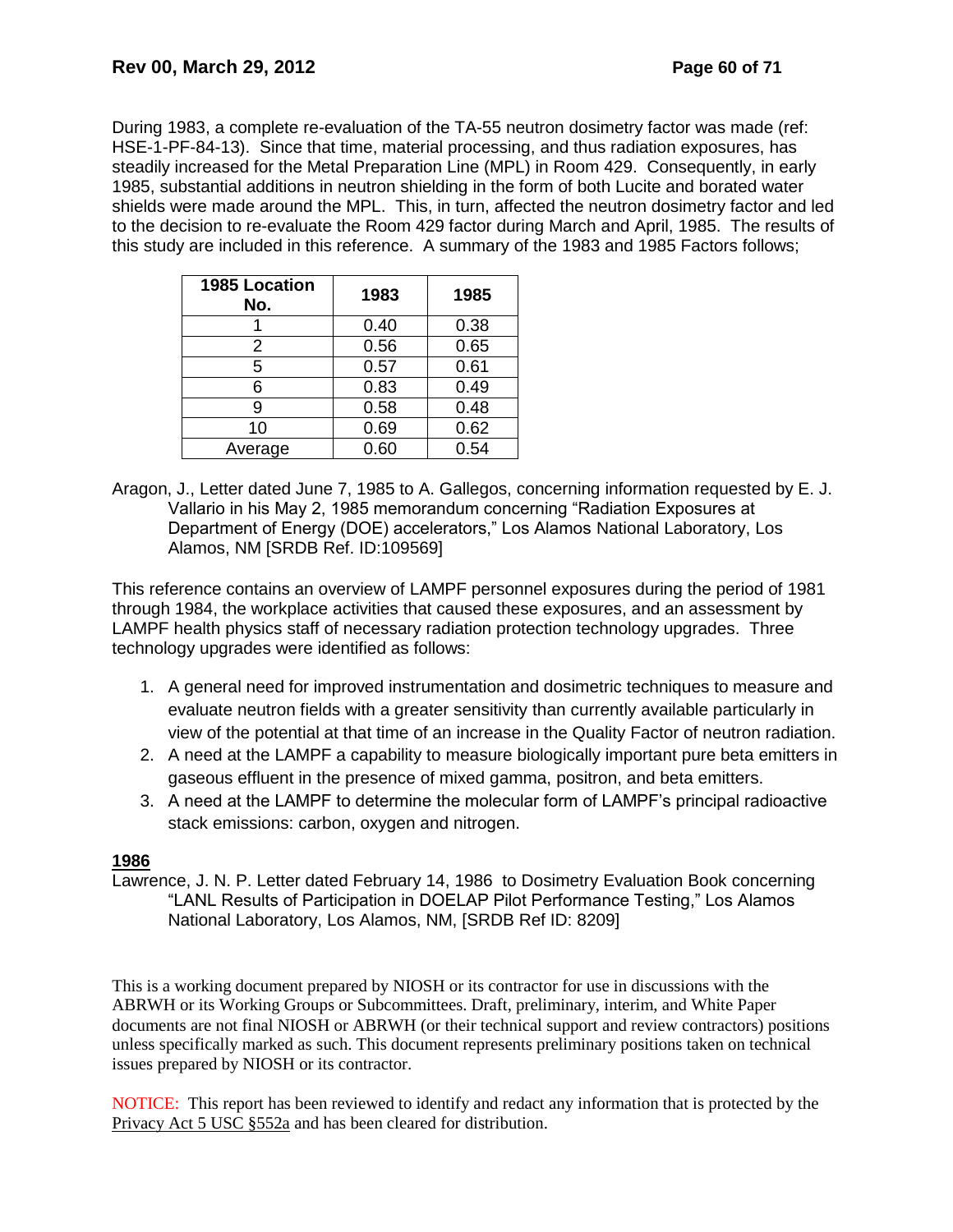Positive bias exhibited by the LANL TLD badges in the DOELAP pilot testing has been identified as the result of backscatter from the Lucite calibration phantoms. Backscatter radiation increases the badge response by about 10% for  $137$ Cs gammas, and more than 10% in the photon energy range from 40 to 150 keV. Thus, for TLD badges calibrated in free air, the exposure evaluation for badges exposed on a Lucite phantom (i.e., according to DOELAP procedures) will be high by at least 10%. Lacking the time and manpower resources to reevaluate the response of the LANL TLD badge over the full range of photon and beta energies and the total fading response, the interim correction will be to remove 10% fading correction for photons and beta dose evaluations, since the two effects compensate. The 10% fading correction will be retained for neutron exposure evaluation, because the neutron calibration factors were established using a Lucite phantom. These changes will be made operational for the January 1986 badges.

Coulson, L., V., A. J. Elwyn, and W. S. Freeman, 1986, Draft of DOE Program entitled "Accelerator Health Physics Characterization Report of DOE Laboratories," Los Alamos National Laboratory, Los Alamos, NM [SRDB Ref. ID: 109575]

This reference is an early draft of an effort undertaken by the DOE designated lead laboratory (Fermi National Accelerator Laboratory) in conjunction with the other DOE accelerator facilities to develop a guidance document of good practices. The document contains an assessment of current status of accelerator facilities at several DOE sites including LANL. A general description of the LANL accelerator facilities is provided. An overview of radiation fields from these accelerator facilities is also provided.

# **1987**

Mundis, R. L., and M. L. Howe, Memorandum to Distribution dated September 4, 1987, entitled "Neutron Spectrum Measurements in ER-1, July 22, 1987," Los Alamos National Laboratory, Los Alamos, NM [SRDB Ref ID: 27270]

This memorandum contains a summary of an experiment performed to measure the neutron energy spectrum in ER-1 with the proton beam being stopped in the carbon beam block in Line D directly downstream of the lR bender. The purpose of this measurement was to determine the neutron energy spectrum and dose rate that is in ER-l under these conditions of beam spill and to determine the relative sensitivity of the Albatross-IV neutron survey instrument and the sensitivity of the LANL personnel TLD that is currently worn by TA-53 personnel and a Nuclear Track Emulsion Film, Type A (NTA) that was previously worn. The dosimeters were placed on phantoms for these measurements and the responses were interpreted as if they were ordinary dosimeters being worn by personnel, with the calibrations based respectively using <sup>252</sup>Cf and PuBe.

The detectors used to determine the energy spectrum included a set of six polyethylene moderator spheres with TLD 600 and TLD 700 LiF detectors in the center, an unmoderated set

This is a working document prepared by NIOSH or its contractor for use in discussions with the ABRWH or its Working Groups or Subcommittees. Draft, preliminary, interim, and White Paper documents are not final NIOSH or ABRWH (or their technical support and review contractors) positions unless specifically marked as such. This document represents preliminary positions taken on technical issues prepared by NIOSH or its contractor.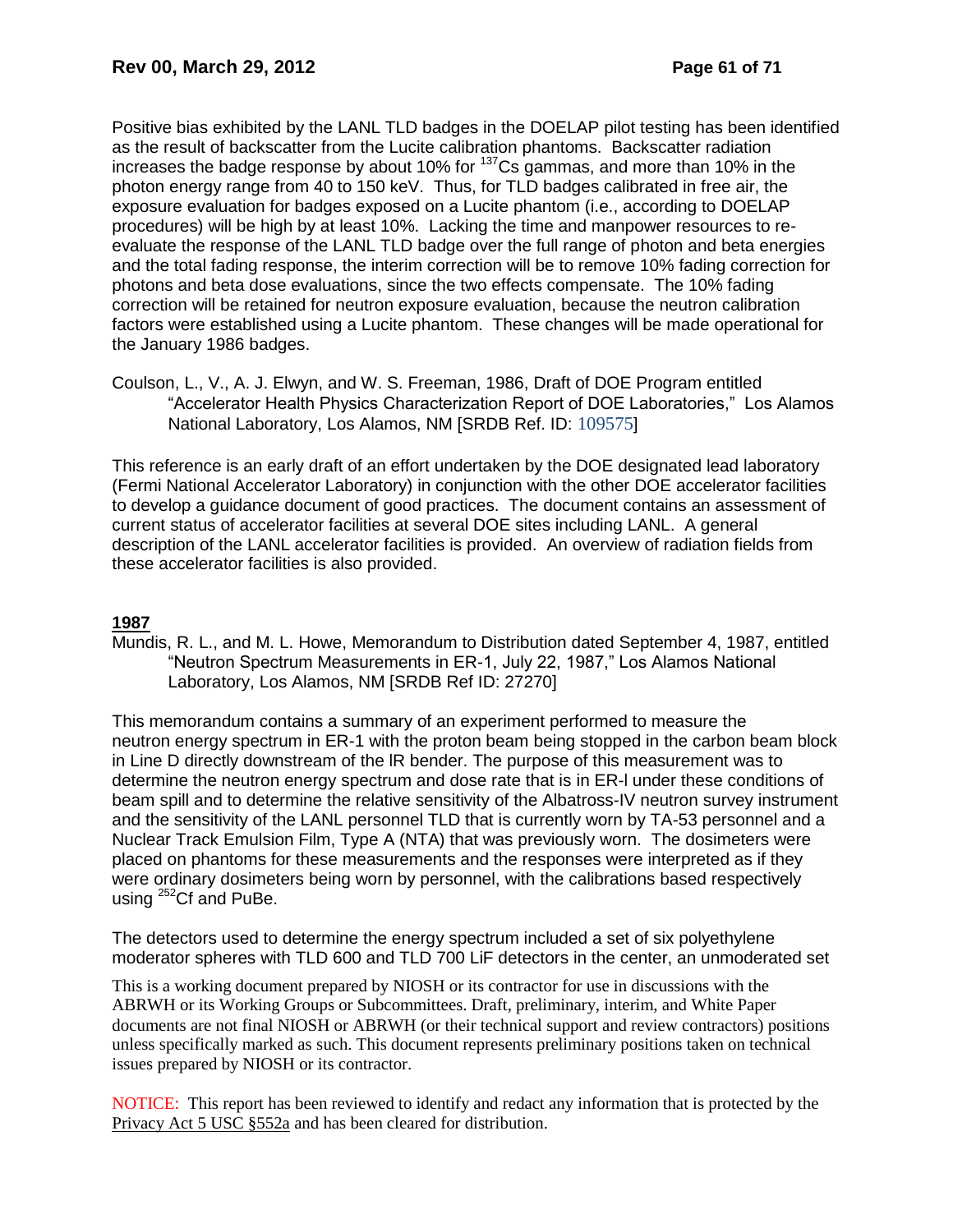of TLD detectors, a cadmium covered set of unmoderated TLD detectors, a p1astic scintillator, C(n,2n} threshold activation detector, and a large bismuth fission counter. Each of these ten detectors has a unique sensitivity for neutron detection as a function of neutron energy. Computer codes are used to unfold the neutron energy spectrum that gives a match to the input data from the ten detectors. The unfolding codes yield a spectrum that covers the energy range from 0.01 eV to 400 MeV.

The upper limit is determined by the limits on the known response functions of the detectors. The C(n,2n) reaction has an energy threshold of 20 MeV, and the bismuth fission counter has a 50 MeV threshold energy.

The reference illustrates the importance of selecting the correct technology and matching the calibration neutron spectra with the workplace measurements. The results with explanations noted in quotations (") not entirely contained in this reference include:

- The Albatross-IV neutron survey instrument underestimated the dose rate by approximately 50% for this neutron spectrum. This is not unexpected because the response of the Albatross falls off at neutron energies > 20 MeV.
- The TLD under-responded by factors of 5-7 "which is not surprising given the large difference between the neutron spectra of <sup>252</sup>Cf used to calibrate the dosimeter and the measured neutron spectra," and also the known decrease in response of TLDs at neutron energies greater than a few MeV.
- The NTA under-responded but only by about 20% "which is likely associated with the difference between the PuBe calibration spectra and the measured spectra. The generally flat energy response of NTA film to higher neutron energies resulted in reasonable agreement. These results also illustrate that there were comparatively few lower energy neutrons in the measured spectra."

# **1988**

Mundis, R. L., Memorandum dated January 21, 1988 to J. M. Puckett, entitled "Accelerator Health Protection Quarterly Progress Report for the Fourth Quarter 1987," Los Alamos National Laboratory, Los Alamos, NM [SRDB Ref ID: 45487]

The memorandum is a routine health protection report for the  $4<sup>th</sup>$  quarter 1987 that includes summary information for several health physics topics such as exposure overview, incidents, surveys, standards, training, special studies, etc. The special studies section describes information of interest as follows:

A. LANSCE/WNR Neutron Measurements for Shield Evaluation. Neutron measurements using activation detectors and portable survey instruments continued in the LANSCE Experiment Room 1 (ER-1). Stray radiation in ER-1 was measured for a variety of beam spill points in the Line D beam channel located directly overhead of the west half of ER-1. Measurements were also made during normal WNR and LANSCE operation. A separate study was

This is a working document prepared by NIOSH or its contractor for use in discussions with the ABRWH or its Working Groups or Subcommittees. Draft, preliminary, interim, and White Paper documents are not final NIOSH or ABRWH (or their technical support and review contractors) positions unless specifically marked as such. This document represents preliminary positions taken on technical issues prepared by NIOSH or its contractor.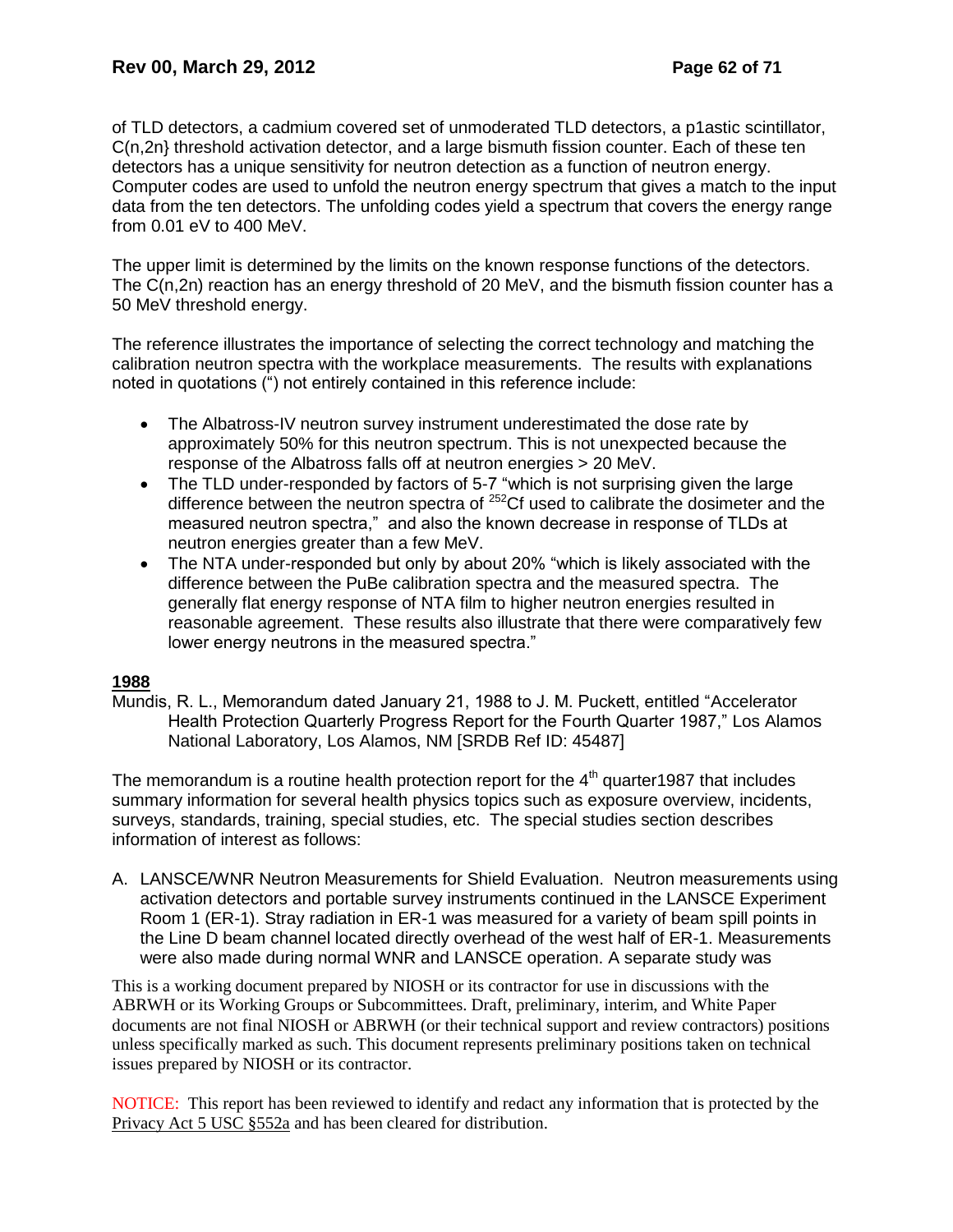conducted where measurements were made as successive layers of neutron shielding were added.

- B. Neutron Spectrum Unfolding. Data has been collected in various locations in the Area A experimental hall during normal operating conditions of the LAMPF beam. The bismuth .fission counter was used in conjunction with the multi-sphere set of detectors to extend the useful information to the neutron energy region above 50 MeV. The TLD detectors from the sphere set located at the guard tower on East Road were changed out at the end of the LAMPF operating period. The preliminary data reduction completed so far indicates that there is no significant neutron dose due to the operation of LAMPF at that location. A second measurement is in progress to measure the background when the accelerator is off.
- C. Meetings were held to discuss TA-53 stack effluent levels and the resulting radiation doses expected at the East Road boundary of the Laboratory. It appears that the effluent total for the year will be of such a magnitude that the 12.5 mrem/y level will be exceeded by a small amount, thus necessitating the notification of DOE.

In September 1988, LANL evaluated changing from monthly to monthly/quarterly badge issue (LANL 1989). The HSE-1 section leader recommended against changing to monthly/quarterly issuance, stating that problems with fading supported continuation of monthly exchange. Monthly exchange continued to be the most common.

Mundis, R. L., Memorandum dated April 14, 1988 to J. M. Puckett, entitled "Accelerator Health Protection Quarterly Progress Report for the First Quarter 1988," Los Alamos National Laboratory, Los Alamos, NM [SRDB Ref ID: 45486]

The memorandum is a routine health protection report for the 1st quarter 1988. Summary information of interest includes:

|               | Average      |      | Cumulative |            | Exposure |
|---------------|--------------|------|------------|------------|----------|
| Group         | Badges/Month |      |            | Person-Rem | Percent  |
|               | 1986         | 1987 | 1986       | 1987       | Change   |
| AT            | 307          | 318  | 5.28       | 1.13       | $-77.70$ |
| <b>MP</b>     | 385          | 410  | 62.59      | 54.86      | $-12.40$ |
| P             | 32           | 35   | 1.12       | 0.90       | $-19.60$ |
| <b>INC</b>    | 14           | 14   | 7.60       | 6.96       | $-8.40$  |
| <b>HSE-11</b> | 21           | 21   | 17.63      | 13.98      | $-20.70$ |
| Pan Am        | 74           | 92   | 4.36       | 6.00       | $+37.60$ |
| Visitor       |              | 8    | 0.88       | 0.28       | $-68.18$ |
| TA-53         | 859          | 915  | 99.50      | 83.62      | $-16.00$ |

A. The following table gives the radiation exposure experience for the TA-53 site for 1987 compared with calendar year 1986.

This is a working document prepared by NIOSH or its contractor for use in discussions with the ABRWH or its Working Groups or Subcommittees. Draft, preliminary, interim, and White Paper documents are not final NIOSH or ABRWH (or their technical support and review contractors) positions unless specifically marked as such. This document represents preliminary positions taken on technical issues prepared by NIOSH or its contractor.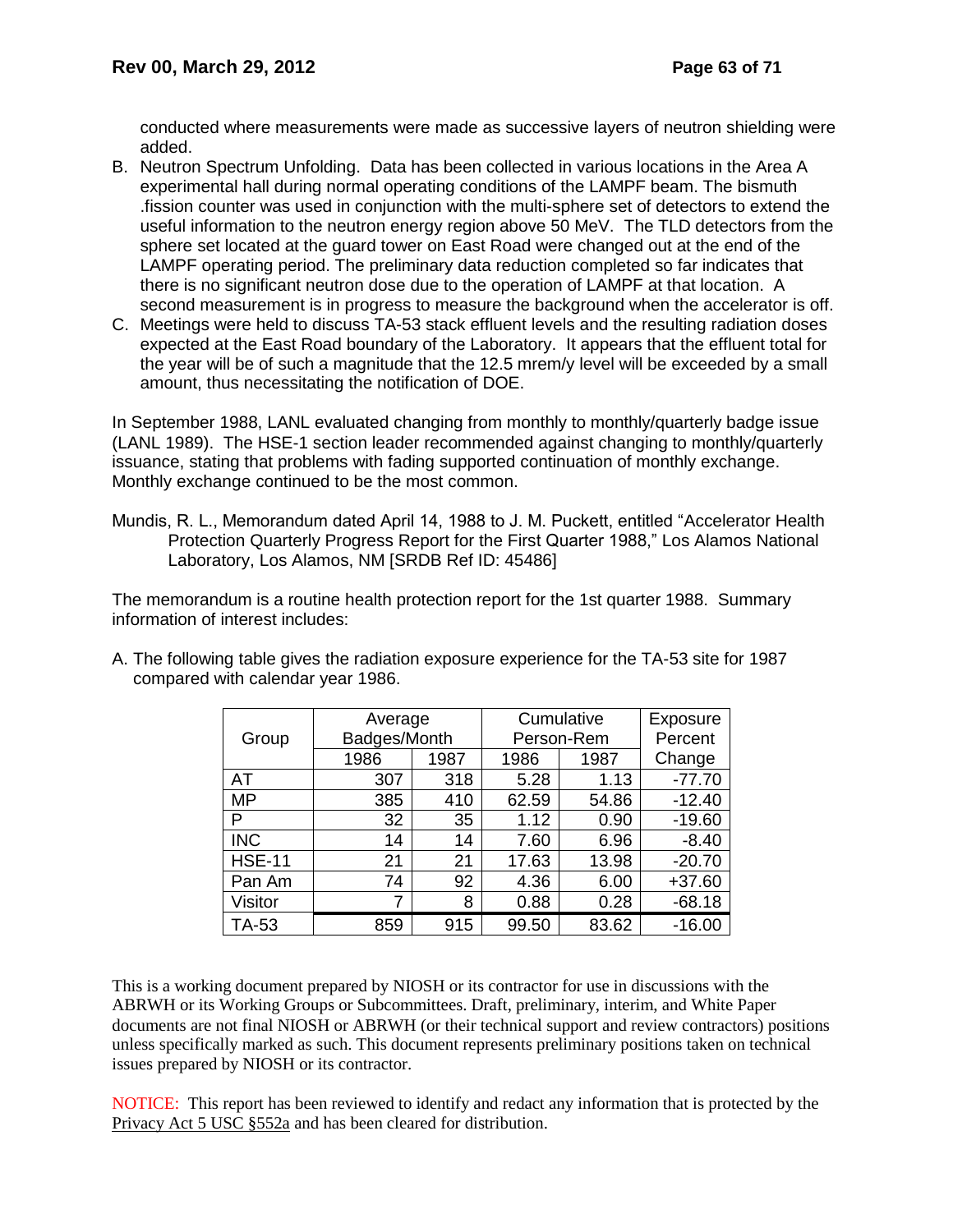The only significant increase in personnel exposure is in the Pan Am work force. The increase is due almost entirely to work on the transfer of radioactive waste from the storage pools to TA-54. All other divisions and groups have shown a significant decrease in exposure in 1987.

B. Neutron Measurements Around SM-16. HSE-11 personnel participated in a neutron measurement and characterization study in the areas surrounding the Van de Graff (Ion Beam Facility), TA-3, SM-16. The Van de Graff was operated in two different modes with a deuteron beam accelerated onto a thick beryllium target to produce 'a known high intensity source of neutrons. HSE-11 personnel made measurements with a high sensitivity BF<sub>3</sub>/polyethylene lined counter system at many locations in the surrounding areas and also made measurements with the multi-sphere neutron energy spectrometer system at four selected locations. A monitor system with a chart recorder was also set up in the vicinity of the .production target to provide a method for normalizing survey readings taken at different times during the survey.

# **1989**

### **1990**

Los Alamos Dosimetry, "Photodosimetry Evaluation Book "Bible" Volume VII Procedures 1990- 1995," Los Alamos National Laboratory, Los Alamos, NM, [SRDB Ref ID: 27273]

This reference contains many letters, memorandum and reports regarding Los Alamos personnel dosimetry system design, calibration, use, and dose assessment.

Inkret, W. C., Memorandum to Distribution date January 1990 concerning "Health Physics Checklist Form Update," Los Alamos National Laboratory, Los Alamos, NM [SRDB Ref. ID: 110061]

This reference concerns direction to Health Physics staff concerning the effort to update the Health Physics Checklist Form information for LANL work areas. The form is prepared by the line manager and the local health physics technician. Several areas of potential radiation exposures are included in the respective forms. For external dosimetry the form includes criteria as follows:

- Visitor Dosimetry Badge Required?: Yes No
- Permanent Dosimetry Badge Required?: Yes No
- Personal Neutron Dosimeter Required?: Yes No
	- a) CR-39?: Yes No
	- b) NTA film?: Yes No
- Personal Nuclear Accident Dosimeter Required?: Yes No
- Finger Ring Required?: Yes No

This is a working document prepared by NIOSH or its contractor for use in discussions with the ABRWH or its Working Groups or Subcommittees. Draft, preliminary, interim, and White Paper documents are not final NIOSH or ABRWH (or their technical support and review contractors) positions unless specifically marked as such. This document represents preliminary positions taken on technical issues prepared by NIOSH or its contractor.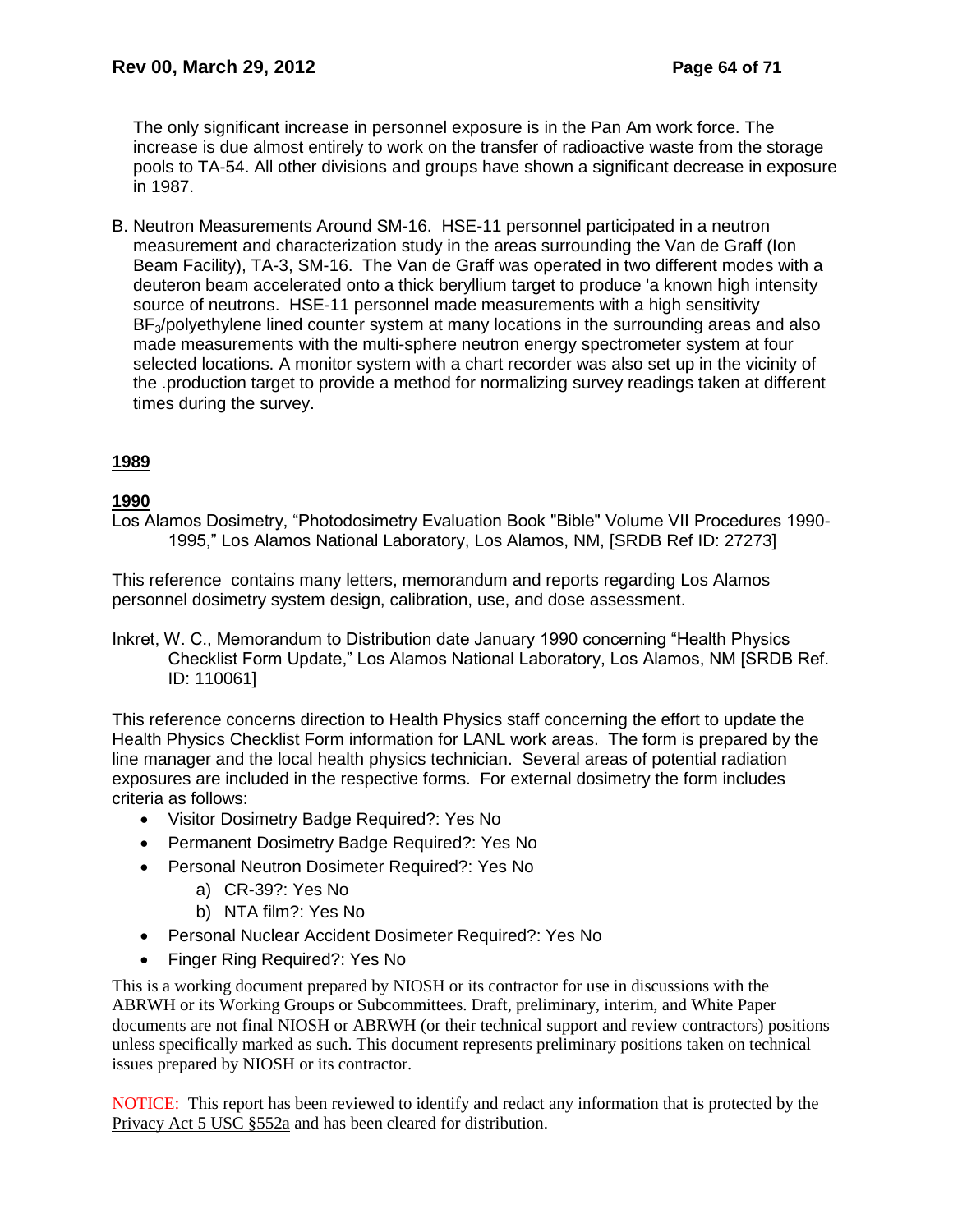Mundis, R. L., Memorandum dated January 19, 1990 to J. M. Puckett, entitled "Accelerator Health Protection Quarterly Progress Report for the Fourth Quarter of 1989," Los Alamos National Laboratory, Los Alamos, NM [SRDB Ref ID: 45824]

This memorandum is a routine health protection report for the  $4<sup>th</sup>$  quarter1989. The following table gives the radiation exposure experience for the TA-53 site for the first ten months of 1989 compared with the same period of 1988.

|               | Average      |      | Cumulative |       | Exposure |
|---------------|--------------|------|------------|-------|----------|
| Group         | Badges/Month |      | Person-Rem |       | Percent  |
|               | 1988         | 1989 | 1988       | 1989  | Change   |
| AT            | 273          | 276  | 0.52       | 0.60  | $+15.38$ |
| <b>MP</b>     | 401          | 413  | 47.32      | 54.17 | $+14.48$ |
| P             | 38           | 77   | 1.97       | 2.68  | $+36.04$ |
| <b>INC</b>    | 14           | 14   | 5.61       | 4.04  | $-27.99$ |
| <b>HSE-11</b> | 22           | 23   | 11.14      | 15.78 | $+41.65$ |
| <b>PAW</b>    | 87           | 115  | 3.17       | 3.90  | $+23.03$ |
| TA-53         | 852          | 935  | 69.79      | 81.30 | $+16.50$ |

Mallett, M. W., D. G. Vasilik, G. J. Littlejohn, and J. R. Cortez, 1990, *High-Energy Neutron Dosimetry at the Clinton P. Andersen Meson Physics Facility*, LA-11740-MS, Los Alamos National Laboratory, Los Alamos, NM [SRDB Ref ID: 912]

This reference describes neutron energy spectrum measurements performed at the Clinton P. Anderson Los Alamos Meson Physics Facility (LAMPF). Unique experimental environments at LAMPF required the development of a dosimeter to effectively measure the dose component due to high energy neutrons (> 10 MeV). The measurements indicated potential areas for high energy neutron exposure to personnel. The low sensitivity of the Los Alamos thermoluminescent dosimeter (TLD) to high energy neutrons warranted issuing a NTA dosimeter in addition to the TLD badge to employees entering these areas. The dosimeter consists of a plastic holder surrounding NTA film that has been desiccated and sealed in a dry nitrogen environment. A study of the fading of latent images in NTA film demonstrated the success of this packaging method to control the phenomenon. The double badging (e.g., TLD and NTA) is maintained throughout the operating period of the LAMPF accelerator and its associated experimental areas and facilities.

This is a working document prepared by NIOSH or its contractor for use in discussions with the ABRWH or its Working Groups or Subcommittees. Draft, preliminary, interim, and White Paper documents are not final NIOSH or ABRWH (or their technical support and review contractors) positions unless specifically marked as such. This document represents preliminary positions taken on technical issues prepared by NIOSH or its contractor. This document also discusses the 1987 report of neutron dose measurements (Mundis and Howe, SRDB 27270). The 1987 neutron energy spectrum measurements were made at a potentially high neutron-energy location at LAMPF. Neutron survey instruments along with personnel dosimeters were placed in the ER-l experimental area with the proton beam being stopped in a carbon block in an adjacent beam line. The experiment was performed to evaluate the neutron energy spectrum and dose equivalent rate under conditions of controlled beam spill and to assess the relative sensitivity of each neutron measuring device. Computer codes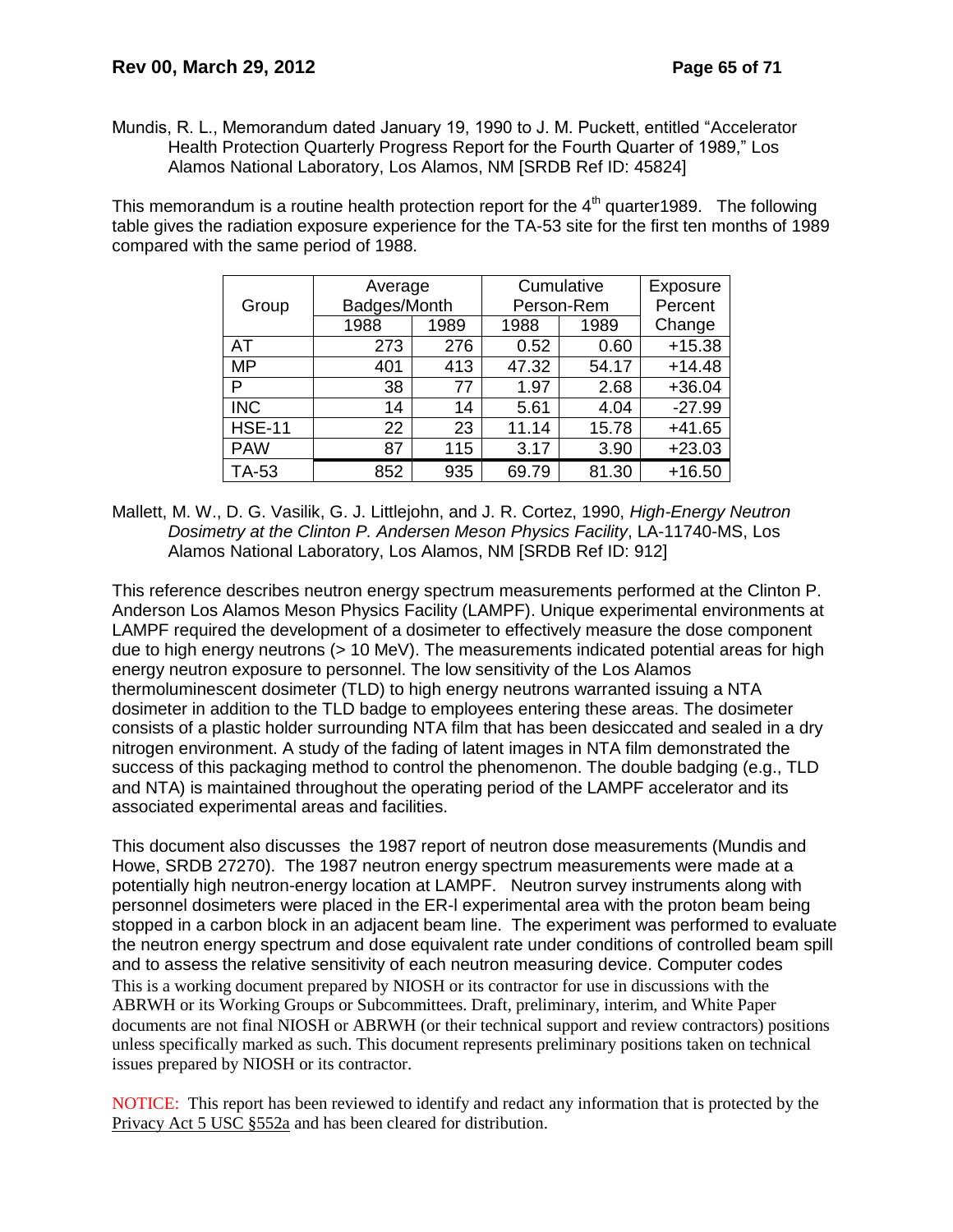unfolded data from various detectors which included moderated, unmoderated, and cadmium covered TLD 600 and TLD 700 LiF chips. In addition, a plastic scintillator threshold activation detector, C(n, 2n), and a bismuth fission chamber were used. The unfolding codes revealed that more than 90% of the neutron dose equivalent was due to neutrons of energy greater than 1 MeV, and 70% due to neutrons of energy greater than 10 MeV.

The experiment further showed that the Los Alamos TLD badge under responded by a factor of 5 to 7 for this particular neutron spectrum. NTA film under responded but only by about 20%. However, the sum of the two dosimeters was in good agreement with the spectrum unfolding results, as would be anticipated based on their sensitivity ranges. In 1988, employees at LAMPF who entered ER-1 were issued a separate NTA badge in addition to the regular TLD badge. The NTA film was placed inside a cadmium covered Cycolac plastic TLD badge holder. The double badging system continued throughout LAMPF's 1988 operating period. High relative humidity from extensive rainfall during this period prompted a concern for fading. A fading study was subsequently initiated to recharacterize the NTA dosimeter. Badges irradiated to 500 mrem (PuBe-238 or Cf-252) were developed throughout a 2-month period. More than 50% fading was observed in the first 20 days since irradiation and no tracks were present at 60 days.

Los Alamos implemented changes to reduce the rate of fading involving the NTA film being desiccated in a glove box and sealed in a ultra-high purity nitrogen gas (minimum purity 99.999%) with less than 3 ppm moisture. A desiccating jar filled with Drierite indicating desiccant is used to dry the film for 64 hours inside this nitrogen environment. The dosimeter assembly and plastic pouch sealing are then completed within the glove box.

The Los Alamos NTA dosimeter is issued for a I-month period. The dosimeter is produced less than 1 week prior to being issued. The badges are exchanged and developed within 10 days following the end of the I-month consignment period. Hence, the maximum time between exposure and development is about 50 days. The plastic badge holders are color coded by the issue month in order to distinguish between permanent personnel and temporary employees or visitors. In the event that the seal of the dosimeter is breached, the badge is returned for early development and the employee reissued a temporary NTA dosimeter.

NTA film has frequently been calibrated at Los Alamos using a PuBe-238 or a bare Cf-252 source having an average neutron energy of 4.5 MeV or 2.3 MeV, respectively. The film is irradiated in the Cycolac plastic holder using an NBS slab phantom (40 x 40 x 15 cm methyl methacrylate slab) backing. Due to the neutron energy spectrum measurements conducted at LAMPF during 1987 and the sensitive energy range of NTA film, it was concluded that the NTA dosimeter primarily measures exposure to neutrons from approximately 10-60 MeV. A response factor of 4 mrem/track/mm<sup>2</sup> was conservatively chosen based on this energy spectrum study, film response characterization experiments performed at Los Alamos, and a general consensus of the available literature. A background factor of 3 tracks/ $mm<sup>2</sup>$  was selected based on a 99% confidence level.

This is a working document prepared by NIOSH or its contractor for use in discussions with the ABRWH or its Working Groups or Subcommittees. Draft, preliminary, interim, and White Paper documents are not final NIOSH or ABRWH (or their technical support and review contractors) positions unless specifically marked as such. This document represents preliminary positions taken on technical issues prepared by NIOSH or its contractor.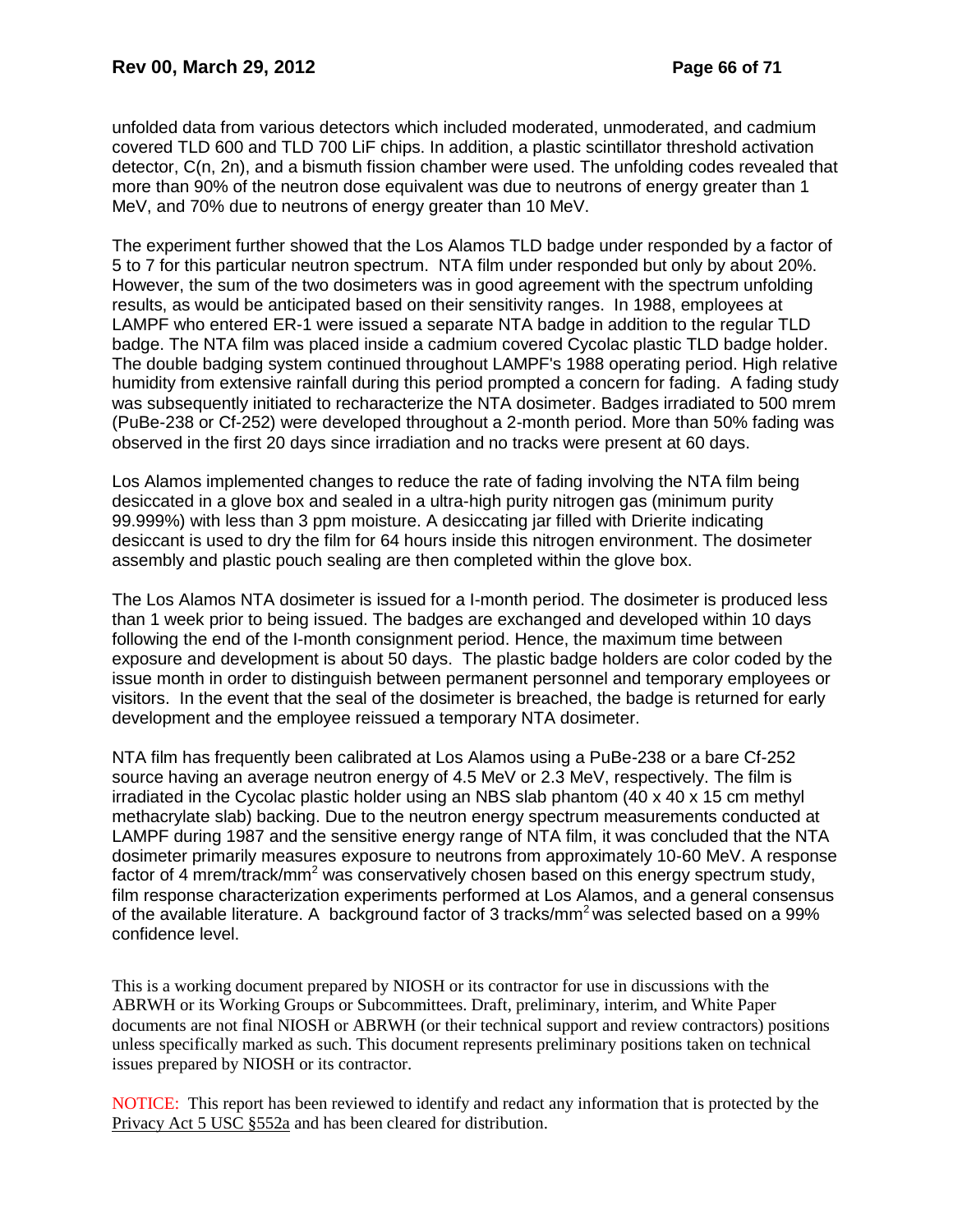In conclusion, this report states that the Los Alamos NTA dosimeter adequately satisfies high energy neutron dosimetry requirements at LAMPF. Sealing the film overcame the problem of severe latent image fading. Desiccating and sealing NTA film in a dry nitrogen environment essentially eliminates fading over the ~1-month issue period of the dosimeter. The presence of indicating silica gel crystals in the packet provides acceptable assurance of the integrity of the seal. The summation of the TLD and NTA dosimeter responses agrees with spectrum unfolding code predictions. Thus, the combination of the two dosimeters effectively covers the broad neutron energy range existing at LAMPF.

Anonymous, Survey logs from August 13, 1991, concerning workplace measurements at the

ER-1 area," Los Alamos National Laboratory, Los Alamos, NM [SRDB Ref. ID: 109577] This reference is a tabulation of ER-1 workplace surveys that include neutron and gamma dose measurements.

# **1991**

Anonymous, Survey logs from 1991, concerning workplace measurements at Area-A East Run Survey," Los Alamos National Laboratory, Los Alamos, NM [SRDB Ref. ID: 109579]

This reference is a tabulation of Area-A East Run workplace surveys that include neutron and gamma dose measurements.

# **1992**

# **1993**

Harvey, W. F., and F. Hajnal, 1993, Multisphere Neutron Spectroscopy Measurements at the Los Alamos National Laboratory Plutonium Facility, LA-12538-MS, Los Alamos National Laboratory, Los Alamos, NM, June, [SRDB Ref ID: 27250]

Multisphere neutron spectroscopy methods are applied to measure representative working fields within the Los Alamos National Laboratory (LANL) Plutonium Facility. This facility hosts dynamic processes, which include the fabrication of Pu heat sources for radioisotope generators used to power space equipment and a variety of plutonium research programs that involve recovery, hydrofluorination, and metal production. Neutron fluence per unit lethargy, as a function of neutron energy measured for locations throughout this facility, are described Dosimeter/remmeter response functions [e.g., determined for a 22.8-em-diameter neutron rem detector (NRD), an Anderson/Braun-type neutron "Snoopy" monitor, track-etch CR-39, BDI·100 bubble detectors, and Kodak type A nuclear track emulsion film, (NTA)] are folded into these spectra to calculate absolute response values of counts, tracks, or bubbles per unit-dose equivalent. The relative response values per unit- dose equivalent for bare and albedo <sup>6</sup>LiFbased thermoluminescent dosimeters (TLDs) are also calculated to estimate response scenarios encountered with use of the LANL-TLD. These results are further compared to more conventional methods of estimating neutron spectral energies such as the "9-to-3 ratio" method.

This is a working document prepared by NIOSH or its contractor for use in discussions with the ABRWH or its Working Groups or Subcommittees. Draft, preliminary, interim, and White Paper documents are not final NIOSH or ABRWH (or their technical support and review contractors) positions unless specifically marked as such. This document represents preliminary positions taken on technical issues prepared by NIOSH or its contractor.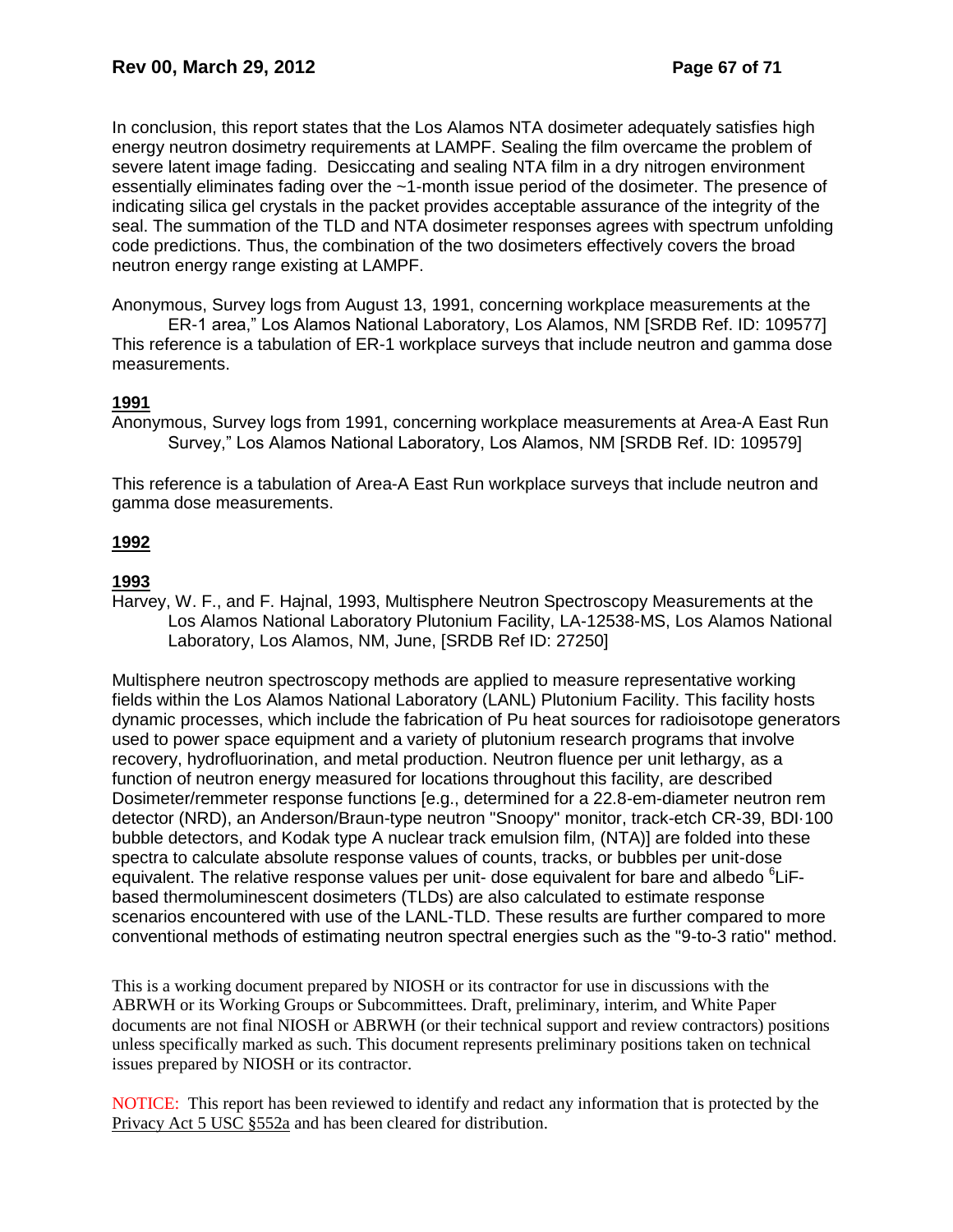The conclusions of this study are summarized as follows:

- i. The average Plutonium Facility quotient of neutron to gamma- and x-ray-dose equivalent was measured to be 2.5 while photon dose equivalent rates were measured to have a range in hall and storage areas of 3.84 to 80.0 µSv/h (0.384 to 8.00 mrem/h, respectively.
- ii. reference neutron dosimetry methods used for calibration result in an average 20% overresponse (i.e., values ranging from 6% to 30%) of the Eberline 22.9-cm NRD when used in the Plutonium Facility;
- iii. when the response functions of BDI-100, CR-39, and NTA film are rolled into the measured Plutonium Facility neutron spectra, these dosimeters are calculated to underrespond (i.e., relative to their measured response values for bare  $^{252}$ Cf by values of 9.5%, 14%, and 30%, respectively:
- iv. when the relative response values for bare and albedo <sup>6</sup> LiiF TLDs are folded into the measured Plutonium Facility neutron spectra, the inherent thermal and epithermal sensitivities of these dosimeters result in significant changes in response values representative of highly moderated and dynamic processes;
- v. due to the dynamic and significant presence of thermal and epithermal neutrons encountered at specific locations in the Plutonium Facility, applied TLD neutron correction factors arc valid primarily for static, site-specific processes; and
- vi. properly calibrated BDII-l00 and CR-39 dosimeters are calculated to be more accurate than the currently used LANL-TLD system for quantifying neutron-dose equivalents encountered in the Plutonium Facility.

Unless valid and site-specific neutron correction factors are applied to all encountered fields, the currently used LANL TLD-based dosimeter will not measure neutron-dose equivalents to a high degree of accuracy for individuals who oversee many operations and processes within this facility. The inherent nature of properly calibrated bubble and CR-39 dosimeters renders them less sensitive when compared to TLDs in changing thermal/epithermal neutron fields. This fact, combined with calculated spectral response values, demonstrates that both BDI-100 and CR-39 dosimeters are more accurate than the currently used LANL-TLD system in measuring neutrondose equivalents imparted for dynamic and highly moderated neutron processes encountered in the LANL Plutonium Facility.

### **1994**

Mallett, M. W., J. M. Hoffman, and D. G. Vasilik, 1994, *Los Alamos National Laboratory Environment, Safety and Health Division Personnel Dosimetry Operations External Dosimetry Technical Basis Document*, ESH-4-PDO-94:005, Los Alamos National Laboratory, Los Alamos, NM, February 8, [SRDB Ref ID: 27265]

The measurement and interpretation of external radiation exposure to employees and visitors of the laboratory is the responsibility of the Personnel Dosimetry Operations section of the Health Physics Measurement group under the direction of the Environment, Safety and Health Division. This manual constitutes the technical basis document for the measurement and interpretation of external radiation exposure at the Los Alamos National Laboratory.

This is a working document prepared by NIOSH or its contractor for use in discussions with the ABRWH or its Working Groups or Subcommittees. Draft, preliminary, interim, and White Paper documents are not final NIOSH or ABRWH (or their technical support and review contractors) positions unless specifically marked as such. This document represents preliminary positions taken on technical issues prepared by NIOSH or its contractor.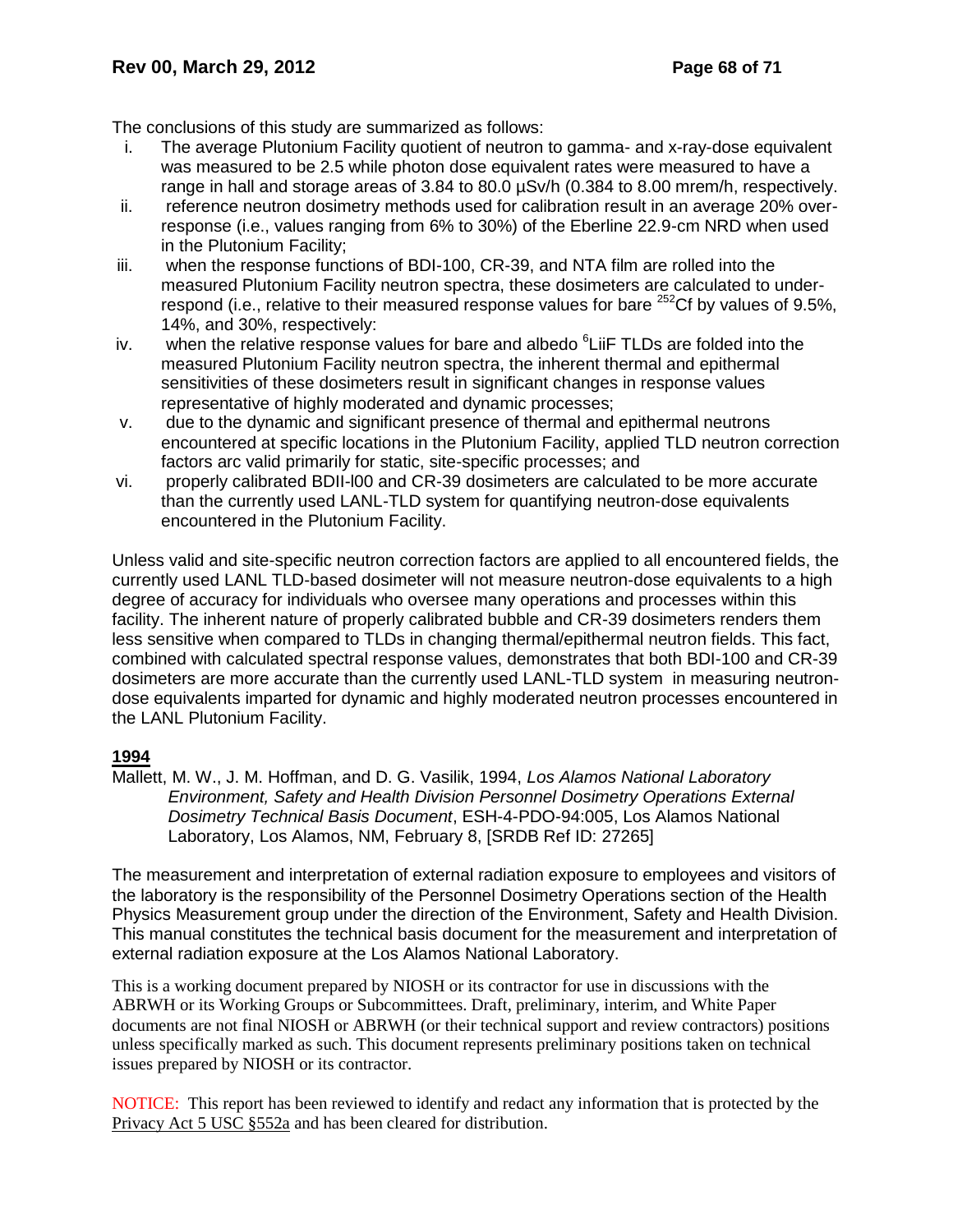The Los Alamos TLD badge is an accurate and versatile dosimeter recording both penetrating and nonpenetrating ionizing radiation. Given no more than the three TLD-700 readings, a computer program has been written that can evaluate without corrections gamma and high energy x rays, estimate the energy of low energy (<100 keV) x rays and apply empirically derived correction factors, obtain an approximate effective energy and correction factor for a mixture of low energy x rays and  ${}^{60}$ Co gamma rays, distinguish between low energy x rays and  $90$ Sr beta rays, estimate the beta only dose, and determine the fraction of beta rays in a mixture of gamma and beta rays and apply suitable correction factors. Although no additional information is required, a Health Physicist is requested to verify periodically that a badge wearer indeed works with or is exposed to the photon and beta radiation attributed to him by the computer program.

To evaluate neutron doses, supplemental information is required. The TLD-600 minus the TLD-700 reading is not sufficient to determine the dose, because the badge response is strongly dependent on energy, necessitating on-site periodic determinations of correction factors at each location where neutrons occur. At some facilities, such as LAMPF, the neutron spectrum may be relatively constant throughout the accelerator area, and a single correction factor for the entire facility will suffice. At other facilities, such as the Plutonium Facility, the neutron spectrum varies markedly, depending on the work performed, and three different correction factors are required in different parts of the facility.

### **1995**

Track-etch dosimeters (TEDs) have been used for evaluation of fast neutron doses since 1995. TEDs were exchanged quarterly.

### **1996**

Los Alamos Dosimetry, "Photodosimetry Evaluation Book "Bible" Volume VIII Procedures 1996- 2001," Los Alamos National Laboratory, Los Alamos, NM, [SRDB Ref ID: 27292]

This reference contains many letters, memorandum and reports regarding Los Alamos personnel dosimetry system design, calibration, use, and dose assessment.

### **1998**

Implementation of the Harshaw Model 8823 TLD badge in 1998, the following dose quantities have been evaluated and recorded (Hoffman and Mallett 1999a, b):

- Beta shallow DE (mrem)
- Beta eye DE (mrem)
- Gamma shallow DE (mrem)
- Gamma deep DE (mrem)
- Gamma eye DE (mrem)

This is a working document prepared by NIOSH or its contractor for use in discussions with the ABRWH or its Working Groups or Subcommittees. Draft, preliminary, interim, and White Paper documents are not final NIOSH or ABRWH (or their technical support and review contractors) positions unless specifically marked as such. This document represents preliminary positions taken on technical issues prepared by NIOSH or its contractor.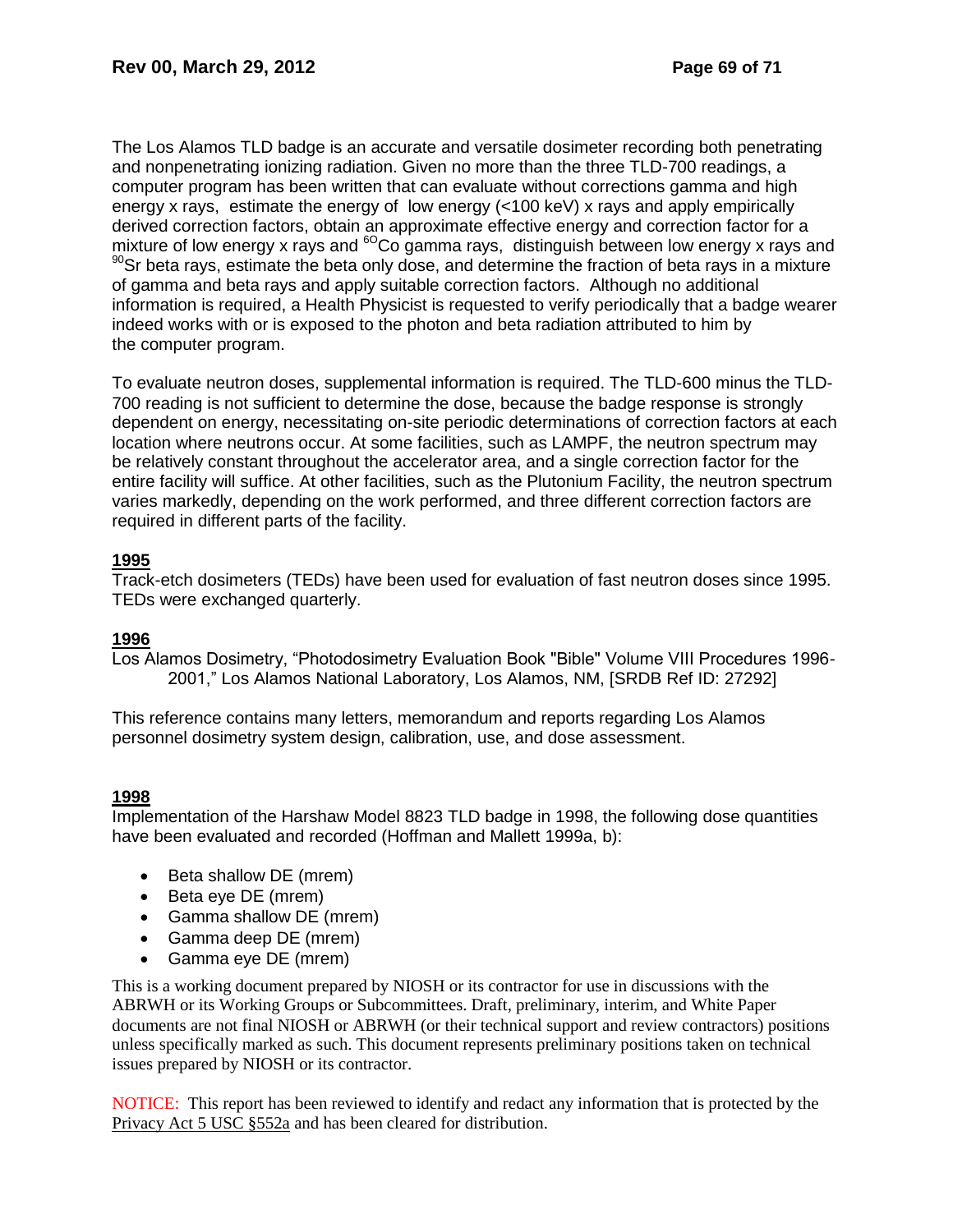- Neutron deep DE (mrem)
- Total shallow DE (mrem)
- Total deep DE (mrem)
- Total eye DE (mrem)
- Total deep neutron DE (mrem)

Shallow doses, which are reported to a tissue depth of 7 mg/cm<sup>2</sup>, correspond to the old nonpenetrating doses.

# **1999**

Hoffman, J. M., and M.W. Mallett, 1999, The LANL Model 8823 Whole-Body TLD and Associated Dose Algorithm, LA-UR-99-2327 (ESH4-PDO-TBD-02, R1), Los Alamos National Laboratory, Los Alamos, NM [SRDB Ref ID: 27256]

Hoffman, J. M., and M.W. Mallett, 1999, The LANL Model 8823 Whole-Body TLD and Associated Dose Algorithm, Health Physics, Vol. 77, No. 5, Supplement, pp. S96-S103.

This document describes operational characteristics of the LANL Model 8823 Personnel Dosimetry system which was DOELAP accredited during 1977. The use of a supplemental track-etch dosimetry (TED) capability is also described.

# **2002**

Los Alamos Dosimetry, "Photodosimetry Evaluation Book "Bible" Volume IX Procedures 2002- 2003," Los Alamos National Laboratory, Los Alamos, NM, [SRDB Ref ID: 27301]

This reference contains many letters, memorandum and reports regarding Los Alamos personnel dosimetry system design, calibration, use, and dose assessment.

As of February 2002, quarterly periods were used for about 40% of dosimeter issues (LANL 2003).

# **2009**

ORAUT, "Analysis of LANL Reported Annual Doses 1944-2008," Oak Ridge Associated Universities Team, [SRDB ref. ID: 27261]

This reference contains LANL annual recorded shallow, deep (photon) and neutron doses for each monitored worker with a positive recorded dose for any dose component. The reference also provides the annual collective dose for all years from 1944-2008.

# **2011**

This is a working document prepared by NIOSH or its contractor for use in discussions with the ABRWH or its Working Groups or Subcommittees. Draft, preliminary, interim, and White Paper documents are not final NIOSH or ABRWH (or their technical support and review contractors) positions unless specifically marked as such. This document represents preliminary positions taken on technical issues prepared by NIOSH or its contractor.